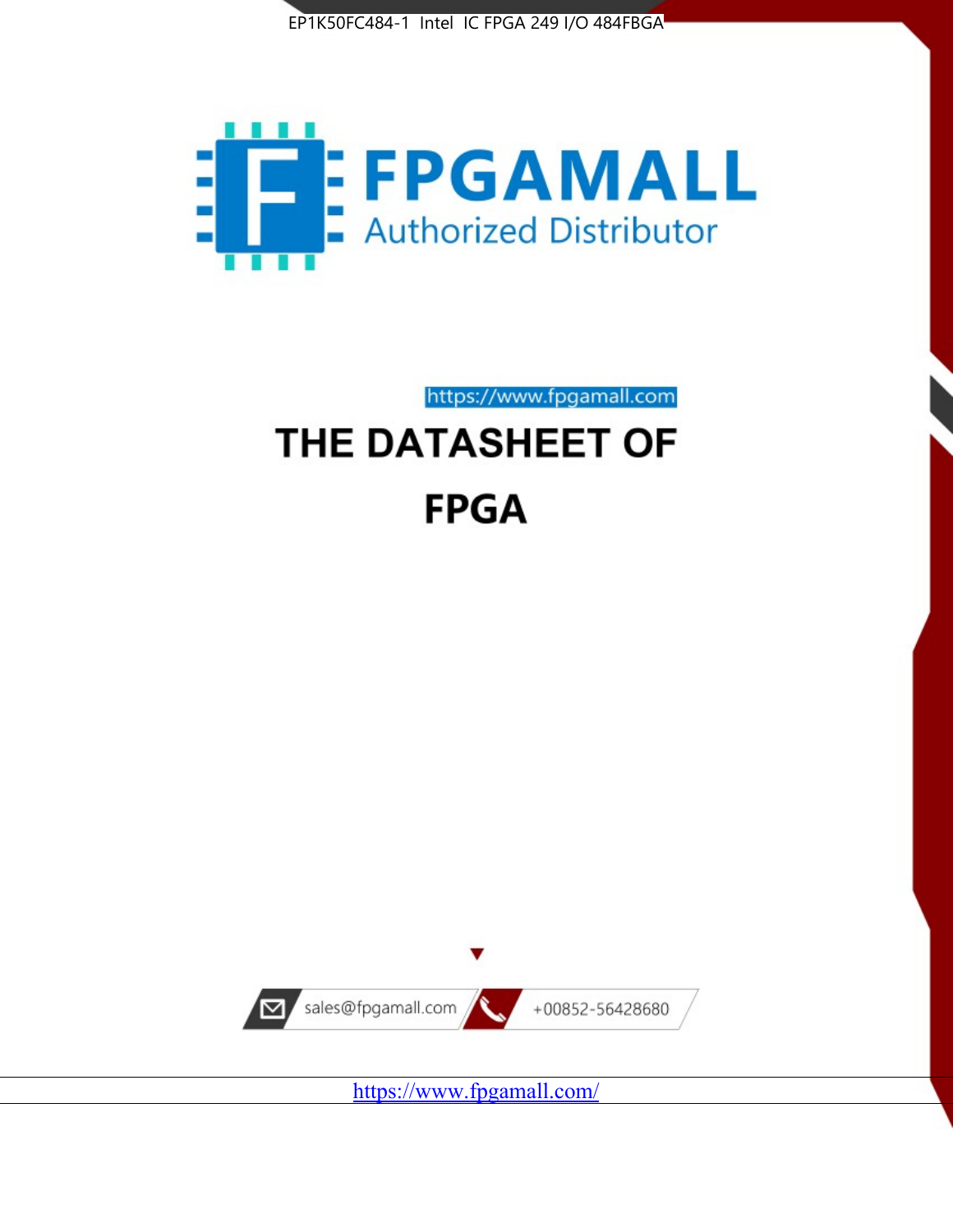

## **ACEX 1K**

**Programmable Logic Device Family**

#### **May 2003, ver. 3.4 Data Sheet**

**Features...** ■ Programmable logic devices (PLDs), providing low cost system-on-a-programmable-chip (SOPC) integration in a single device<br>- Fr

- Enhanced embedded array for implementing megafunctions such as efficient memory and specialized logic functions
- Dual-port capability with up to 16-bit width per embedded array block (EAB)
- Logic array for general logic functions
- High density
	- 10,000 to 100,000 typical gates (see Table 1)
	- Up to 49,152 RAM bits (4,096 bits per EAB, all of which can be used without reducing logic capacity)
- Cost-efficient programmable architecture for high-volume applications
	- Cost-optimized process
	- Low cost solution for high-performance communications applications
- System-level features
	- MultiVolt<sup>™</sup> I/O pins can drive or be driven by 2.5-V, 3.3-V, or 5.0-V devices
	- Low power consumption
	- Bidirectional I/O performance (setup time [ $t_{SU}$ ] and clock-tooutput delay  $[t_{CO}]$ ) up to 250 MHz
	- Fully compliant with the peripheral component interconnect Special Interest Group (PCI SIG) *PCI Local Bus Specification, Revision 2.2* for 3.3-V operation at 33 MHz or 66 MHz
	- Extended temperature range

| Table 1. ACEX™ 1K Device Features |               |               |               |                |  |  |
|-----------------------------------|---------------|---------------|---------------|----------------|--|--|
| Feature                           | <b>EP1K10</b> | <b>EP1K30</b> | <b>EP1K50</b> | <b>EP1K100</b> |  |  |
| <b>Typical gates</b>              | 10,000        | 30,000        | 50,000        | 100,000        |  |  |
| Maximum system gates              | 56,000        | 119,000       | 199,000       | 257,000        |  |  |
| Logic elements (LEs)              | 576           | 1.728         | 2,880         | 4,992          |  |  |
| <b>EABs</b>                       | 3             | 6             | 10            | 12             |  |  |
| <b>Total RAM bits</b>             | 12,288        | 24,576        | 40,960        | 49,152         |  |  |
| Maximum user I/O pins             | 136           | 171           | 249           | 333            |  |  |

#### **Altera Corporation 1**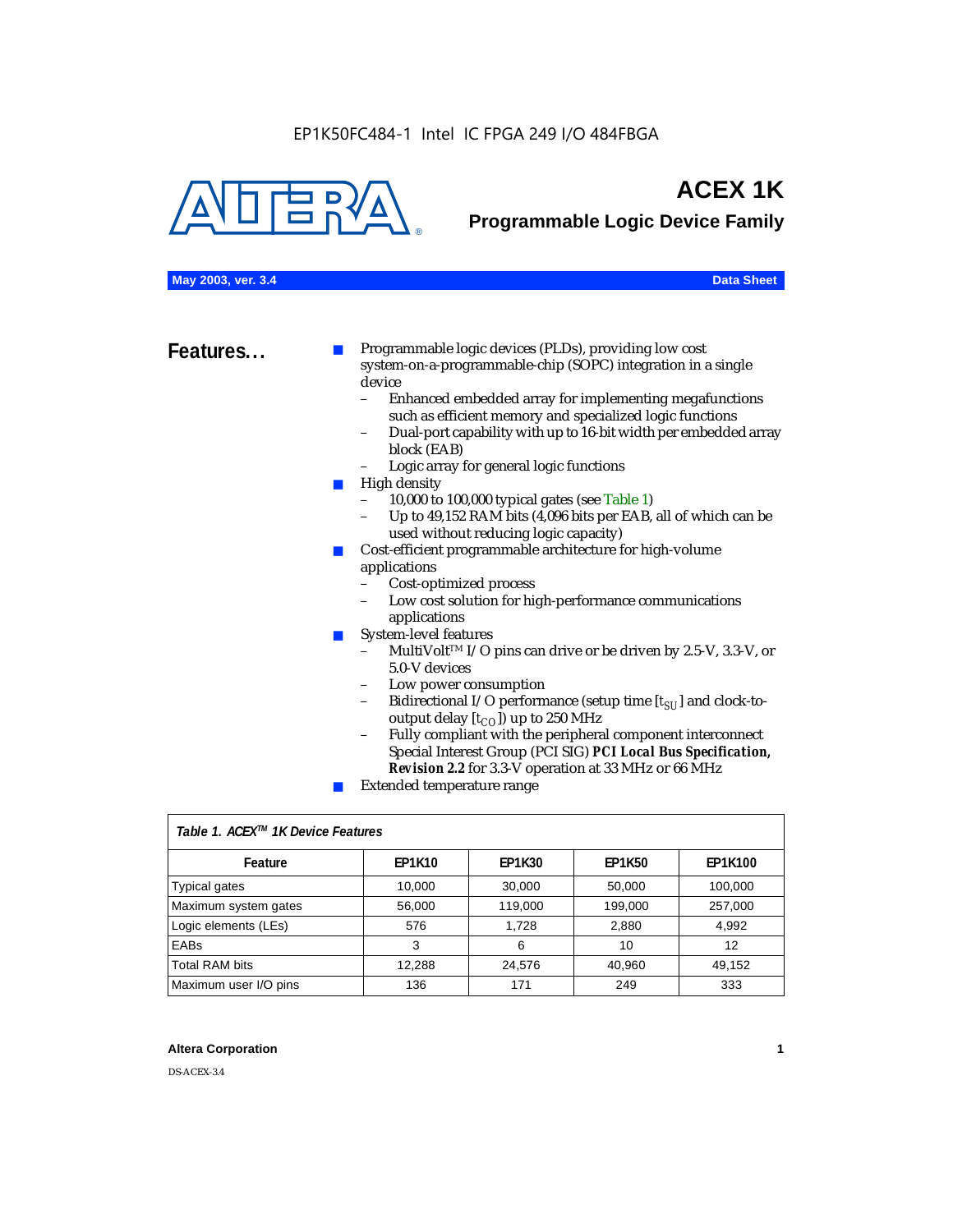### EP1K50FC484-1 Intel IC FPGA 249 I/O 484FBGA

#### **ACEX 1K Programmable Logic Device Family Data Sheet**

| and More<br><b>Features</b><br><b>COL</b><br><b>Tale</b> | -1 speed grade devices are compliant with PCI Local Bus<br>-<br>Specification, Revision 2.2 for 5.0-V operation<br>Built-in Joint Test Action Group (JTAG) boundary-scan test<br>(BST) circuitry compliant with IEEE Std. 1149.1-1990, available<br>without consuming additional device logic.<br>Operate with a 2.5-V internal supply voltage<br>-<br>In-circuit reconfigurability (ICR) via external configuration<br>-<br>devices, intelligent controller, or JTAG port<br>ClockLock™ and ClockBoost™ options for reduced clock delay,<br>clock skew, and clock multiplication<br>Built-in, low-skew clock distribution trees<br>100% functional testing of all devices; test vectors or scan chains<br>$\overline{\phantom{0}}$<br>are not required<br>Pull-up on I/O pins before and during configuration<br>$\qquad \qquad -$<br>Flexible interconnect<br>FastTrack® Interconnect continuous routing structure for fast,<br>predictable interconnect delays<br>Dedicated carry chain that implements arithmetic functions such<br>$\overline{\phantom{0}}$<br>as fast adders, counters, and comparators (automatically used by<br>software tools and megafunctions)<br>Dedicated cascade chain that implements high-speed,<br>$\overline{\phantom{0}}$<br>high-fan-in logic functions (automatically used by software tools<br>and megafunctions)<br>Tri-state emulation that implements internal tri-state buses<br>-<br>Up to six global clock signals and four global clear signals<br>-<br>Powerful I/O pins<br>Individual tri-state output enable control for each pin<br>Open-drain option on each I/O pin<br>-<br>Programmable output slew-rate control to reduce switching<br>-<br>noise<br>Clamp to $V_{\text{CCIO}}$ user-selectable on a pin-by-pin basis<br>Supports hot-socketing<br>$\overline{\phantom{0}}$ |
|----------------------------------------------------------|----------------------------------------------------------------------------------------------------------------------------------------------------------------------------------------------------------------------------------------------------------------------------------------------------------------------------------------------------------------------------------------------------------------------------------------------------------------------------------------------------------------------------------------------------------------------------------------------------------------------------------------------------------------------------------------------------------------------------------------------------------------------------------------------------------------------------------------------------------------------------------------------------------------------------------------------------------------------------------------------------------------------------------------------------------------------------------------------------------------------------------------------------------------------------------------------------------------------------------------------------------------------------------------------------------------------------------------------------------------------------------------------------------------------------------------------------------------------------------------------------------------------------------------------------------------------------------------------------------------------------------------------------------------------------------------------------------------------------------------------------------------------------------------------------------------------------------|
|                                                          |                                                                                                                                                                                                                                                                                                                                                                                                                                                                                                                                                                                                                                                                                                                                                                                                                                                                                                                                                                                                                                                                                                                                                                                                                                                                                                                                                                                                                                                                                                                                                                                                                                                                                                                                                                                                                                  |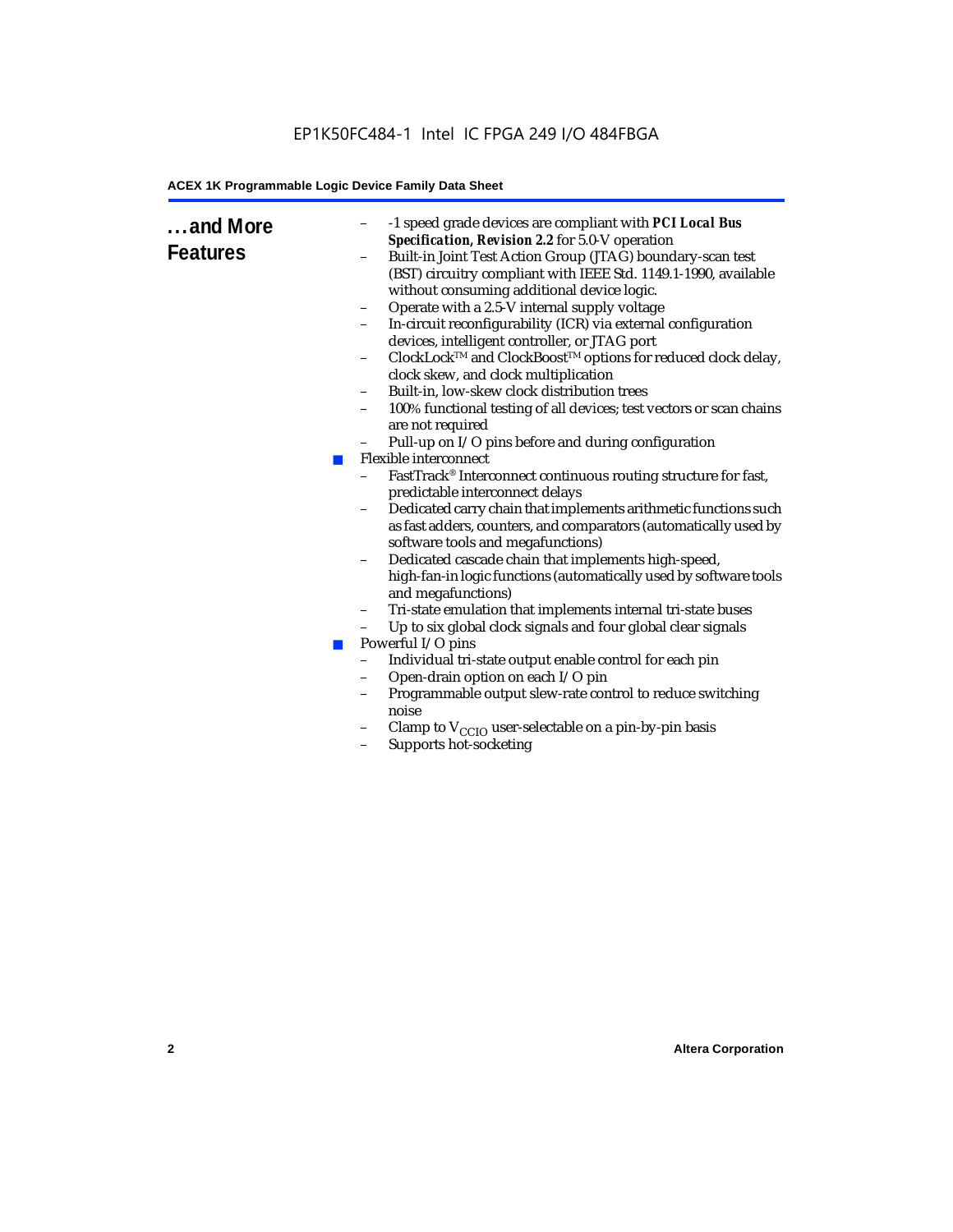- Software design support and automatic place-and-route provided by Altera development systems for Windows-based PCs and Sun SPARCstation, and HP 9000 Series 700/800 workstations
- Flexible package options are available in 100 to 484 pins, including the innovative FineLine BGATM packages (see Tables 2 and 3)
- Additional design entry and simulation support provided by EDIF 2 0 0 and 3 0 0 netlist files, library of parameterized modules (LPM), DesignWare components, Verilog HDL, VHDL, and other interfaces to popular EDA tools from manufacturers such as Cadence, Exemplar Logic, Mentor Graphics, OrCAD, Synopsys, Synplicity, VeriBest, and Viewlogic

| Notes $(1)$ , $(2)$<br>Table 2. ACEX 1K Package Options & I/O Pin Count |              |              |              |                                |                                |  |  |
|-------------------------------------------------------------------------|--------------|--------------|--------------|--------------------------------|--------------------------------|--|--|
| <b>Device</b>                                                           | 100-Pin TOFP | 144-Pin TOFP | 208-Pin POFP | 256-Pin<br><b>FineLine BGA</b> | 484-Pin<br><b>FineLine BGA</b> |  |  |
| <b>EP1K10</b>                                                           | 66           | 92           | 120          | 136                            | 136(3)                         |  |  |
| <b>EP1K30</b>                                                           |              | 102          | 147          | 171                            | 171(3)                         |  |  |
| <b>EP1K50</b>                                                           |              | 102          | 147          | 186                            | 249                            |  |  |
| EP1K100                                                                 |              |              | 147          | 186                            | 333                            |  |  |

#### *Notes:*

(1) ACEX 1K device package types include thin quad flat pack (TQFP), plastic quad flat pack (PQFP), and FineLine BGA packages.

(2) Devices in the same package are pin-compatible, although some devices have more I/O pins than others. When planning device migration, use the I/O pins that are common to all devices.

(3) This option is supported with a 256-pin FineLine BGA package. By using SameFrameTM pin migration, all FineLine BGA packages are pin-compatible. For example, a board can be designed to support 256-pin and 484-pin FineLine BGA packages.

| Table 3. ACEX 1K Package Sizes                           |                |                |                    |                                |                                |  |
|----------------------------------------------------------|----------------|----------------|--------------------|--------------------------------|--------------------------------|--|
| <b>Device</b>                                            | 100-Pin TOFP   | 144-Pin TOFP   | 208-Pin POFP       | 256-Pin<br><b>FineLine BGA</b> | 484-Pin<br><b>FineLine BGA</b> |  |
| Pitch (mm)                                               | 0.50           | 0.50           | 0.50               | 1.0                            | 1.0                            |  |
| Area ( $mm2$ )                                           | 256            | 484            | 936                | 289                            | 529                            |  |
| Length $\times$ width<br>$\mathsf{mmm}\times\mathsf{mm}$ | $16 \times 16$ | $22 \times 22$ | $30.6 \times 30.6$ | $17 \times 17$                 | $23 \times 23$                 |  |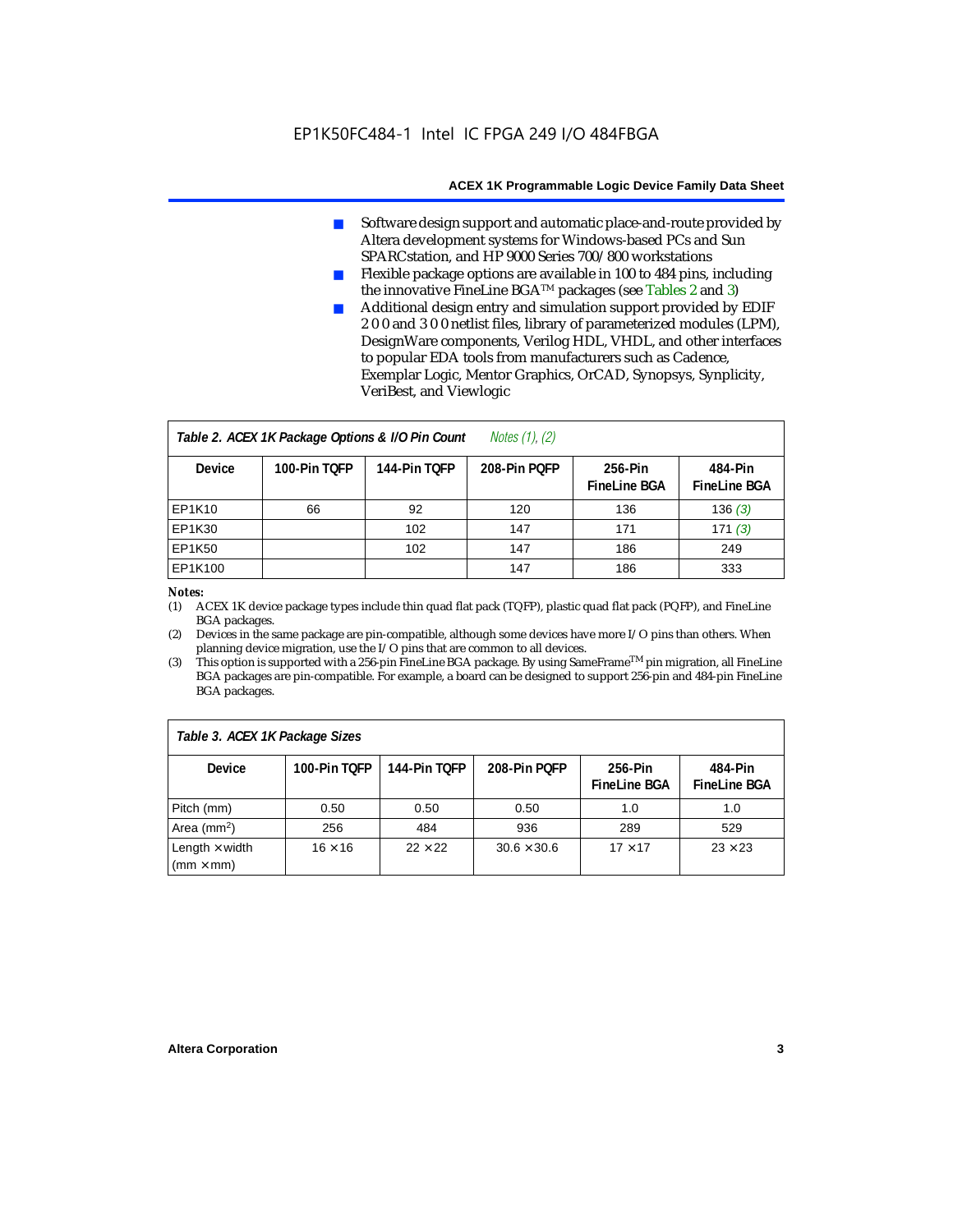### **General Description**

Altera® ACEX 1K devices provide a die-efficient, low-cost architecture by combining look-up table (LUT) architecture with EABs. LUT-based logic provides optimized performance and efficiency for data-path, register intensive, mathematical, or digital signal processing (DSP) designs, while EABs implement RAM, ROM, dual-port RAM, or first-in first-out (FIFO) functions. These elements make ACEX 1K suitable for complex logic functions and memory functions such as digital signal processing, wide data-path manipulation, data transformation and microcontrollers, as required in high-performance communications applications. Based on reconfigurable CMOS SRAM elements, the ACEX 1K architecture incorporates all features necessary to implement common gate array megafunctions, along with a high pin count to enable an effective interface with system components. The advanced process and the low voltage requirement of the 2.5-V core allow ACEX 1K devices to meet the requirements of low-cost, high-volume applications ranging from DSL modems to low-cost switches.

The ability to reconfigure ACEX 1K devices enables complete testing prior to shipment and allows the designer to focus on simulation and design verification. ACEX 1K device reconfigurability eliminates inventory management for gate array designs and test vector generation for fault coverage.

Table 4 shows ACEX 1K device performance for some common designs. All performance results were obtained with Synopsys DesignWare or LPM functions. Special design techniques are not required to implement the applications; the designer simply infers or instantiates a function in a Verilog HDL, VHDL, Altera Hardware Description Language (AHDL), or schematic design file.

| Table 4. ACEX 1K Device Performance         |                          |             |                    |      |     |              |  |
|---------------------------------------------|--------------------------|-------------|--------------------|------|-----|--------------|--|
| Application                                 | <b>Resources</b><br>Used |             | Performance        |      |     |              |  |
|                                             | <b>LEs</b>               | <b>EABs</b> | <b>Speed Grade</b> |      |     | <b>Units</b> |  |
|                                             |                          |             | -1                 | $-2$ | -3  |              |  |
| 16-bit loadable counter                     | 16                       | $\Omega$    | 285                | 232  | 185 | <b>MHz</b>   |  |
| 16-bit accumulator                          | 16                       | $\Omega$    | 285                | 232  | 185 | <b>MHz</b>   |  |
| 16-to-1 multiplexer (1)                     | 10                       | $\Omega$    | 3.5                | 4.5  | 6.6 | ns           |  |
| 16-bit multiplier with 3-stage pipeline (2) | 592                      | $\Omega$    | 156                | 131  | 93  | <b>MHz</b>   |  |
| $256 \times 16$ RAM read cycle speed (2)    | $\Omega$                 | 1           | 278                | 196  | 143 | <b>MHz</b>   |  |
| $256 \times 16$ RAM write cycle speed (2)   | $\Omega$                 |             | 185                | 143  | 111 | <b>MHz</b>   |  |

#### *Table 4. ACEX 1K Device Performance*

#### *Notes:*

(1) This application uses combinatorial inputs and outputs.

(2) This application uses registered inputs and outputs.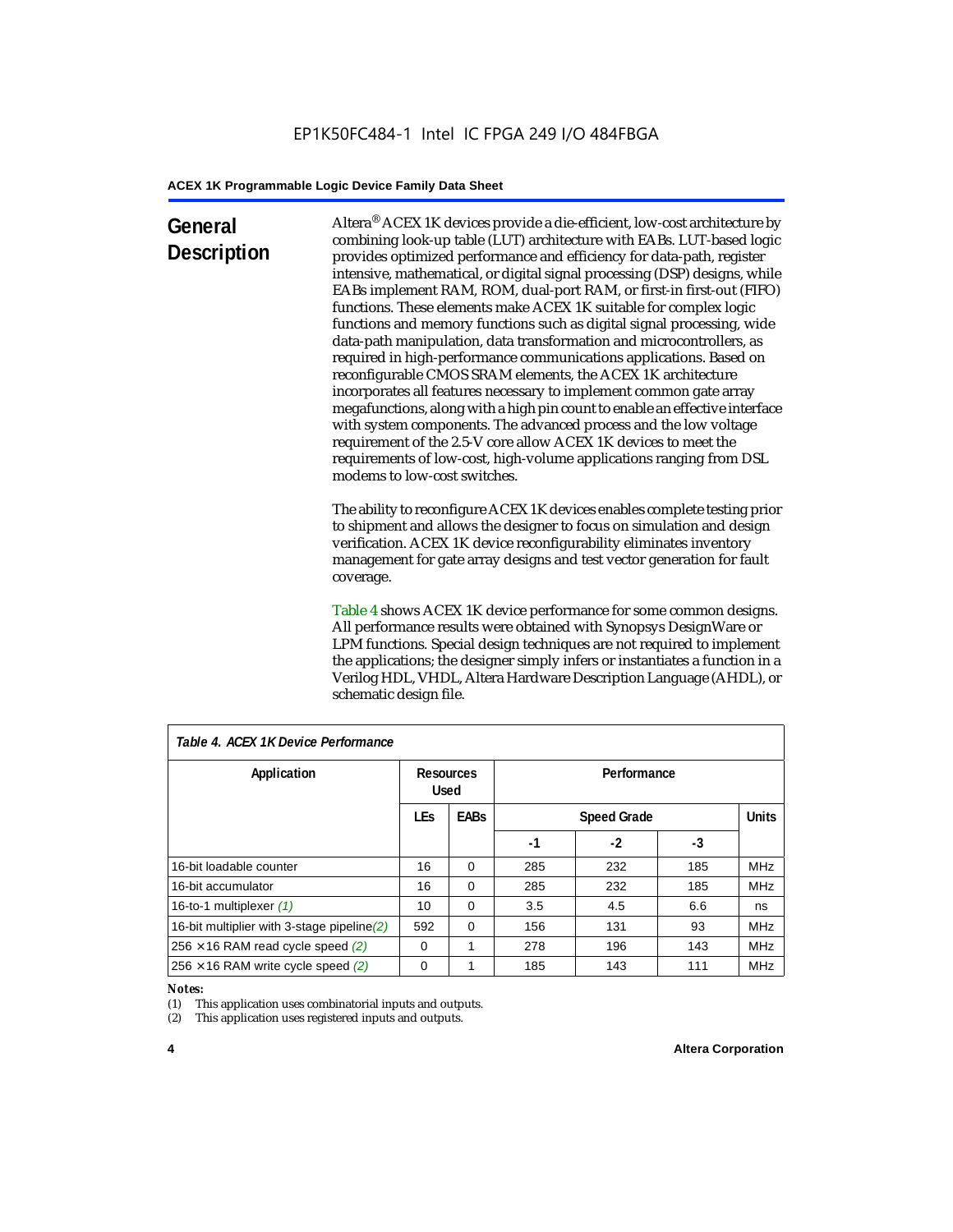Table 5 shows ACEX 1K device performance for more complex designs. These designs are available as Altera MegaCore<sup>TM</sup> functions.

| Table 5. ACEX 1K Device Performance for Complex Designs        |            |             |                    |      |             |  |
|----------------------------------------------------------------|------------|-------------|--------------------|------|-------------|--|
| Application                                                    | <b>LEs</b> | Performance |                    |      |             |  |
|                                                                | Used       |             | <b>Speed Grade</b> |      |             |  |
|                                                                |            | -1          | $-2$               | -3   |             |  |
| 16-bit, 8-tap parallel finite impulse response (FIR)<br>filter | 597        | 192         | 156                | 116  | <b>MSPS</b> |  |
| 8-bit, 512-point Fast Fourier transform (FFT)                  | 1.854      | 23.4        | 28.7               | 38.9 | μs          |  |
| function                                                       |            | 113         | 92                 | 68   | <b>MHz</b>  |  |
| a16450 universal asynchronous<br>receiver/transmitter (UART)   | 342        | 36          | 28                 | 20.5 | <b>MHz</b>  |  |

Each ACEX 1K device contains an embedded array and a logic array. The embedded array is used to implement a variety of memory functions or complex logic functions, such as digital signal processing (DSP), wide data-path manipulation, microcontroller applications, and datatransformation functions. The logic array performs the same function as the sea-of-gates in the gate array and is used to implement general logic such as counters, adders, state machines, and multiplexers. The combination of embedded and logic arrays provides the high performance and high density of embedded gate arrays, enabling designers to implement an entire system on a single device.

ACEX 1K devices are configured at system power-up with data stored in an Altera serial configuration device or provided by a system controller. Altera offers EPC16, EPC2, EPC1, and EPC1441 configuration devices, which configure ACEX 1K devices via a serial data stream. Configuration data can also be downloaded from system RAM or via the Altera MasterBlaster™, ByteBlasterMV™, or BitBlaster™ download cables. After an ACEX 1K device has been configured, it can be reconfigured in-circuit by resetting the device and loading new data. Because reconfiguration requires less than 40 ms, real-time changes can be made during system operation.

ACEX 1K devices contain an interface that permits microprocessors to configure ACEX 1K devices serially or in parallel, and synchronously or asynchronously. The interface also enables microprocessors to treat an ACEX 1K device as memory and configure it by writing to a virtual memory location, simplifying device reconfiguration.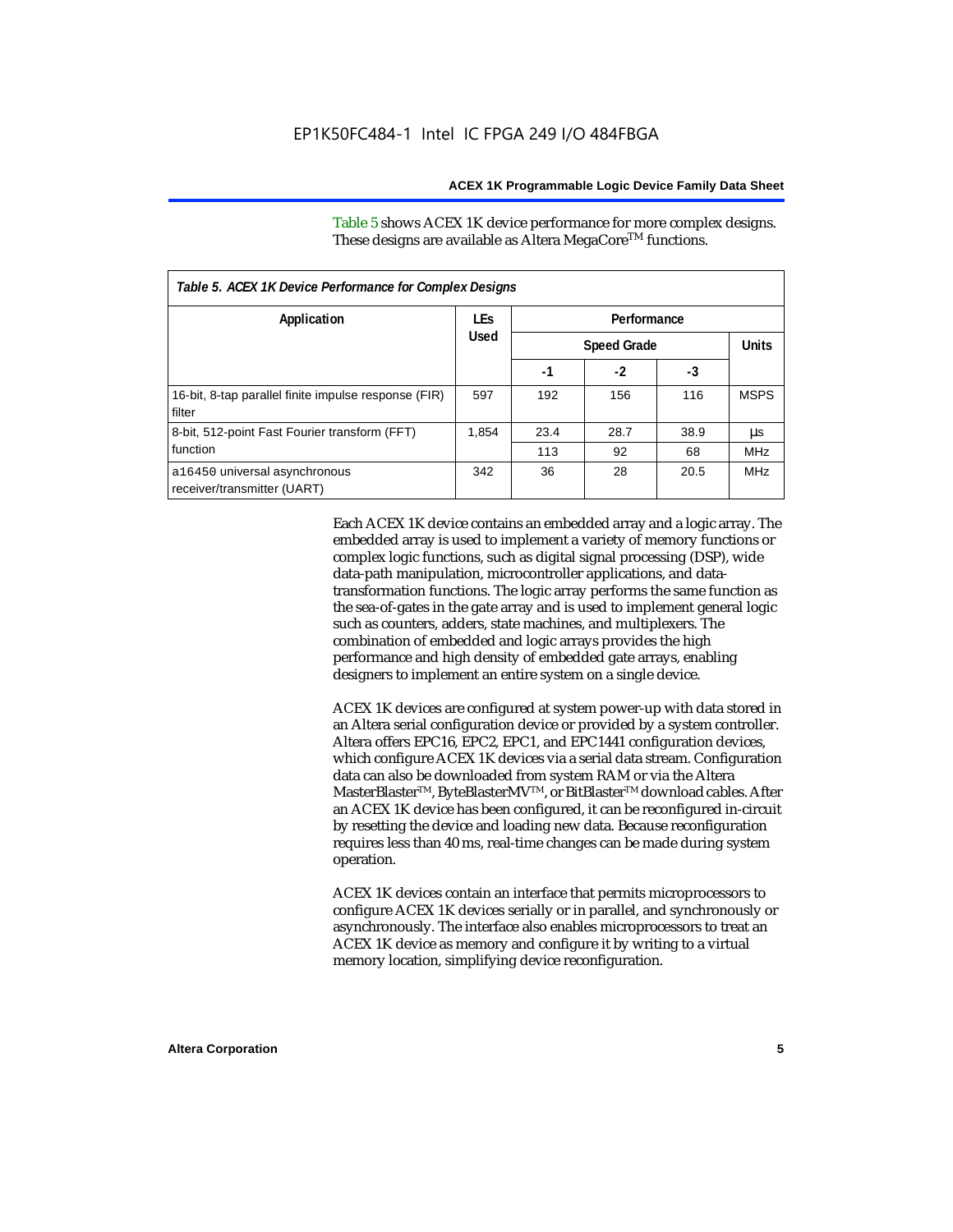For more information on the configuration of ACEX 1K devices, see the following documents:

- *Configuration Devices for ACEX, APEX, FLEX, & Mercury Devices Data Sheet*
- *MasterBlaster Serial/USB Communications Cable Data Sheet*
- *ByteBlasterMV Parallel Port Download Cable Data Sheet*
- *BitBlaster Serial Download Cable Data Sheet*

ACEX 1K devices are supported by Altera development systems, which are integrated packages that offer schematic, text (including AHDL), and waveform design entry, compilation and logic synthesis, full simulation and worst-case timing analysis, and device configuration. The software provides EDIF 2 0 0 and 3 0 0, LPM, VHDL, Verilog HDL, and other interfaces for additional design entry and simulation support from other industry-standard PC- and UNIX workstation-based EDA tools.

The Altera software works easily with common gate array EDA tools for synthesis and simulation. For example, the Altera software can generate Verilog HDL files for simulation with tools such as Cadence Verilog-XL. Additionally, the Altera software contains EDA libraries that use devicespecific features such as carry chains, which are used for fast counter and arithmetic functions. For instance, the Synopsys Design Compiler library supplied with the Altera development system includes DesignWare functions that are optimized for the ACEX 1K device architecture.

The Altera development systems run on Windows-based PCs and Sun SPARCstation, and HP 9000 Series 700/800 workstations.



For more information, see the *MAX+PLUS II Programmable Logic Development System & Software Data Sheet* and the *Quartus Programmable Logic Development System & Software Data Sheet*.

### **Functional Description**

Each ACEX 1K device contains an enhanced embedded array that implements memory and specialized logic functions, and a logic array that implements general logic.

The embedded array consists of a series of EABs. When implementing memory functions, each EAB provides 4,096 bits, which can be used to create RAM, ROM, dual-port RAM, or first-in first-out (FIFO) functions. When implementing logic, each EAB can contribute 100 to 600 gates towards complex logic functions such as multipliers, microcontrollers, state machines, and DSP functions. EABs can be used independently, or multiple EABs can be combined to implement larger functions.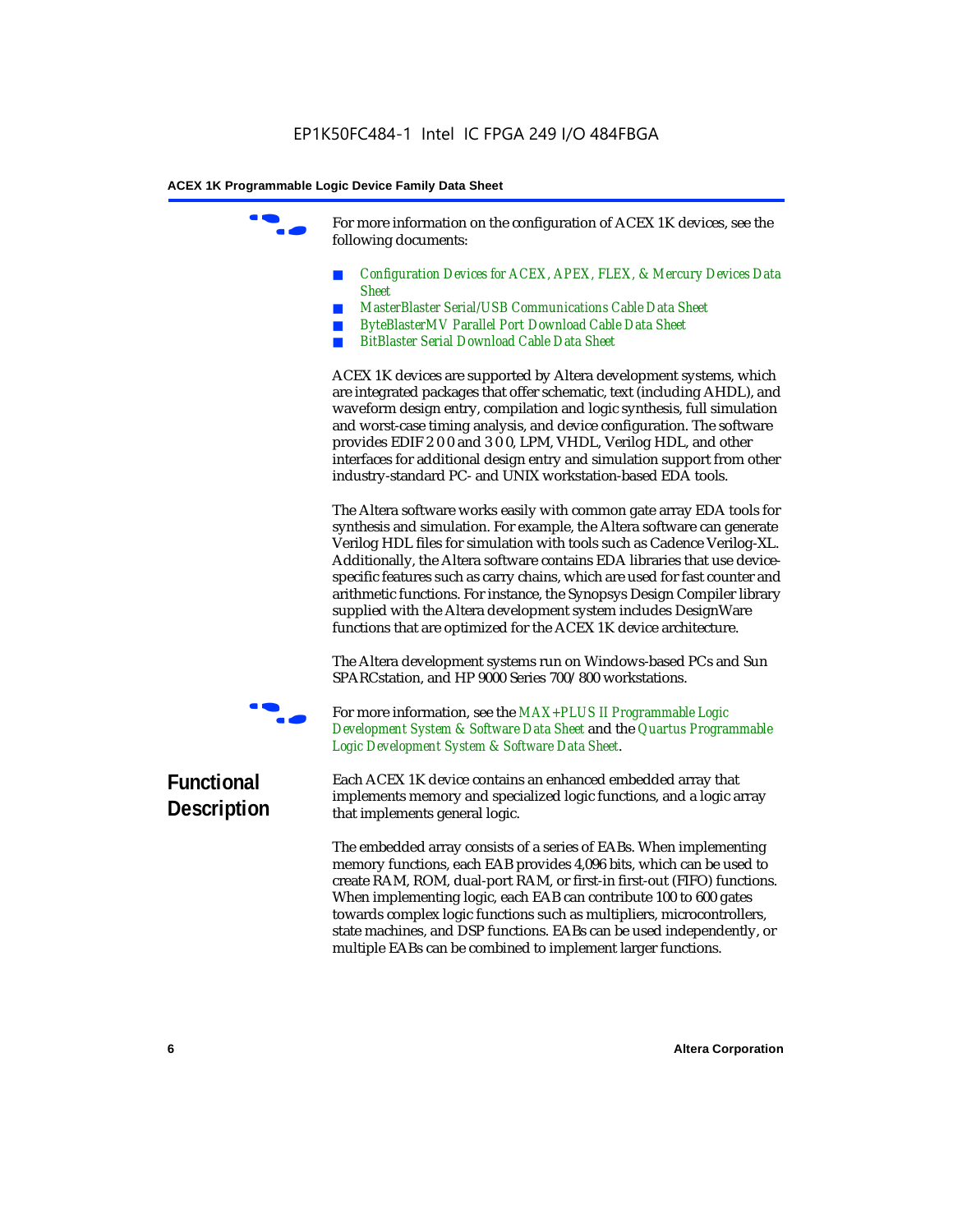The logic array consists of logic array blocks (LABs). Each LAB contains eight LEs and a local interconnect. An LE consists of a 4-input LUT, a programmable flipflop, and dedicated signal paths for carry and cascade functions. The eight LEs can be used to create medium-sized blocks of logic—such as 8-bit counters, address decoders, or state machines—or combined across LABs to create larger logic blocks. Each LAB represents about 96 usable logic gates.

Signal interconnections within ACEX 1K devices (as well as to and from device pins) are provided by the FastTrack Interconnect routing structure, which is a series of fast, continuous row and column channels that run the entire length and width of the device.

Each I/O pin is fed by an I/O element (IOE) located at the end of each row and column of the FastTrack Interconnect routing structure. Each IOE contains a bidirectional I/O buffer and a flipflop that can be used as either an output or input register to feed input, output, or bidirectional signals. When used with a dedicated clock pin, these registers provide exceptional performance. As inputs, they provide setup times as low as 1.1 ns and hold times of 0 ns. As outputs, these registers provide clock-to-output times as low as 2.5 ns. IOEs provide a variety of features, such as JTAG BST support, slew-rate control, tri-state buffers, and open-drain outputs.

Figure 1 shows a block diagram of the ACEX 1K device architecture. Each group of LEs is combined into an LAB; groups of LABs are arranged into rows and columns. Each row also contains a single EAB. The LABs and EABs are interconnected by the FastTrack Interconnect routing structure. IOEs are located at the end of each row and column of the FastTrack Interconnect routing structure.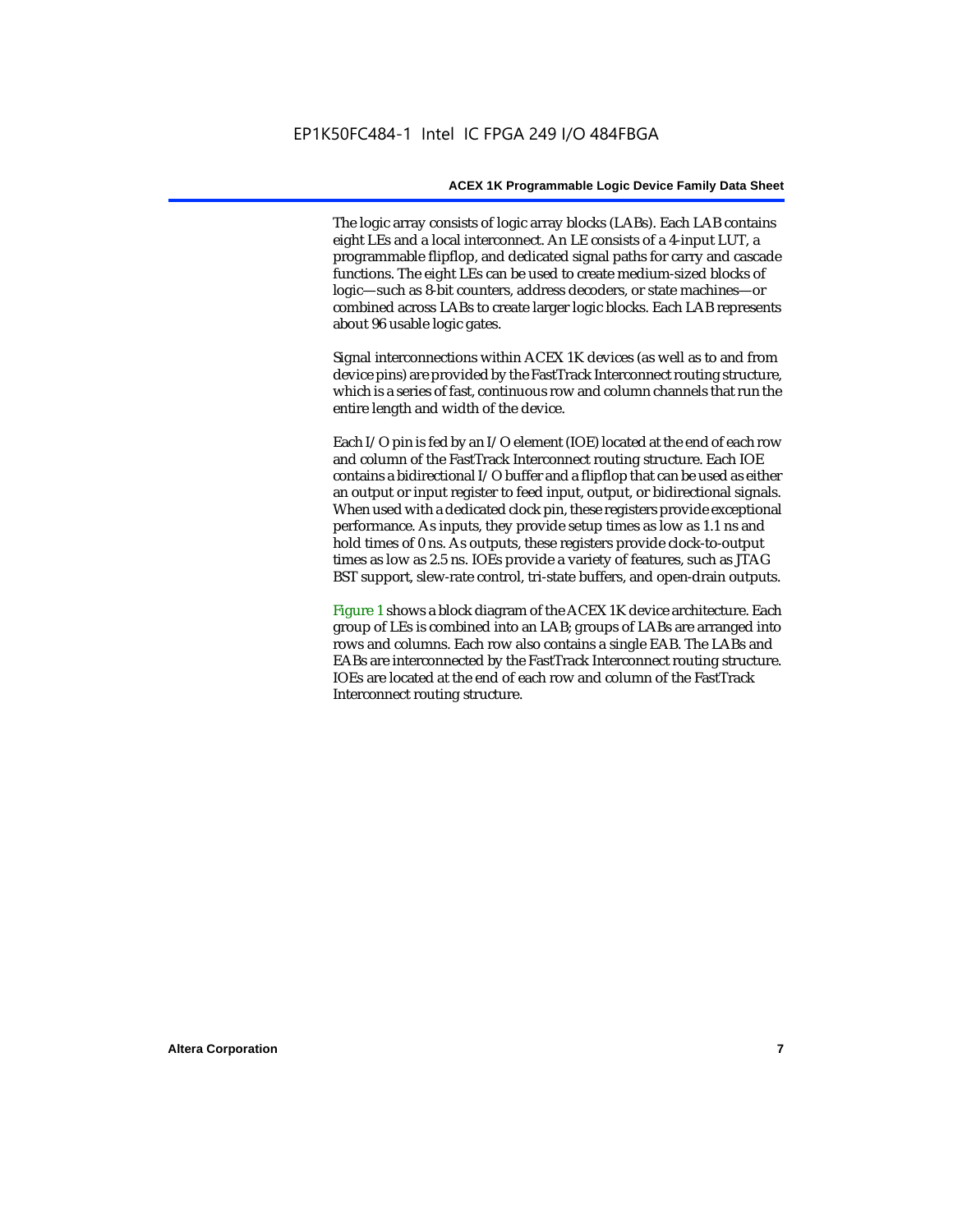



ACEX 1K devices provide six dedicated inputs that drive the flipflops' control inputs and ensure the efficient distribution of high-speed, lowskew (less than 1.0 ns) control signals. These signals use dedicated routing channels that provide shorter delays and lower skews than the FastTrack Interconnect routing structure. Four of the dedicated inputs drive four global signals. These four global signals can also be driven by internal logic, providing an ideal solution for a clock divider or an internally generated asynchronous clear signal that clears many registers in the device.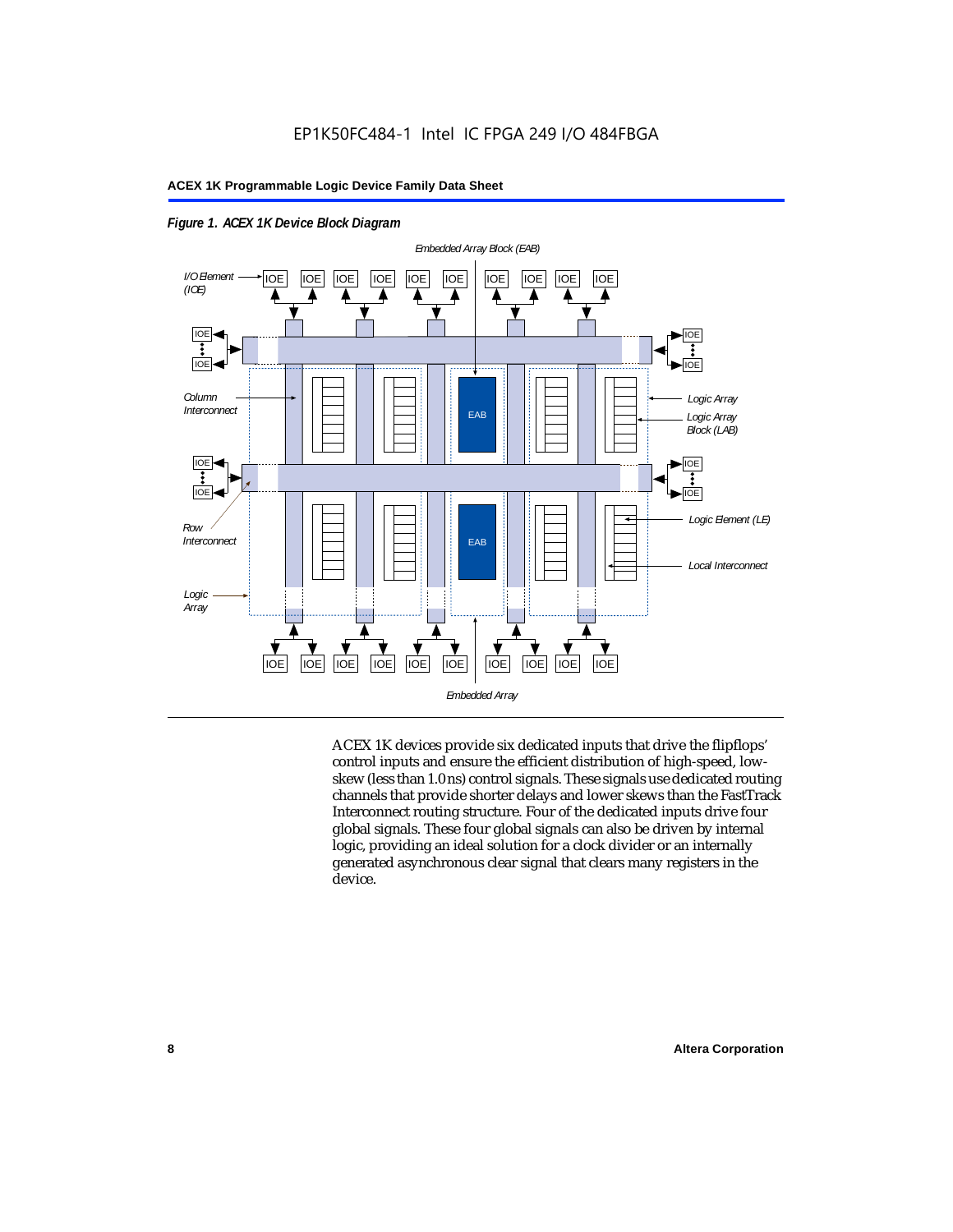#### **Embedded Array Block**

The EAB is a flexible block of RAM, with registers on the input and output ports, that is used to implement common gate array megafunctions. Because it is large and flexible, the EAB is suitable for functions such as multipliers, vector scalars, and error correction circuits. These functions can be combined in applications such as digital filters and microcontrollers.

Logic functions are implemented by programming the EAB with a readonly pattern during configuration, thereby creating a large LUT. With LUTs, combinatorial functions are implemented by looking up the results rather than by computing them. This implementation of combinatorial functions can be faster than using algorithms implemented in general logic, a performance advantage that is further enhanced by the fast access times of EABs. The large capacity of EABs enables designers to implement complex functions in a single logic level without the routing delays associated with linked LEs or field-programmable gate array (FPGA) RAM blocks. For example, a single EAB can implement any function with 8 inputs and 16 outputs. Parameterized functions, such as LPM functions, can take advantage of the EAB automatically.

The ACEX 1K enhanced EAB supports dual-port RAM. The dual-port structure is ideal for FIFO buffers with one or two clocks. The ACEX 1K EAB can also support up to 16-bit-wide RAM blocks. The ACEX 1K EAB can act in dual-port or single-port mode. When in dual-port mode, separate clocks may be used for EAB read and write sections, allowing the EAB to be written and read at different rates. It also has separate synchronous clock enable signals for the EAB read and write sections, which allow independent control of these sections.

The EAB can also be used for bidirectional, dual-port memory applications where two ports read or write simultaneously. To implement this type of dual-port memory, two EABs are used to support two simultaneous reads or writes.

Alternatively, one clock and clock enable can be used to control the input registers of the EAB, while a different clock and clock enable control the output registers (see Figure 2).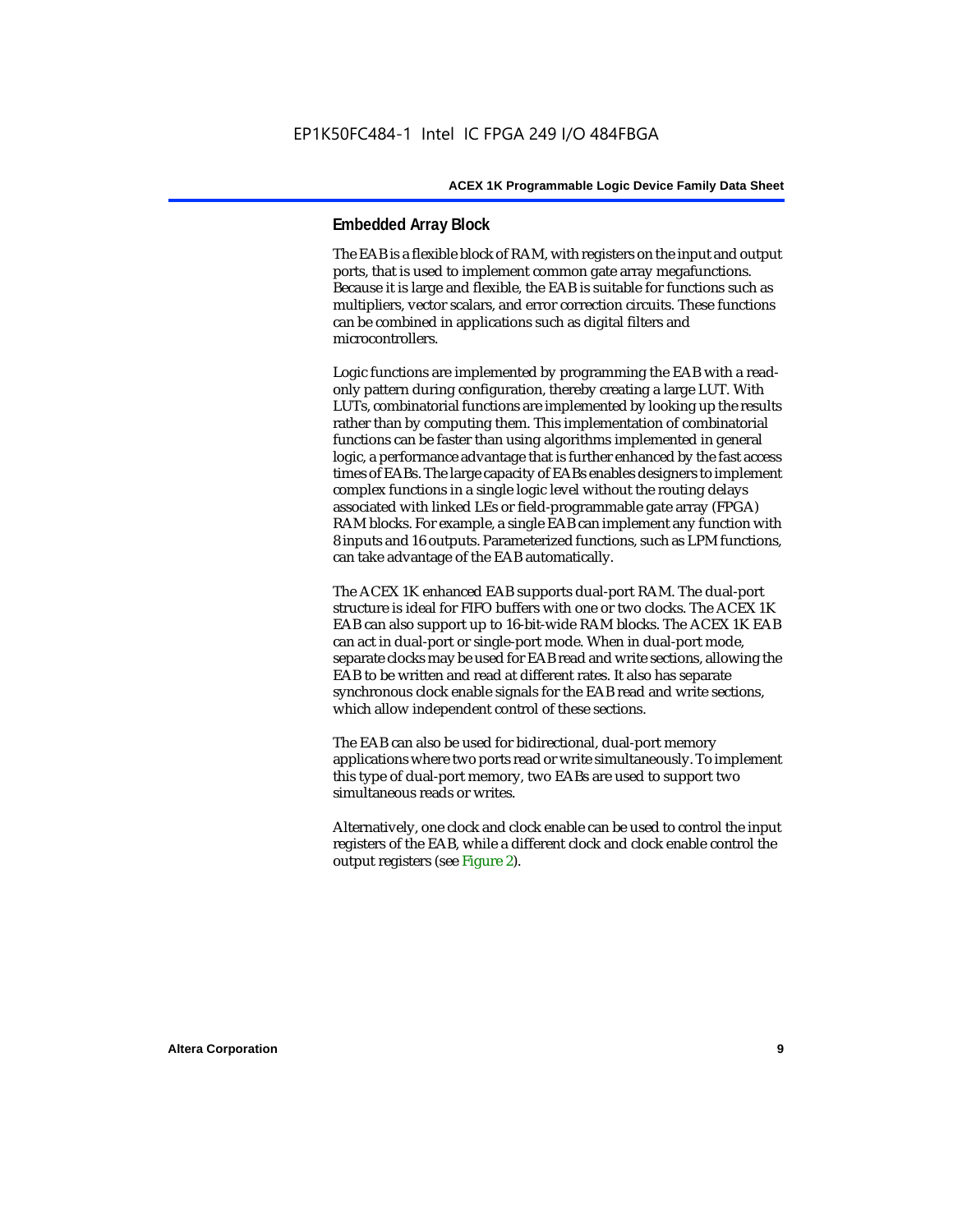#### *Figure 2. ACEX 1K Device in Dual-Port RAM Mode Note (1) Column Interconnect EAB Local Interconnect (2)*  Dedicated Clocks 2 4 D ENA  $^{\circ}$ D ENA  $^{\circ}$ D ENA  $^{\circ}$ D ENA Q D ENA  $^{\circ}$ *data[ ] rdaddress[ ] wraddress[ ]* **RAM/ROM**  $256 \times 16$ <br> $512 \times 8$ <br> $1,024 \times 4$  $2.048 \times 2$ Data In Address Write Address Read Enable Write Enable Data Out 4, 8, 16 4, 8, 16, 32 *outclocken inclocken inclock outclock* D ENA  $^{\circ}$ **Write Pulse enerator** *rden wren Multiplexers allow read address and read enable registers to be clocked by inclock or outclock signals. Row Interconnect* 4, 8 Dedicated Inputs & Global Signals

#### *Notes:*

- (1) All registers can be asynchronously cleared by EAB local interconnect signals, global signals, or the chip-wide reset.<br>(2) EP1K10. EP1K30. and EP1K50 devices have 88 EAB local interconnect channels: EP1K100 devices hav
- EP1K10, EP1K30, and EP1K50 devices have 88 EAB local interconnect channels; EP1K100 devices have 104 EAB local interconnect channels.

The EAB can use Altera megafunctions to implement dual-port RAM applications where both ports can read or write, as shown in Figure 3. The ACEX 1K EAB can also be used in a single-port mode (see Figure 4).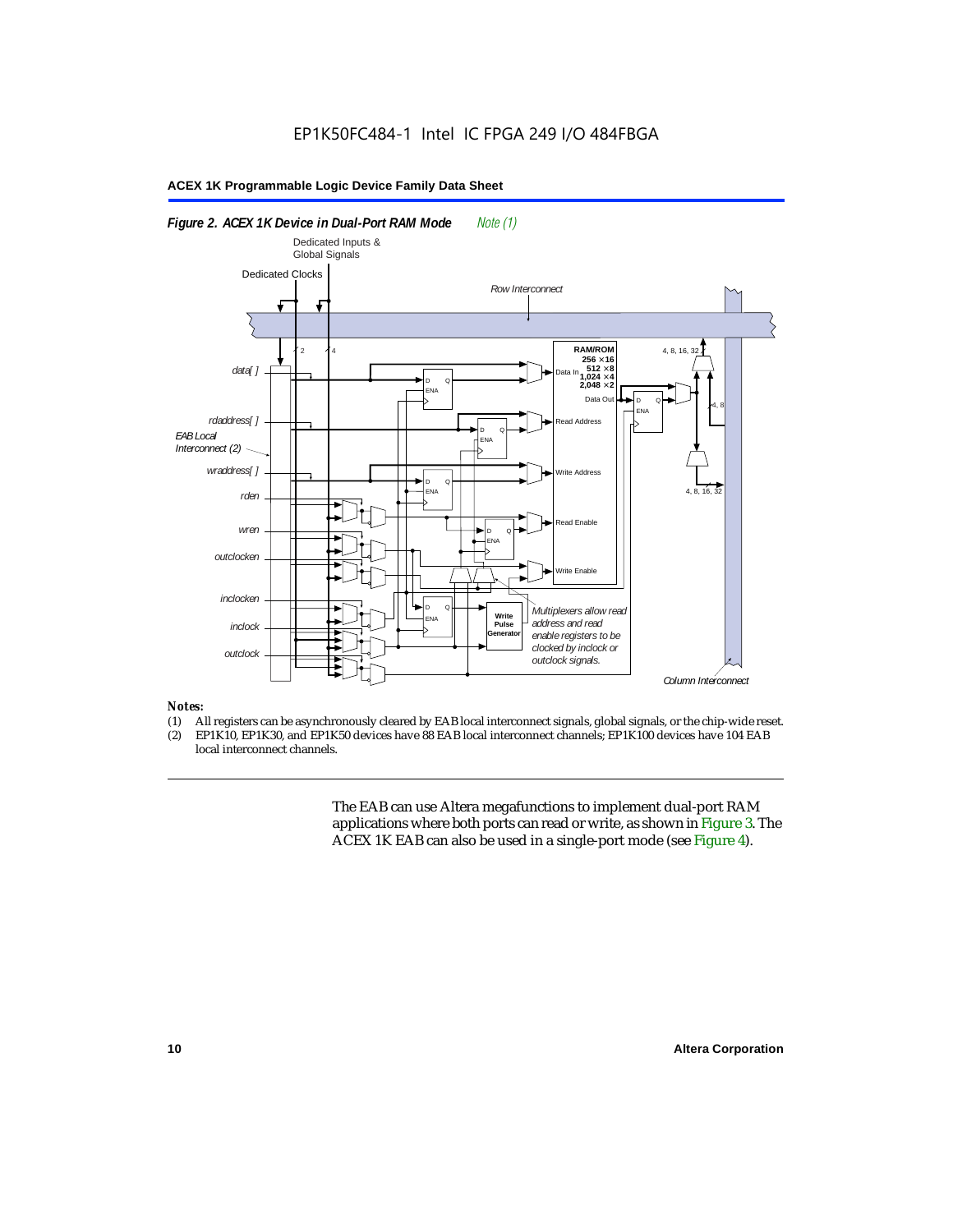*Figure 3. ACEX 1K EAB in Dual-Port RAM Mode*



*Figure 4. ACEX 1K Device in Single-Port RAM Mode* 



## *Note:*<br>(1) **H**

EP1K10, EP1K30, and EP1K50 devices have 88 EAB local interconnect channels; EP1K100 devices have 104 EAB local interconnect channels.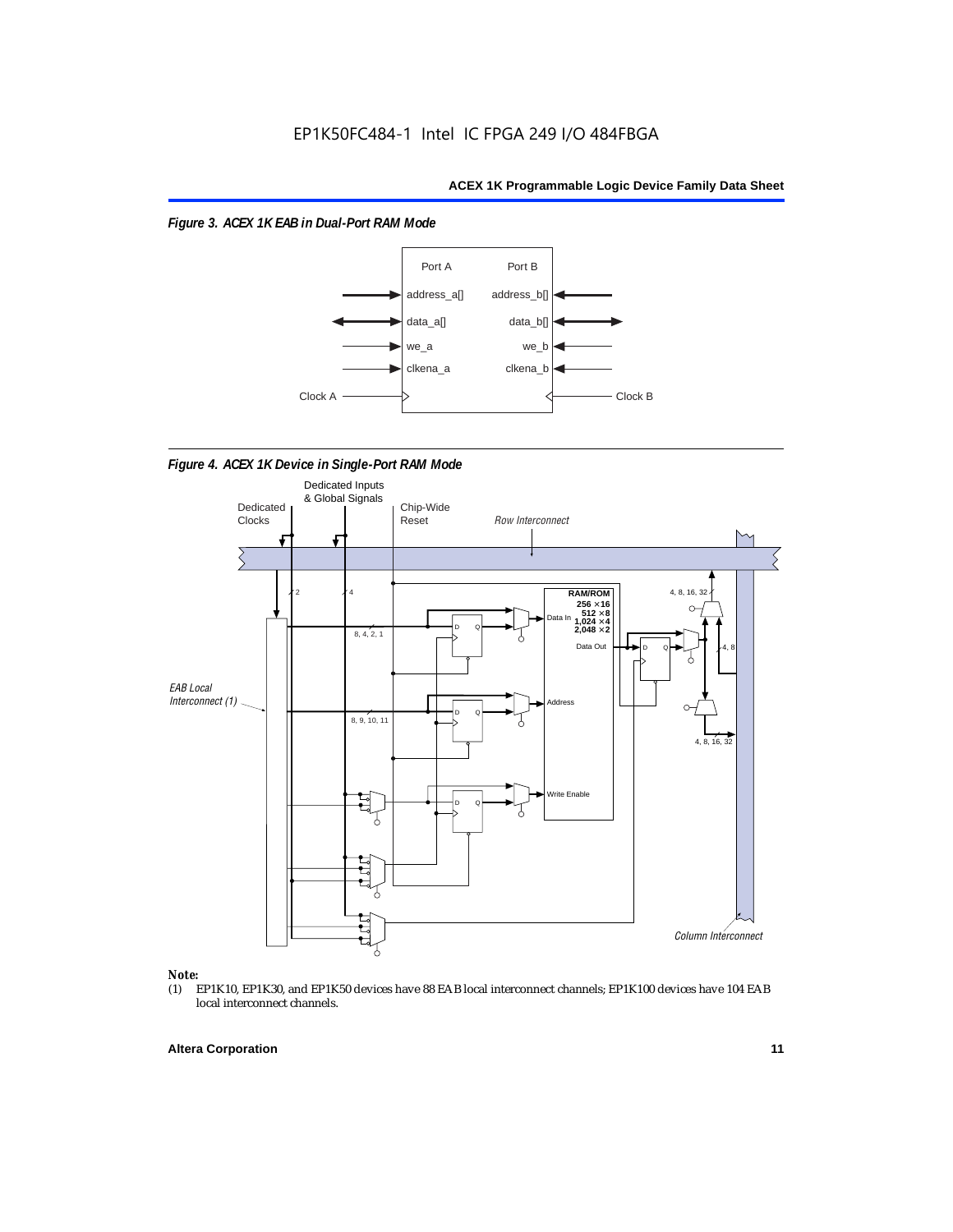EABs can be used to implement synchronous RAM, which is easier to use than asynchronous RAM. A circuit using asynchronous RAM must generate the RAM write enable signal, while ensuring that its data and address signals meet setup and hold time specifications relative to the write enable signal. In contrast, the EAB's synchronous RAM generates its own write enable signal and is self-timed with respect to the input or write clock. A circuit using the EAB's self-timed RAM must only meet the setup and hold time specifications of the global clock.

When used as RAM, each EAB can be configured in any of the following sizes:  $256 \times 16$ ;  $512 \times 8$ ;  $1,024 \times 4$ ; or  $2,048 \times 2$ . Figure 5 shows the ACEX 1K EAB memory configurations.



Larger blocks of RAM are created by combining multiple EABs. For example, two  $256 \times 16$  RAM blocks can be combined to form a  $256 \times 32$ block, and two  $512 \times 8$  RAM blocks can be combined to form a  $512 \times 16$  block. Figure 6 shows examples of multiple EAB combination.

#### *Figure 6. Examples of Combining ACEX 1K EABs*



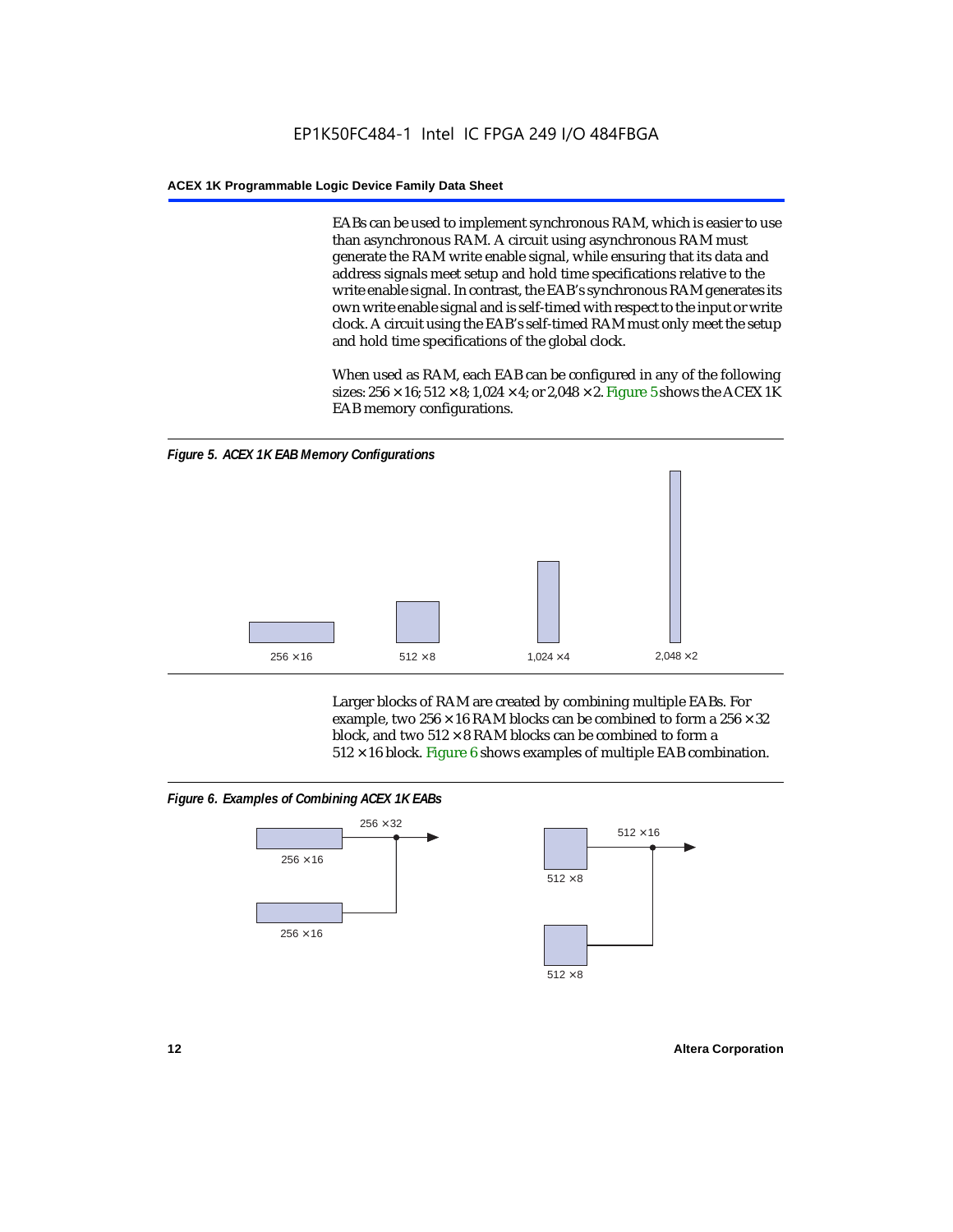If necessary, all EABs in a device can be cascaded to form a single RAM block. EABs can be cascaded to form RAM blocks of up to 2,048 words without impacting timing. Altera software automatically combines EABs to meet a designer's RAM specifications.

EABs provide flexible options for driving and controlling clock signals. Different clocks and clock enables can be used for reading and writing to the EAB. Registers can be independently inserted on the data input, EAB output, write address, write enable signals, read address, and read enable signals. The global signals and the EAB local interconnect can drive write-enable, read-enable, and clock-enable signals. The global signals, dedicated clock pins, and EAB local interconnect can drive the EAB clock signals. Because the LEs drive the EAB local interconnect, the LEs can control write-enable, read-enable, clear, clock, and clock-enable signals.

An EAB is fed by a row interconnect and can drive out to row and column interconnects. Each EAB output can drive up to two row channels and up to two column channels; the unused row channel can be driven by other LEs. This feature increases the routing resources available for EAB outputs (see Figures 2 and 4). The column interconnect, which is adjacent to the EAB, has twice as many channels as other columns in the device.

#### **Logic Array Block**

An LAB consists of eight LEs, their associated carry and cascade chains, LAB control signals, and the LAB local interconnect. The LAB provides the coarse-grained structure to the ACEX 1K architecture, facilitating efficient routing with optimum device utilization and high performance. Figure 7 shows the ACEX 1K LAB.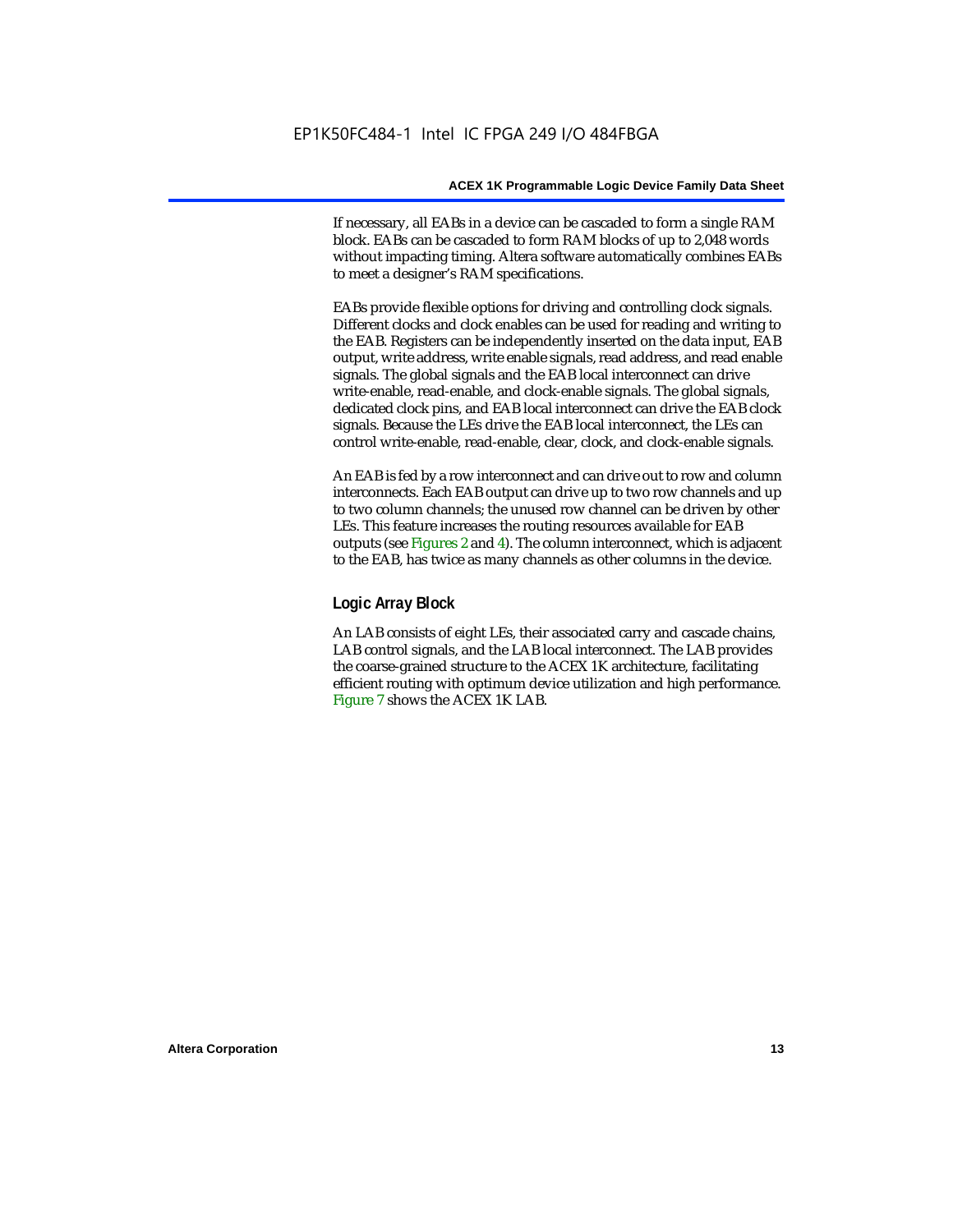### EP1K50FC484-1 Intel IC FPGA 249 I/O 484FBGA

#### **ACEX 1K Programmable Logic Device Family Data Sheet**



#### *Notes:*

- (1) EP1K10, EP1K30, and EP1K50 devices have 22 inputs to the LAB local interconnect channel from the row; EP1K100 devices have 26.
- (2) EP1K10, EP1K30, and EP1K50 devices have 30 LAB local interconnect channels; EP1K100 devices have 34.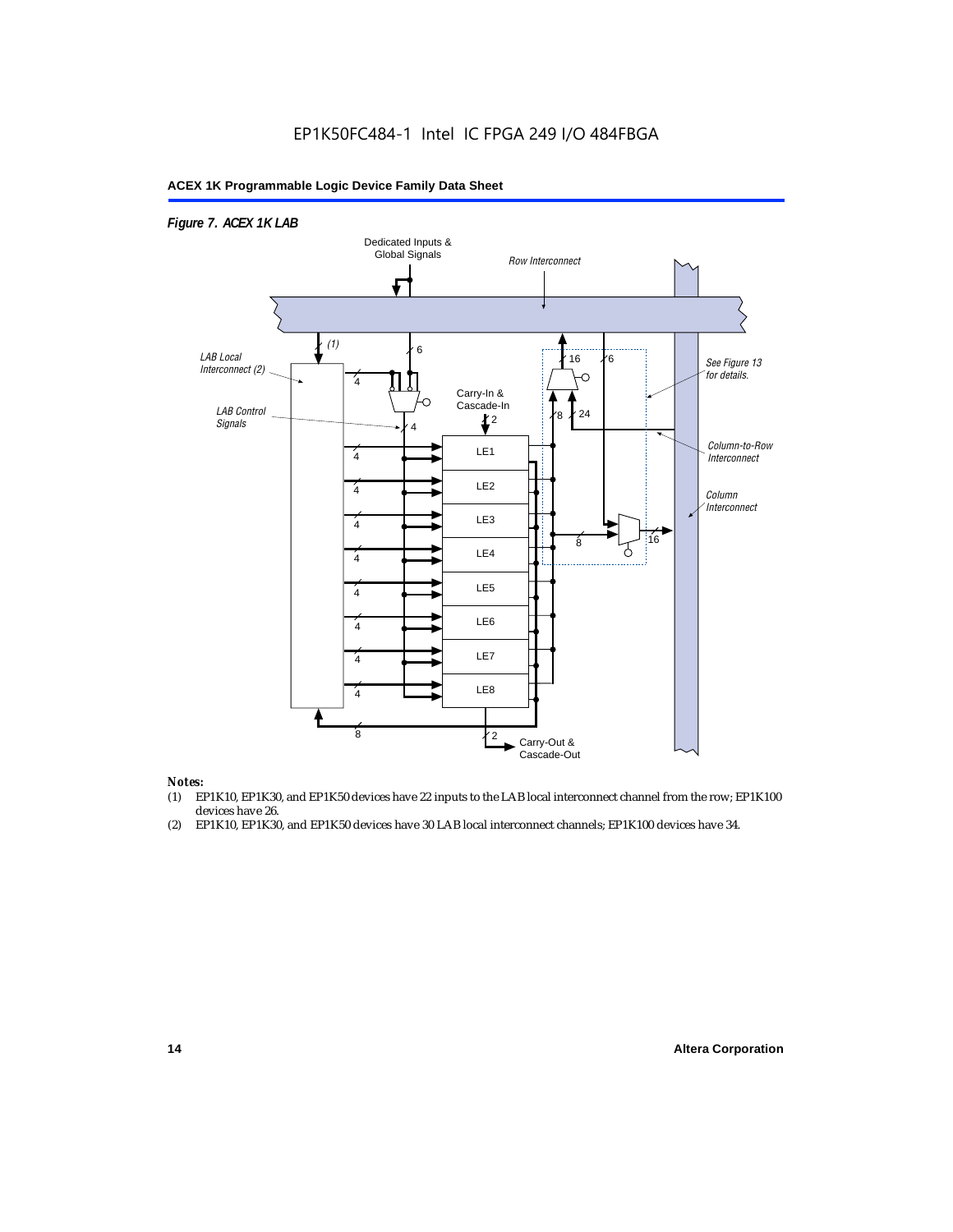Each LAB provides four control signals with programmable inversion that can be used in all eight LEs. Two of these signals can be used as clocks, the other two can be used for clear/preset control. The LAB clocks can be driven by the dedicated clock input pins, global signals, I/O signals, or internal signals via the LAB local interconnect. The LAB preset and clear control signals can be driven by the global signals, I/O signals, or internal signals via the LAB local interconnect. The global control signals are typically used for global clock, clear, or preset signals because they provide asynchronous control with very low skew across the device. If logic is required on a control signal, it can be generated in one or more LEs in any LAB and driven into the local interconnect of the target LAB. In addition, the global control signals can be generated from LE outputs.

#### **Logic Element**

The LE, the smallest unit of logic in the ACEX 1K architecture, has a compact size that provides efficient logic utilization. Each LE contains a 4-input LUT, which is a function generator that can quickly compute any function of four variables. In addition, each LE contains a programmable flipflop with a synchronous clock enable, a carry chain, and a cascade chain. Each LE drives both the local and the FastTrack Interconnect routing structure. Figure 8 shows the ACEX 1K LE.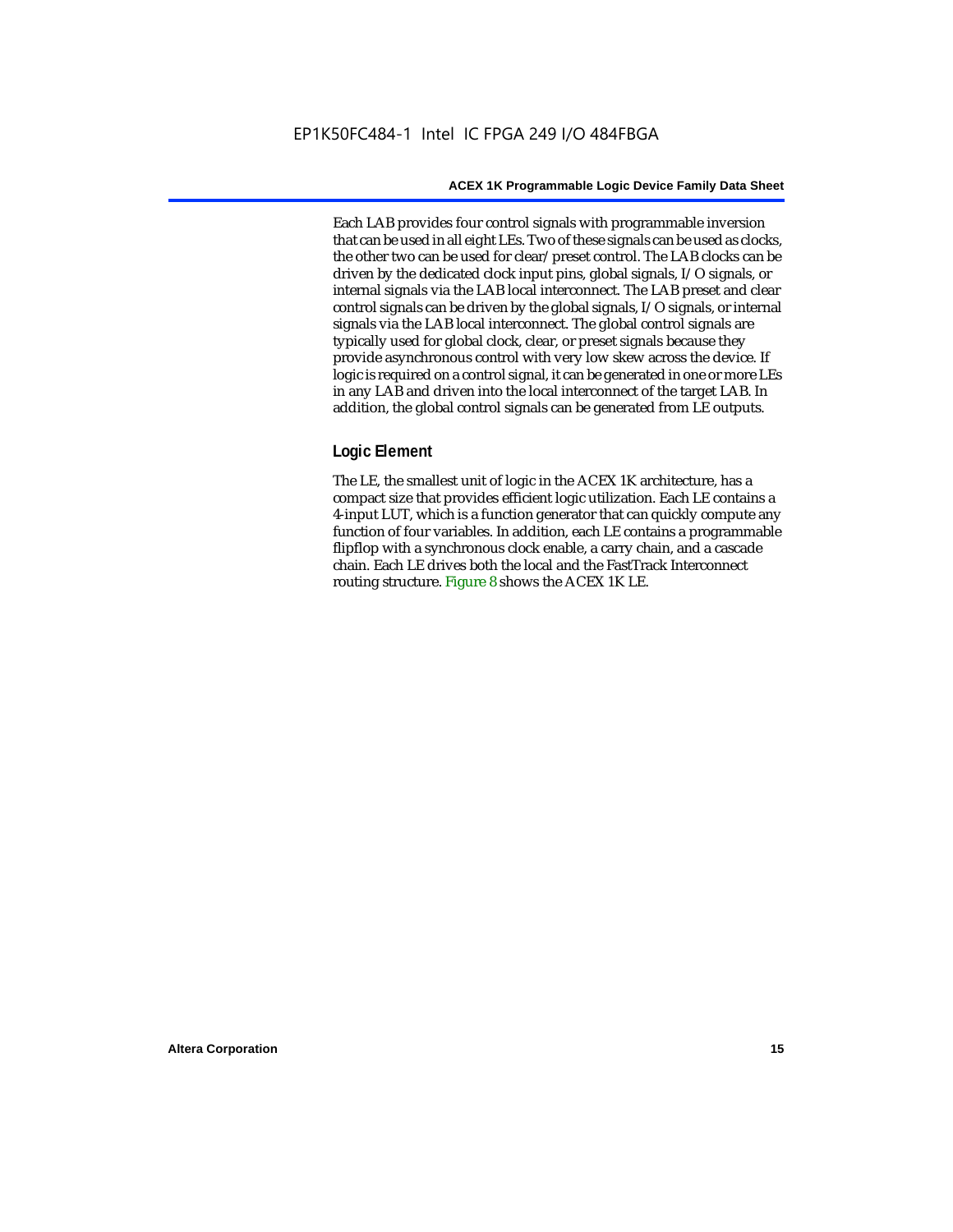

#### *Figure 8. ACEX 1K Logic Element*

The programmable flipflop in the LE can be configured for D, T, JK, or SR operation. The clock, clear, and preset control signals on the flipflop can be driven by global signals, general-purpose I/O pins, or any internal logic. For combinatorial functions, the flipflop is bypassed and the LUT's output drives the LE's output.

The LE has two outputs that drive the interconnect: one drives the local interconnect, and the other drives either the row or column FastTrack Interconnect routing structure. The two outputs can be controlled independently. For example, the LUT can drive one output while the register drives the other output. This feature, called register packing, can improve LE utilization because the register and the LUT can be used for unrelated functions.

The ACEX 1K architecture provides two types of dedicated high-speed data paths that connect adjacent LEs without using local interconnect paths: carry chains and cascade chains. The carry chain supports highspeed counters and adders, and the cascade chain implements wide-input functions with minimum delay. Carry and cascade chains connect all LEs in a LAB and all LABs in the same row. Intensive use of carry and cascade chains can reduce routing flexibility. Therefore, the use of these chains should be limited to speed-critical portions of a design.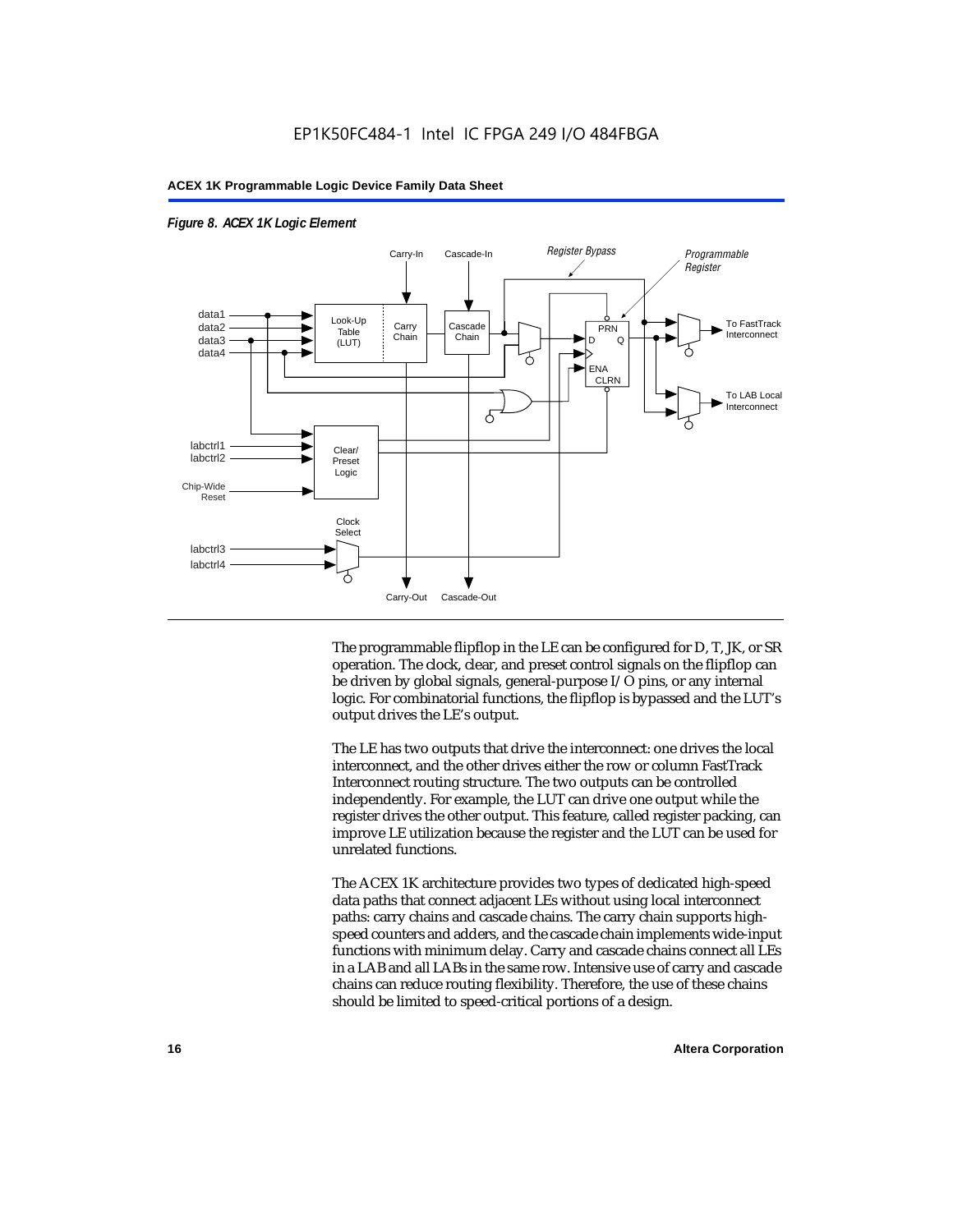#### *Carry Chain*

The carry chain provides a very fast (as low as 0.2 ns) carry-forward function between LEs. The carry-in signal from a lower-order bit drives forward into the higher-order bit via the carry chain, and feeds into both the LUT and the next portion of the carry chain. This feature allows the ACEX 1K architecture to efficiently implement high-speed counters, adders, and comparators of arbitrary width. Carry chain logic can be created automatically by the compiler during design processing, or manually by the designer during design entry. Parameterized functions, such as LPM and DesignWare functions, automatically take advantage of carry chains.

Carry chains longer than eight LEs are automatically implemented by linking LABs together. For enhanced fitting, a long carry chain skips alternate LABs in a row. A carry chain longer than one LAB skips either from even-numbered LAB to even-numbered LAB, or from oddnumbered LAB to odd-numbered LAB. For example, the last LE of the first LAB in a row carries to the first LE of the third LAB in the row. The carry chain does not cross the EAB at the middle of the row. For instance, in the EP1K50 device, the carry chain stops at the eighteenth LAB, and a new carry chain begins at the nineteenth LAB.

Figure 9 shows how an *n*-bit full adder can be implemented in  $n + 1$  LEs with the carry chain. One portion of the LUT generates the sum of two bits using the input signals and the carry-in signal; the sum is routed to the output of the LE. The register can be bypassed for simple adders or used for an accumulator function. Another portion of the LUT and the carry chain logic generates the carry-out signal, which is routed directly to the carry-in signal of the next-higher-order bit. The final carry-out signal is routed to an LE, where it can be used as a general-purpose signal.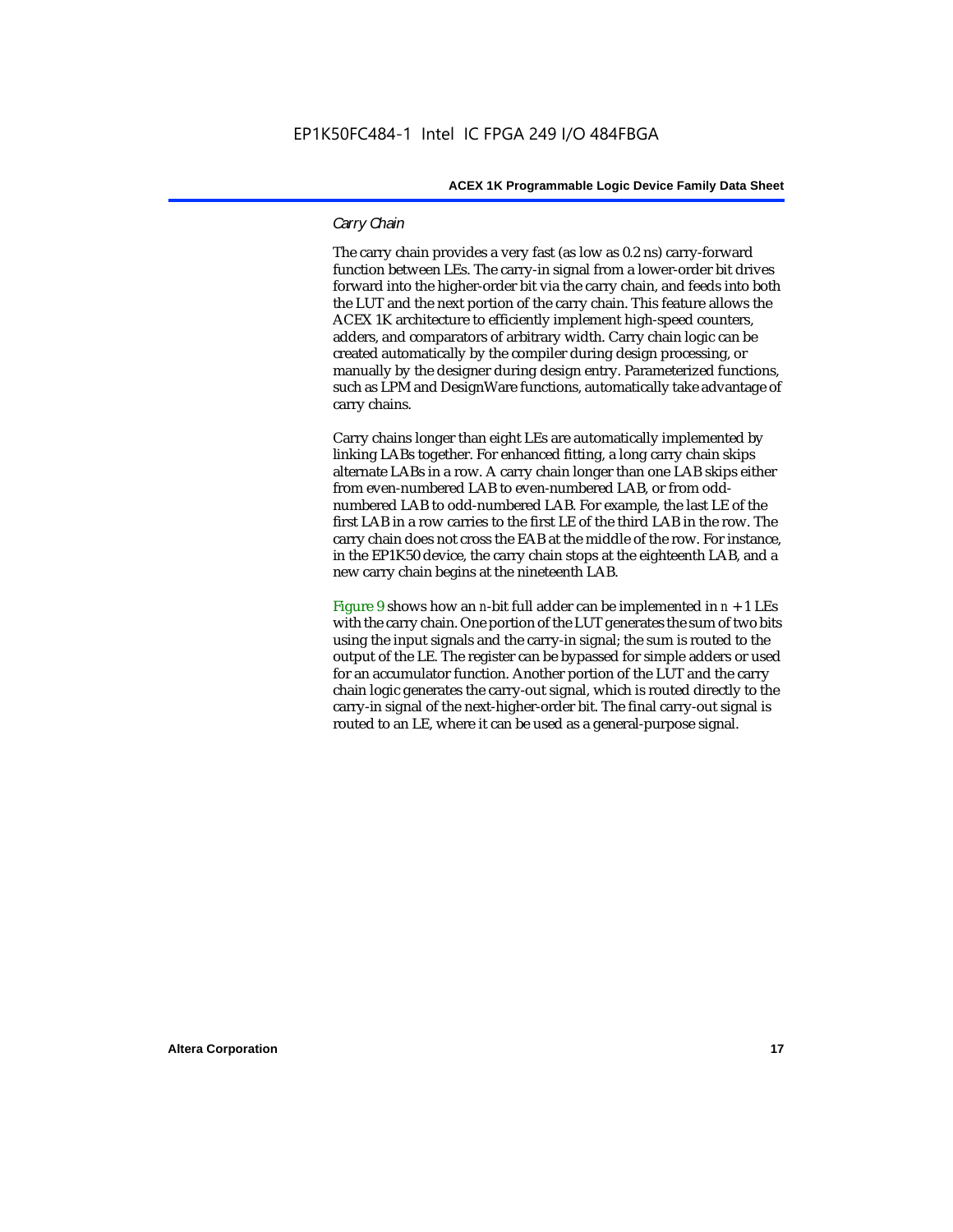

*Figure 9. ACEX 1K Carry Chain Operation (n-Bit Full Adder)*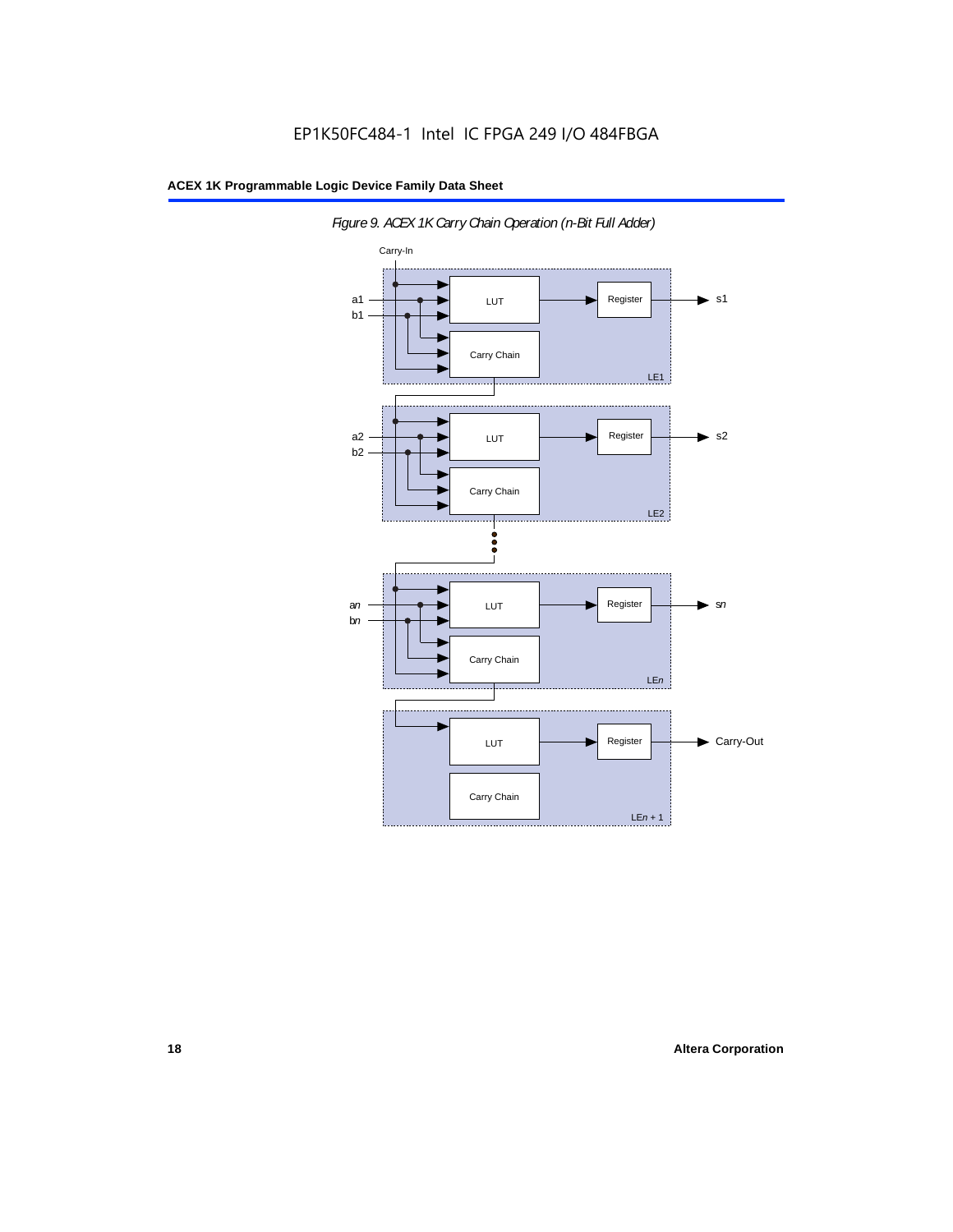#### *Cascade Chain*

With the cascade chain, the ACEX 1K architecture can implement functions that have a very wide fan-in. Adjacent LUTs can be used to compute portions of the function in parallel; the cascade chain serially connects the intermediate values. The cascade chain can use a logical AND or logical OR (via De Morgan's inversion) to connect the outputs of adjacent LEs. With a delay as low as 0.6 ns per LE, each additional LE provides four more inputs to the effective width of a function. Cascade chain logic can be created automatically by the compiler during design processing, or manually by the designer during design entry.

Cascade chains longer than eight bits are implemented automatically by linking several LABs together. For easier routing, a long cascade chain skips every other LAB in a row. A cascade chain longer than one LAB skips either from even-numbered LAB to even-numbered LAB, or from odd-numbered LAB to odd-numbered LAB (e.g., the last LE of the first LAB in a row cascades to the first LE of the third LAB). The cascade chain does not cross the center of the row (e.g., in the EP1K50 device, the cascade chain stops at the eighteenth LAB, and a new one begins at the nineteenth LAB). This break is due to the EAB's placement in the middle of the row.

Figure 10 shows how the cascade function can connect adjacent LEs to form functions with a wide fan-in. These examples show functions of 4*n* variables implemented with *n* LEs. The LE delay is 1.3 ns; the cascade chain delay is 0.6 ns. With the cascade chain, decoding a 16-bit address requires 3.1 ns.





**Altera Corporation 19**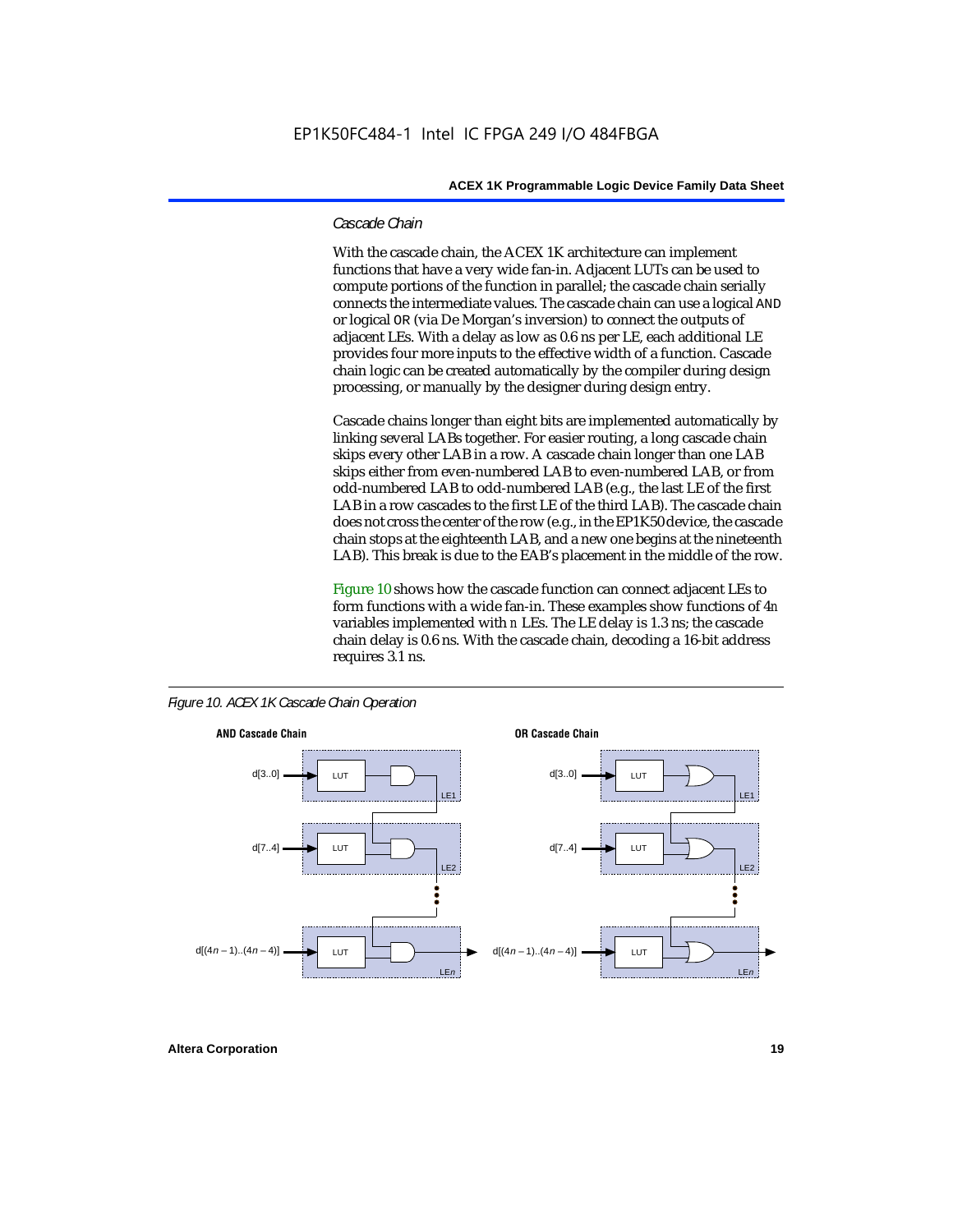#### *LE Operating Modes*

The ACEX 1K LE can operate in the following four modes:

- Normal mode
- Arithmetic mode
- Up/down counter mode
- Clearable counter mode

Each of these modes uses LE resources differently. In each mode, seven available inputs to the LE—the four data inputs from the LAB local interconnect, the feedback from the programmable register, and the carry-in and cascade-in from the previous LE—are directed to different destinations to implement the desired logic function. Three inputs to the LE provide clock, clear, and preset control for the register. The Altera software, in conjunction with parameterized functions such as LPM and DesignWare functions, automatically chooses the appropriate mode for common functions such as counters, adders, and multipliers. If required, the designer can also create special-purpose functions that use a specific LE operating mode for optimal performance.

The architecture provides a synchronous clock enable to the register in all four modes. The Altera software can set DATA1 to enable the register synchronously, providing easy implementation of fully synchronous designs.

Figure 11 shows the ACEX 1K LE operating modes.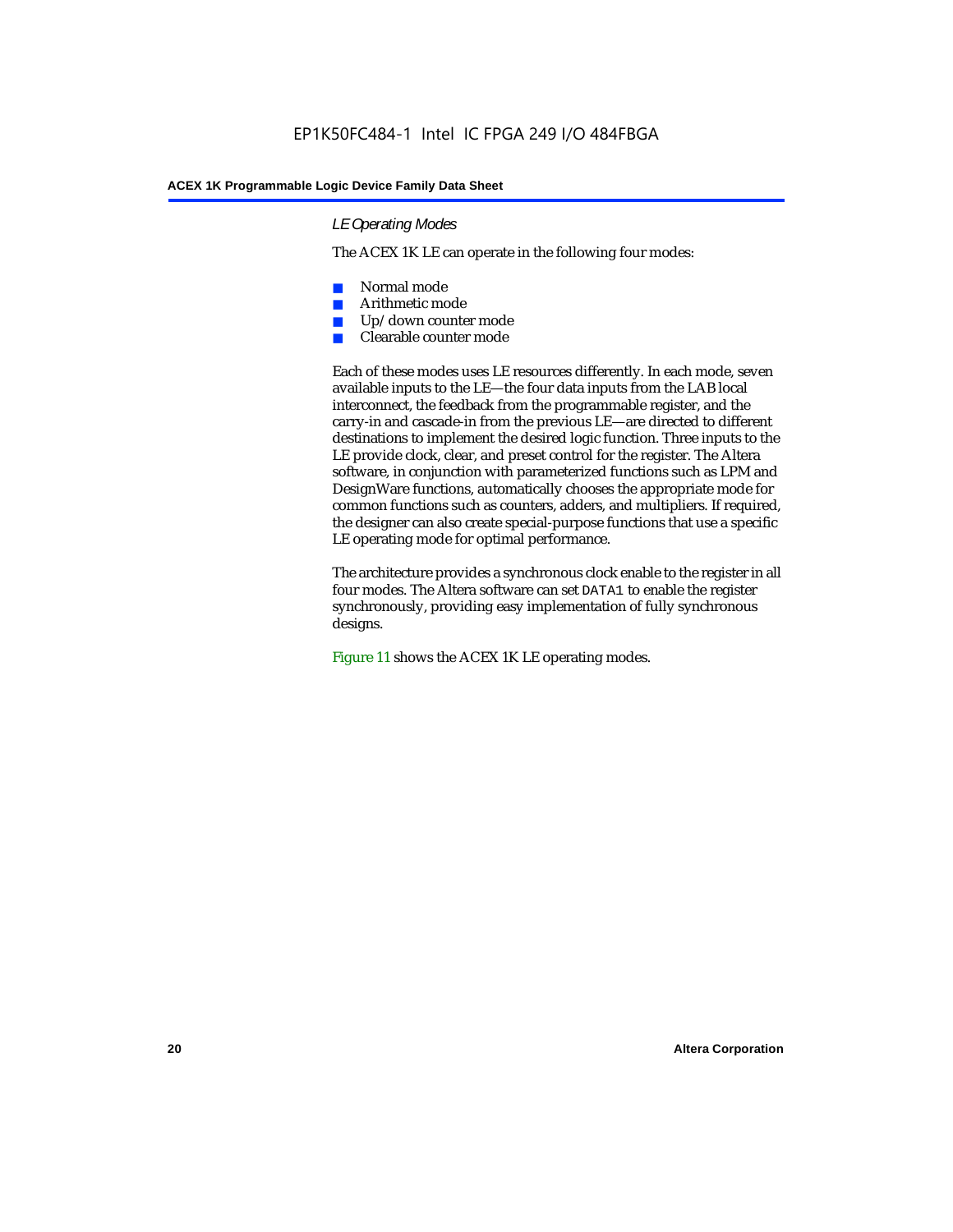### *Figure 11. ACEX 1K LE Operating Modes*



#### **Arithmetic Mode**



#### **Up/Down Counter Mode**



#### **Clearable Counter Mode**

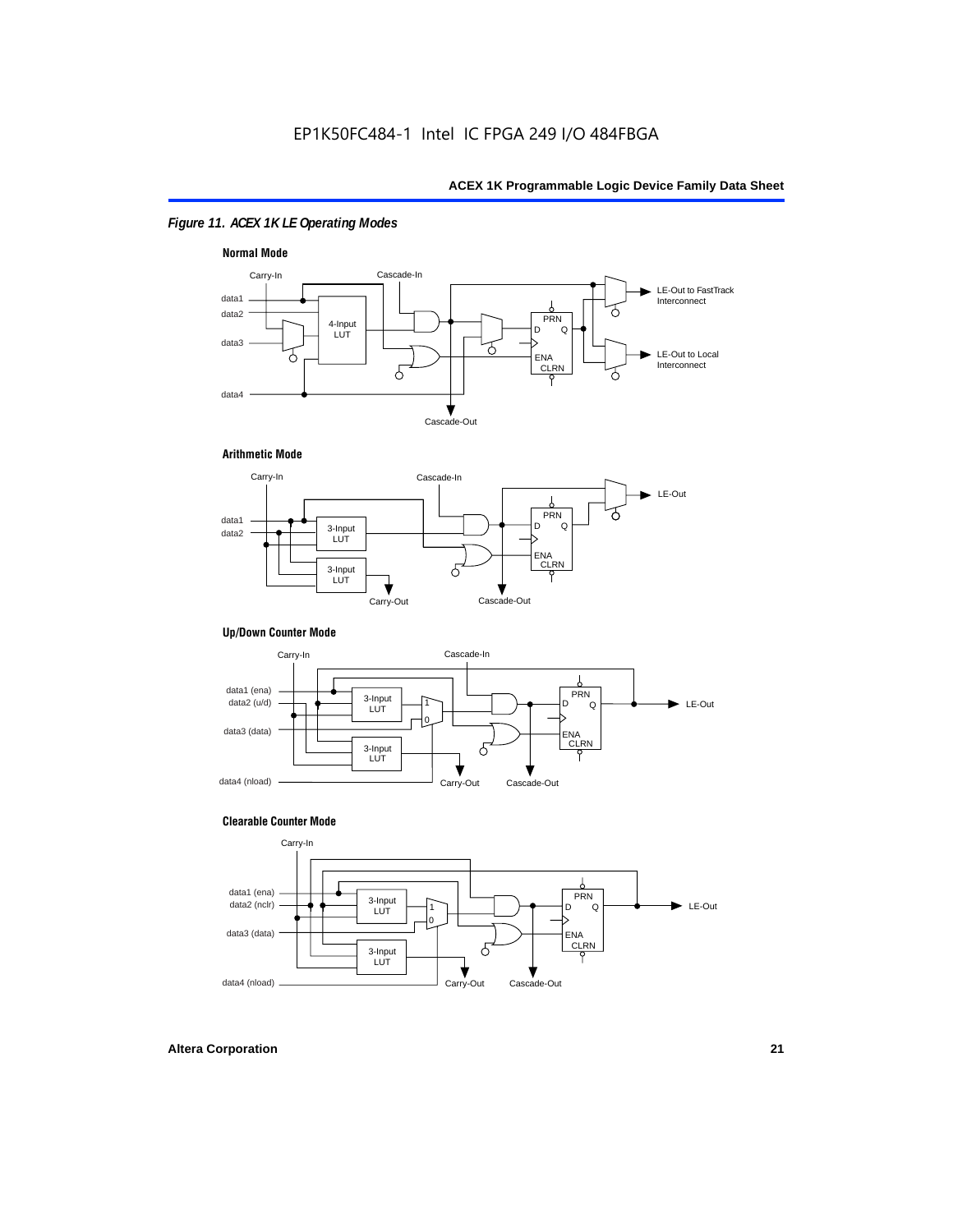#### **Normal Mode**

The normal mode is suitable for general logic applications and wide decoding functions that can take advantage of a cascade chain. In normal mode, four data inputs from the LAB local interconnect and the carry-in are inputs to a 4-input LUT. The compiler automatically selects the carryin or the DATA3 signal as one of the inputs to the LUT. The LUT output can be combined with the cascade-in signal to form a cascade chain through the cascade-out signal. Either the register or the LUT can be used to drive both the local interconnect and the FastTrack Interconnect routing structure at the same time.

The LUT and the register in the LE can be used independently (register packing). To support register packing, the LE has two outputs; one drives the local interconnect, and the other drives the FastTrack Interconnect routing structure. The DATA4 signal can drive the register directly, allowing the LUT to compute a function that is independent of the registered signal; a 3-input function can be computed in the LUT, and a fourth independent signal can be registered. Alternatively, a 4-input function can be generated, and one of the inputs to this function can be used to drive the register. The register in a packed LE can still use the clock enable, clear, and preset signals in the LE. In a packed LE, the register can drive the FastTrack Interconnect routing structure while the LUT drives the local interconnect, or vice versa.

#### **Arithmetic Mode**

The arithmetic mode offers two 3-input LUTs that are ideal for implementing adders, accumulators, and comparators. One LUT computes a 3-input function; the other generates a carry output. As shown in Figure 11, the first LUT uses the carry-in signal and two data inputs from the LAB local interconnect to generate a combinatorial or registered output. For example, in an adder, this output is the sum of three signals: a, b, and carry-in. The second LUT uses the same three signals to generate a carry-out signal, thereby creating a carry chain. The arithmetic mode also supports simultaneous use of the cascade chain.

#### **Up/Down Counter Mode**

The up/down counter mode offers counter enable, clock enable, synchronous up/down control, and data loading options. These control signals are generated by the data inputs from the LAB local interconnect, the carry-in signal, and output feedback from the programmable register. Two 3-input LUTs are used; one generates the counter data, and the other generates the fast carry bit. A 2-to-1 multiplexer provides synchronous loading. Data can also be loaded asynchronously with the clear and preset register control signals without using the LUT resources.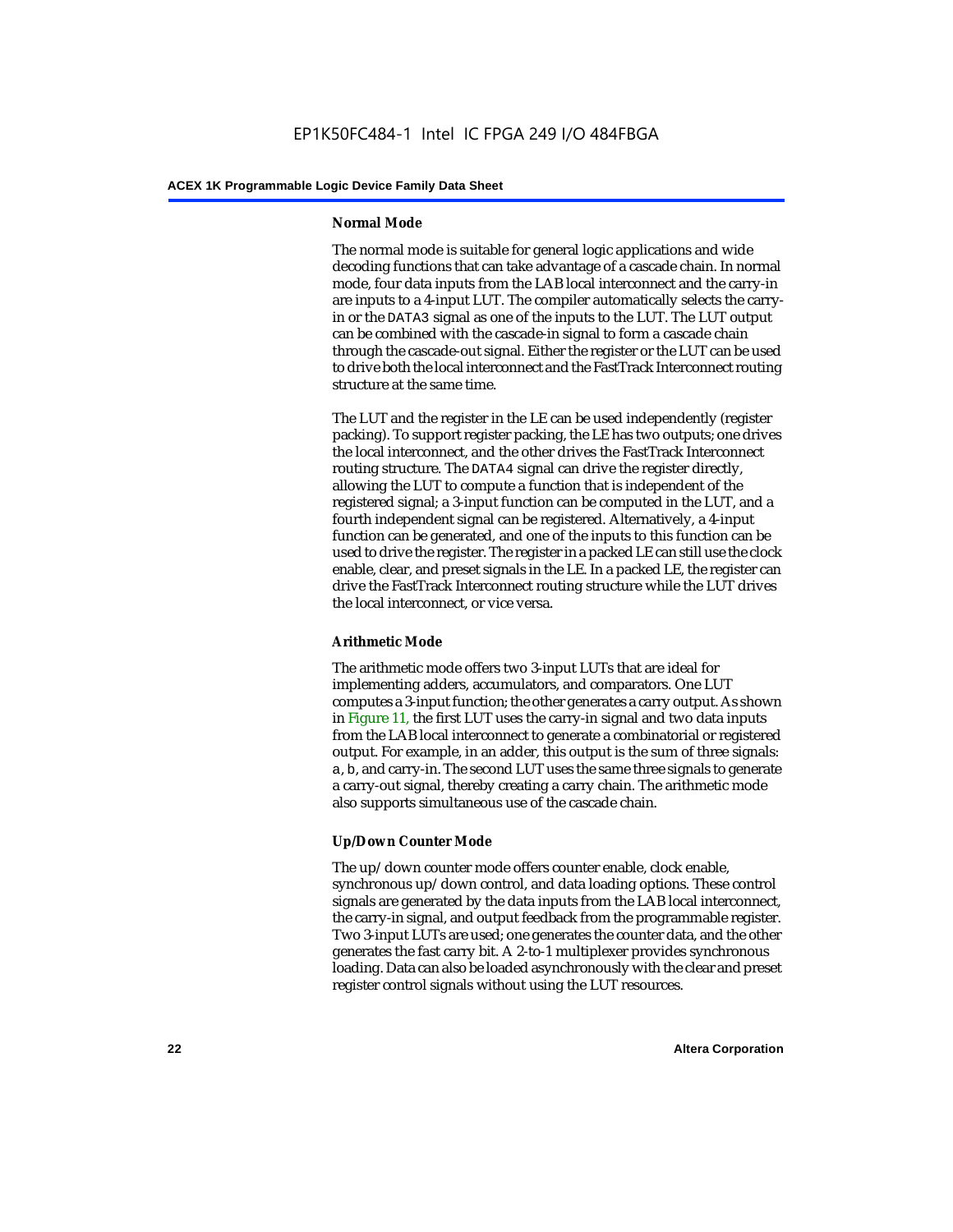#### **Clearable Counter Mode**

The clearable counter mode is similar to the up/down counter mode, but it supports a synchronous clear instead of the up/down control. The clear function is substituted for the cascade-in signal in the up/down counter mode. Two 3-input LUTs are used; one generates the counter data, and the other generates the fast carry bit. Synchronous loading is provided by a 2-to-1 multiplexer. The output of this multiplexer is ANDed with a synchronous clear signal.

#### *Internal Tri-State Emulation*

Internal tri-state emulation provides internal tri-states without the limitations of a physical tri-state bus. In a physical tri-state bus, the tri-state buffers' output enable (OE) signals select which signal drives the bus. However, if multiple OE signals are active, contending signals can be driven onto the bus. Conversely, if no OE signals are active, the bus will float. Internal tri-state emulation resolves contending tri-state buffers to a low value and floating buses to a high value, thereby eliminating these problems. The Altera software automatically implements tri-state bus functionality with a multiplexer.

#### *Clear & Preset Logic Control*

Logic for the programmable register's clear and preset functions is controlled by the DATA3, LABCTRL1, and LABCTRL2 inputs to the LE. The clear and preset control structure of the LE asynchronously loads signals into a register. Either LABCTRL1 or LABCTRL2 can control the asynchronous clear. Alternatively, the register can be set up so that LABCTRL1 implements an asynchronous load. The data to be loaded is driven to DATA3; when LABCTRL1 is asserted, DATA3 is loaded into the register.

During compilation, the compiler automatically selects the best control signal implementation. Because the clear and preset functions are activelow, the Compiler automatically assigns a logic high to an unused clear or preset.

The clear and preset logic is implemented in one of the following six modes chosen during design entry:

- Asynchronous clear
- Asynchronous preset
- Asynchronous clear and preset
- Asynchronous load with clear
- Asynchronous load with preset
- Asynchronous load without clear or preset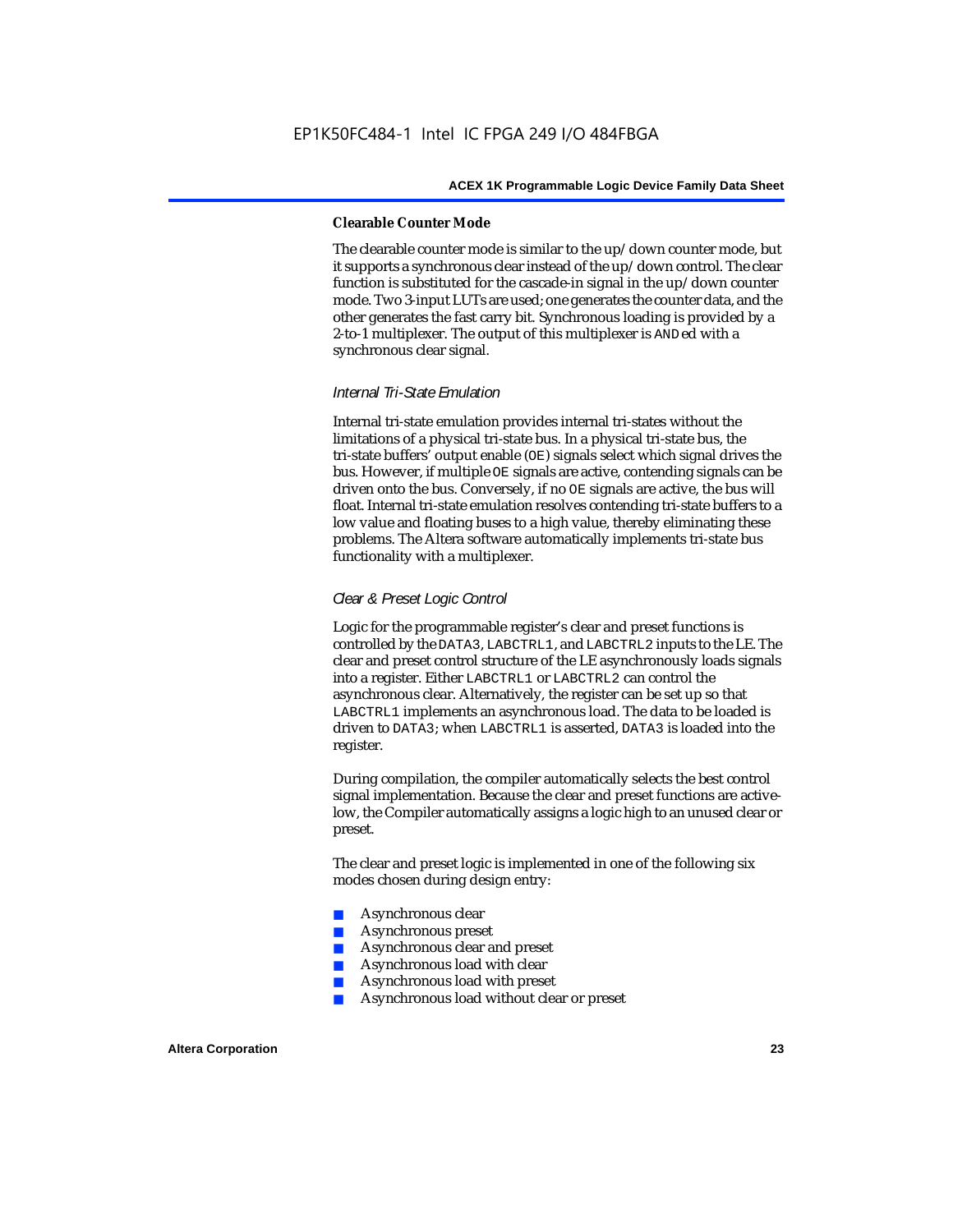In addition to the six clear and preset modes, ACEX 1K devices provide a chip-wide reset pin that can reset all registers in the device. Use of this feature is set during design entry. In any of the clear and preset modes, the chip-wide reset overrides all other signals. Registers with asynchronous presets may be preset when the chip-wide reset is asserted. Inversion can be used to implement the asynchronous preset. Figure 12 shows examples of how to setup the preset and clear inputs for the desired functionality.



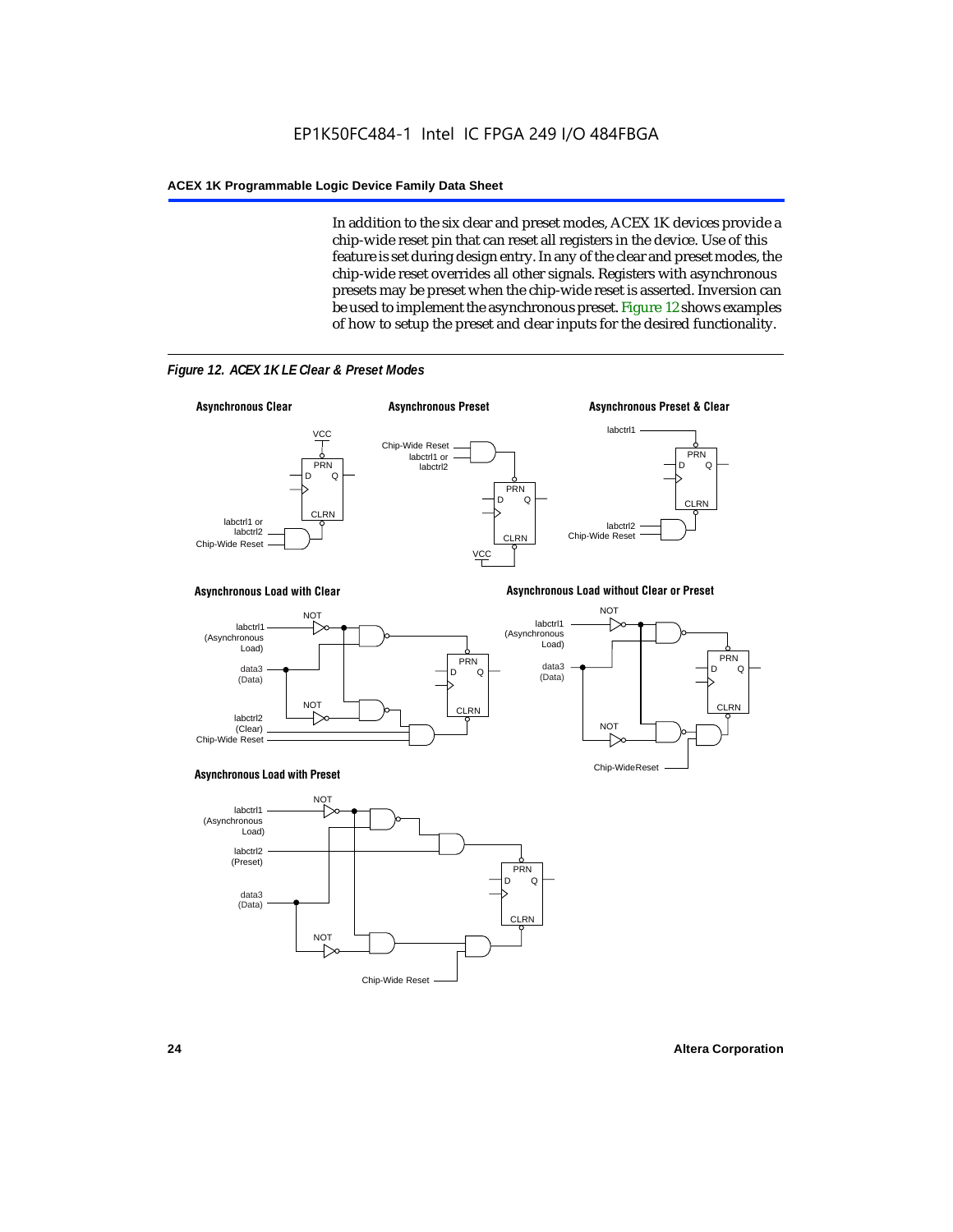#### **Asynchronous Clear**

The flipflop can be cleared by either LABCTRL1 or LABCTRL2. In this mode, the preset signal is tied to VCC to deactivate it.

#### **Asynchronous Preset**

An asynchronous preset is implemented as an asynchronous load, or with an asynchronous clear. If DATA3 is tied to VCC, asserting LABCTRL1 asynchronously loads a one into the register. Alternatively, the Altera software can provide preset control by using the clear and inverting the register's input and output. Inversion control is available for the inputs to both LEs and IOEs. Therefore, if a register is preset by only one of the two LABCTRL signals, the DATA3 input is not needed and can be used for one of the LE operating modes.

#### **Asynchronous Preset & Clear**

When implementing asynchronous clear and preset, LABCTRL1 controls the preset, and LABCTRL2 controls the clear. DATA3 is tied to VCC, so that asserting LABCTRL1 asynchronously loads a one into the register, effectively presetting the register. Asserting LABCTRL2 clears the register.

#### **Asynchronous Load with Clear**

When implementing an asynchronous load in conjunction with the clear, LABCTRL1 implements the asynchronous load of DATA3 by controlling the register preset and clear. LABCTRL2 implements the clear by controlling the register clear; LABCTRL2 does not have to feed the preset circuits.

#### **Asynchronous Load with Preset**

When implementing an asynchronous load in conjunction with preset, the Altera software provides preset control by using the clear and inverting the input and output of the register. Asserting LABCTRL2 presets the register, while asserting LABCTRL1 loads the register. The Altera software inverts the signal that drives DATA3 to account for the inversion of the register's output.

#### **Asynchronous Load without Preset or Clear**

When implementing an asynchronous load without preset or clear, LABCTRL1 implements the asynchronous load of DATA3 by controlling the register preset and clear.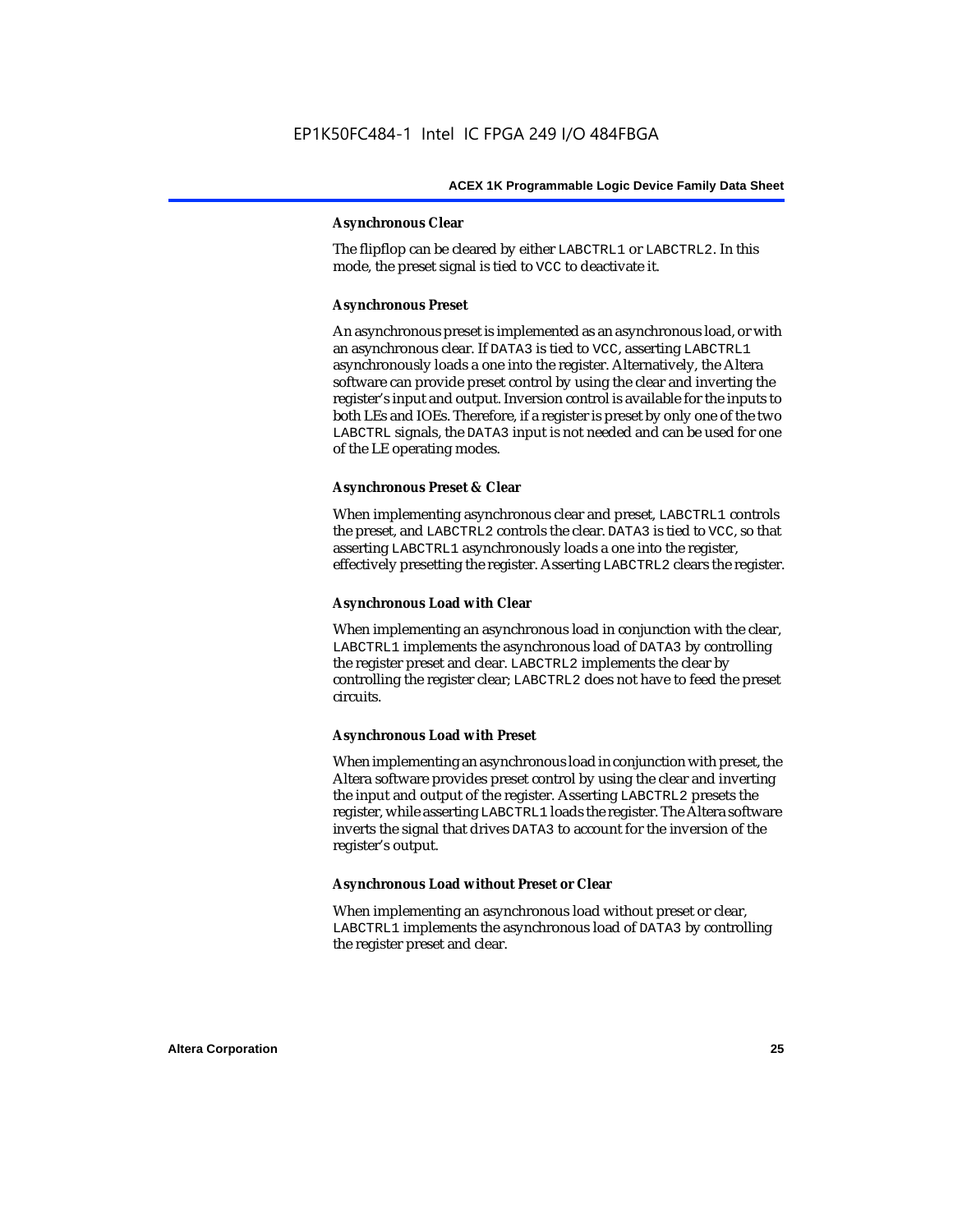#### **FastTrack Interconnect Routing Structure**

In the ACEX 1K architecture, connections between LEs, EABs, and device I/O pins are provided by the FastTrack Interconnect routing structure, which is a series of continuous horizontal and vertical routing channels that traverse the device. This global routing structure provides predictable performance, even in complex designs. In contrast, the segmented routing in FPGAs requires switch matrices to connect a variable number of routing paths, increasing the delays between logic resources and reducing performance.

The FastTrack Interconnect routing structure consists of row and column interconnect channels that span the entire device. Each row of LABs is served by a dedicated row interconnect. The row interconnect can drive I/O pins and feed other LABs in the row. The column interconnect routes signals between rows and can drive I/O pins.

Row channels drive into the LAB or EAB local interconnect. The row signal is buffered at every LAB or EAB to reduce the effect of fan-out on delay. A row channel can be driven by an LE or by one of three column channels. These four signals feed dual 4-to-1 multiplexers that connect to two specific row channels. These multiplexers, which are connected to each LE, allow column channels to drive row channels even when all eight LEs in a LAB drive the row interconnect.

Each column of LABs or EABs is served by a dedicated column interconnect. The column interconnect that serves the EABs has twice as many channels as other column interconnects. The column interconnect can then drive I/O pins or another row's interconnect to route the signals to other LABs or EABs in the device. A signal from the column interconnect, which can be either the output of a LE or an input from an I/O pin, must be routed to the row interconnect before it can enter a LAB or EAB. Each row channel that is driven by an IOE or EAB can drive one specific column channel.

Access to row and column channels can be switched between LEs in adjacent pairs of LABs. For example, a LE in one LAB can drive the row and column channels normally driven by a particular LE in the adjacent LAB in the same row, and vice versa. This flexibility enables routing resources to be used more efficiently. Figure 13 shows the ACEX 1K LAB.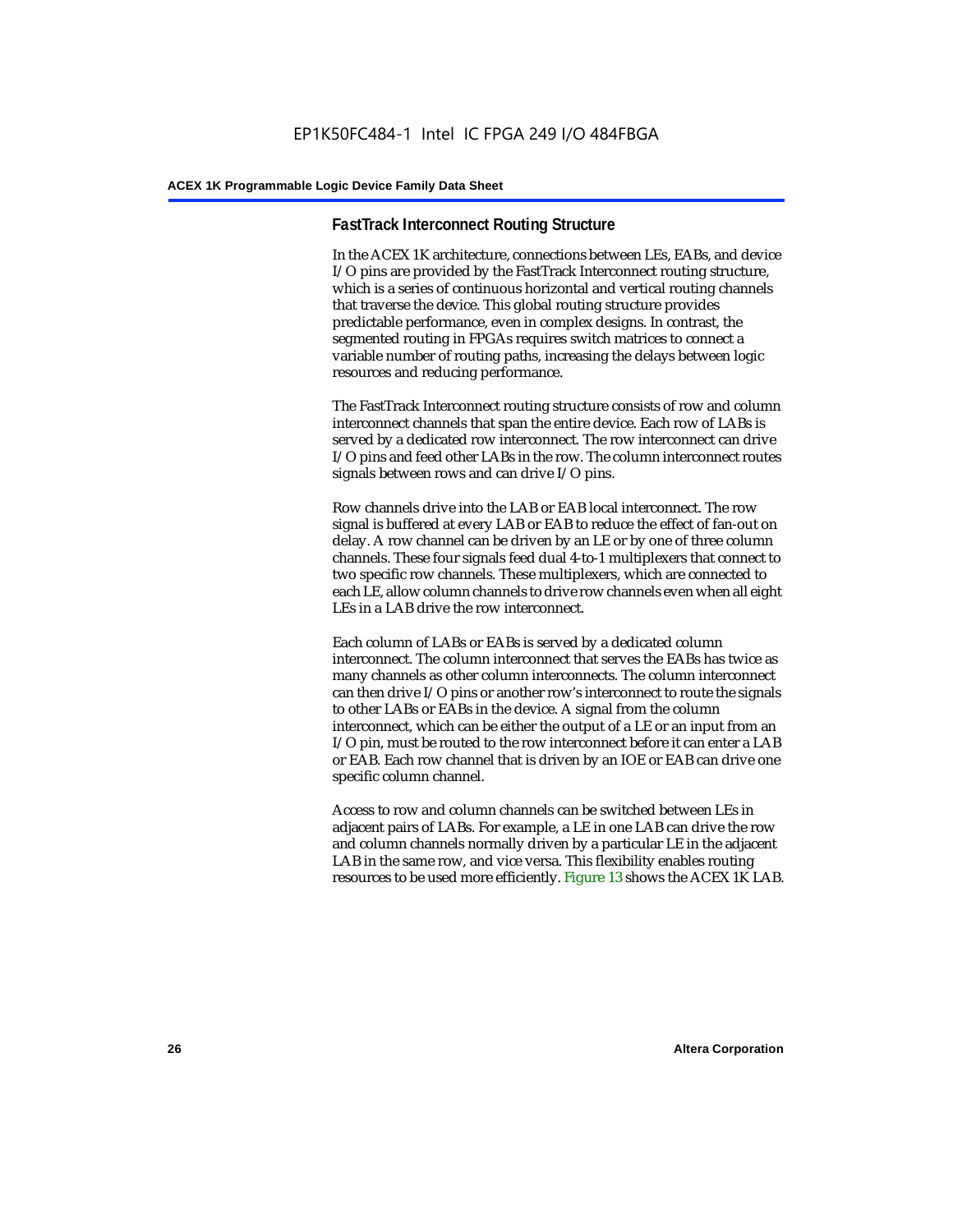

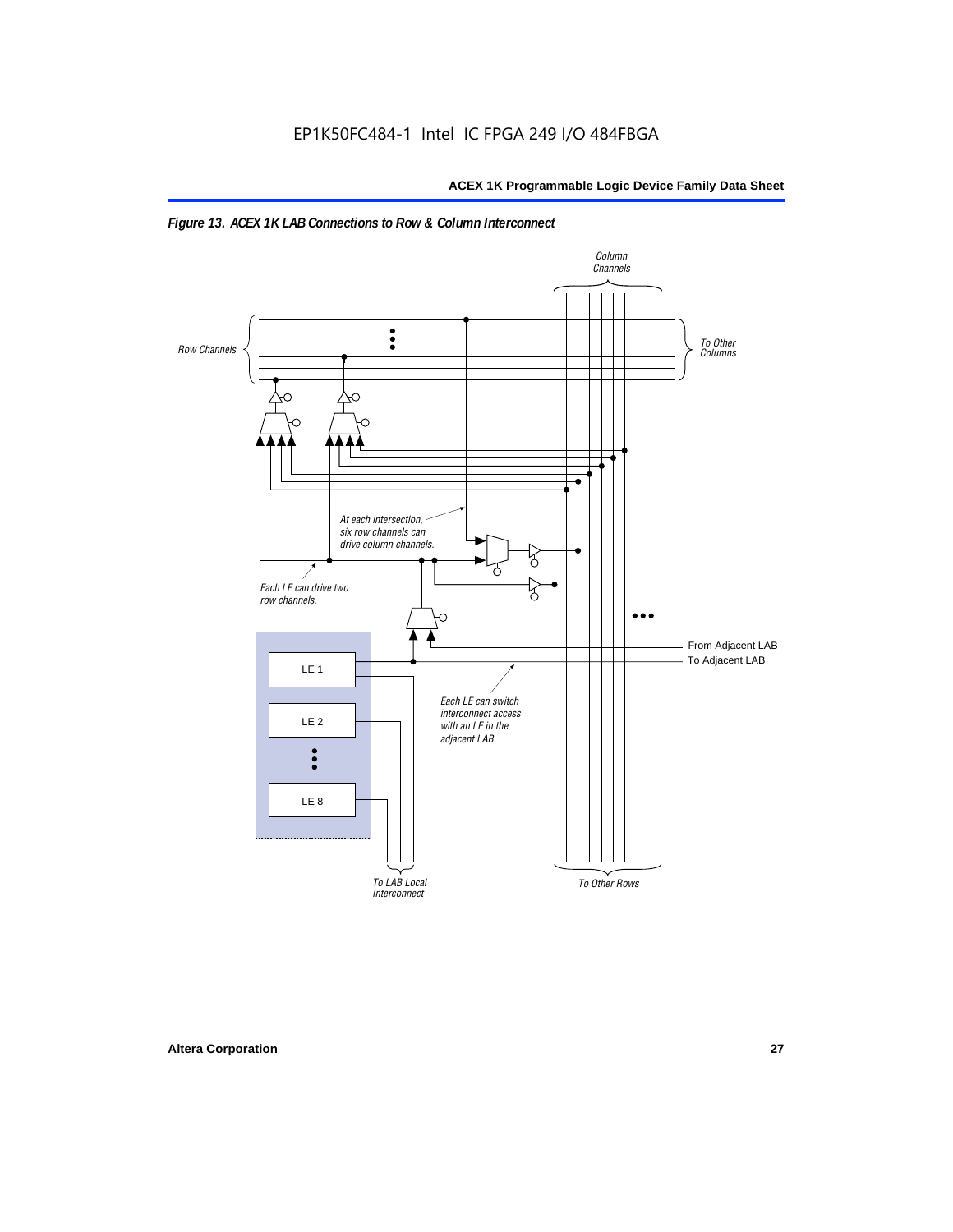For improved routing, the row interconnect consists of a combination of full-length and half-length channels. The full-length channels connect to all LABs in a row; the half-length channels connect to the LABs in half of the row. The EAB can be driven by the half-length channels in the left half of the row and by the full-length channels. The EAB drives out to the fulllength channels. In addition to providing a predictable, row-wide interconnect, this architecture provides increased routing resources. Two neighboring LABs can be connected using a half-row channel, thereby saving the other half of the channel for the other half of the row.

Table 6 summarizes the FastTrack Interconnect routing structure resources available in each ACEX 1K device.

| Table 6. ACEX 1K FastTrack Interconnect Resources |             |                     |                |                        |  |
|---------------------------------------------------|-------------|---------------------|----------------|------------------------|--|
| <b>Device</b>                                     | <b>Rows</b> | Channels per<br>Row | <b>Columns</b> | Channels per<br>Column |  |
| EP1K10                                            | 3           | 144                 | 24             | 24                     |  |
| EP1K30                                            | 6           | 216                 | 36             | 24                     |  |
| EP1K50                                            | 10          | 216                 | 36             | 24                     |  |
| EP1K100                                           | 12          | 312                 | 52             | 24                     |  |

In addition to general-purpose I/O pins, ACEX 1K devices have six dedicated input pins that provide low-skew signal distribution across the device. These six inputs can be used for global clock, clear, preset, and peripheral output-enable and clock-enable control signals. These signals are available as control signals for all LABs and IOEs in the device. The dedicated inputs can also be used as general-purpose data inputs because they can feed the local interconnect of each LAB in the device.

Figure 14 shows the interconnection of adjacent LABs and EABs, with row, column, and local interconnects, as well as the associated cascade and carry chains. Each LAB is labeled according to its location: a letter represents the row and a number represents the column. For example, LAB B3 is in row B, column 3.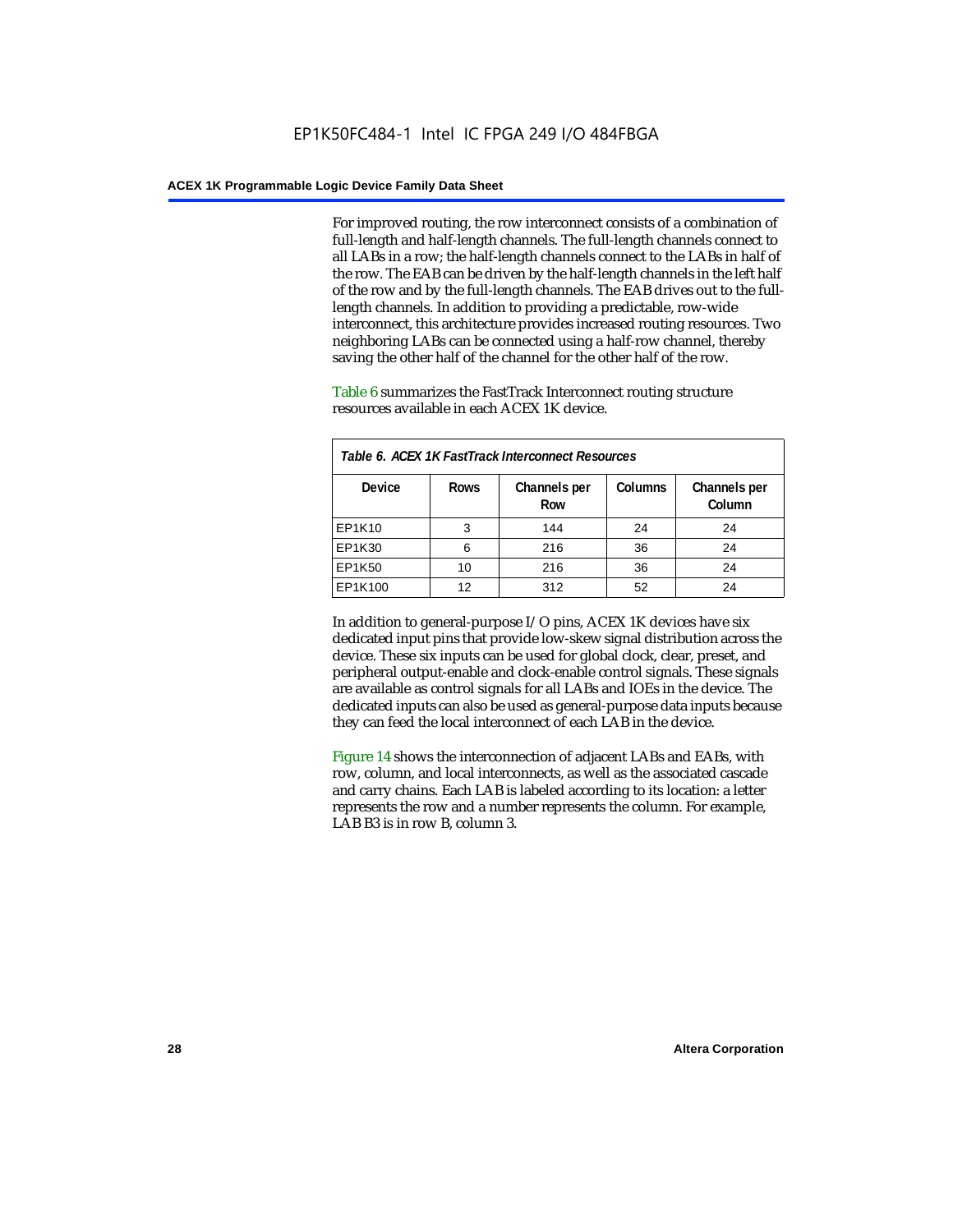



#### **I/O Element**

An IOE contains a bidirectional I/O buffer and a register that can be used either as an input register for external data that requires a fast setup time or as an output register for data that requires fast clock-to-output performance. In some cases, using an LE register for an input register will result in a faster setup time than using an IOE register. IOEs can be used as input, output, or bidirectional pins. The compiler uses the programmable inversion option to invert signals from the row and column interconnect automatically where appropriate. For bidirectional registered I/O implementation, the output register should be in the IOE and the data input and output enable registers should be LE registers placed adjacent to the bidirectional pin. Figure 15 shows the bidirectional I/O registers.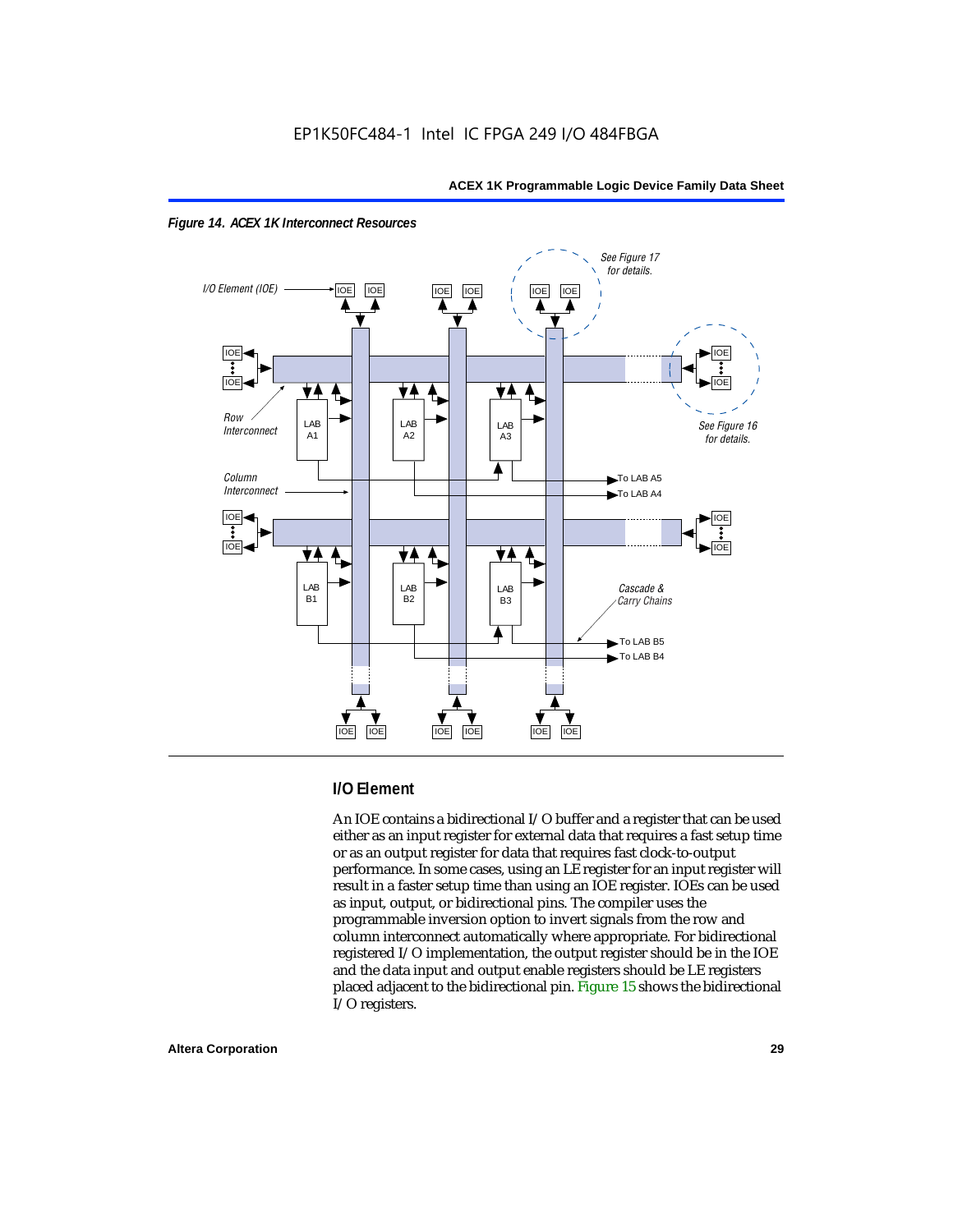#### *Figure 15. ACEX 1K Bidirectional I/O Registers*

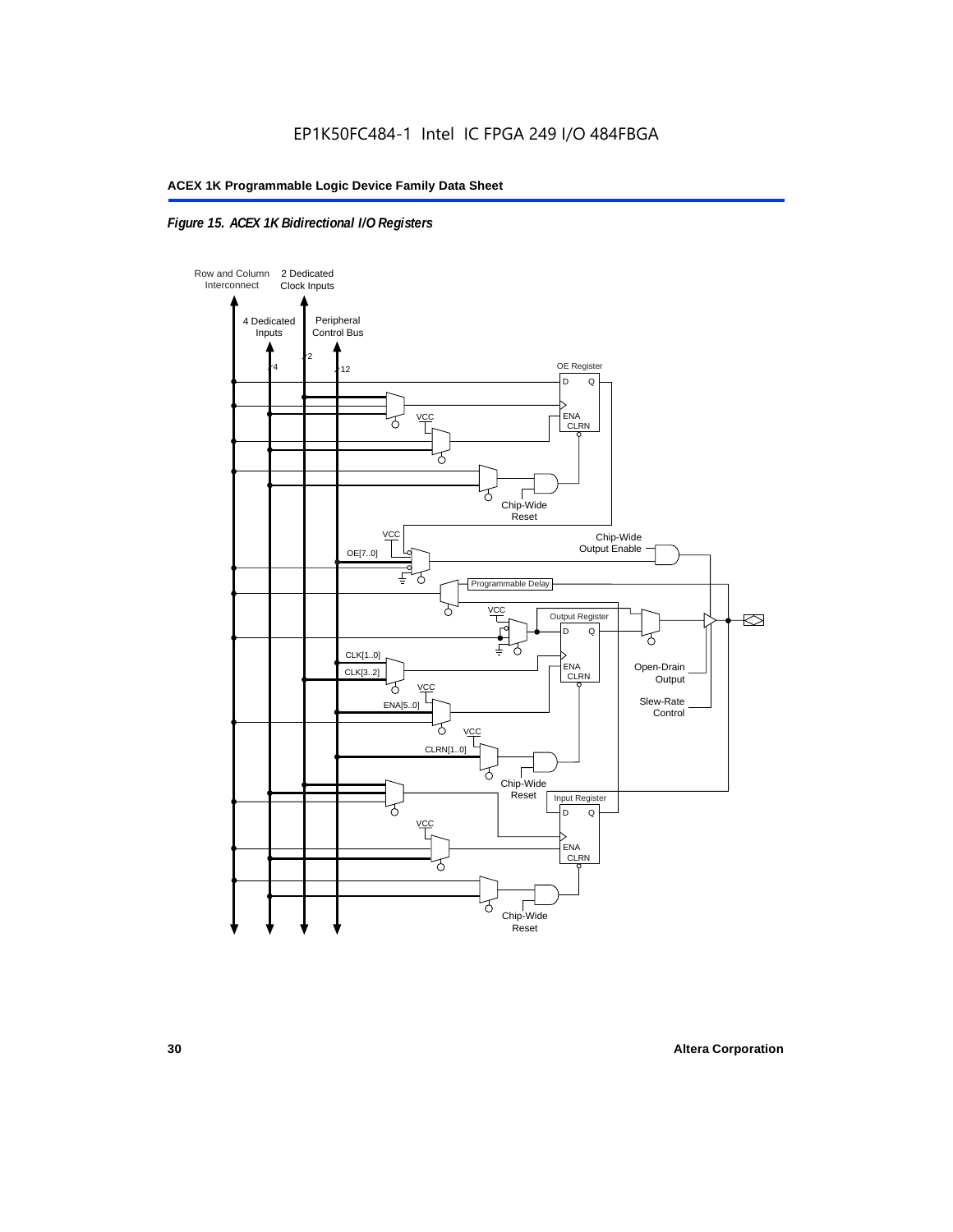On all ACEX 1K devices, the input path from the I/O pad to the FastTrack Interconnect has a programmable delay element that can be used to guarantee a zero hold time. Depending on the placement of the IOE relative to what it is driving, the designer may choose to turn on the programmable delay to ensure a zero hold time or turn it off to minimize setup time. This feature is used to reduce setup time for complex pin-toregister paths (e.g., PCI designs).

Each IOE selects the clock, clear, clock enable, and output enable controls from a network of I/O control signals called the peripheral control bus. The peripheral control bus uses high-speed drivers to minimize signal skew across devices and provides up to 12 peripheral control signals that can be allocated as follows:

- Up to eight output enable signals
- Up to six clock enable signals
- Up to two clock signals
- Up to two clear signals

If more than six clock-enable or eight output-enable signals are required, each IOE on the device can be controlled by clock enable and output enable signals driven by specific LEs. In addition to the two clock signals available on the peripheral control bus, each IOE can use one of two dedicated clock pins. Each peripheral control signal can be driven by any of the dedicated input pins or the first LE of each LAB in a particular row. In addition, a LE in a different row can drive a column interconnect, which causes a row interconnect to drive the peripheral control signal. The chipwide reset signal resets all IOE registers, overriding any other control signals.

When a dedicated clock pin drives IOE registers, it can be inverted for all IOEs in the device. All IOEs must use the same sense of the clock. For example, if any IOE uses the inverted clock, all IOEs must use the inverted clock, and no IOE can use the non-inverted clock. However, LEs can still use the true or complement of the clock on an LAB-by-LAB basis.

The incoming signal may be inverted at the dedicated clock pin and will drive all IOEs. For the true and complement of a clock to be used to drive IOEs, drive it into both global clock pins. One global clock pin will supply the true, and the other will supply the complement.

When the true and complement of a dedicated input drives IOE clocks, two signals on the peripheral control bus are consumed, one for each sense of the clock.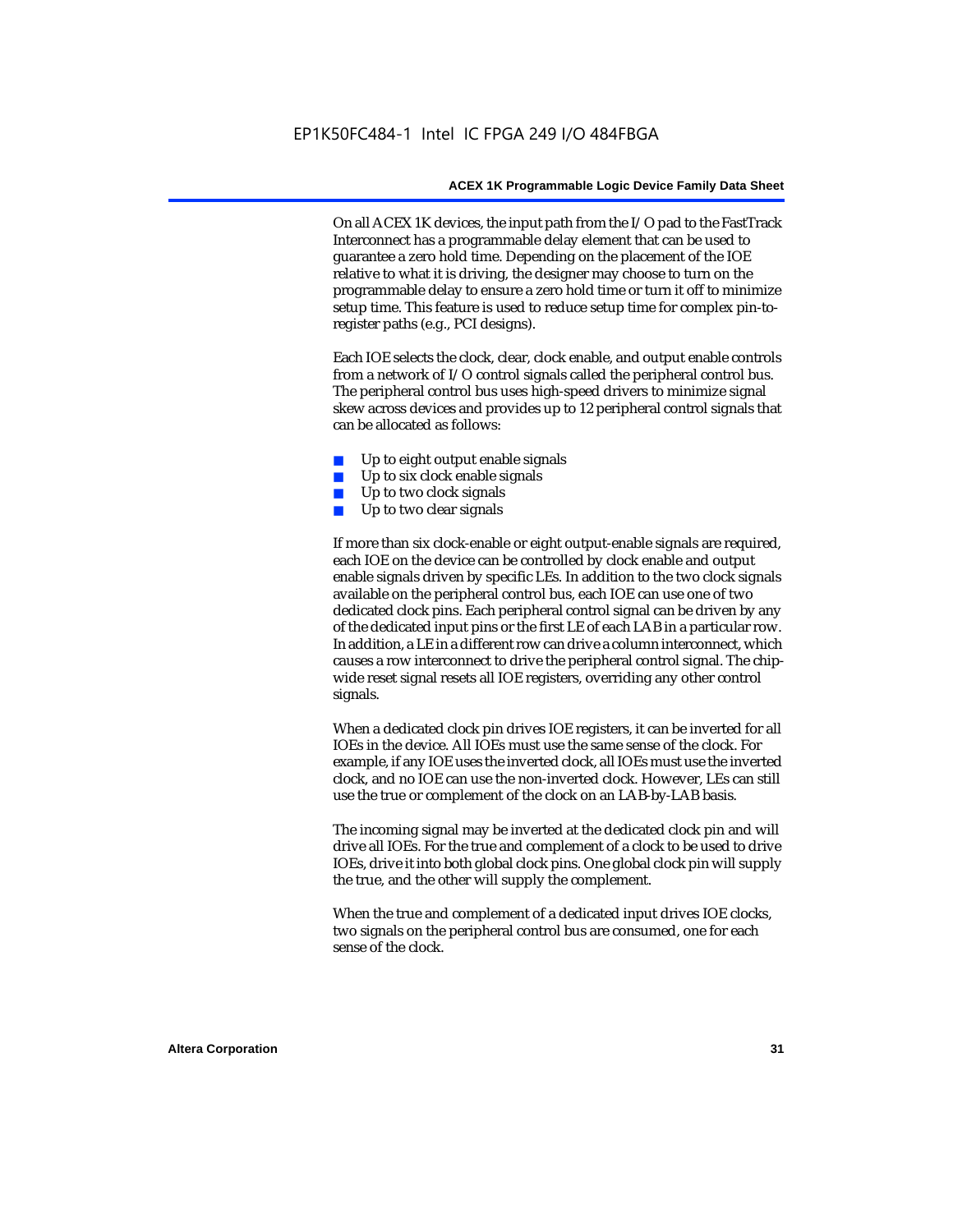When dedicated inputs drive non-inverted and inverted peripheral clears, clock enables, and output enables, two signals on the peripheral control bus will be used.

Table 7 lists the sources for each peripheral control signal and shows how the output enable, clock enable, clock, and clear signals share 12 peripheral control signals. Table 7 also shows the rows that can drive global signals.

| Table 7. Peripheral Bus Sources for ACEX Devices |               |               |               |                |  |  |  |
|--------------------------------------------------|---------------|---------------|---------------|----------------|--|--|--|
| <b>Peripheral Control Signal</b>                 | <b>EP1K10</b> | <b>EP1K30</b> | <b>EP1K50</b> | <b>EP1K100</b> |  |  |  |
| OE0                                              | Row A         | Row A         | Row A         | Row A          |  |  |  |
| OE1                                              | Row A         | Row B         | Row B         | Row C          |  |  |  |
| OE <sub>2</sub>                                  | Row B         | Row C         | Row D         | Row E          |  |  |  |
| OE3                                              | Row B         | Row D         | Row F         | Row L          |  |  |  |
| OE4                                              | Row C         | Row E         | Row H         | Row I          |  |  |  |
| OE5                                              | Row C         | Row F         | Row J         | Row K          |  |  |  |
| CLKENA0/CLK0/GLOBAL0                             | Row A         | Row A         | Row A         | Row F          |  |  |  |
| CLKENA1/OE6/GLOBAL1                              | Row A         | Row B         | Row C         | Row D          |  |  |  |
| CLKENA2/CLR0                                     | Row B         | Row C         | Row E         | Row B          |  |  |  |
| CLKENA3/OE7/GLOBAL2                              | Row B         | Row D         | Row G         | Row H          |  |  |  |
| CLKENA4/CLR1                                     | Row C         | Row E         | Row I         | Row J          |  |  |  |
| CLKENA5/CLK1/GLOBAL3                             | Row C         | Row F         | Row J         | Row G          |  |  |  |

Signals on the peripheral control bus can also drive the four global signals, referred to as GLOBAL0 through GLOBAL3. An internally generated signal can drive a global signal, providing the same low-skew, low-delay characteristics as a signal driven by an input pin. An LE drives the global signal by driving a row line that drives the peripheral bus which then drives the global signal. This feature is ideal for internally generated clear or clock signals with high fan-out. However, internally driven global signals offer no advantage over the general-purpose interconnect for routing data signals.

The chip-wide output enable pin is an active-high pin that can be used to tri-state all pins on the device. This option can be set in the Altera software. The built-in I/O pin pull-up resistors (which are active during configuration) are active when the chip-wide output enable pin is asserted. The registers in the IOE can also be reset by the chip-wide reset pin.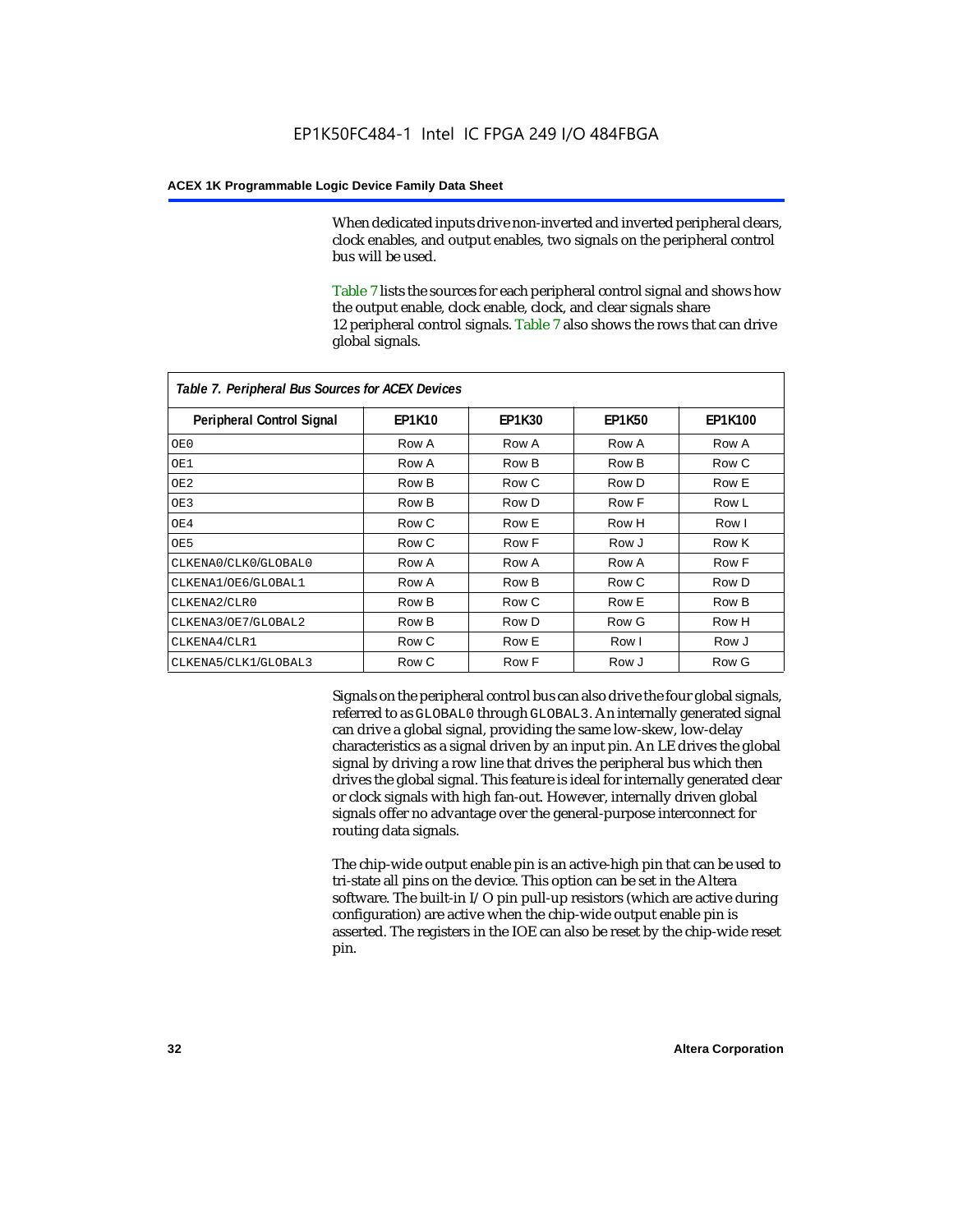#### *Row-to-IOE Connections*

When an IOE is used as an input signal, it can drive two separate row channels. The signal is accessible by all LEs within that row. When an IOE is used as an output, the signal is driven by a multiplexer that selects a signal from the row channels. Up to eight IOEs connect to each side of each row channel (see Figure 16).





*Note:*<br>(1) 7 (1) The values for *m* and *n* are shown in Table 8.

Table 8 lists the ACEX 1K row-to-IOE interconnect resources.

| Table 8. ACEX 1K Row-to-IOE Interconnect Resources |                      |                          |  |  |  |
|----------------------------------------------------|----------------------|--------------------------|--|--|--|
| Device                                             | Channels per Row (n) | Row Channels per Pin (m) |  |  |  |
| EP1K10                                             | 144                  | 18                       |  |  |  |
| EP1K30                                             | 216                  | 27                       |  |  |  |
| EP1K50                                             | 216                  | 27                       |  |  |  |
| EP1K100                                            | 312                  | 39                       |  |  |  |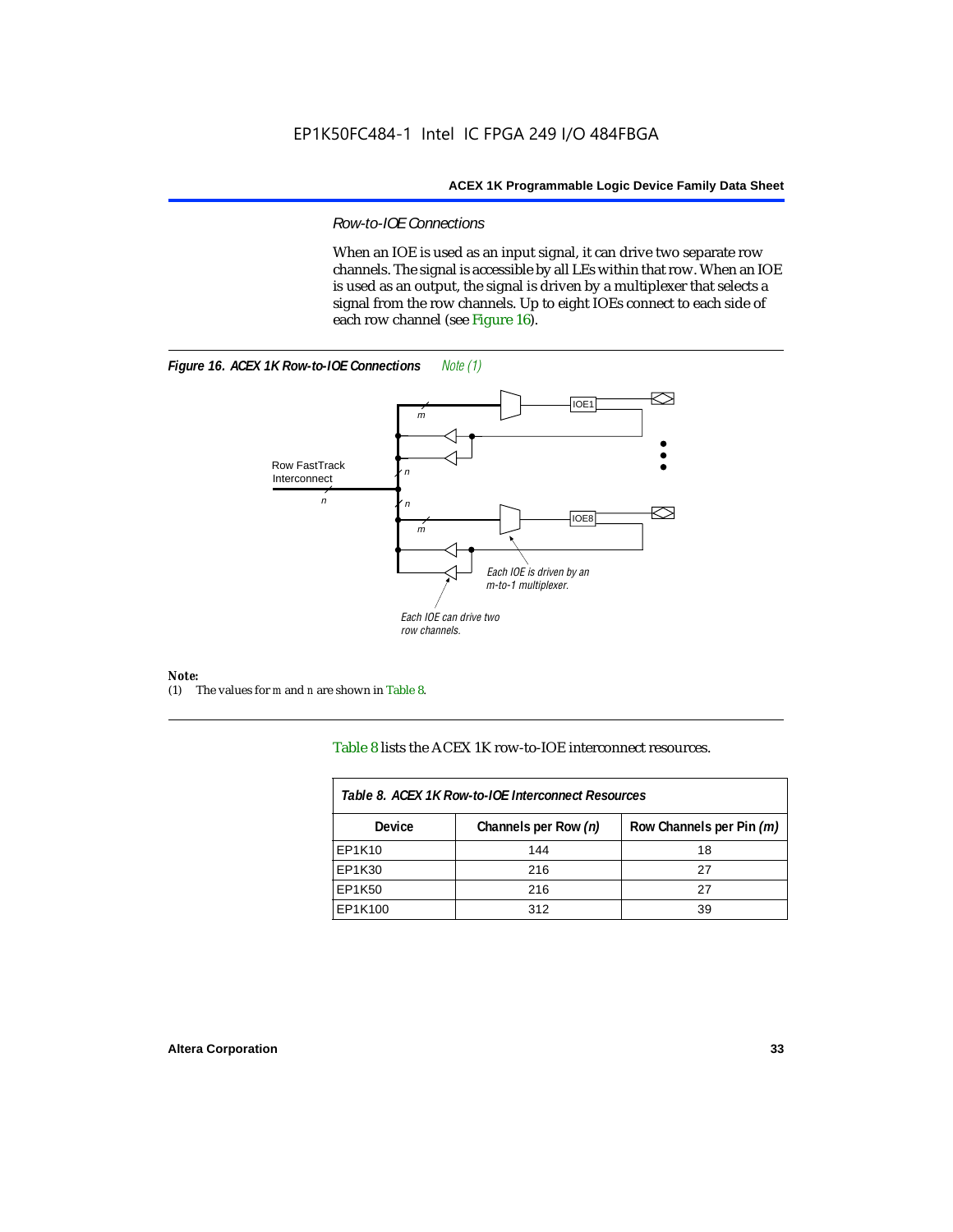#### *Column-to-IOE Connections*

When an IOE is used as an input, it can drive up to two separate column channels. When an IOE is used as an output, the signal is driven by a multiplexer that selects a signal from the column channels. Two IOEs connect to each side of the column channels. Each IOE can be driven by column channels via a multiplexer. The set of column channels is different for each IOE (see Figure 17).



#### Table 9 lists the ACEX 1K column-to-IOE interconnect resources.

| Table 9. ACEX 1K Column-to-IOE Interconnect Resources |                         |                             |  |  |  |
|-------------------------------------------------------|-------------------------|-----------------------------|--|--|--|
| <b>Device</b>                                         | Channels per Column (n) | Column Channels per Pin (m) |  |  |  |
| EP1K10                                                | 24                      | 16                          |  |  |  |
| EP1K30                                                | 24                      | 16                          |  |  |  |
| EP1K50                                                | 24                      | 16                          |  |  |  |
| EP1K100                                               | 24                      | 16                          |  |  |  |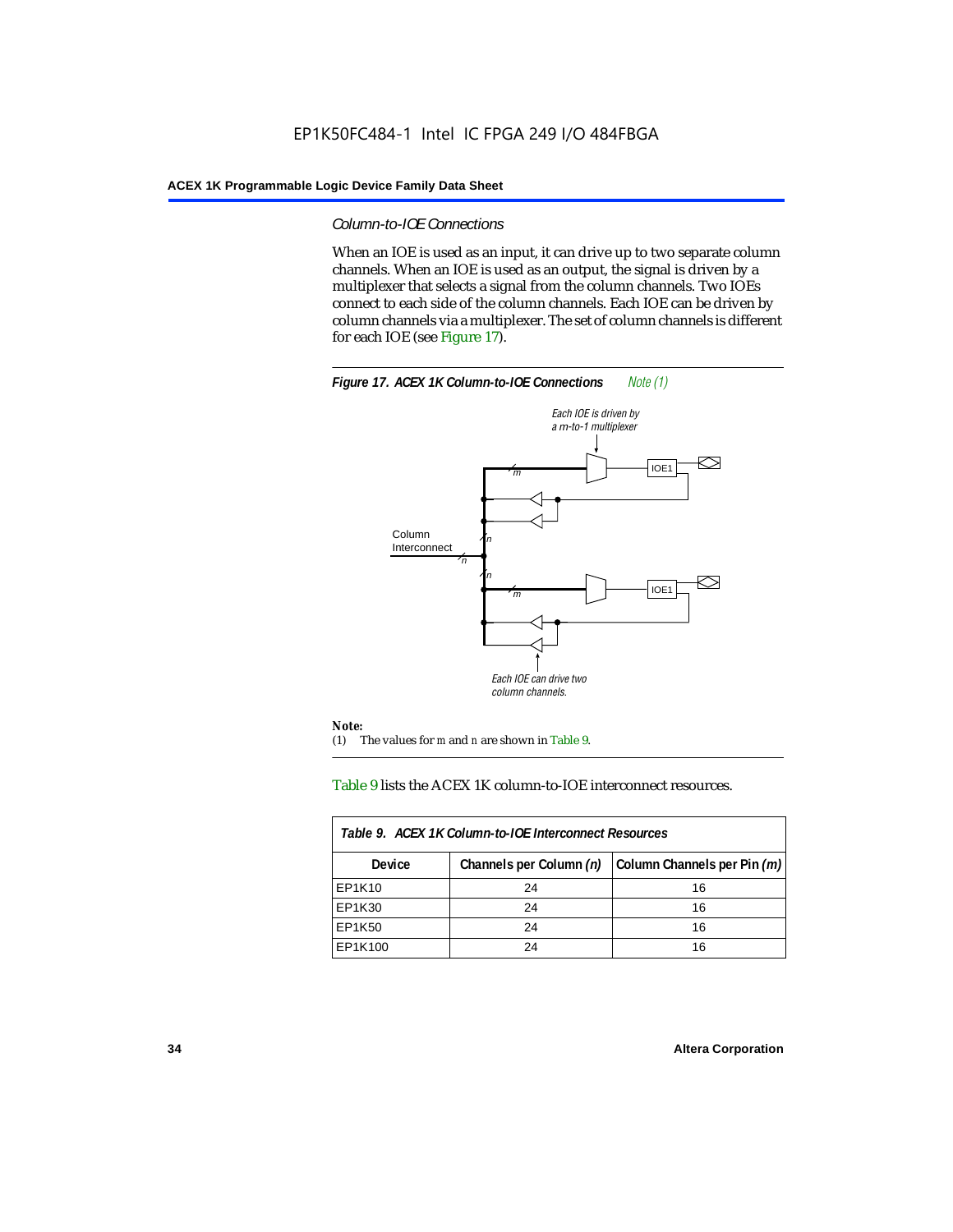**SameFrame Pin-Outs** ACEX 1K devices support the SameFrame pin-out feature for FineLine BGA packages. The SameFrame pin-out feature is the arrangement of balls on FineLine BGA packages such that the lower-ballcount packages form a subset of the higher-ball-count packages. SameFrame pin-outs provide the flexibility to migrate not only from device to device within the same package, but also from one package to another. A given printed circuit board (PCB) layout can support multiple device density/package combinations. For example, a single board layout can support a range of devices from an EP1K10 device in a 256-pin FineLine BGA package to an EP1K100 device in a 484-pin FineLine BGA package.

> The Altera software provides support to design PCBs with SameFrame pin-out devices. Devices can be defined for present and future use. The Altera software generates pin-outs describing how to lay out a board that takes advantage of this migration. Figure 18 shows an example of SameFrame pin-out.

*Figure 18. SameFrame Pin-Out Example*



Designed for 484-Pin FineLine BGA Package Printed Circuit Board



Table 10 shows the ACEX 1K device/package combinations that support SameFrame pin-outs for ACEX 1K devices. All FineLine BGA packages support SameFrame pin-outs, providing the flexibility to migrate not only from device to device within the same package, but also from one package to another. The I/O count will vary from device to device.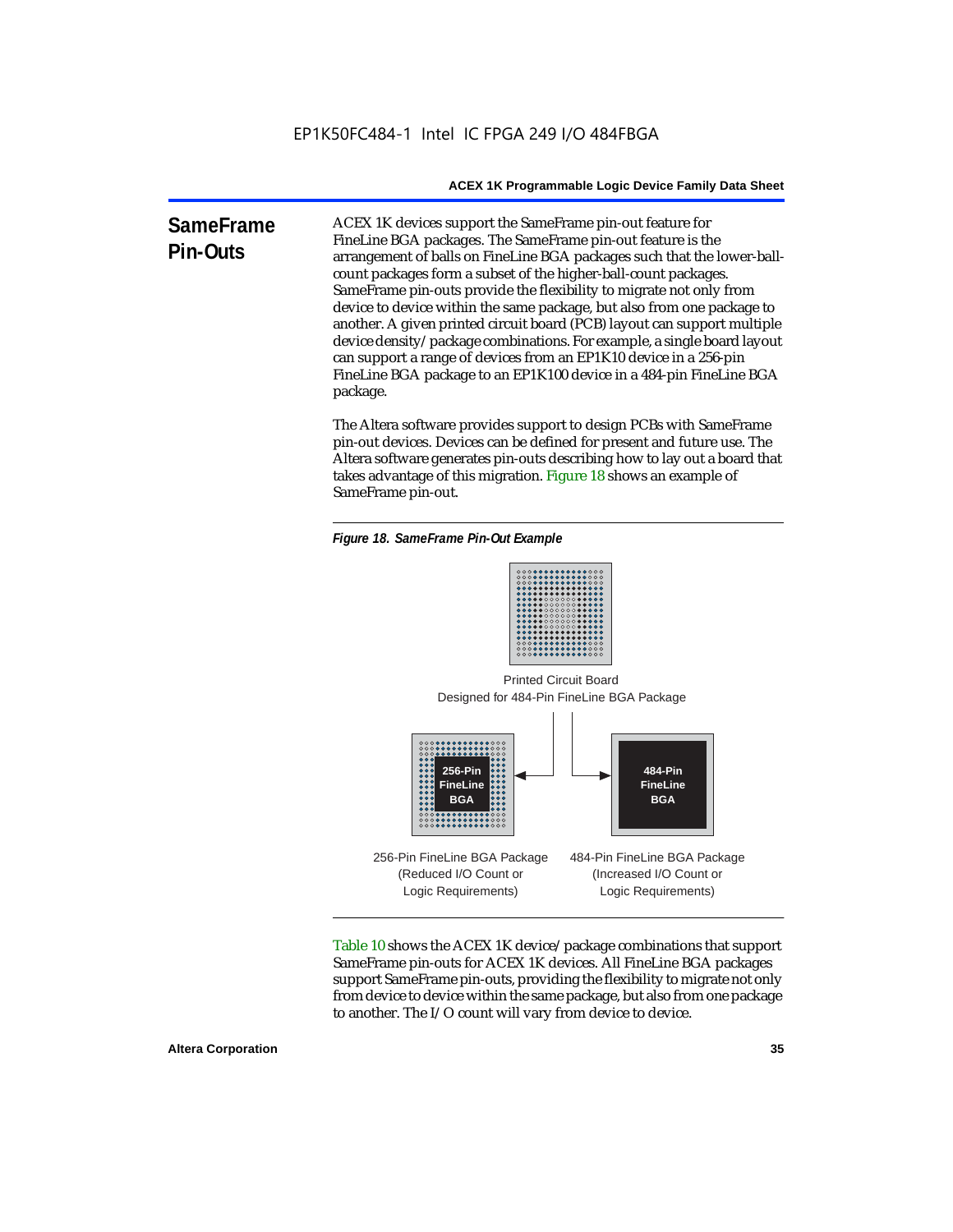

For more information, search for "SameFrame" in MAX+PLUS II Help.

| Table 10. ACEX 1K SameFrame Pin-Out Support |                            |                                   |  |  |  |
|---------------------------------------------|----------------------------|-----------------------------------|--|--|--|
| <b>Device</b>                               | 256-Pin<br>FineLine<br>BGA | 484-Pin<br>FineLine<br><b>BGA</b> |  |  |  |
| EP1K10                                      |                            | (1)                               |  |  |  |
| EP1K30                                      |                            |                                   |  |  |  |
| EP1K50                                      |                            |                                   |  |  |  |
| EP1K100                                     |                            |                                   |  |  |  |

# *Note:*<br>(1) **7**

This option is supported with a 256-pin FineLine BGA package and SameFrame migration.

# **ClockLock & ClockBoost Features**

To support high-speed designs, -1 and -2 speed grade ACEX 1K devices offer ClockLock and ClockBoost circuitry containing a phase-locked loop (PLL) that is used to increase design speed and reduce resource usage. The ClockLock circuitry uses a synchronizing PLL that reduces the clock delay and skew within a device. This reduction minimizes clock-to-output and setup times while maintaining zero hold times. The ClockBoost circuitry, which provides a clock multiplier, allows the designer to enhance device area efficiency by sharing resources within the device. The ClockBoost feature allows the designer to distribute a low-speed clock and multiply that clock on-device. Combined, the ClockLock and ClockBoost features provide significant improvements in system performance and bandwidth.

The ClockLock and ClockBoost features in ACEX 1K devices are enabled through the Altera software. External devices are not required to use these features. The output of the ClockLock and ClockBoost circuits is not available at any of the device pins.

The ClockLock and ClockBoost circuitry lock onto the rising edge of the incoming clock. The circuit output can drive the clock inputs of registers only; the generated clock cannot be gated or inverted.

The dedicated clock pin (GCLK1) supplies the clock to the ClockLock and ClockBoost circuitry. When the dedicated clock pin is driving the ClockLock or ClockBoost circuitry, it cannot drive elsewhere in the device.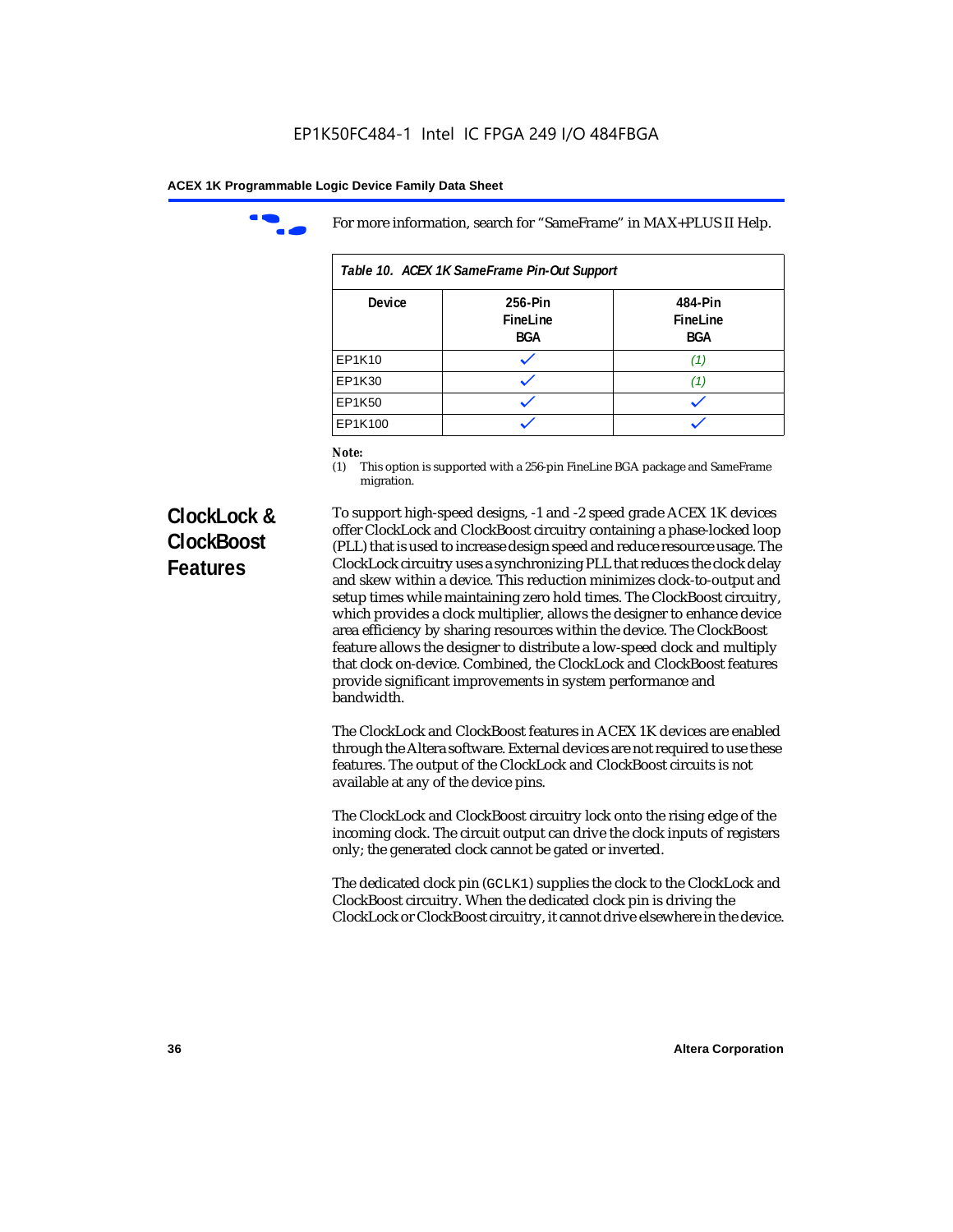For designs that require both a multiplied and non-multiplied clock, the clock trace on the board can be connected to the GCLK1 pin. In the Altera software, the GCLK1 pin can feed both the ClockLock and ClockBoost circuitry in the ACEX 1K device. However, when both circuits are used, the other clock pin cannot be used.

# **ClockLock & ClockBoost Timing Parameters**

For the ClockLock and ClockBoost circuitry to function properly, the incoming clock must meet certain requirements. If these specifications are not met, the circuitry may not lock onto the incoming clock, which generates an erroneous clock within the device. The clock generated by the ClockLock and ClockBoost circuitry must also meet certain specifications. If the incoming clock meets these requirements during configuration, the ClockLock and ClockBoost circuitry will lock onto the clock during configuration. The circuit will be ready for use immediately after configuration. Figure 19 shows the incoming and generated clock specifications.



*Figure 19. Specifications for the Incoming & Generated Clocks Note (1)*

# *Note:*<br>(1) 1

The  $t<sub>I</sub>$  parameter refers to the nominal input clock period; the  $t<sub>O</sub>$  parameter refers to the nominal output clock period.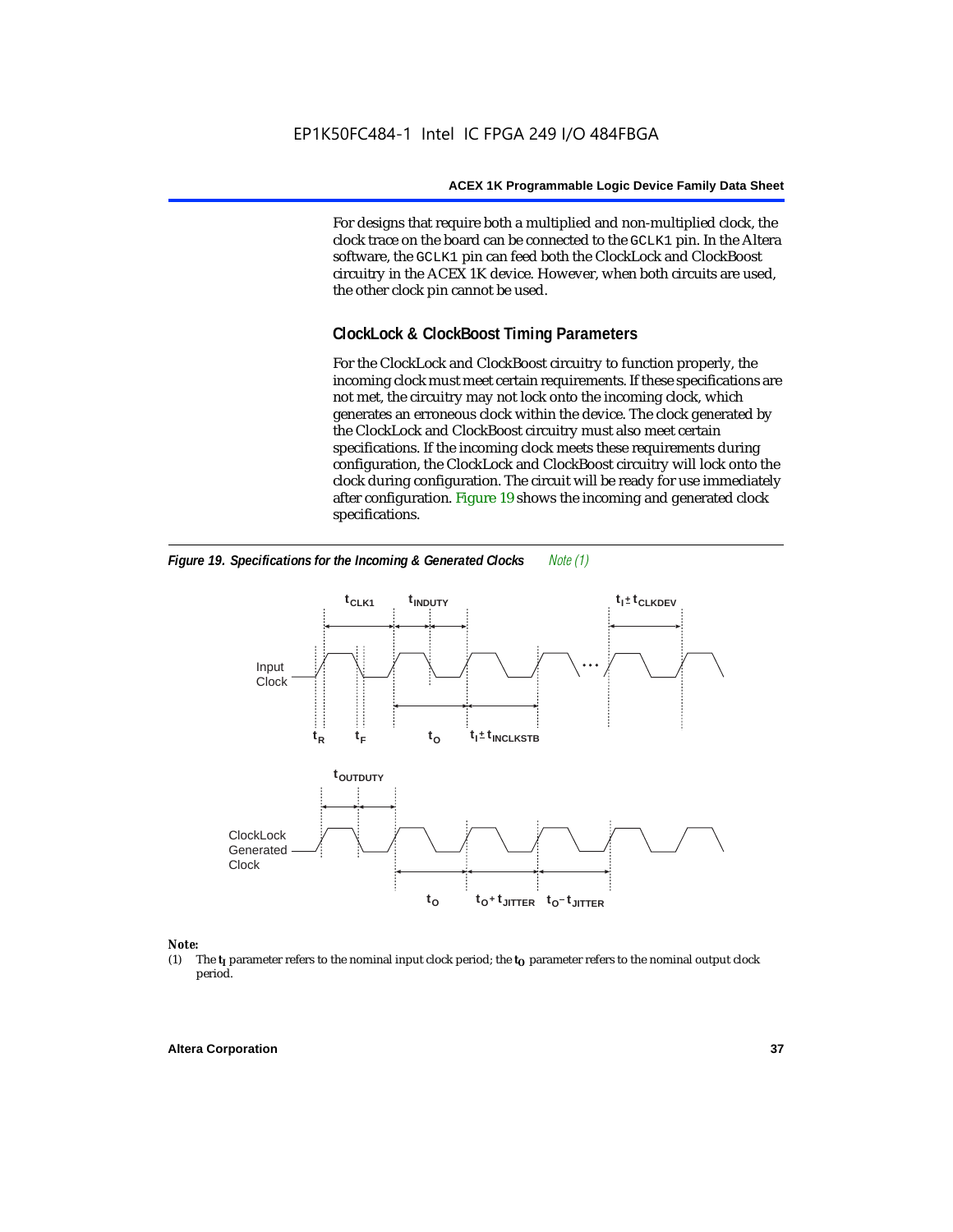Tables 11 and 12 summarize the ClockLock and ClockBoost parameters for -1 and -2 speed-grade devices, respectively.

|                       | Table 11. ClockLock & ClockBoost Parameters for -1 Speed-Grade Devices     |                      |     |     |               |               |  |
|-----------------------|----------------------------------------------------------------------------|----------------------|-----|-----|---------------|---------------|--|
| Symbol                | Parameter                                                                  | Condition            | Min | Typ | Max           | Unit          |  |
| $t_{\mathsf{R}}$      | Input rise time                                                            |                      |     |     | 5             | ns            |  |
| $t_{\mathsf{F}}$      | Input fall time                                                            |                      |     |     | 5             | ns            |  |
| $t_{INDUTY}$          | Input duty cycle                                                           |                      | 40  |     | 60            | $\frac{0}{0}$ |  |
| $f_{CLK1}$            | Input clock frequency (ClockBoost clock<br>multiplication factor equals 1) |                      | 25  |     | 180           | <b>MHz</b>    |  |
| $f_{CLK2}$            | Input clock frequency (ClockBoost clock<br>multiplication factor equals 2) |                      | 16  |     | 90            | <b>MHz</b>    |  |
| <b><i>fCLKDEV</i></b> | Input deviation from user specification in the<br>Altera software (1)      |                      |     |     | 25,000<br>(2) | <b>PPM</b>    |  |
| <sup>t</sup> INCLKSTB | Input clock stability (measured between<br>adjacent clocks)                |                      |     |     | 100           | ps            |  |
| $t_{LOCK}$            | Time required for ClockLock or ClockBoost<br>to acquire lock $(3)$         |                      |     |     | 10            | μs            |  |
| $t_{JITTER}$          | Jitter on ClockLock or ClockBoost-                                         | $t_{INCLKSTB}$ < 100 |     |     | 250(4)        | ps            |  |
|                       | generated clock (4)                                                        | $t_{INCLKSTB}$ < 50  |     |     | 200(4)        | ps            |  |
| <i>toutputy</i>       | Duty cycle for ClockLock or ClockBoost-<br>generated clock                 |                      | 40  | 50  | 60            | $\frac{0}{0}$ |  |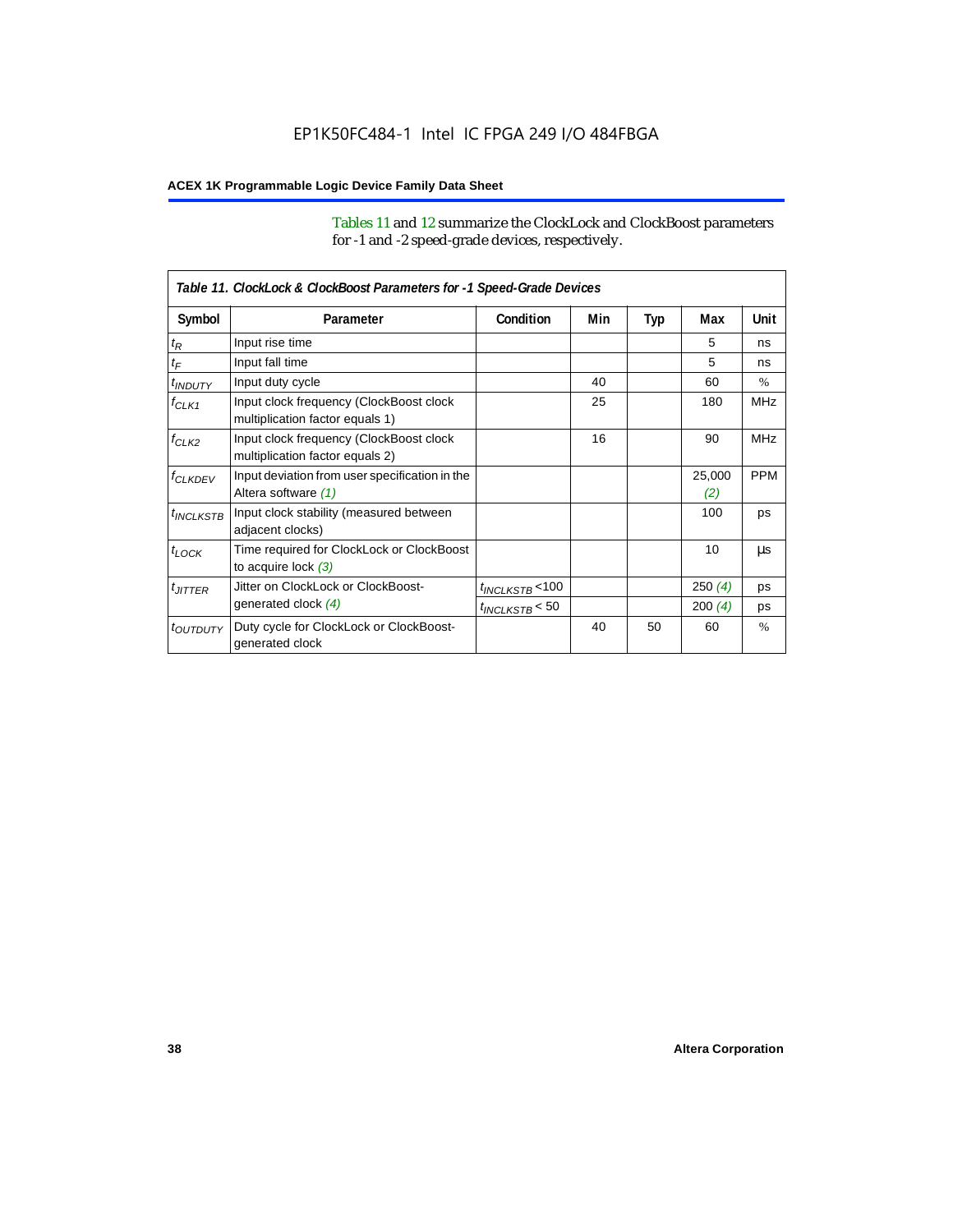|                                  | Table 12. ClockLock & ClockBoost Parameters for -2 Speed-Grade Devices     |                      |     |     |        |            |
|----------------------------------|----------------------------------------------------------------------------|----------------------|-----|-----|--------|------------|
| Symbol                           | Parameter                                                                  | Condition            | Min | Typ | Max    | Unit       |
| $t_{\mathsf{R}}$                 | Input rise time                                                            |                      |     |     | 5      | ns         |
| $t_{\digamma}$                   | Input fall time                                                            |                      |     |     | 5      | ns         |
| <i><b>t<sub>INDUTY</sub></b></i> | Input duty cycle                                                           |                      | 40  |     | 60     | $\%$       |
| $f_{CLK1}$                       | Input clock frequency (ClockBoost clock<br>multiplication factor equals 1) |                      | 25  |     | 80     | <b>MHz</b> |
| $f_{CLK2}$                       | Input clock frequency (ClockBoost clock<br>multiplication factor equals 2) |                      | 16  |     | 40     | <b>MHz</b> |
| $f_{CLKDEV}$                     | Input deviation from user specification in<br>the software $(1)$           |                      |     |     | 25,000 | <b>PPM</b> |
| $t_{INCLKSTB}$                   | Input clock stability (measured between<br>adjacent clocks)                |                      |     |     | 100    | ps         |
| $t$ <sub>LOCK</sub>              | Time required for ClockLock or ClockBoost<br>to acquire lock $(3)$         |                      |     |     | 10     | μs         |
| $t_{JITTER}$                     | Jitter on ClockLock or ClockBoost-                                         | $t_{INCLKSTB}$ < 100 |     |     | 250(4) | ps         |
|                                  | generated clock $(4)$                                                      | $t_{INCLKSTB}$ < 50  |     |     | 200(4) | ps         |
| t <sub>OUTDUTY</sub>             | Duty cycle for ClockLock or ClockBoost-<br>generated clock                 |                      | 40  | 50  | 60     | $\%$       |

#### *Notes to tables:*

(1) To implement the ClockLock and ClockBoost circuitry with the Altera software, designers must specify the input frequency. The Altera software tunes the PLL in the ClockLock and ClockBoost circuitry to this frequency. The *fCLKDEV* parameter specifies how much the incoming clock can differ from the specified frequency during device operation. Simulation does not reflect this parameter.

- (2) Twenty-five thousand parts per million (PPM) equates to 2.5% of input clock period.
- (3) During device configuration, the ClockLock and ClockBoost circuitry is configured before the rest of the device. If the incoming clock is supplied during configuration, the ClockLock and ClockBoost circuitry locks during configuration because the  $t_{LOCK}$  value is less than the time required for configuration.
- (4) The  $t_{\text{ITTTER}}$  specification is measured under long-term observation. The maximum value for  $t_{\text{ITTTER}}$  is 200 ps if *tINCLKSTB* is lower than 50 ps.

# **I/O Configuration**

This section discusses the PCI pull-up clamping diode option, slew-rate control, open-drain output option, and MultiVolt I/O interface for ACEX 1K devices. The PCI pull-up clamping diode, slew-rate control, and open-drain output options are controlled pin-by-pin via Altera software logic options. The MultiVolt I/O interface is controlled by connecting  $V_{\rm CCD}$  to a different voltage than  $V_{\rm CCINT}$ . Its effect can be simulated in the Altera software via the **Global Project Device Options** dialog box (Assign menu).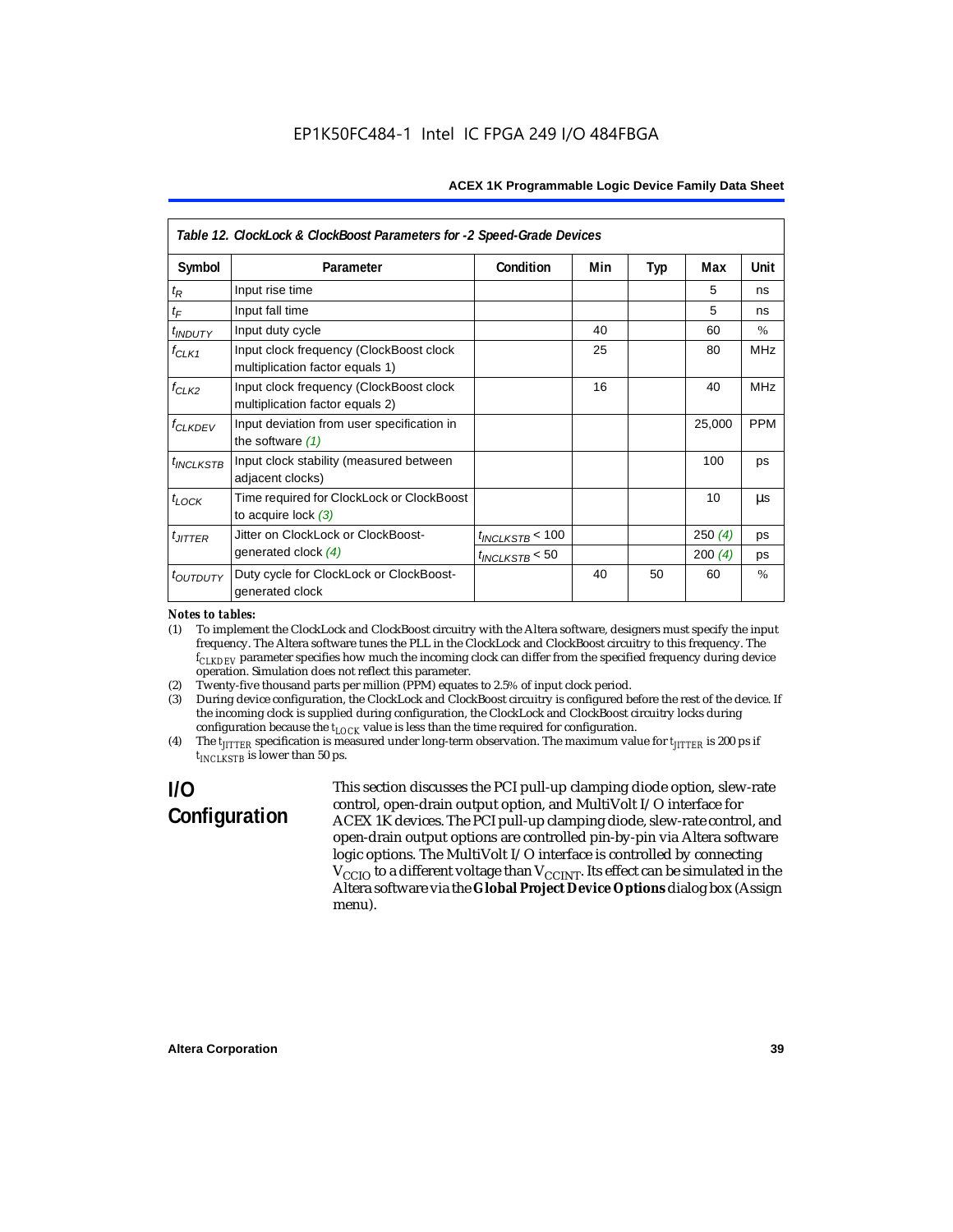# **PCI Pull-Up Clamping Diode Option**

ACEX 1K devices have a pull-up clamping diode on every I/O, dedicated input, and dedicated clock pin. PCI clamping diodes clamp the signal to the  $V_{\text{CCIO}}$  value and are required for 3.3-V PCI compliance. Clamping diodes can also be used to limit overshoot in other systems.

Clamping diodes are controlled on a pin-by-pin basis. When  $V_{CCIO}$  is 3.3 V, a pin that has the clamping diode option turned on can be driven by a 2.5-V or 3.3-V signal, but not a 5.0-V signal. When  $V_{CCIO}$  is 2.5 V, a pin that has the clamping diode option turned on can be driven by a 2.5-V signal, but not a 3.3-V or 5.0-V signal. Additionally, a clamping diode can be activated for a subset of pins, which allows a device to bridge between a 3.3-V PCI bus and a 5.0-V device.

# **Slew-Rate Control**

The output buffer in each IOE has an adjustable output slew rate that can be configured for low-noise or high-speed performance. A slower slew rate reduces system noise and adds a maximum delay of 4.3 ns. The fast slew rate should be used for speed-critical outputs in systems that are adequately protected against noise. Designers can specify the slew rate pin-by-pin or assign a default slew rate to all pins on a device-wide basis. The slow slew rate setting affects only the falling edge of the output.

# **Open-Drain Output Option**

ACEX 1K devices provide an optional open-drain output (electrically equivalent to open-collector output) for each I/O pin. This open-drain output enables the device to provide system-level control signals (e.g., interrupt and write enable signals) that can be asserted by any of several devices. It can also provide an additional wired-OR plane.

### **MultiVolt I/O Interface**

The ACEX 1K device architecture supports the MultiVolt I/O interface feature, which allows ACEX 1K devices in all packages to interface with systems of differing supply voltages. These devices have one set of  $V_{CC}$ pins for internal operation and input buffers (VCCINT), and another set for I/O output drivers (VCCIO).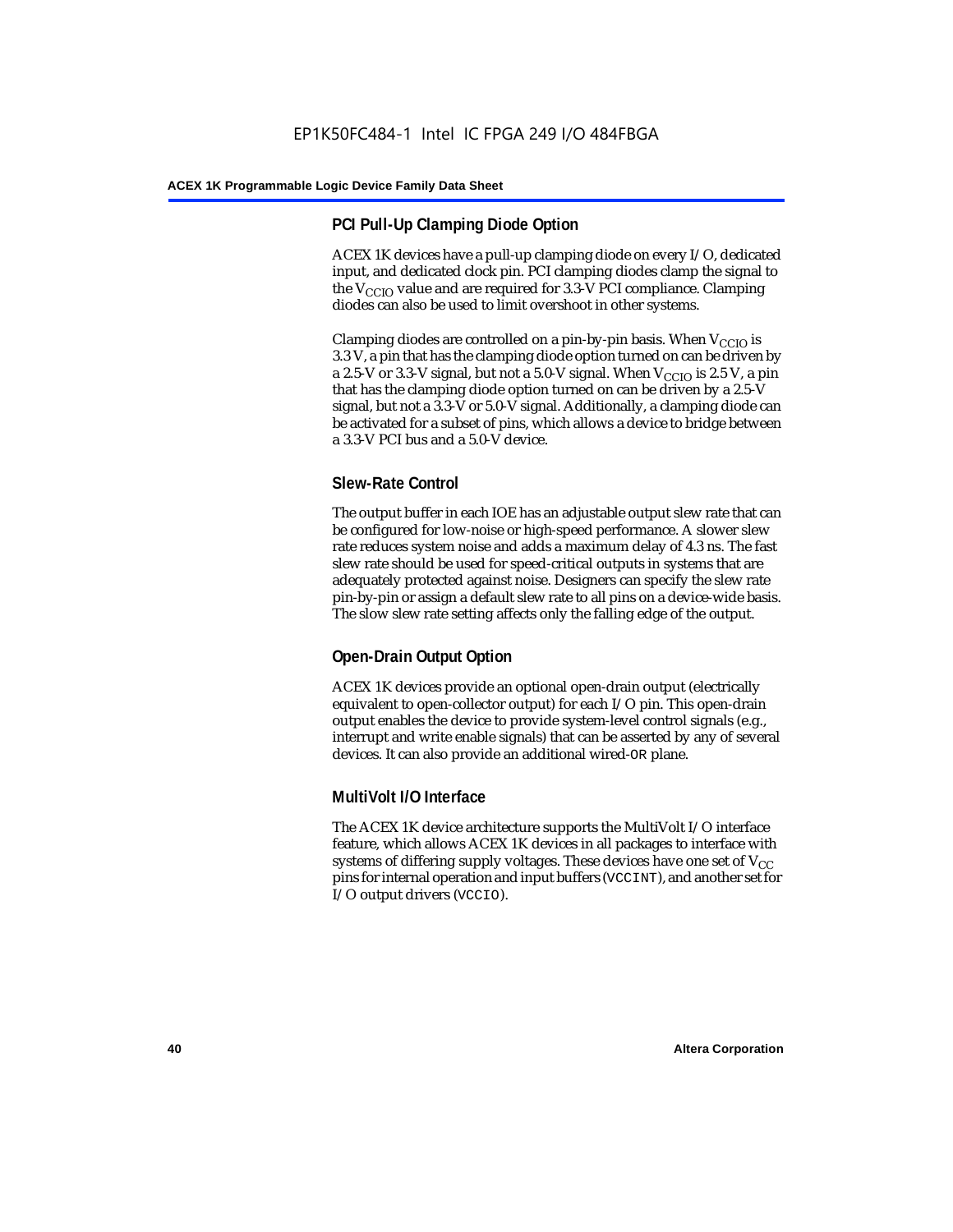The VCCINT pins must always be connected to a 2.5-V power supply. With a 2.5-V  $V_{CCMT}$  level, input voltages are compatible with 2.5-V, 3.3-V, and 5.0-V inputs. The VCCIO pins can be connected to either a 2.5-V or 3.3-V power supply, depending on the output requirements. When the VCCIO pins are connected to a 2.5-V power supply, the output levels are compatible with 2.5-V systems. When the VCCIO pins are connected to a 3.3-V power supply, the output high is at 3.3 V and is therefore compatible with 3.3-V or 5.0-V systems. Devices operating with  $V_{\text{CCIO}}$  levels higher than 3.0 V achieve a faster timing delay of  $t_{OD2}$  instead of  $t_{OD1}$ .

| Table 13. ACEX 1K MultiVolt I/O Support                       |     |     |     |     |     |     |
|---------------------------------------------------------------|-----|-----|-----|-----|-----|-----|
| Input Signal (V)<br>Output Signal (V)<br>$V_{\text{CCIO}}(V)$ |     |     |     |     |     |     |
|                                                               | 2.5 | 3.3 | 5.0 | 2.5 | 3.3 | 5.0 |
| 2.5                                                           |     |     | (1) |     |     |     |
| 3.3                                                           |     |     |     |     |     |     |

Table 13 summarizes ACEX 1K MultiVolt I/O support.

#### *Notes:*

(1) The PCI clamping diode must be disabled on an input which is driven with a voltage higher than V<sub>CCIO</sub>.

(2) When  $V_{\text{CCIO}} = 3.3$  V, an ACEX 1K device can drive a 2.5-V device that has 3.3-V tolerant inputs.

Open-drain output pins on ACEX 1K devices (with a pull-up resistor to the 5.0-V supply) can drive 5.0-V CMOS input pins that require a higher  $V<sub>IH</sub>$  than LVTTL. When the open-drain pin is active, it will drive low. When the pin is inactive, the resistor will pull up the trace to 5.0 V, thereby meeting the CMOS  $V_{OH}$  requirement. The open-drain pin will only drive low or tri-state; it will never drive high. The rise time is dependent on the value of the pull-up resistor and load impedance. The  $I_{OL}$  current specification should be considered when selecting a pull-up resistor.

# **Power Sequencing & Hot-Socketing**

Because ACEX 1K devices can be used in a mixed-voltage environment, they have been designed specifically to tolerate any possible power-up sequence. The  $V_{\text{CCIO}}$  and  $V_{\text{CCINT}}$  power planes can be powered in any order.

Signals can be driven into ACEX 1K devices before and during power up without damaging the device. Additionally, ACEX 1K devices do not drive out during power up. Once operating conditions are reached, ACEX 1K devices operate as specified by the user.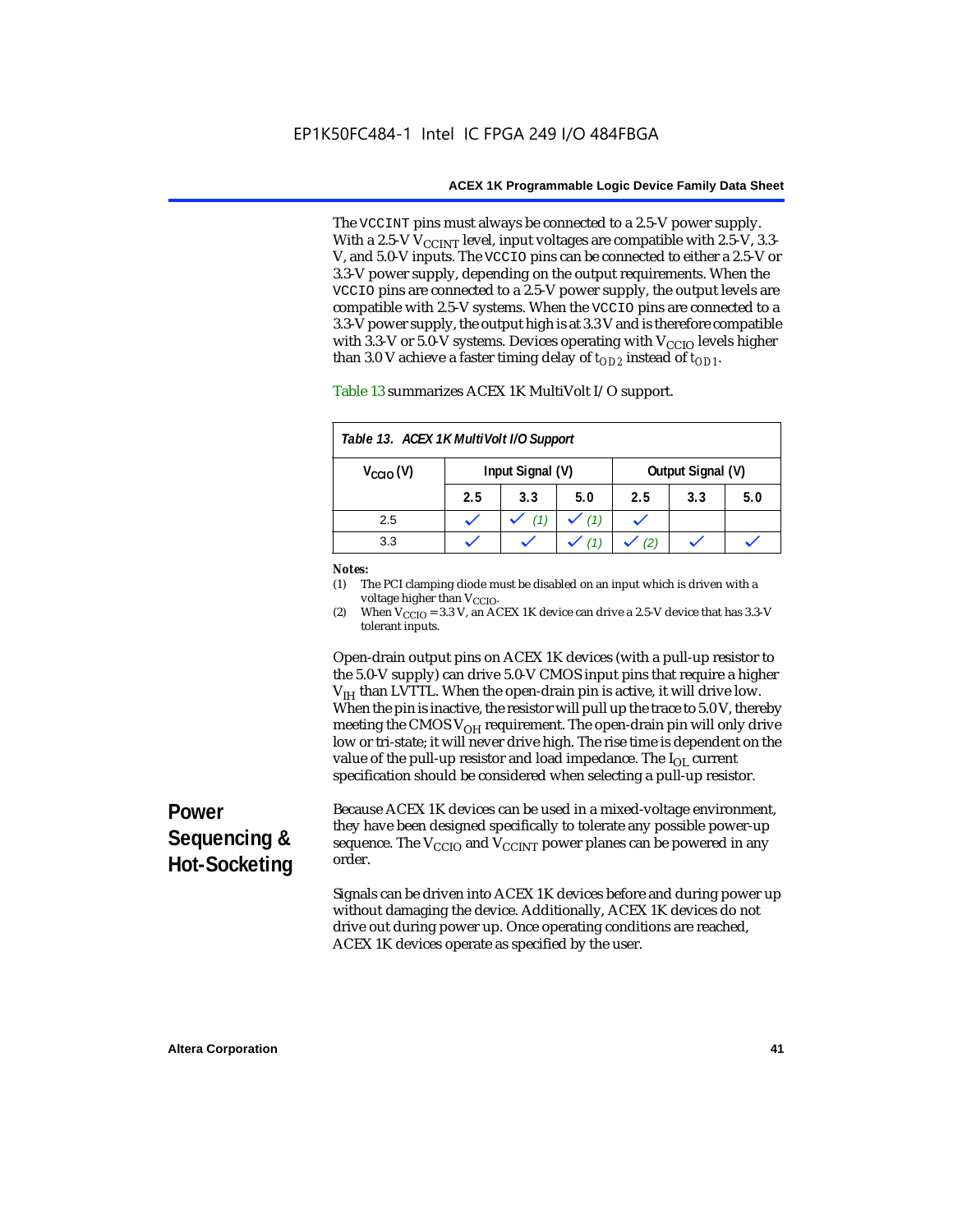# **IEEE Std. 1149.1 (JTAG) Boundary-Scan Support**

All ACEX 1K devices provide JTAG BST circuitry that complies with the IEEE Std. 1149.1-1990 specification. ACEX 1K devices can also be configured using the JTAG pins through the ByteBlasterMV or BitBlaster download cable, or via hardware that uses the Jam™ Standard Test and Programming Language (STAPL), JEDEC standard JESD-71. JTAG boundary-scan testing can be performed before or after configuration, but not during configuration. ACEX 1K devices support the JTAG instructions shown in Table 14.

| Table 14. ACEX 1K JTAG Instructions |                                                                                                                                                                                                                                      |  |  |  |
|-------------------------------------|--------------------------------------------------------------------------------------------------------------------------------------------------------------------------------------------------------------------------------------|--|--|--|
| <b>JTAG Instruction</b>             | <b>Description</b>                                                                                                                                                                                                                   |  |  |  |
| SAMPLE/PRELOAD                      | Allows a snapshot of signals at the device pins to be captured and examined during<br>normal device operation and permits an initial data pattern to be output at the device<br>pins.                                                |  |  |  |
| <b>EXTEST</b>                       | Allows the external circuitry and board-level interconnections to be tested by forcing a<br>test pattern at the output pins and capturing test results at the input pins.                                                            |  |  |  |
| <b>BYPASS</b>                       | Places the 1-bit bypass register between the TDI and TDO pins, allowing the BST data<br>to pass synchronously through a selected device to adjacent devices during normal<br>operation.                                              |  |  |  |
| <b>USERCODE</b>                     | Selects the user electronic signature (USERCODE) register and places it between the<br>TDI and TDO pins, allowing the USERCODE to be serially shifted out of TDO.                                                                    |  |  |  |
| <b>IDCODE</b>                       | Selects the IDCODE register and places it between TDI and TDO, allowing the IDCODE<br>to be serially shifted out of TDO.                                                                                                             |  |  |  |
| <b>ICR Instructions</b>             | These instructions are used when configuring an ACEX 1K device via JTAG ports using<br>a MasterBlaster, ByteBlasterMV, or BitBlaster download cable, or a Jam File (.jam) or<br>Jam Byte-Code File (.jbc) via an embedded processor. |  |  |  |

The instruction register length of ACEX 1K devices is 10 bits. The USERCODE register length in ACEX 1K devices is 32 bits; 7 bits are determined by the user, and 25 bits are pre-determined. Tables 15 and 16 show the boundary-scan register length and device IDCODE information for ACEX 1K devices.

| Table 15. ACEX 1K Boundary-Scan Register Length |                               |  |  |  |
|-------------------------------------------------|-------------------------------|--|--|--|
| Device                                          | Boundary-Scan Register Length |  |  |  |
| EP1K10                                          | 438                           |  |  |  |
| EP1K30                                          | 690                           |  |  |  |
| EP1K50                                          | 798                           |  |  |  |
| EP1K100                                         | 1,050                         |  |  |  |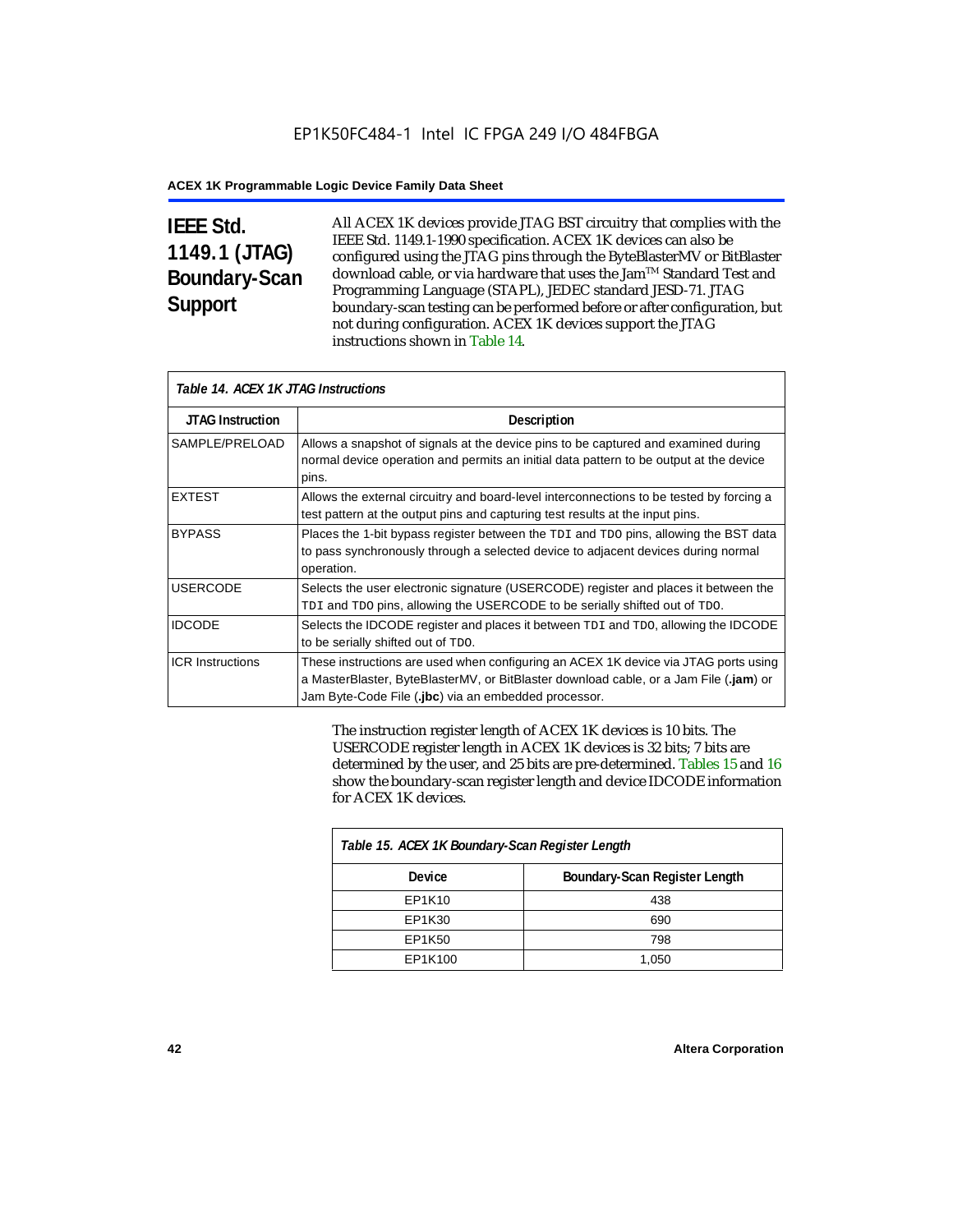| Note (1)<br>Table 16. 32-Bit IDCODE for ACEX 1K Devices |                                      |                       |                                      |                 |  |  |
|---------------------------------------------------------|--------------------------------------|-----------------------|--------------------------------------|-----------------|--|--|
| <b>Device</b>                                           |                                      | IDCODE (32 Bits)      |                                      |                 |  |  |
|                                                         | <b>Version</b><br>$(4 \text{ Bits})$ | Part Number (16 Bits) | Manufacturer's<br>Identity (11 Bits) | 1 (1 Bit) $(2)$ |  |  |
| EP1K10                                                  | 0001                                 | 0001 0000 0001 0000   | 00001101110                          |                 |  |  |
| EP1K30                                                  | 0001                                 | 0001 0000 0011 0000   | 00001101110                          |                 |  |  |
| EP1K50                                                  | 0001                                 | 0001 0000 0101 0000   | 00001101110                          |                 |  |  |
| EP1K100                                                 | 0010                                 | 0000 0001 0000 0000   | 00001101110                          |                 |  |  |

#### *Notes to tables:*

(1) The most significant bit (MSB) is on the left.

(2) The least significant bit (LSB) for all JTAG IDCODEs is 1.

ACEX 1K devices include weak pull-up resistors on the JTAG pins.



For more information, see the following documents:

- *Application Note 39 (IEEE Std. 1149.1 (JTAG) Boundary-Scan Testing in Altera Devices)*
- *ByteBlasterMV Parallel Port Download Cable Data Sheet*
- *BitBlaster Serial Download Cable Data Sheet*
- *Jam Programming & Test Language Specification*

Figure 20 shows the timing requirements for the JTAG signals.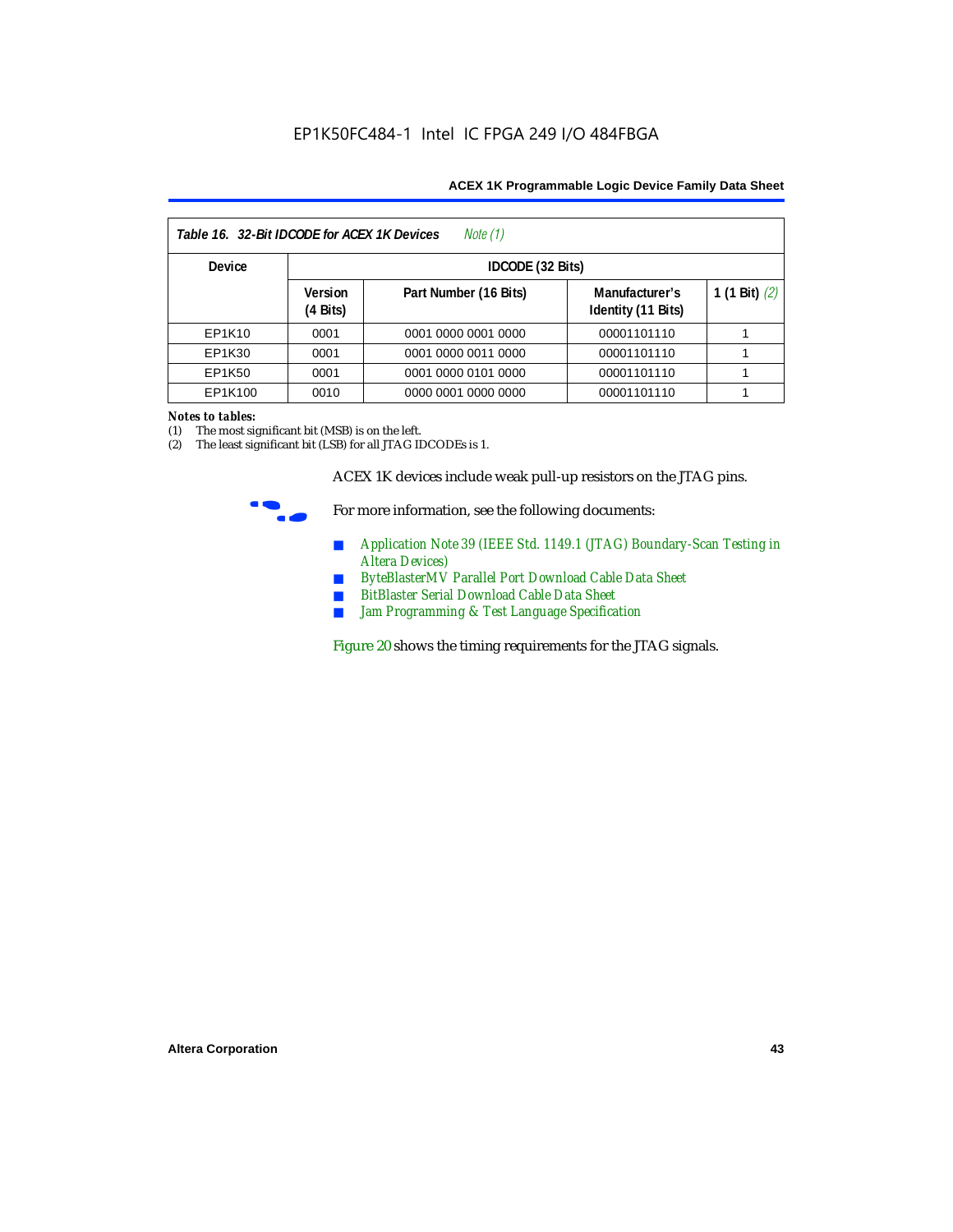$\overline{1}$ 

*Figure 20. ACEX 1K JTAG Waveforms*



### Table 17 shows the timing parameters and values for ACEX 1K devices.

| Table 17. ACEX 1K JTAG Timing Parameters & Values |                                                |     |     |      |  |  |
|---------------------------------------------------|------------------------------------------------|-----|-----|------|--|--|
| Symbol                                            | Parameter                                      | Min | Max | Unit |  |  |
| t <sub>JCP</sub>                                  | <b>TCK clock period</b>                        | 100 |     | ns   |  |  |
| $t_{JCH}$                                         | TCK clock high time                            | 50  |     | ns   |  |  |
| t <sub>JCL</sub>                                  | <b>TCK clock low time</b>                      | 50  |     | ns   |  |  |
| <sup>t</sup> JPSU                                 | JTAG port setup time                           | 20  |     | ns   |  |  |
| $t_{\rm JPH}$                                     | JTAG port hold time                            | 45  |     | ns   |  |  |
| t <sub>JPCO</sub>                                 | JTAG port clock to output                      |     | 25  | ns   |  |  |
| t <sub>JPZX</sub>                                 | JTAG port high impedance to valid output       |     | 25  | ns   |  |  |
| t <sub>JPXZ</sub>                                 | JTAG port valid output to high impedance       |     | 25  | ns   |  |  |
| tjssu                                             | Capture register setup time                    | 20  |     | ns   |  |  |
| $t_{JSH}$                                         | Capture register hold time                     | 45  |     | ns   |  |  |
| t <sub>JSCO</sub>                                 | Update register clock to output                |     | 35  | ns   |  |  |
| t <sub>JSZX</sub>                                 | Update register high impedance to valid output |     | 35  | ns   |  |  |
| t <sub>JSXZ</sub>                                 | Update register valid output to high impedance |     | 35  | ns   |  |  |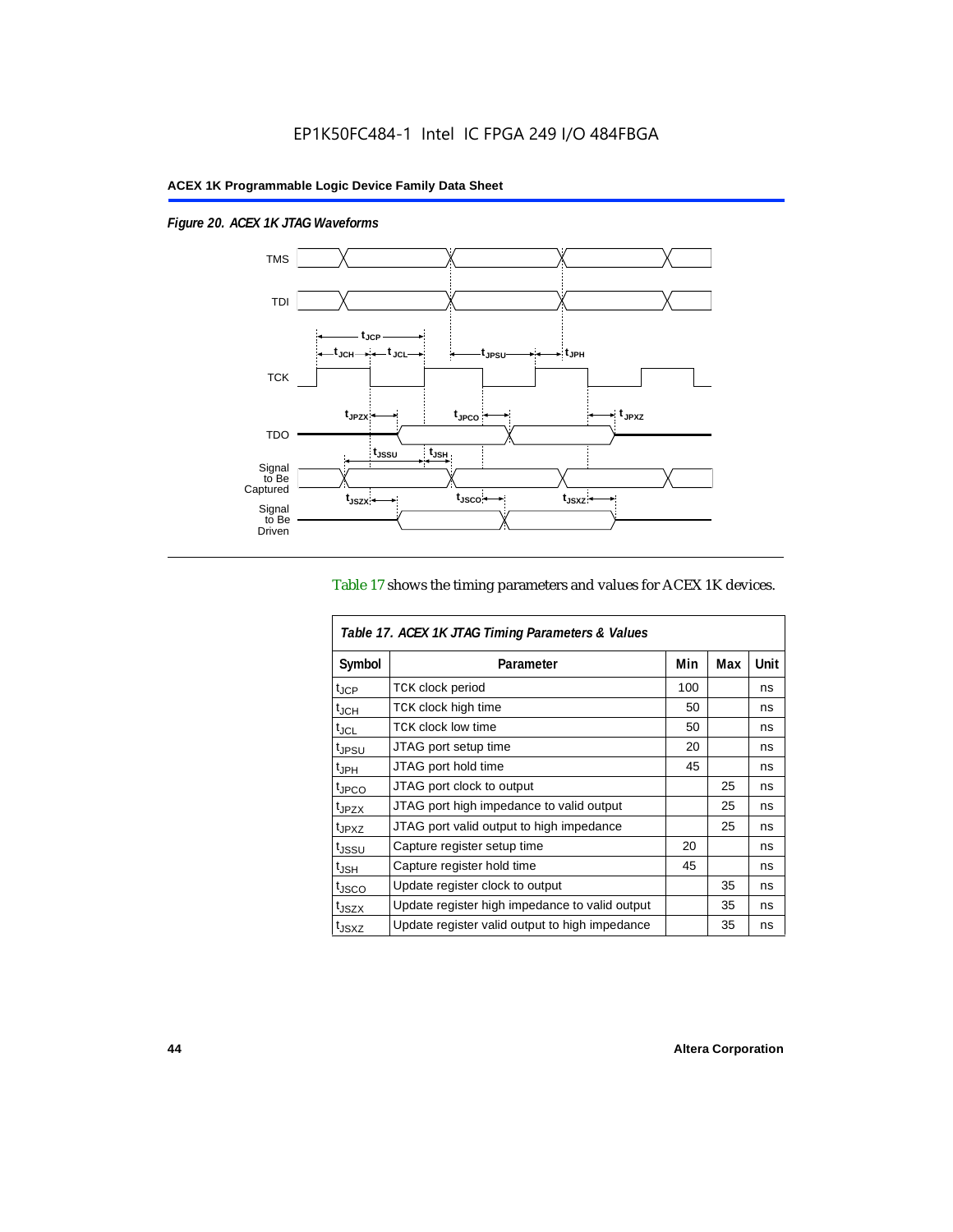**Generic Testing** Each ACEX 1K device is functionally tested. Complete testing of each configurable static random access memory (SRAM) bit and all logic functionality ensures 100% yield. AC test measurements for ACEX 1K devices are made under conditions equivalent to those shown in Figure 21. Multiple test patterns can be used to configure devices during all stages of the production flow.

#### *Figure 21. ACEX 1K AC Test Conditions*



# **Operating Conditions**

Tables 18 through 21 provide information on absolute maximum ratings, recommended operating conditions, DC operating conditions, and capacitance for 2.5-V ACEX 1K devices.

| Note $(1)$<br>Table 18. ACEX 1K Device Absolute Maximum Ratings |                            |                                             |        |      |      |  |  |
|-----------------------------------------------------------------|----------------------------|---------------------------------------------|--------|------|------|--|--|
| Symbol                                                          | Parameter                  | <b>Conditions</b>                           | Min    | Max  | Unit |  |  |
| <b>V<sub>CCINT</sub></b>                                        | Supply voltage             | With respect to ground $(2)$                | $-0.5$ | 3.6  | V    |  |  |
| V <sub>CCIO</sub>                                               |                            |                                             | $-0.5$ | 4.6  | V    |  |  |
| $V_{1}$                                                         | DC input voltage           |                                             | $-2.0$ | 5.75 | V    |  |  |
| $I_{OUT}$                                                       | DC output current, per pin |                                             | $-25$  | 25   | mA   |  |  |
| $T_{\text{STG}}$                                                | Storage temperature        | No bias                                     | $-65$  | 150  | ۰c   |  |  |
| <b>TAMB</b>                                                     | Ambient temperature        | Under bias                                  | $-65$  | 135  | ۰c   |  |  |
| $T_{\rm J}$                                                     | Junction temperature       | PQFP, TQFP, and BGA packages, under<br>bias |        | 135  | ۰c   |  |  |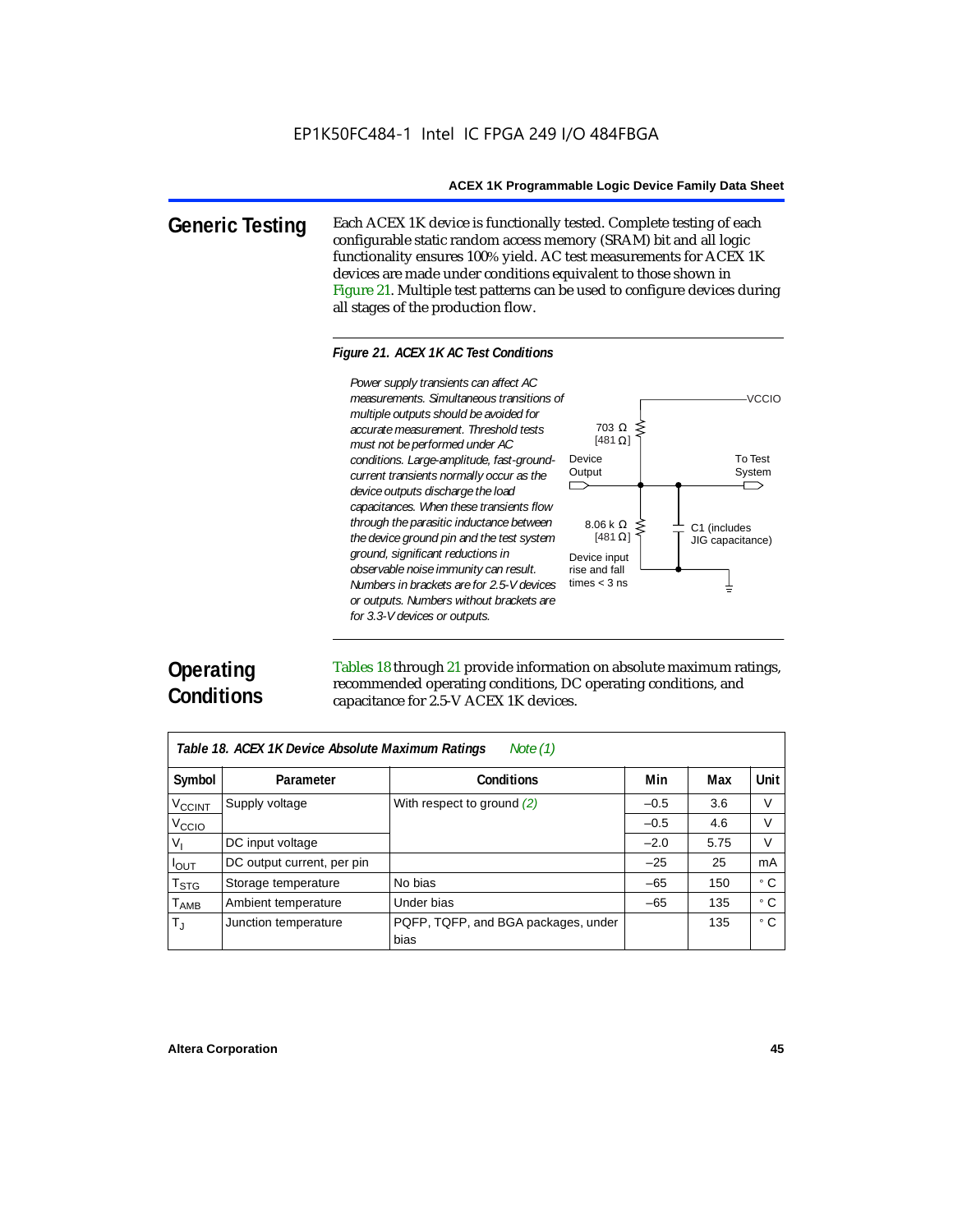# EP1K50FC484-1 Intel IC FPGA 249 I/O 484FBGA

|                    | Table 19. ACEX 1K Device Recommended Operating Conditions |                   |                  |                   |           |  |  |  |
|--------------------|-----------------------------------------------------------|-------------------|------------------|-------------------|-----------|--|--|--|
| Symbol             | Parameter                                                 | <b>Conditions</b> | Min              | Max               | Unit      |  |  |  |
| V <sub>CCINT</sub> | Supply voltage for internal logic<br>and input buffers    | (3), (4)          | 2.375<br>(2.375) | 2.625<br>(2.625)  | V         |  |  |  |
| V <sub>CCIO</sub>  | Supply voltage for output buffers,<br>3.3-V operation     | (3), (4)          | 3.00(3.00)       | 3.60(3.60)        | $\vee$    |  |  |  |
|                    | Supply voltage for output buffers,<br>2.5-V operation     | (3), (4)          | 2.375<br>(2.375) | 2.625<br>(2.625)  | $\vee$    |  |  |  |
| $V_{I}$            | Input voltage                                             | (2), (5)          | $-0.5$           | 5.75              | $\vee$    |  |  |  |
| $V_{\rm O}$        | Output voltage                                            |                   | $\Omega$         | V <sub>ccio</sub> | V         |  |  |  |
| $T_A$              | Ambient temperature                                       | Commercial range  | $\Omega$         | 70                | ۰c        |  |  |  |
|                    |                                                           | Industrial range  | $-40$            | 85                | $\circ$ C |  |  |  |
| $T_{\rm J}$        | Junction temperature                                      | Commercial range  | $\Omega$         | 85                | $\circ$ C |  |  |  |
|                    |                                                           | Industrial range  | $-40$            | 100               | $\circ$ C |  |  |  |
|                    |                                                           | Extended range    | $-40$            | 125               | ° C       |  |  |  |
| $t_{R}$            | Input rise time                                           |                   |                  | 40                | ns        |  |  |  |
| $t_{\mathsf{F}}$   | Input fall time                                           |                   |                  | 40                | ns        |  |  |  |

| Notes (6), (7)<br>Table 20. ACEX 1K Device DC Operating Conditions (Part 1 of 2) |                                         |                                                                     |                                           |     |                                          |        |  |  |
|----------------------------------------------------------------------------------|-----------------------------------------|---------------------------------------------------------------------|-------------------------------------------|-----|------------------------------------------|--------|--|--|
| Symbol                                                                           | Parameter                               | <b>Conditions</b>                                                   | Min                                       | Typ | Max                                      | Unit   |  |  |
| $V_{\text{IH}}$                                                                  | High-level input voltage                |                                                                     | 1.7.<br>$0.5 \times V_{\text{CCIO}}$ (8)  |     | 5.75                                     | V      |  |  |
| $V_{IL}$                                                                         | Low-level input voltage                 |                                                                     | $-0.5$                                    |     | 0.8,<br>$0.3 \times V_{\text{CCIO}}$ (8) | $\vee$ |  |  |
| $V_{OH}$                                                                         | 3.3-V high-level TTL output<br>voltage  | $I_{OH} = -8$ mA DC,<br>$V_{\text{CCIO}} = 3.00 \text{ V } (9)$     | 2.4                                       |     |                                          | $\vee$ |  |  |
|                                                                                  | 3.3-V high-level CMOS output<br>voltage | $I_{OH} = -0.1$ mA DC,<br>$V_{\text{CCIO}} = 3.00 \text{ V} (9)$    | $V_{CClO}$ – 0.2                          |     |                                          | $\vee$ |  |  |
|                                                                                  | 3.3-V high-level PCI output<br>voltage  | $I_{OH} = -0.5$ mA DC,<br>$V_{\text{CCIO}} = 3.00$ to 3.60 V<br>(9) | $0.9 \times$ $\uparrow$ $V_{\text{CCIO}}$ |     |                                          | $\vee$ |  |  |
|                                                                                  | 2.5-V high-level output voltage         | $I_{OH} = -0.1$ mA DC,<br>$V_{\text{CCIO}} = 2.375 \text{ V} (9)$   | 2.1                                       |     |                                          | $\vee$ |  |  |
|                                                                                  |                                         | $I_{OH} = -1$ mA DC,<br>$V_{\text{CCIO}} = 2.375 \text{ V} (9)$     | 2.0                                       |     |                                          | $\vee$ |  |  |
|                                                                                  |                                         | $I_{OH} = -2$ mA DC,<br>$V_{\text{CCIO}} = 2.375 \text{ V} (9)$     | 1.7                                       |     |                                          | $\vee$ |  |  |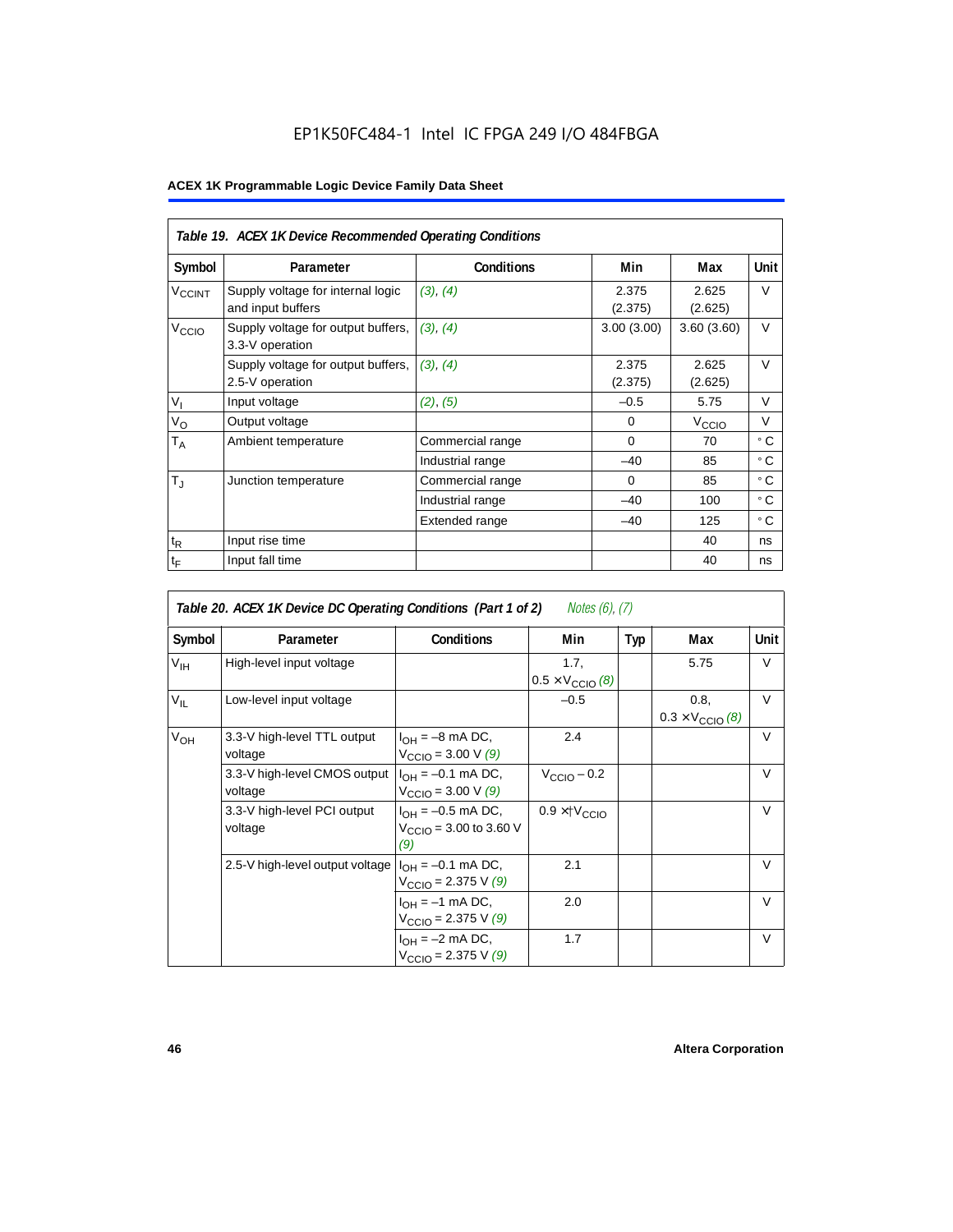| Table 20. ACEX 1K Device DC Operating Conditions (Part 2 of 2)<br><i>Notes (6), (7)</i> |                                             |                                                                         |       |     |                              |           |  |
|-----------------------------------------------------------------------------------------|---------------------------------------------|-------------------------------------------------------------------------|-------|-----|------------------------------|-----------|--|
| Symbol                                                                                  | Parameter                                   | <b>Conditions</b>                                                       | Min   | Typ | Max                          | Unit      |  |
| <b>V<sub>OL</sub></b>                                                                   | 3.3-V low-level TTL output<br>voltage       | $I_{\Omega}$ = 12 mA DC,<br>$V_{\text{CCIO}} = 3.00 \text{ V} (10)$     |       |     | 0.45                         | V         |  |
|                                                                                         | 3.3-V low-level CMOS output<br>voltage      | $I_{\Omega} = 0.1$ mA DC,<br>$V_{\text{CCIO}} = 3.00 \text{ V} (10)$    |       |     | 0.2                          | $\vee$    |  |
|                                                                                         | 3.3-V low-level PCI output<br>voltage       | $I_{OL}$ = 1.5 mA DC,<br>$V_{\text{CCIO}} = 3.00$ to 3.60 V<br>(10)     |       |     | $0.1 \times V_{\text{CCIO}}$ | $\vee$    |  |
|                                                                                         | 2.5-V low-level output voltage              | $I_{\Omega I} = 0.1$ mA DC,<br>$V_{\text{CCIO}} = 2.375 \text{ V} (10)$ |       |     | 0.2                          | $\vee$    |  |
|                                                                                         |                                             | $I_{OL}$ = 1 mA DC,<br>$V_{\text{CCIO}} = 2.375 \text{ V} (10)$         |       |     | 0.4                          | $\vee$    |  |
|                                                                                         |                                             | $I_{\Omega}$ = 2 mA DC,<br>$V_{\text{CCIO}} = 2.375 \text{ V} (10)$     |       |     | 0.7                          | V         |  |
| $\mathbf{I}_\mathrm{I}$                                                                 | Input pin leakage current                   | $V_1 = 5.3$ to $-0.3$ V (11)                                            | $-10$ |     | 10                           | μA        |  |
| $I_{OZ}$                                                                                | Tri-stated I/O pin leakage<br>current       | $V_O$ = 5.3 to -0.3 V (11)                                              | $-10$ |     | 10                           | μA        |  |
| $I_{CC0}$                                                                               | V <sub>CC</sub> supply current (standby)    | $V_1$ = ground, no load,<br>no toggling inputs                          |       | 5   |                              | mA        |  |
|                                                                                         |                                             | $V_1$ = ground, no load,<br>no toggling inputs (12)                     |       | 10  |                              | mA        |  |
| R <sub>CONF</sub>                                                                       | Value of I/O pin pull-up                    | $V_{\text{CCIO}} = 3.0 \text{ V} (13)$                                  | 20    |     | 50                           | $k\Omega$ |  |
|                                                                                         | resistor before and during<br>configuration | $V_{\text{CCIO}}$ = 2.375 V (13)                                        | 30    |     | 80                           | kΩ        |  |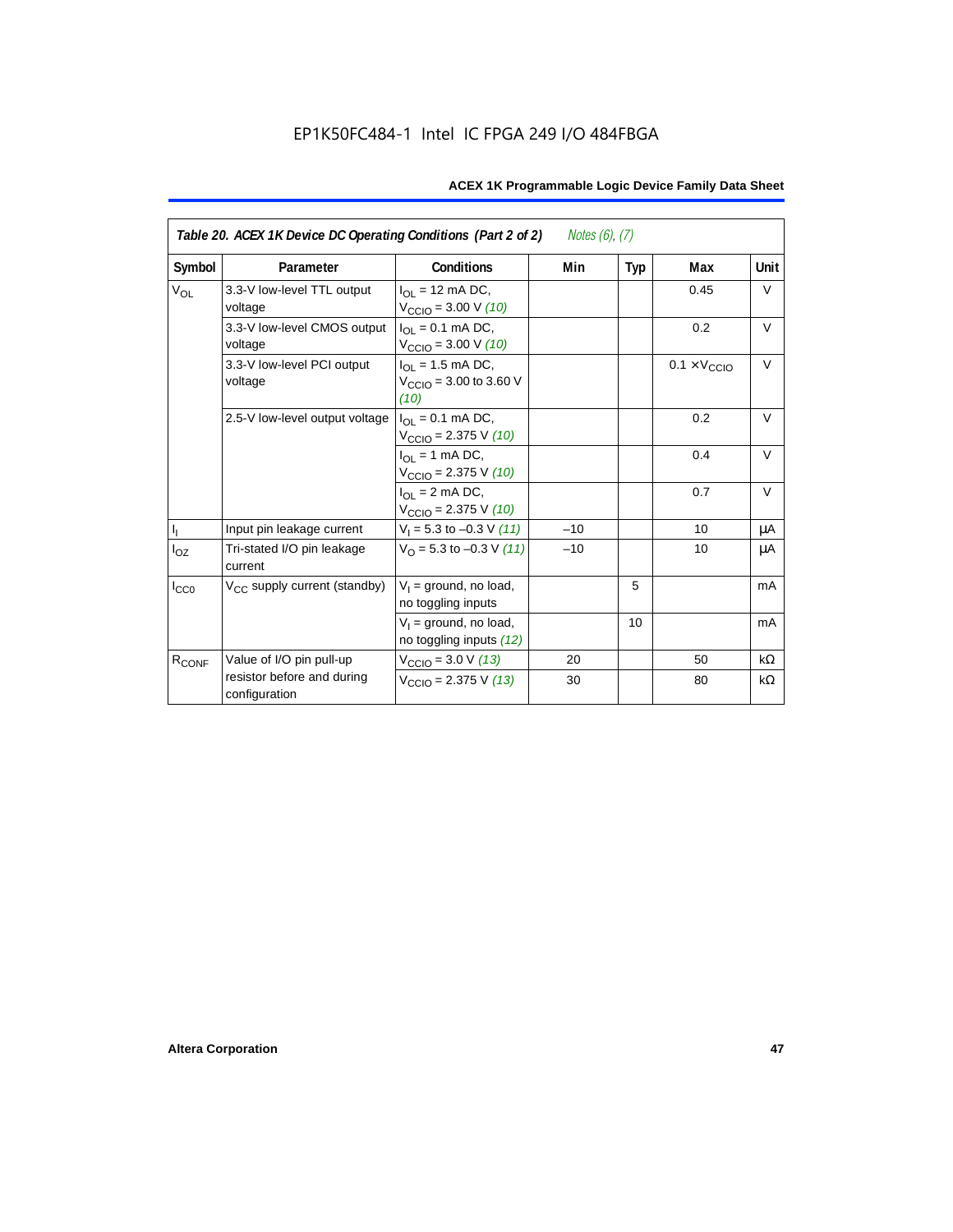| Table 21. ACEX 1K Device Capacitance<br><i>Note</i> (14) |                                                      |                                     |  |    |    |  |  |
|----------------------------------------------------------|------------------------------------------------------|-------------------------------------|--|----|----|--|--|
| Symbol                                                   | Min<br>Unit<br>Max<br><b>Conditions</b><br>Parameter |                                     |  |    |    |  |  |
| $C_{IN}$                                                 | Input capacitance                                    | $V_{IN} = 0 V$ , f = 1.0 MHz        |  | 10 | pF |  |  |
| $C_{\text{INCLK}}$                                       | Input capacitance on<br>dedicated clock pin          | $V_{1N} = 0 V$ , f = 1.0 MHz        |  | 12 | pF |  |  |
| $C_{OUT}$                                                | Output capacitance                                   | $V_{\text{OUT}} = 0$ V, f = 1.0 MHz |  | 10 | рF |  |  |

#### *Notes to tables:*

(1) See the *Operating Requirements for Altera Devices Data Sheet*.

- (2) Minimum DC input voltage is –0.5 V. During transitions, the inputs may undershoot to –2.0 V for input currents less than 100 mA and periods shorter than 20 ns.
- (3) Numbers in parentheses are for industrial- and extended-temperature-range devices.
- (4) Maximum  $V_{CC}$  rise time is 100 ms, and  $V_{CC}$  must rise monotonically.<br>(5) All pins, including dedicated inputs, clock, I/O, and JTAG pins, may
- All pins, including dedicated inputs, clock, I/O, and JTAG pins, may be driven before  $V_{\text{CCINT}}$  and  $V_{\text{CCIO}}$  are powered.
- (6) Typical values are for  $T_A = 25^\circ$  C,  $V_{CClNT} = 2.5$  V, and  $V_{CClO} = 2.5$  V or 3.3 V.<br>(7) These values are specified under the ACEX 1K Recommended Operating Cone
- (7) These values are specified under the ACEX 1K Recommended Operating Conditions shown in Table 19 on page 46.<br>(8) The ACEX 1K input buffers are compatible with 2.5-V. 3.3-V (LVTTL and LVCMOS), and 5.0-V TTL and CMOS
- The ACEX 1K input buffers are compatible with 2.5-V, 3.3-V (LVTTL and LVCMOS), and 5.0-V TTL and CMOS signals. Additionally, the input buffers are 3.3-V PCI compliant when  $V_{CCIO}$  and  $V_{CCINT}$  meet the relationship shown in Figure 22.
- (9) The  $I_{OH}$  parameter refers to high-level TTL, PCI, or CMOS output current.
- (10) The I<sub>OL</sub> parameter refers to low-level TTL, PCI, or CMOS output current. This parameter applies to open-drain pins as well as output pins.
- (11) This value is specified for normal device operation. The value may vary during power-up.
- (12) This parameter applies to -1 speed grade commercial temperature devices and -2 speed grade industrial and extended temperature devices.
- (13) Pin pull-up resistance values will be lower if the pin is driven higher than  $V_{\text{CCIO}}$  by an external source.
- (14) Capacitance is sample-tested only.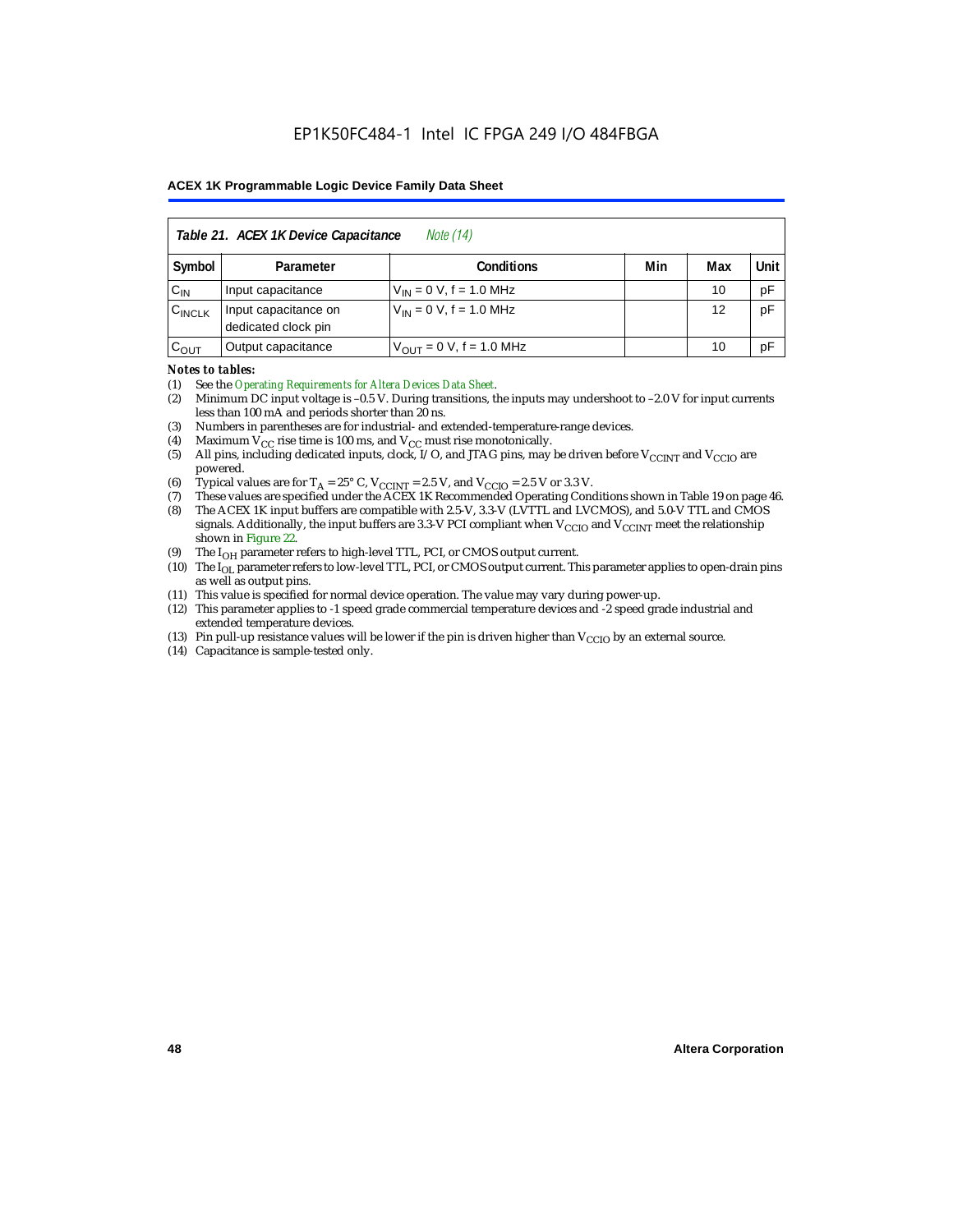Figure 22 shows the required relationship between  $V_{\text{CCIO}}$  and  $V_{\text{CCINT}}$  to satisfy 3.3-V PCI compliance.



Figure 23 shows the typical output drive characteristics of ACEX 1K devices with 3.3-V and 2.5-V  $V_{\text{CCIO}}$ . The output driver is compliant to the 3.3-V *PCI Local Bus Specification*, *Revision 2.2* (when VCCIO pins are connected to 3.3 V). ACEX 1K devices with a -1 speed grade also comply with the drive strength requirements of the *PCI Local Bus Specification*, *Revision 2.2* (when VCCINT pins are powered with a minimum supply of 2.375 V, and VCCIO pins are connected to 3.3 V). Therefore, these devices can be used in open 5.0-V PCI systems.

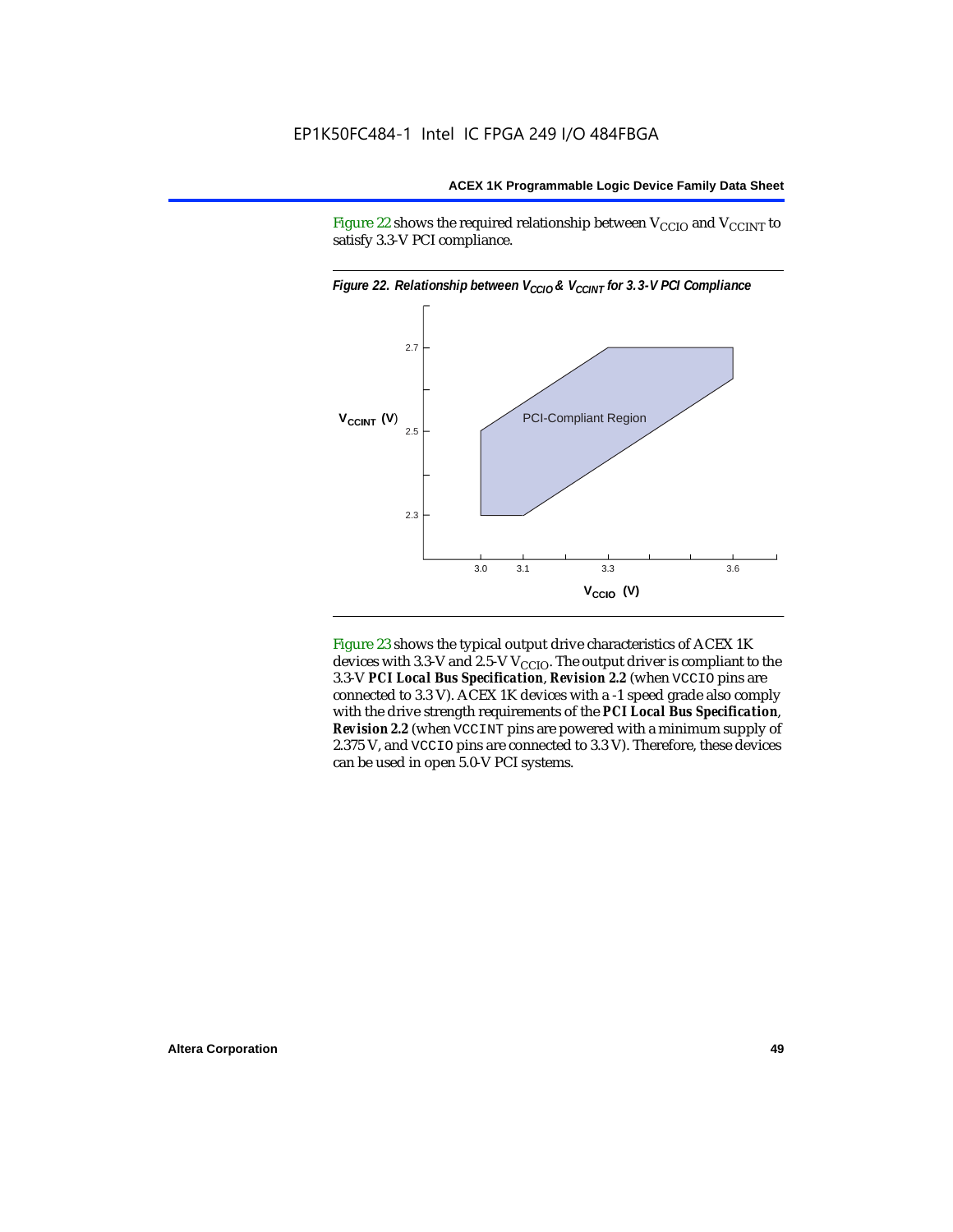



**Timing Model** The continuous, high-performance FastTrack Interconnect routing resources ensure accurate simulation and timing analysis as well as predictable performance. This predictable performance contrasts with that of FPGAs, which use a segmented connection scheme and, therefore, have an unpredictable performance.

> Device performance can be estimated by following the signal path from a source, through the interconnect, to the destination. For example, the registered performance between two LEs on the same row can be calculated by adding the following parameters:

- LE register clock-to-output delay  $(t_{CO})$
- Interconnect delay ( $t_{SAMFROW}$ )
- **■** LE look-up table delay  $(t_{LUT})$ <br>
 LE register setup time  $(t_{ST})$
- LE register setup time  $(t_{SI})$

The routing delay depends on the placement of the source and destination LEs. A more complex registered path may involve multiple combinatorial LEs between the source and destination LEs.

Timing simulation and delay prediction are available with the simulator and Timing Analyzer, or with industry-standard EDA tools. The Simulator offers both pre-synthesis functional simulation to evaluate logic design accuracy and post-synthesis timing simulation with 0.1-ns resolution. The Timing Analyzer provides point-to-point timing delay information, setup and hold time analysis, and device-wide performance analysis.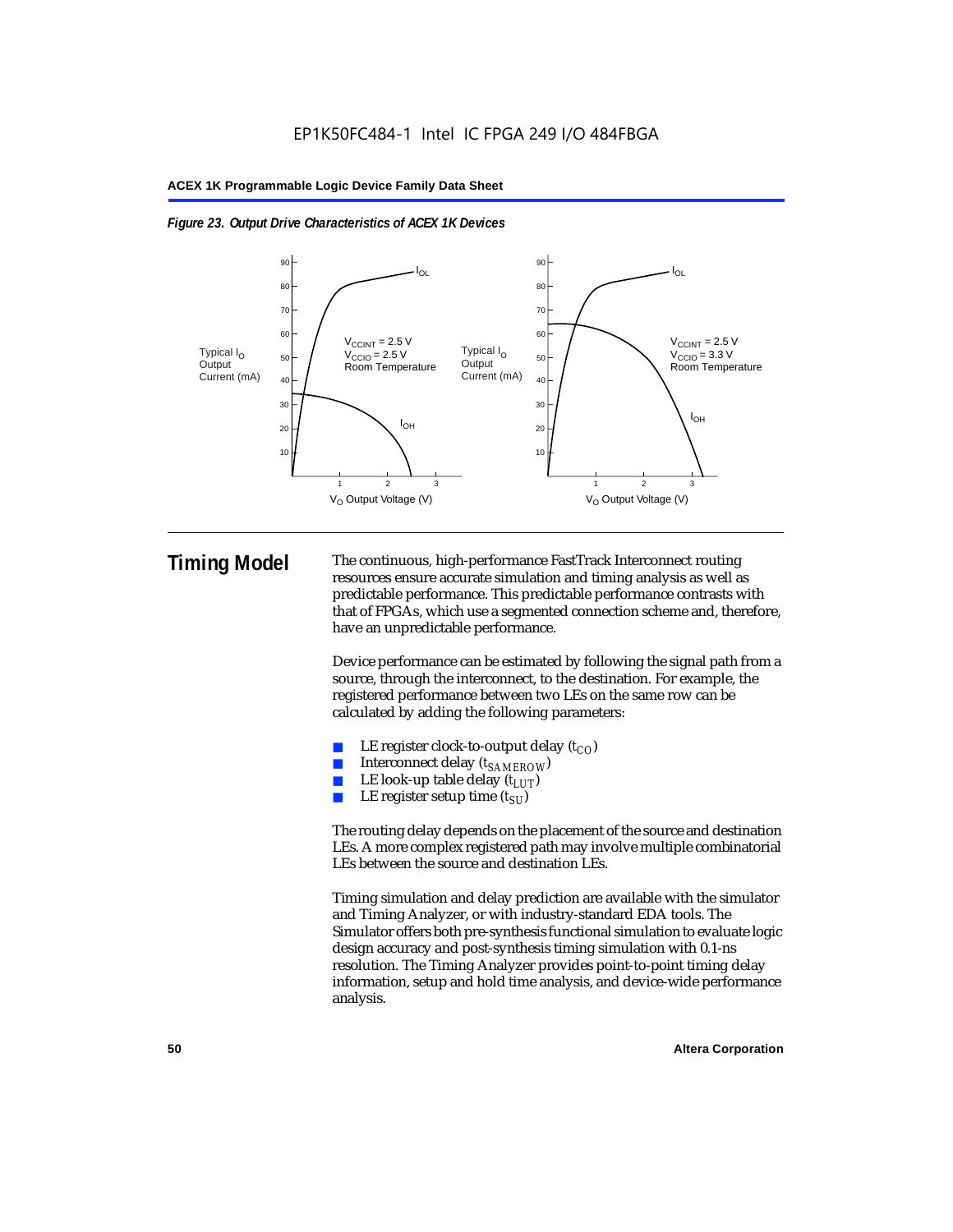Figure 24 shows the overall timing model, which maps the possible paths to and from the various elements of the ACEX 1K device.

*Figure 24. ACEX 1K Device Timing Model*



Figures 25 through 28 show the delays that correspond to various paths and functions within the LE, IOE, EAB, and bidirectional timing models.

*Figure 25. ACEX 1K Device LE Timing Model*

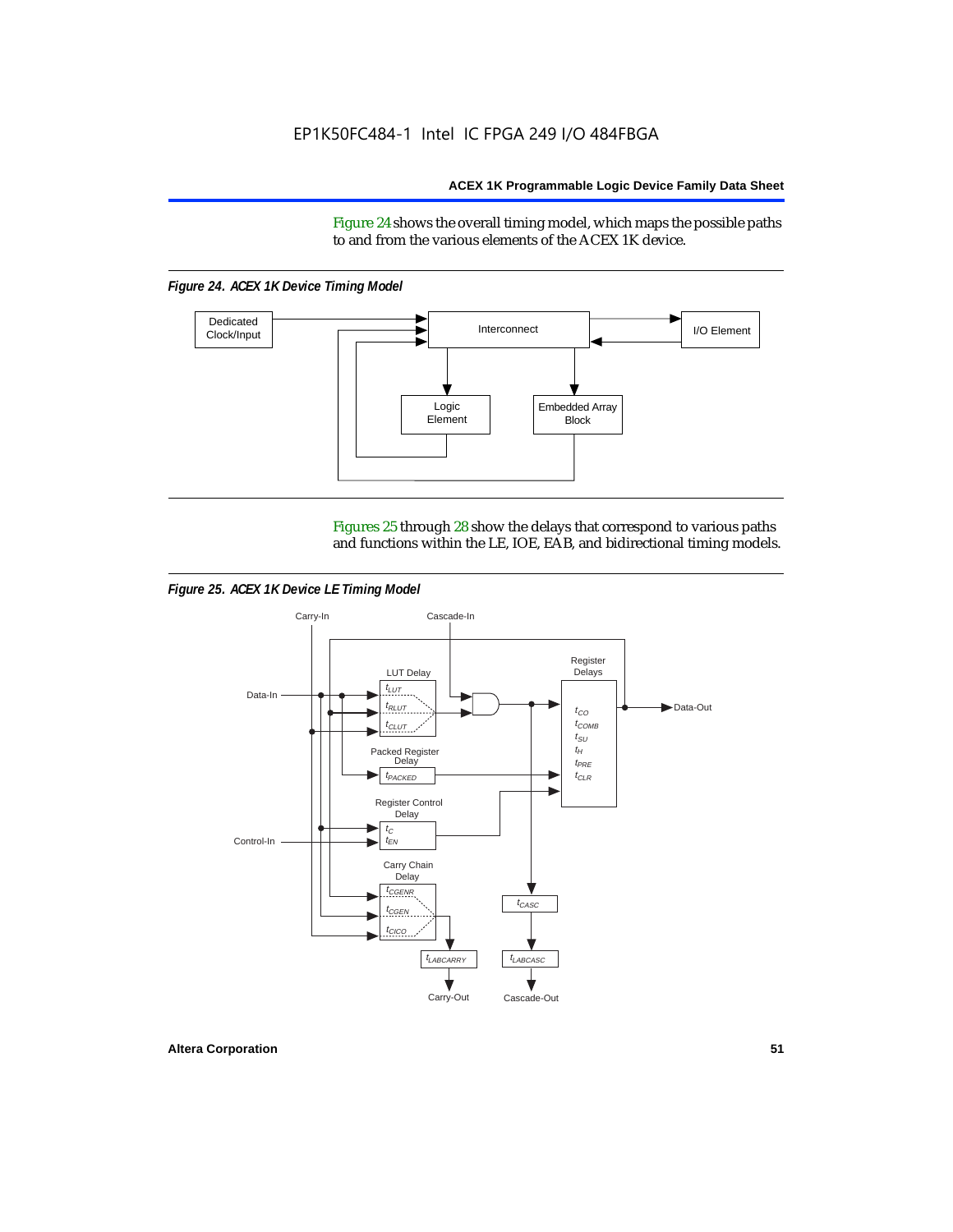

# *Figure 26. ACEX 1K Device IOE Timing Model*

*Figure 27. ACEX 1K Device EAB Timing Model*

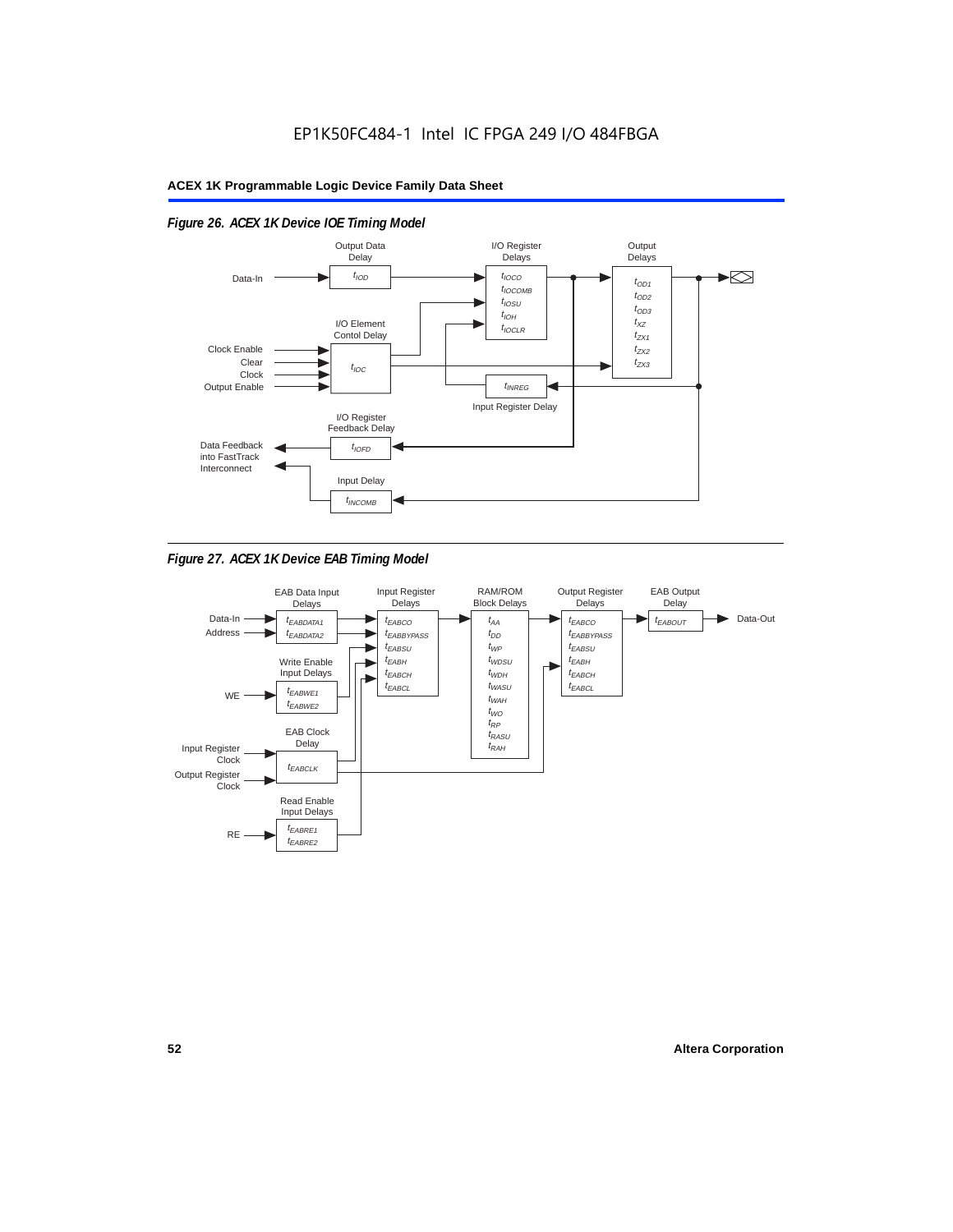

### *Figure 28. Synchronous Bidirectional Pin External Timing Model*

Tables 29 and 30 show the asynchronous and synchronous timing waveforms, respectively, for the EAB macroparameters in Table 24.

*Figure 29. EAB Asynchronous Timing Waveforms*

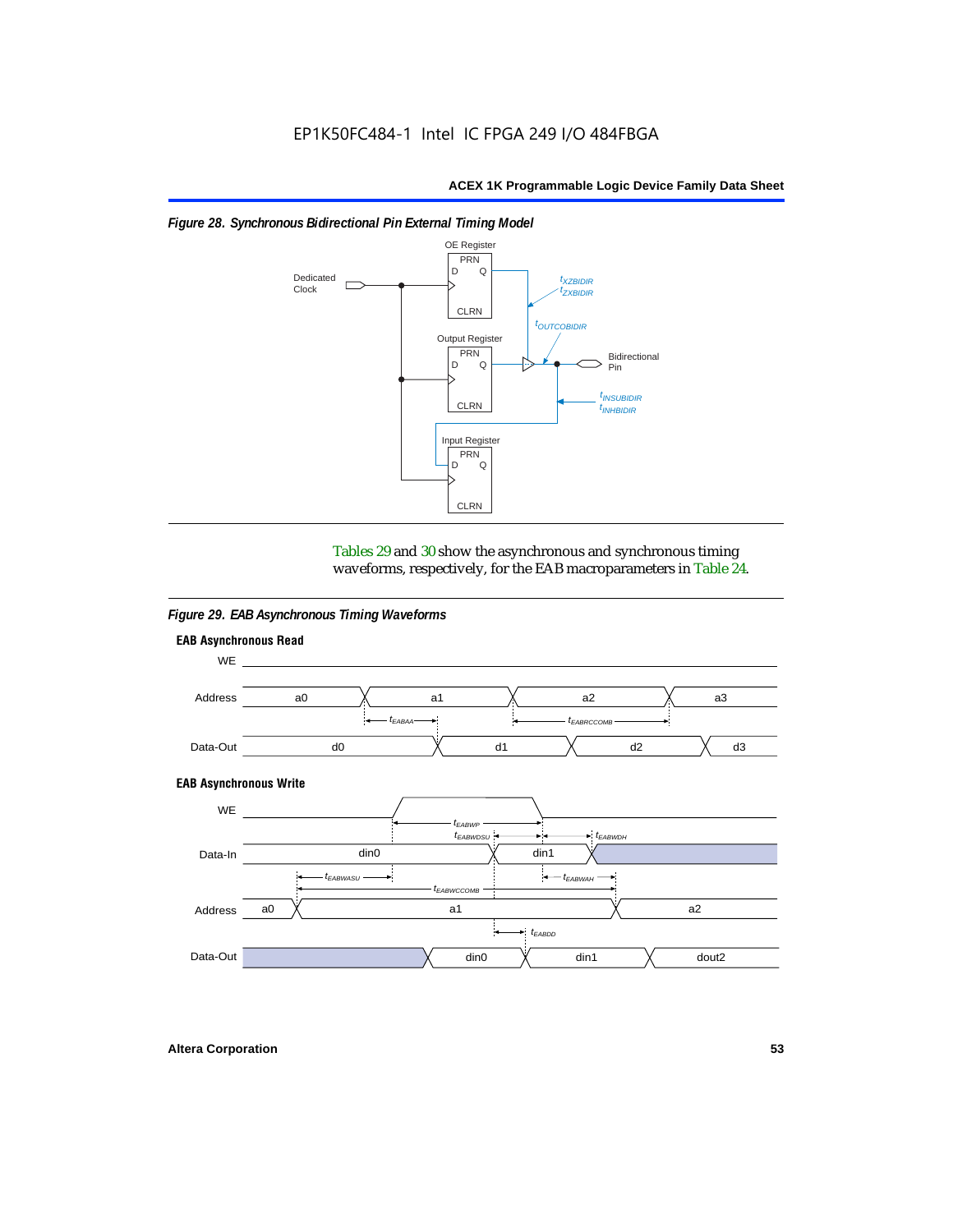# *Figure 30. EAB Synchronous Timing Waveforms*



### **EAB Synchronous Write (EAB Output Registers Used)**



Tables 22 through 26 describe the ACEX 1K device internal timing parameters.

| Note (1)<br>Table 22. LE Timing Microparameters (Part 1 of 2) |                                         |                   |  |  |  |
|---------------------------------------------------------------|-----------------------------------------|-------------------|--|--|--|
| Symbol                                                        | Parameter                               | <b>Conditions</b> |  |  |  |
| $t_{LUT}$                                                     | LUT delay for data-in                   |                   |  |  |  |
| $t_{CLUT}$                                                    | LUT delay for carry-in                  |                   |  |  |  |
| $t_{RLUT}$                                                    | LUT delay for LE register feedback      |                   |  |  |  |
| <sup>t</sup> PACKED                                           | Data-in to packed register delay        |                   |  |  |  |
| $t_{EN}$                                                      | LE register enable delay                |                   |  |  |  |
| $t_{CICO}$                                                    | Carry-in to carry-out delay             |                   |  |  |  |
| $t_{G\text{E}\text{N}}$                                       | Data-in to carry-out delay              |                   |  |  |  |
| ${}^t$ CGENR                                                  | LE register feedback to carry-out delay |                   |  |  |  |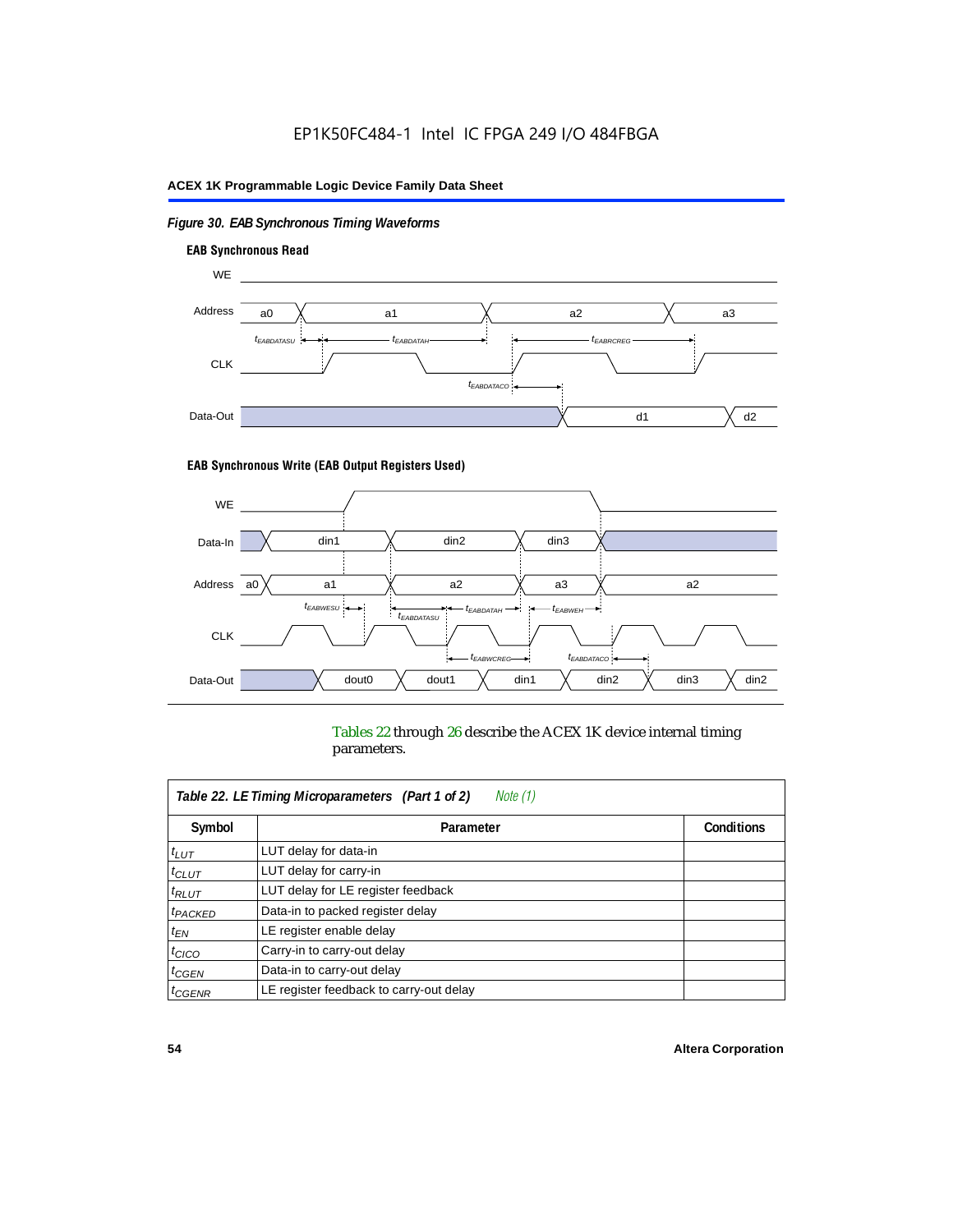| Table 22. LE Timing Microparameters (Part 2 of 2)<br>Note (1) |                                                                                                                                         |                   |  |  |  |
|---------------------------------------------------------------|-----------------------------------------------------------------------------------------------------------------------------------------|-------------------|--|--|--|
| Symbol                                                        | Parameter                                                                                                                               | <b>Conditions</b> |  |  |  |
| $t_{CASC}$                                                    | Cascade-in to cascade-out delay                                                                                                         |                   |  |  |  |
| $t_C$                                                         | LE register control signal delay                                                                                                        |                   |  |  |  |
| $t_{CO}$                                                      | LE register clock-to-output delay                                                                                                       |                   |  |  |  |
| $t_{COMB}$                                                    | Combinatorial delay                                                                                                                     |                   |  |  |  |
| $t_{\scriptstyle\text{SU}}$                                   | LE register setup time for data and enable signals before clock; LE register<br>recovery time after asynchronous clear, preset, or load |                   |  |  |  |
| $t_H$                                                         | LE register hold time for data and enable signals after clock                                                                           |                   |  |  |  |
| $t_{PRE}$                                                     | LE register preset delay                                                                                                                |                   |  |  |  |
| $t_{CLR}$                                                     | LE register clear delay                                                                                                                 |                   |  |  |  |
| $t_{CH}$                                                      | Minimum clock high time from clock pin                                                                                                  |                   |  |  |  |
| $t_{CL}$                                                      | Minimum clock low time from clock pin                                                                                                   |                   |  |  |  |

| Table 23. IOE Timing Microparameters<br>Note (1) |                                                                                                                          |                    |  |  |  |
|--------------------------------------------------|--------------------------------------------------------------------------------------------------------------------------|--------------------|--|--|--|
| Symbol                                           | Parameter                                                                                                                | <b>Conditions</b>  |  |  |  |
| $t_{\textit{IOD}}$                               | IOE data delay                                                                                                           |                    |  |  |  |
| $t_{\text{IOC}}$                                 | IOE register control signal delay                                                                                        |                    |  |  |  |
| $t_{\text{IOCO}}$                                | IOE register clock-to-output delay                                                                                       |                    |  |  |  |
| $t_{IOCOMB}$                                     | IOE combinatorial delay                                                                                                  |                    |  |  |  |
| t <sub>iosu</sub>                                | IOE register setup time for data and enable signals before clock; IOE register<br>recovery time after asynchronous clear |                    |  |  |  |
| $t_{IOH}$                                        | IOE register hold time for data and enable signals after clock                                                           |                    |  |  |  |
| $t_{IOCLR}$                                      | IOE register clear time                                                                                                  |                    |  |  |  |
| $t_{OD1}$                                        | Output buffer and pad delay, slow slew rate = off, $V_{\text{CCIO}} = 3.3 \text{ V}$                                     | $C1 = 35$ pF $(2)$ |  |  |  |
| $t_{OD2}$                                        | Output buffer and pad delay, slow slew rate = off, $V_{\text{CCIO}} = 2.5$ V                                             | $C1 = 35$ pF $(3)$ |  |  |  |
| $t_{OD3}$                                        | Output buffer and pad delay, slow slew rate = on                                                                         | $C1 = 35$ pF $(4)$ |  |  |  |
| $t_{XZ}$                                         | IOE output buffer disable delay                                                                                          |                    |  |  |  |
| $t_{ZX1}$                                        | IOE output buffer enable delay, slow slew rate = off, $V_{\text{CCIO}} = 3.3$ V                                          | $C1 = 35$ pF $(2)$ |  |  |  |
| t <sub>ZX2</sub>                                 | IOE output buffer enable delay, slow slew rate = off, $V_{\text{CCIO}} = 2.5$ V                                          | $C1 = 35$ pF $(3)$ |  |  |  |
| $t_{ZX3}$                                        | IOE output buffer enable delay, slow slew rate $=$ on                                                                    | $C1 = 35$ pF $(4)$ |  |  |  |
| <i>t<sub>INREG</sub></i>                         | IOE input pad and buffer to IOE register delay                                                                           |                    |  |  |  |
| $t_{IOFD}$                                       | IOE register feedback delay                                                                                              |                    |  |  |  |
| <sup>t</sup> INCOMB                              | IOE input pad and buffer to FastTrack Interconnect delay                                                                 |                    |  |  |  |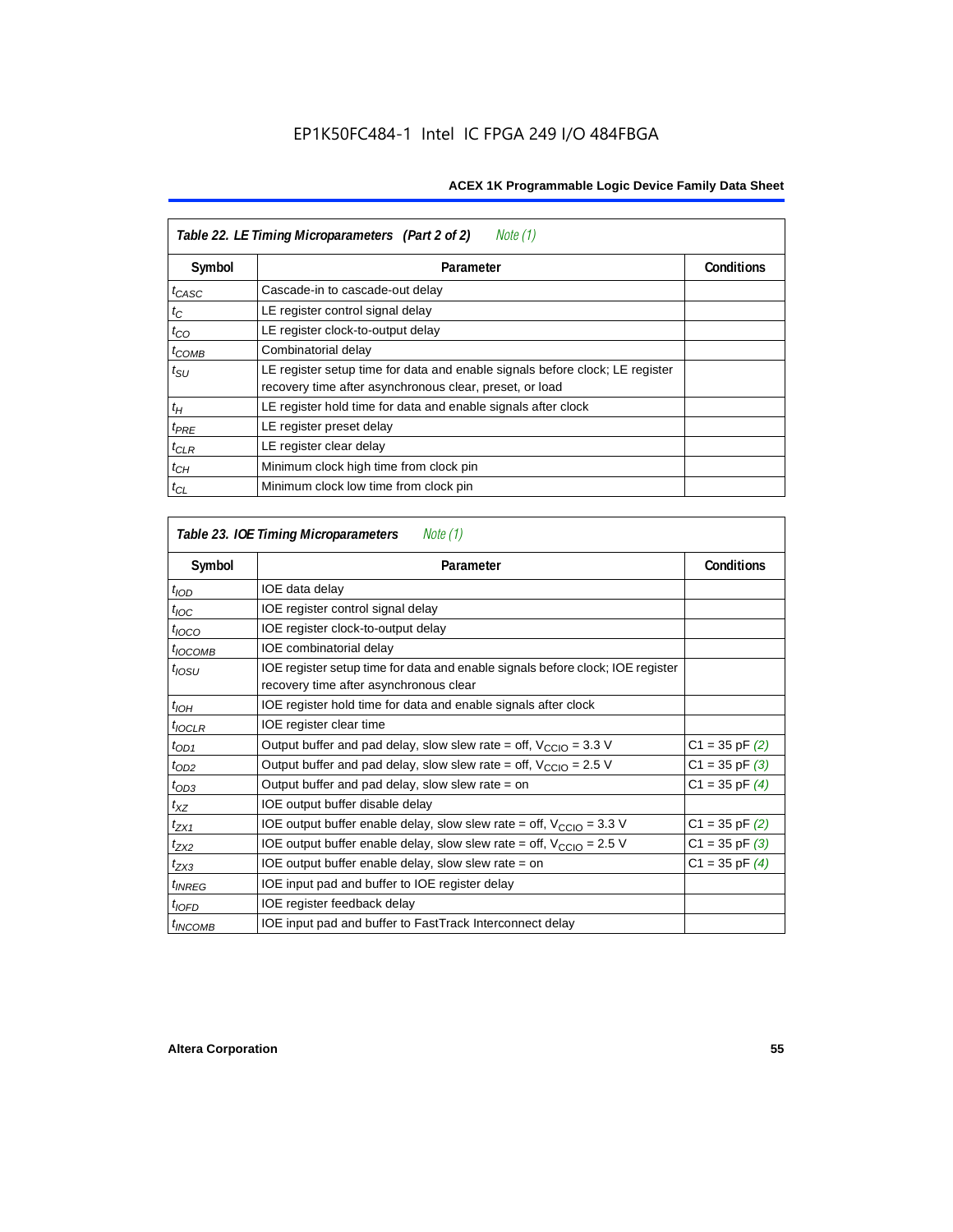# EP1K50FC484-1 Intel IC FPGA 249 I/O 484FBGA

| <b>Table 24. EAB Timing Microparameters</b><br>Note (1) |                                                                  |                   |  |  |  |
|---------------------------------------------------------|------------------------------------------------------------------|-------------------|--|--|--|
| Symbol                                                  | Parameter                                                        | <b>Conditions</b> |  |  |  |
| <sup>t</sup> EABDATA1                                   | Data or address delay to EAB for combinatorial input             |                   |  |  |  |
| <sup>t</sup> EABDATA2                                   | Data or address delay to EAB for registered input                |                   |  |  |  |
| <sup>t</sup> EABWE1                                     | Write enable delay to EAB for combinatorial input                |                   |  |  |  |
| t <sub>EABWE2</sub>                                     | Write enable delay to EAB for registered input                   |                   |  |  |  |
| $t_{EABRE1}$                                            | Read enable delay to EAB for combinatorial input                 |                   |  |  |  |
| $t_{EABRE2}$                                            | Read enable delay to EAB for registered input                    |                   |  |  |  |
| $t_{EABCLK}$                                            | EAB register clock delay                                         |                   |  |  |  |
| $t_{EABCO}$                                             | EAB register clock-to-output delay                               |                   |  |  |  |
| <sup>t</sup> EABBYPASS                                  | Bypass register delay                                            |                   |  |  |  |
| t <sub>EABSU</sub>                                      | EAB register setup time before clock                             |                   |  |  |  |
| t <sub>EABH</sub>                                       | EAB register hold time after clock                               |                   |  |  |  |
| $t_{EABCLR}$                                            | EAB register asynchronous clear time to output delay             |                   |  |  |  |
| $t_{AA}$                                                | Address access delay (including the read enable to output delay) |                   |  |  |  |
| $t_{WP}$                                                | Write pulse width                                                |                   |  |  |  |
| $t_{RP}$                                                | Read pulse width                                                 |                   |  |  |  |
| $t_{WDSU}$                                              | Data setup time before falling edge of write pulse               | (5)               |  |  |  |
| $t_{WDH}$                                               | Data hold time after falling edge of write pulse                 | (5)               |  |  |  |
| $t_{WASU}$                                              | Address setup time before rising edge of write pulse             | (5)               |  |  |  |
| $t_{WAH}$                                               | Address hold time after falling edge of write pulse              | (5)               |  |  |  |
| t <sub>RASU</sub>                                       | Address setup time before rising edge of read pulse              |                   |  |  |  |
| $t_{RAH}$                                               | Address hold time after falling edge of read pulse               |                   |  |  |  |
| $t_{WO}$                                                | Write enable to data output valid delay                          |                   |  |  |  |
| $t_{DD}$                                                | Data-in to data-out valid delay                                  |                   |  |  |  |
| $t_{EABOUT}$                                            | Data-out delay                                                   |                   |  |  |  |
| <sup>t</sup> ЕАВСН                                      | Clock high time                                                  |                   |  |  |  |
| <sup>t</sup> EABCL                                      | Clock low time                                                   |                   |  |  |  |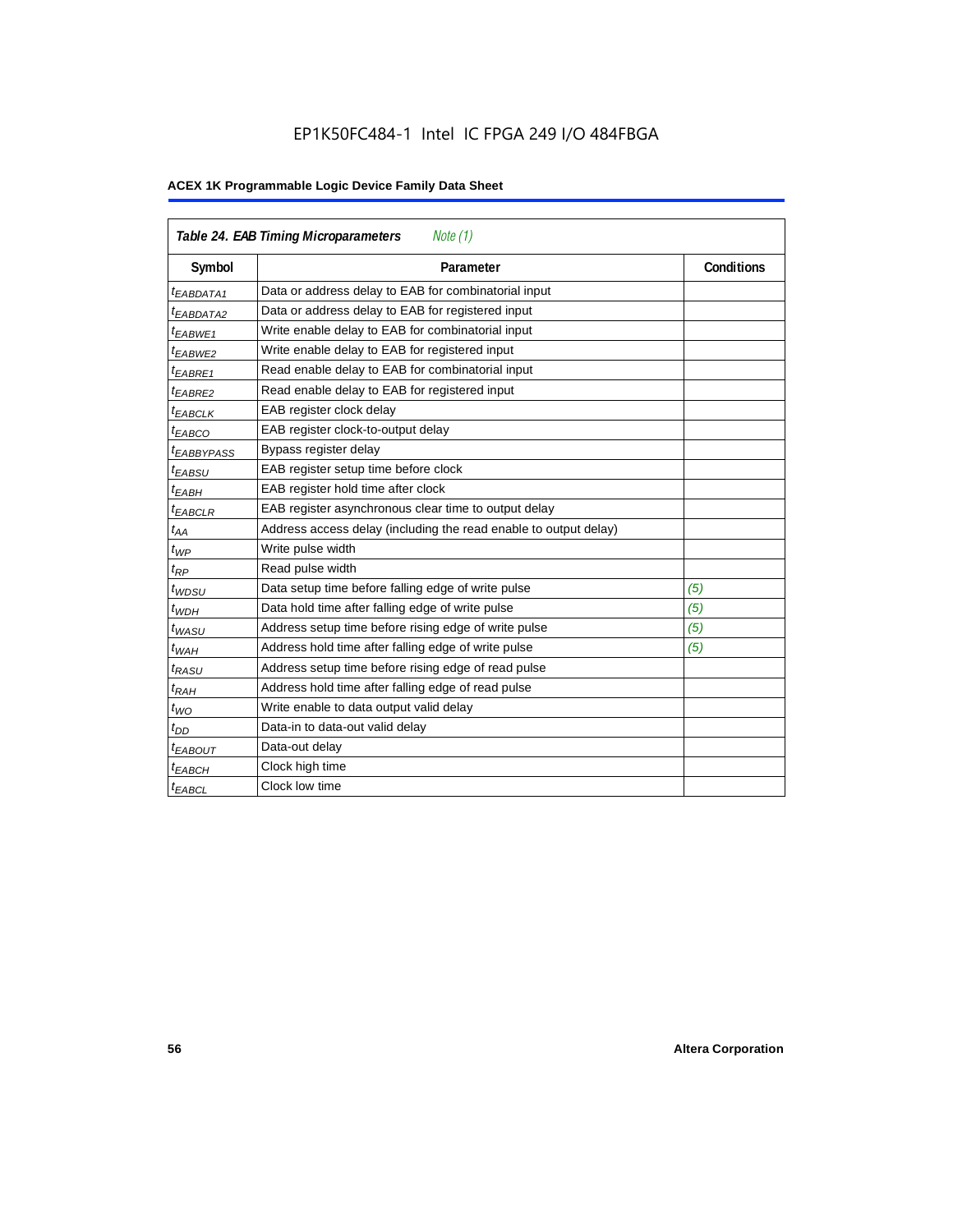| Table 25. EAB Timing Macroparameters<br>Notes (1), (6) |                                                                                          |                   |  |  |  |
|--------------------------------------------------------|------------------------------------------------------------------------------------------|-------------------|--|--|--|
| Symbol                                                 | Parameter                                                                                | <b>Conditions</b> |  |  |  |
| t <sub>EABAA</sub>                                     | EAB address access delay                                                                 |                   |  |  |  |
| <sup>t</sup> EABRCCOMB                                 | EAB asynchronous read cycle time                                                         |                   |  |  |  |
| <sup>t</sup> EABRCREG                                  | EAB synchronous read cycle time                                                          |                   |  |  |  |
| <sup>t</sup> EABWP                                     | EAB write pulse width                                                                    |                   |  |  |  |
| <sup>t</sup> ЕАВWССОМВ                                 | EAB asynchronous write cycle time                                                        |                   |  |  |  |
| <sup>t</sup> EABWCREG                                  | EAB synchronous write cycle time                                                         |                   |  |  |  |
| <sup>t</sup> EABDD                                     | EAB data-in to data-out valid delay                                                      |                   |  |  |  |
| <sup>t</sup> EABDATACO                                 | EAB clock-to-output delay when using output registers                                    |                   |  |  |  |
| <sup>t</sup> EABDATASU                                 | EAB data/address setup time before clock when using input register                       |                   |  |  |  |
| <sup>t</sup> EABDATAH                                  | EAB data/address hold time after clock when using input register                         |                   |  |  |  |
| <sup>t</sup> EABWESU                                   | EAB WE setup time before clock when using input register                                 |                   |  |  |  |
| <sup>t</sup> EABWEH                                    | EAB WE hold time after clock when using input register                                   |                   |  |  |  |
| <sup>t</sup> EABWDSU                                   | EAB data setup time before falling edge of write pulse when not using input<br>registers |                   |  |  |  |
| t <sub>EABWDH</sub>                                    | EAB data hold time after falling edge of write pulse when not using input                |                   |  |  |  |
|                                                        | registers                                                                                |                   |  |  |  |
| t <sub>EABWASU</sub>                                   | EAB address setup time before rising edge of write pulse when not using                  |                   |  |  |  |
|                                                        | input registers                                                                          |                   |  |  |  |
| <sup>t</sup> EABWAH                                    | EAB address hold time after falling edge of write pulse when not using input             |                   |  |  |  |
|                                                        | registers                                                                                |                   |  |  |  |
| $t_{EABWO}$                                            | EAB write enable to data output valid delay                                              |                   |  |  |  |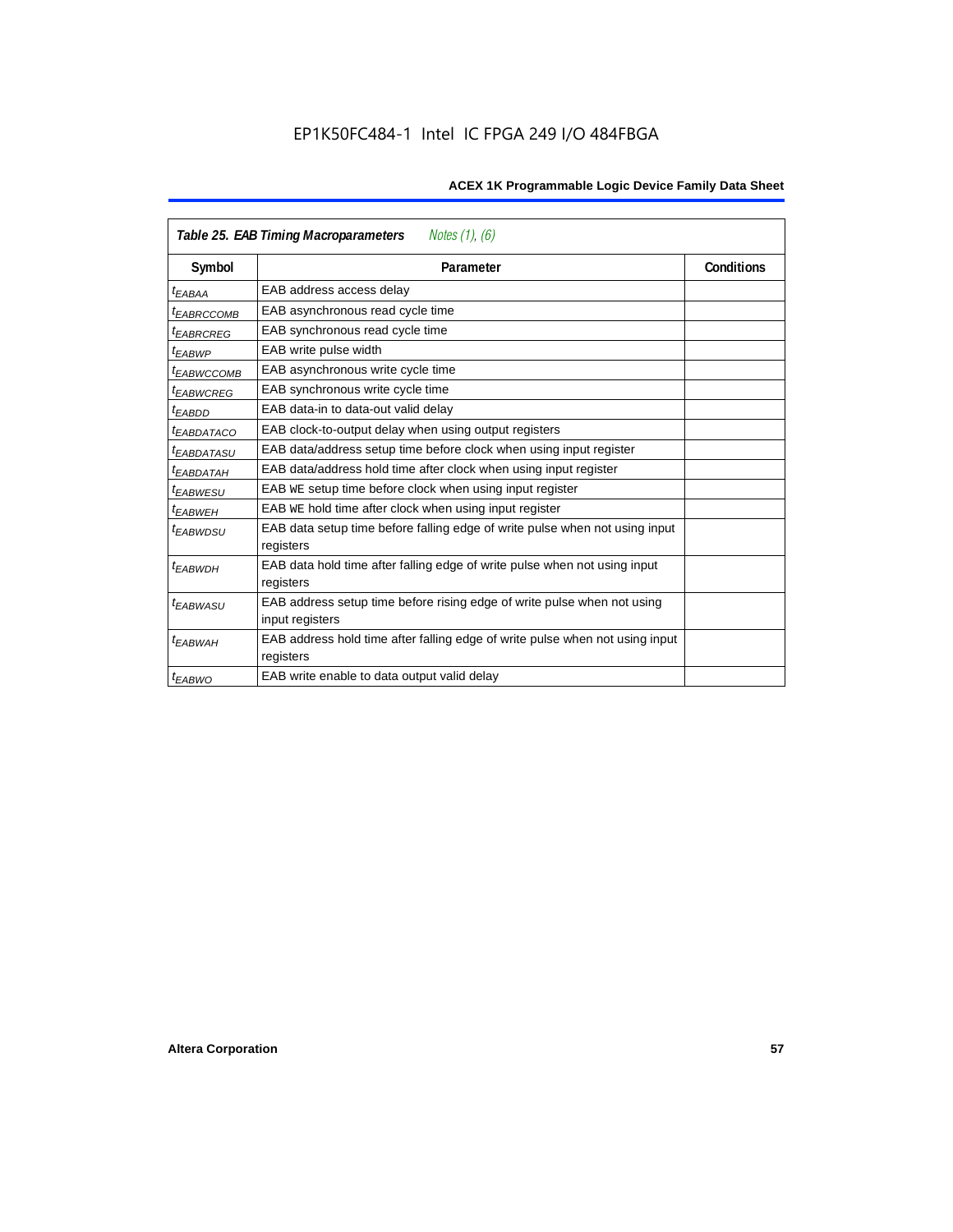| Table 26. Interconnect Timing Microparameters<br>Note $(1)$ |                                                                                                                         |            |  |  |  |
|-------------------------------------------------------------|-------------------------------------------------------------------------------------------------------------------------|------------|--|--|--|
| Symbol                                                      | Parameter                                                                                                               | Conditions |  |  |  |
| $t_{DIN2IOE}$                                               | Delay from dedicated input pin to IOE control input                                                                     | (7)        |  |  |  |
| t <sub>DIN2LE</sub>                                         | Delay from dedicated input pin to LE or EAB control input                                                               | (7)        |  |  |  |
| <sup>t</sup> DIN2DATA                                       | Delay from dedicated input or clock to LE or EAB data                                                                   | (7)        |  |  |  |
| <sup>t</sup> DCLK2IOE                                       | Delay from dedicated clock pin to IOE clock                                                                             | (7)        |  |  |  |
| $t_{DCLK2LE}$                                               | Delay from dedicated clock pin to LE or EAB clock                                                                       | (7)        |  |  |  |
| <sup>t</sup> SAMELAB                                        | Routing delay for an LE driving another LE in the same LAB                                                              | (7)        |  |  |  |
| <sup>t</sup> SAMEROW                                        | Routing delay for a row IOE, LE, or EAB driving a row IOE, LE, or EAB in the<br>same row                                | (7)        |  |  |  |
| <i>t<sub>SAMECOLUMN</sub></i>                               | Routing delay for an LE driving an IOE in the same column                                                               | (7)        |  |  |  |
| <i>t<sub>DIFFROW</sub></i>                                  | Routing delay for a column IOE, LE, or EAB driving an LE or EAB in a different<br>row                                   | (7)        |  |  |  |
| <i>t</i> <sub>TWOROWS</sub>                                 | Routing delay for a row IOE or EAB driving an LE or EAB in a different row                                              | (7)        |  |  |  |
| <sup>t</sup> I FPFRIPH                                      | Routing delay for an LE driving a control signal of an IOE via the peripheral<br>control bus                            | (7)        |  |  |  |
| t <sub>LABCARRY</sub>                                       | Routing delay for the carry-out signal of an LE driving the carry-in signal of a<br>different LE in a different LAB     |            |  |  |  |
| $t_{LABCASC}$                                               | Routing delay for the cascade-out signal of an LE driving the cascade-in<br>signal of a different LE in a different LAB |            |  |  |  |

#### *Notes to tables:*

- (1) Microparameters are timing delays contributed by individual architectural elements. These parameters cannot be measured explicitly.
- (2) Operating conditions:  $V_{\text{CCIO}} = 3.3 V \pm 10\%$  for commercial or industrial and extended use in ACEX 1K devices (3) Operating conditions:  $V_{\text{CCIO}} = 2.5 V \pm 5\%$  for commercial or industrial and extended use in ACEX 1K
- (3) Operating conditions:  $V_{CCIO} = 2.5 V \pm 5\%$  for commercial or industrial and extended use in ACEX 1K devices.<br>(4) Operating conditions:  $V_{CCIO} = 2.5 V$  or 3.3 V.
- (4) Operating conditions:  $V_{\text{CCIO}} = 2.5 \text{ V or } 3.3 \text{ V.}$ <br>(5) Because the RAM in the EAB is self-timed, this
- Because the RAM in the EAB is self-timed, this parameter can be ignored when the WE signal is registered.
- (6) EAB macroparameters are internal parameters that can simplify predicting the behavior of an EAB at its boundary; these parameters are calculated by summing selected microparameters.
- (7) These parameters are worst-case values for typical applications. Post-compilation timing simulation and timing analysis are required to determine actual worst-case performance.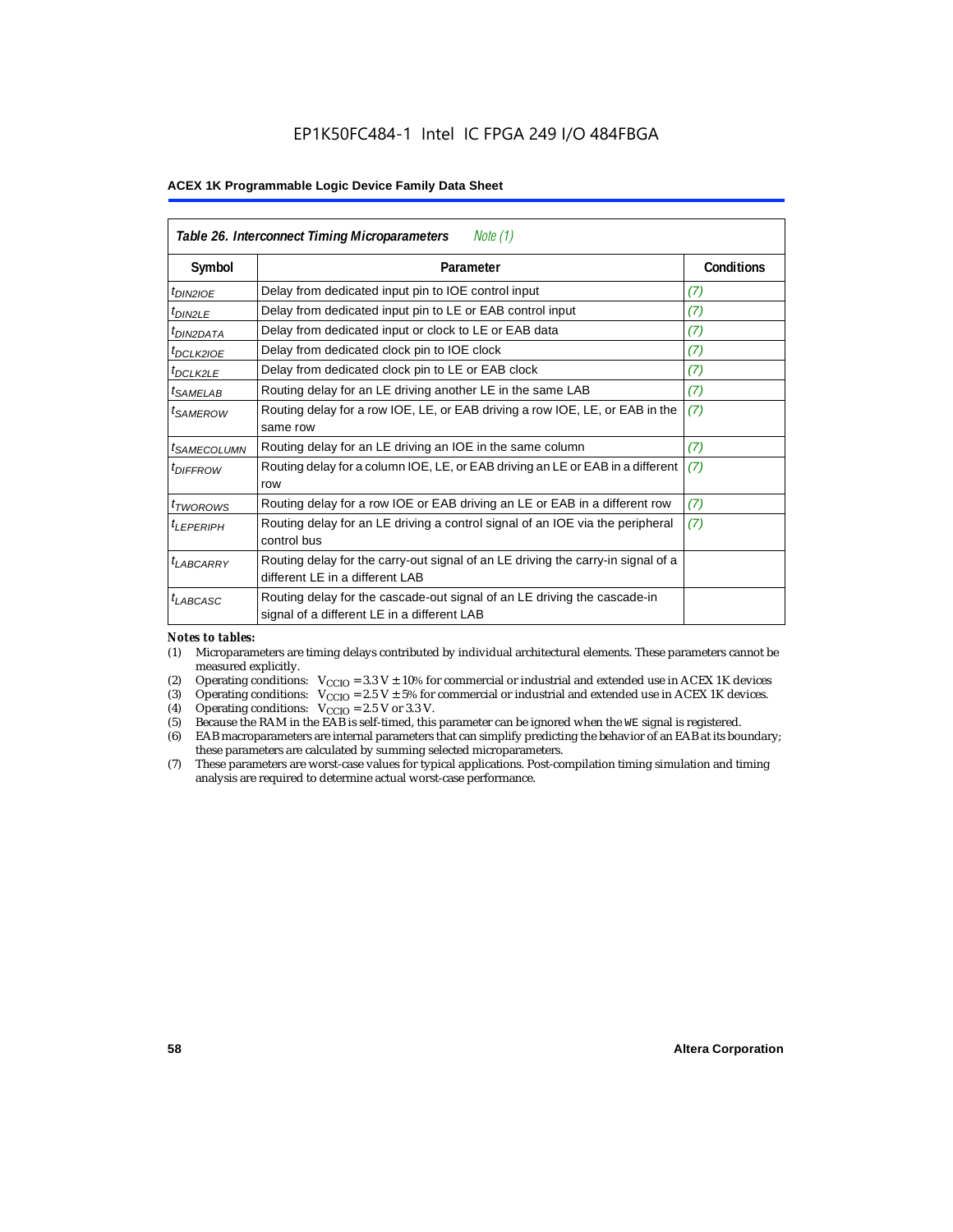Tables 27 through 29 describe the ACEX 1K external timing parameters and their symbols.

| Table 27. External Reference Timing Parameters |                                                                                                                  |                   |  |
|------------------------------------------------|------------------------------------------------------------------------------------------------------------------|-------------------|--|
| Symbol                                         | Parameter                                                                                                        | <b>Conditions</b> |  |
| t <sub>DRR</sub>                               | Register-to-register delay via four LEs, three row interconnects, and four local $(2)$<br><b>l</b> interconnects |                   |  |

| Table 28. External Timing Parameters |                                                                           |                   |  |  |  |
|--------------------------------------|---------------------------------------------------------------------------|-------------------|--|--|--|
| Symbol                               | Parameter                                                                 | <b>Conditions</b> |  |  |  |
| t <sub>insu</sub>                    | Setup time with global clock at IOE register                              | (3)               |  |  |  |
| t <sub>INH</sub>                     | Hold time with global clock at IOE register                               | (3)               |  |  |  |
| toutco                               | Clock-to-output delay with global clock at IOE register                   | (3)               |  |  |  |
| t <sub>PCISU</sub>                   | Setup time with global clock for registers used in PCI designs            | (3), (4)          |  |  |  |
| <sup>t</sup> PCIH                    | Hold time with global clock for registers used in PCI designs             | (3), (4)          |  |  |  |
| t <sub>PCICO</sub>                   | Clock-to-output delay with global clock for registers used in PCI designs | (3), (4)          |  |  |  |

| Table 29. External Bidirectional Timing Parameters<br>Note (3) |                                                                                                |                   |  |  |  |
|----------------------------------------------------------------|------------------------------------------------------------------------------------------------|-------------------|--|--|--|
| Symbol                                                         | Parameter                                                                                      | <b>Conditions</b> |  |  |  |
| <sup>t</sup> INSUBIDIR                                         | Setup time for bidirectional pins with global clock at same-row or same-<br>column LE register |                   |  |  |  |
| <sup>t</sup> INHBIDIR                                          | Hold time for bidirectional pins with global clock at same-row or same-column<br>LE register   |                   |  |  |  |
| <b>toutcobidir</b>                                             | Clock-to-output delay for bidirectional pins with global clock at IOE register                 | $Cl = 35 pF$      |  |  |  |
| <sup>t</sup> xzbidir                                           | Synchronous IOE output buffer disable delay                                                    | $CI = 35 pF$      |  |  |  |
| <sup>t</sup> zxbidir                                           | Synchronous IOE output buffer enable delay, slow slew rate = off                               | $CI = 35 pF$      |  |  |  |

*Notes to tables:*

(1) External reference timing parameters are factory-tested, worst-case values specified by Altera. A representative subset of signal paths is tested to approximate typical device applications.

(2) Contact Altera Applications for test circuit specifications and test conditions.

(3) These timing parameters are sample-tested only.

(4) This parameter is measured with the measurement and test conditions, including load, specified in the *PCI Local Bus Specification, Revision 2.2.*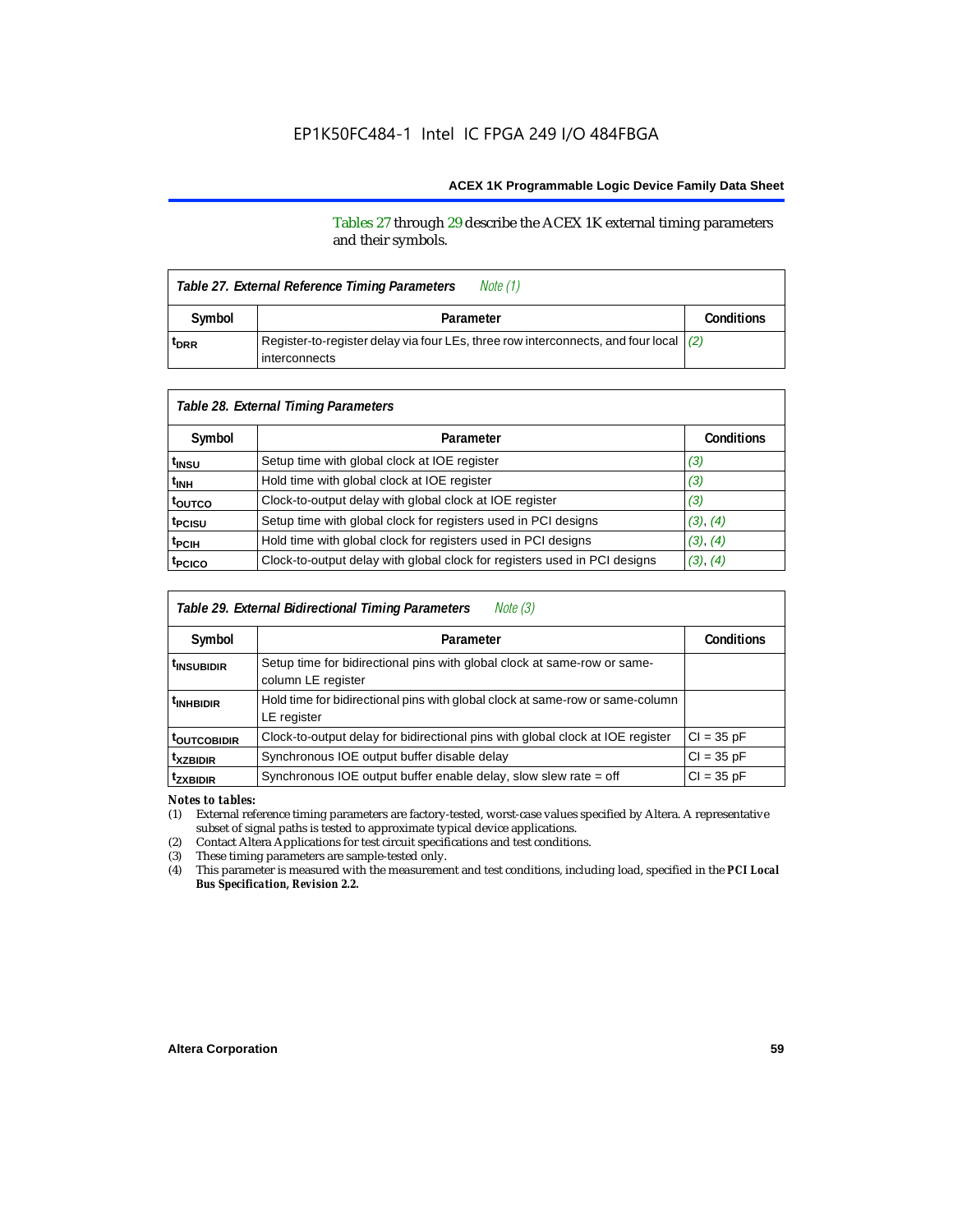Tables 30 through 36 show EP1K10 device internal and external timing parameters.

| Table 30. EP1K10 Device LE Timing Microparameters<br>Note (1) |                    |      |         |     |         |      |    |
|---------------------------------------------------------------|--------------------|------|---------|-----|---------|------|----|
| Symbol                                                        | <b>Speed Grade</b> |      |         |     |         | Unit |    |
|                                                               |                    | $-1$ | $-2$    |     | $-3$    |      |    |
|                                                               | Min                | Max  | Min     | Max | Min     | Max  |    |
| $t_{LUT}$                                                     |                    | 0.7  |         | 0.8 |         | 1.1  | ns |
| $t_{CLUT}$                                                    |                    | 0.5  |         | 0.6 |         | 0.8  | ns |
| $t_{RLUT}$                                                    |                    | 0.6  |         | 0.7 |         | 1.0  | ns |
| <b>t</b> <sub>PACKED</sub>                                    |                    | 0.4  |         | 0.4 |         | 0.5  | ns |
| $t_{EN}$                                                      |                    | 0.9  |         | 1.0 |         | 1.3  | ns |
| $t_{CICO}$                                                    |                    | 0.1  |         | 0.1 |         | 0.2  | ns |
| $t_{\text{CGEN}}$                                             |                    | 0.4  |         | 0.5 |         | 0.7  | ns |
| $t_{\text{GENR}}$                                             |                    | 0.1  |         | 0.1 |         | 0.2  | ns |
| $t_{CASC}$                                                    |                    | 0.7  |         | 0.9 |         | 1.1  | ns |
| $t_{\rm C}$                                                   |                    | 1.1  |         | 1.3 |         | 1.7  | ns |
| $t_{CO}$                                                      |                    | 0.5  |         | 0.7 |         | 0.9  | ns |
| $t_{COMB}$                                                    |                    | 0.4  |         | 0.5 |         | 0.7  | ns |
| $t_{\rm SU}$                                                  | 0.7                |      | 0.8     |     | $1.0\,$ |      | ns |
| $t_H\,$                                                       | 0.9                |      | 1.0     |     | 1.1     |      | ns |
| $t_{PRE}$                                                     |                    | 0.8  |         | 1.0 |         | 1.4  | ns |
| $t_{CLR}$                                                     |                    | 0.9  |         | 1.0 |         | 1.4  | ns |
| $t_{\mathit{CH}}$                                             | 2.0                |      | 2.5     |     | 2.5     |      | ns |
| $t_{\rm CL}$                                                  | 2.0                |      | $2.5\,$ |     | 2.5     |      | ns |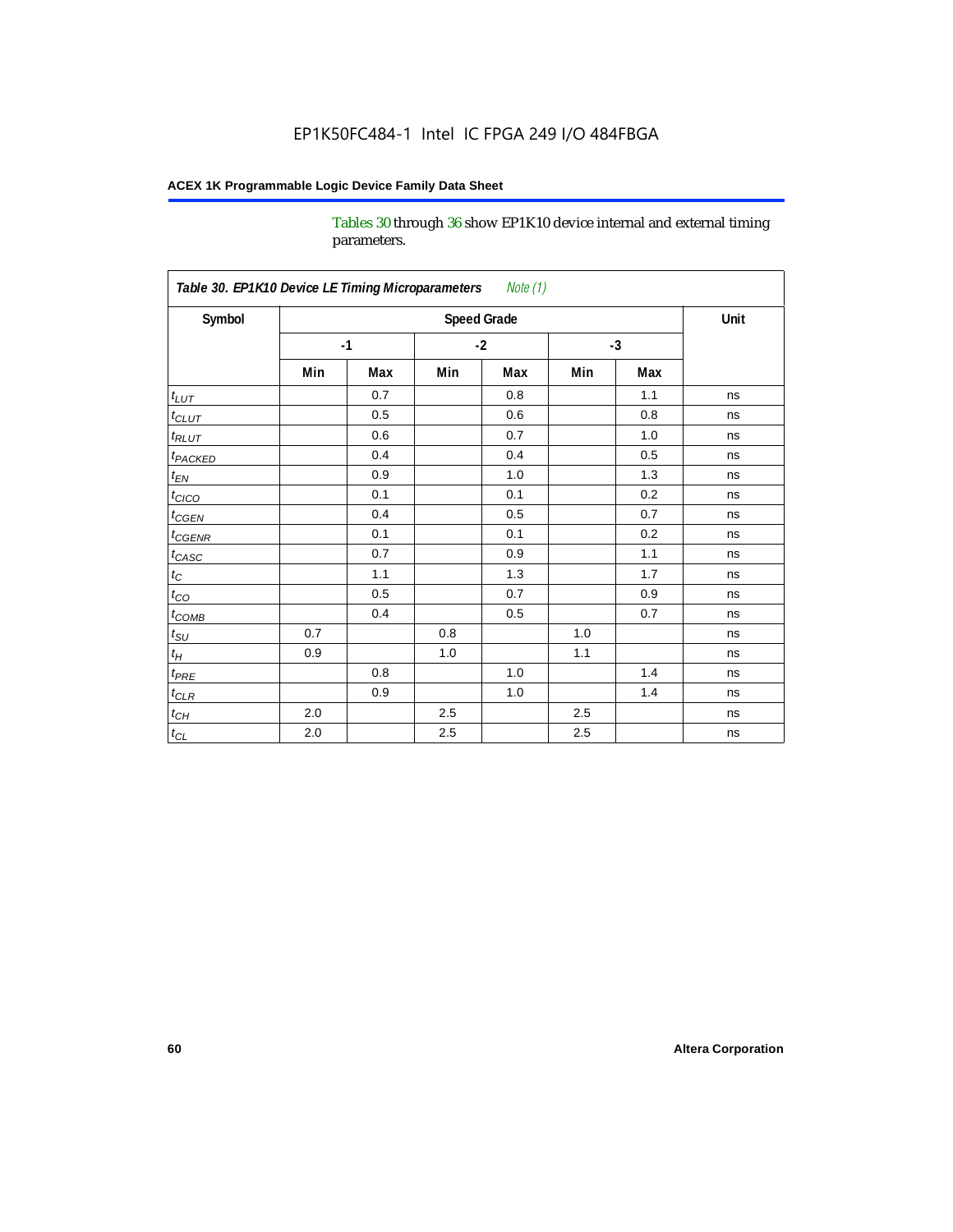| Table 31. EP1K10 Device IOE Timing Microparameters<br>Note (1) |      |     |     |                    |     |      |      |  |  |  |
|----------------------------------------------------------------|------|-----|-----|--------------------|-----|------|------|--|--|--|
| Symbol                                                         |      |     |     | <b>Speed Grade</b> |     |      | Unit |  |  |  |
|                                                                | $-1$ |     |     | $-2$               |     | $-3$ |      |  |  |  |
|                                                                | Min  | Max | Min | Max                | Min | Max  |      |  |  |  |
| t <sub>IOD</sub>                                               |      | 2.6 |     | 3.1                |     | 4.0  | ns   |  |  |  |
| $t_{\text{IOC}}$                                               |      | 0.3 |     | 0.4                |     | 0.5  | ns   |  |  |  |
| $t_{IOCO}$                                                     |      | 0.9 |     | 1.0                |     | 1.4  | ns   |  |  |  |
| $t_{IOCOMB}$                                                   |      | 0.0 |     | 0.0                |     | 0.0  | ns   |  |  |  |
| $t_{IOSU}$                                                     | 1.3  |     | 1.5 |                    | 2.0 |      | ns   |  |  |  |
| $t_{IOH}$                                                      | 0.9  |     | 1.0 |                    | 1.4 |      | ns   |  |  |  |
| $t_{IOCLR}$                                                    |      | 1.1 |     | 1.3                |     | 1.7  | ns   |  |  |  |
| $t_{OD1}$                                                      |      | 3.1 |     | 3.7                |     | 4.1  | ns   |  |  |  |
| $t_{OD2}$                                                      |      | 2.6 |     | 3.3                |     | 3.9  | ns   |  |  |  |
| $t_{OD3}$                                                      |      | 5.8 |     | 6.9                |     | 8.3  | ns   |  |  |  |
| $t_{XZ}$                                                       |      | 3.8 |     | 4.5                |     | 5.9  | ns   |  |  |  |
| $t_{ZX1}$                                                      |      | 3.8 |     | 4.5                |     | 5.9  | ns   |  |  |  |
| $t_{ZX2}$                                                      |      | 3.3 |     | 4.1                |     | 5.7  | ns   |  |  |  |
| $t_{ZX3}$                                                      |      | 6.5 |     | 7.7                |     | 10.1 | ns   |  |  |  |
| $t_{INREG}$                                                    |      | 3.7 |     | 4.3                |     | 5.7  | ns   |  |  |  |
| $t_{IOFD}$                                                     |      | 0.9 |     | 1.0                |     | 1.4  | ns   |  |  |  |
| $t_{INCOMB}$                                                   |      | 1.9 |     | 2.3                |     | 3.0  | ns   |  |  |  |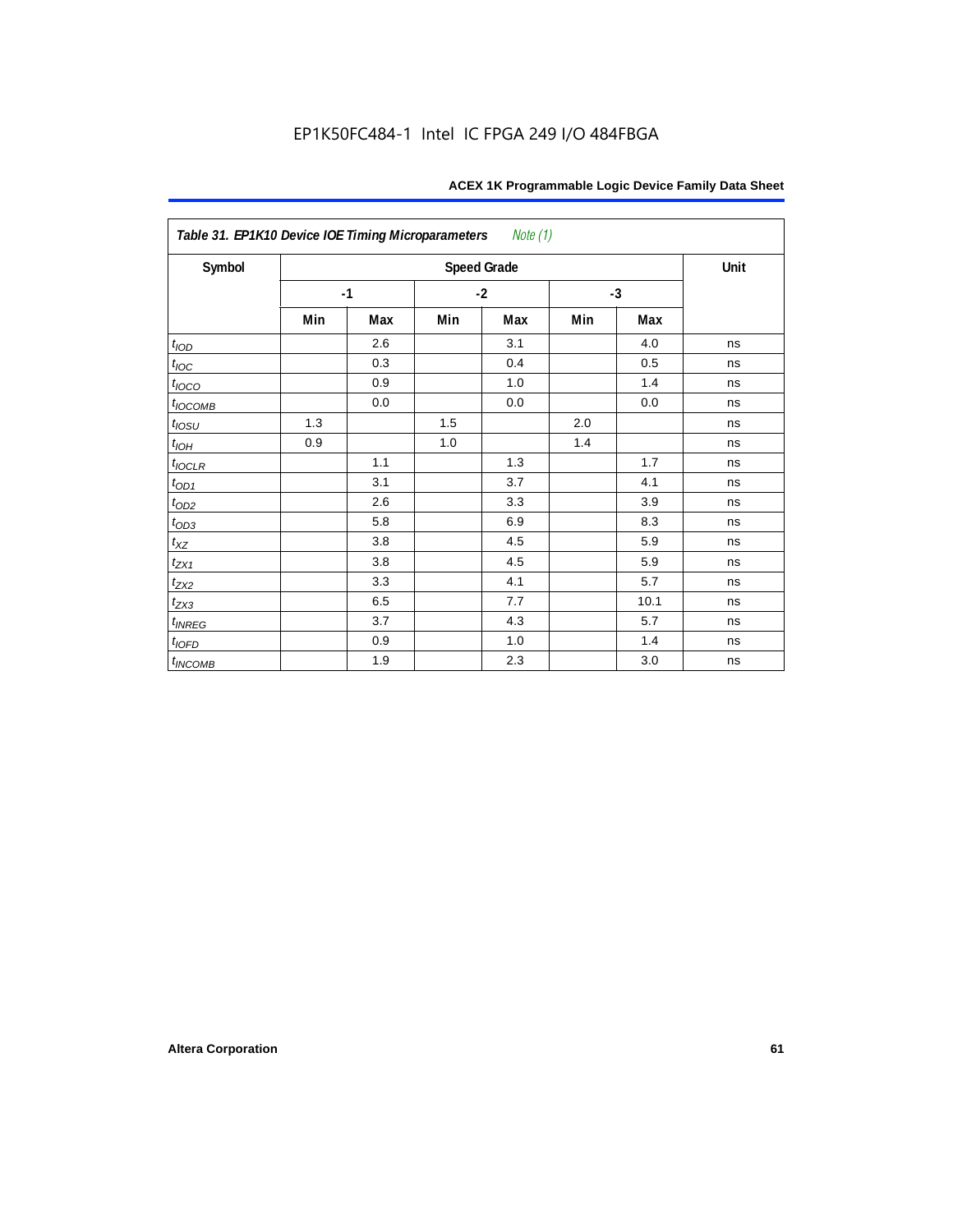| Symbol                  |     |      |     | <b>Speed Grade</b> |     |      | Unit |
|-------------------------|-----|------|-----|--------------------|-----|------|------|
|                         |     | $-1$ |     | $-2$               |     | $-3$ |      |
|                         | Min | Max  | Min | Max                | Min | Max  |      |
| <sup>t</sup> EABDATA1   |     | 1.8  |     | 1.9                |     | 1.9  | ns   |
| <sup>t</sup> EABDATA2   |     | 0.6  |     | 0.7                |     | 0.7  | ns   |
| t <sub>EABWE1</sub>     |     | 1.2  |     | 1.2                |     | 1.2  | ns   |
| <sup>t</sup> EABWE2     |     | 0.4  |     | 0.4                |     | 0.4  | ns   |
| <sup>t</sup> EABRE1     |     | 0.9  |     | 0.9                |     | 0.9  | ns   |
| <sup>t</sup> EABRE2     |     | 0.4  |     | 0.4                |     | 0.4  | ns   |
| <sup>t</sup> EABCLK     |     | 0.0  |     | 0.0                |     | 0.0  | ns   |
| t <sub>EABCO</sub>      |     | 0.3  |     | 0.3                |     | 0.3  | ns   |
| <i><b>EABBYPASS</b></i> |     | 0.5  |     | 0.6                |     | 0.6  | ns   |
| t <sub>EABSU</sub>      | 1.0 |      | 1.0 |                    | 1.0 |      | ns   |
| t <sub>EABH</sub>       | 0.5 |      | 0.4 |                    | 0.4 |      | ns   |
| <sup>t</sup> EABCLR     | 0.3 |      | 0.3 |                    | 0.3 |      | ns   |
| $t_{AA}$                |     | 3.4  |     | 3.6                |     | 3.6  | ns   |
| $t_{\mathit{WP}}$       | 2.7 |      | 2.8 |                    | 2.8 |      | ns   |
| $t_{RP}$                | 1.0 |      | 1.0 |                    | 1.0 |      | ns   |
| $t_{WDSU}$              | 1.0 |      | 1.0 |                    | 1.0 |      | ns   |
| $t_{WDH}$               | 0.1 |      | 0.1 |                    | 0.1 |      | ns   |
| $t_{WASU}$              | 1.8 |      | 1.9 |                    | 1.9 |      | ns   |
| $t_{WAH}$               | 1.9 |      | 2.0 |                    | 2.0 |      | ns   |
| t <sub>RASU</sub>       | 3.1 |      | 3.5 |                    | 3.5 |      | ns   |
| $t_{RAH}$               | 0.2 |      | 0.2 |                    | 0.2 |      | ns   |
| $t_{WQ}$                |     | 2.7  |     | 2.8                |     | 2.8  | ns   |
| $t_{DD}$                |     | 2.7  |     | 2.8                |     | 2.8  | ns   |
| t <sub>EABOUT</sub>     |     | 0.5  |     | 0.6                |     | 0.6  | ns   |
| t <sub>EABCH</sub>      | 1.5 |      | 2.0 |                    | 2.0 |      | ns   |
| $t_{EABCL}$             | 2.7 |      | 2.8 |                    | 2.8 |      | ns   |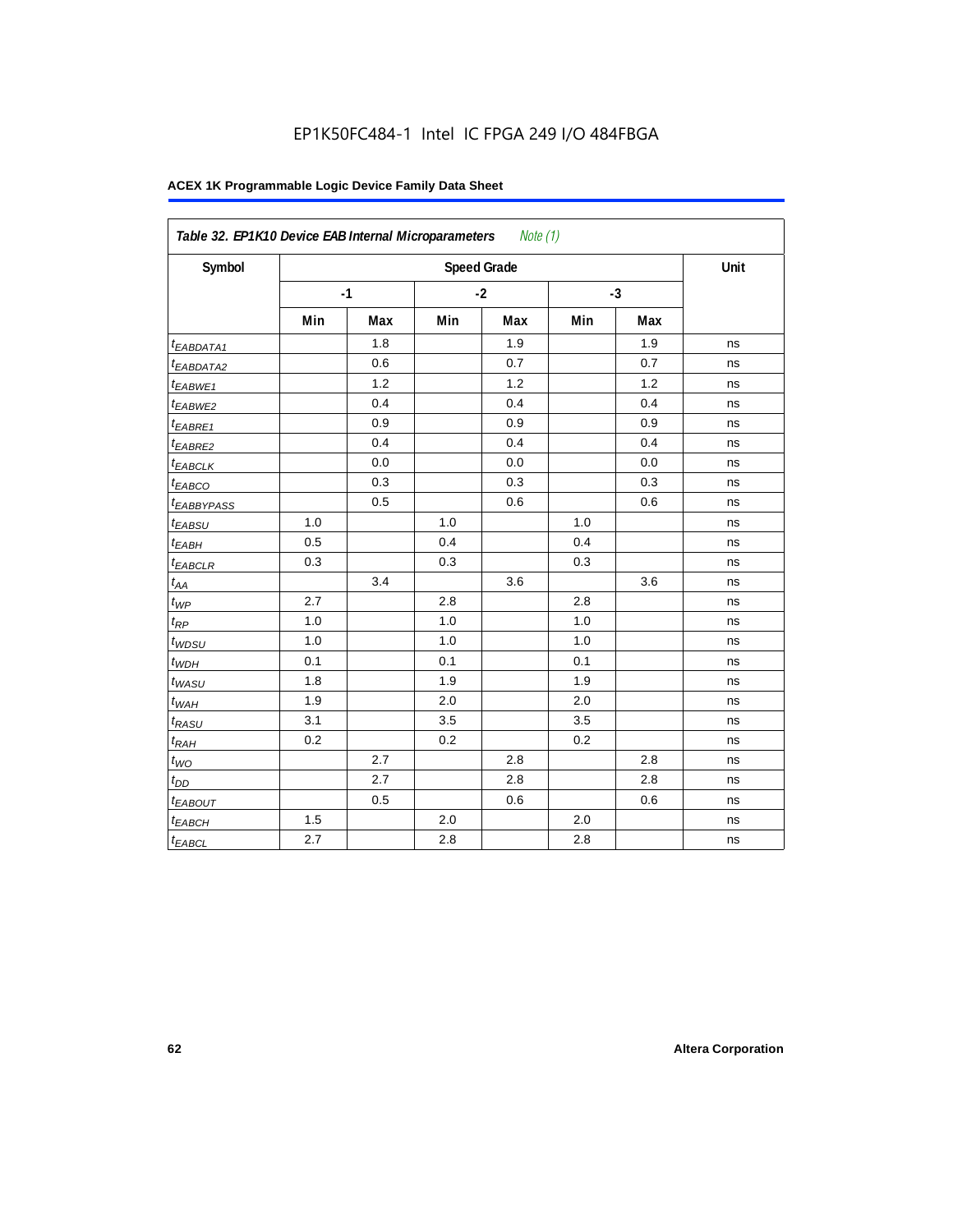| Table 33. EP1K10 Device EAB Internal Timing Macroparameters<br>Note (1) |      |     |      |                    |      |     |      |  |  |  |
|-------------------------------------------------------------------------|------|-----|------|--------------------|------|-----|------|--|--|--|
| Symbol                                                                  |      |     |      | <b>Speed Grade</b> |      |     | Unit |  |  |  |
|                                                                         | $-1$ |     | $-2$ |                    | $-3$ |     |      |  |  |  |
|                                                                         | Min  | Max | Min  | Max                | Min  | Max |      |  |  |  |
| $t_{EABA}$                                                              |      | 6.7 |      | 7.3                |      | 7.3 | ns   |  |  |  |
| t <sub>EABRCCOMB</sub>                                                  | 6.7  |     | 7.3  |                    | 7.3  |     | ns   |  |  |  |
| t <sub>EABRCREG</sub>                                                   | 4.7  |     | 4.9  |                    | 4.9  |     | ns   |  |  |  |
| $t_{EABWP}$                                                             | 2.7  |     | 2.8  |                    | 2.8  |     | ns   |  |  |  |
| <sup>t</sup> EABWCCOMB                                                  | 6.4  |     | 6.7  |                    | 6.7  |     | ns   |  |  |  |
| t <sub>EABWCREG</sub>                                                   | 7.4  |     | 7.6  |                    | 7.6  |     | ns   |  |  |  |
| t <sub>EABDD</sub>                                                      |      | 6.0 |      | 6.5                |      | 6.5 | ns   |  |  |  |
| t <sub>eabdataco</sub>                                                  |      | 0.8 |      | 0.9                |      | 0.9 | ns   |  |  |  |
| <i>EABDATASU</i>                                                        | 1.6  |     | 1.7  |                    | 1.7  |     | ns   |  |  |  |
| <sup>t</sup> EABDATAH                                                   | 0.0  |     | 0.0  |                    | 0.0  |     | ns   |  |  |  |
| t <sub>EABWESU</sub>                                                    | 1.4  |     | 1.4  |                    | 1.4  |     | ns   |  |  |  |
| <b>t</b> EABWEH                                                         | 0.1  |     | 0.0  |                    | 0.0  |     | ns   |  |  |  |
| t <sub>EABWDSU</sub>                                                    | 1.6  |     | 1.7  |                    | 1.7  |     | ns   |  |  |  |
| t <sub>EABWDH</sub>                                                     | 0.0  |     | 0.0  |                    | 0.0  |     | ns   |  |  |  |
| t <sub>EABWASU</sub>                                                    | 3.1  |     | 3.4  |                    | 3.4  |     | ns   |  |  |  |
| t <sub>EABWAH</sub>                                                     | 0.6  |     | 0.5  |                    | 0.5  |     | ns   |  |  |  |
| $t_{EABWO}$                                                             |      | 5.4 |      | 5.8                |      | 5.8 | ns   |  |  |  |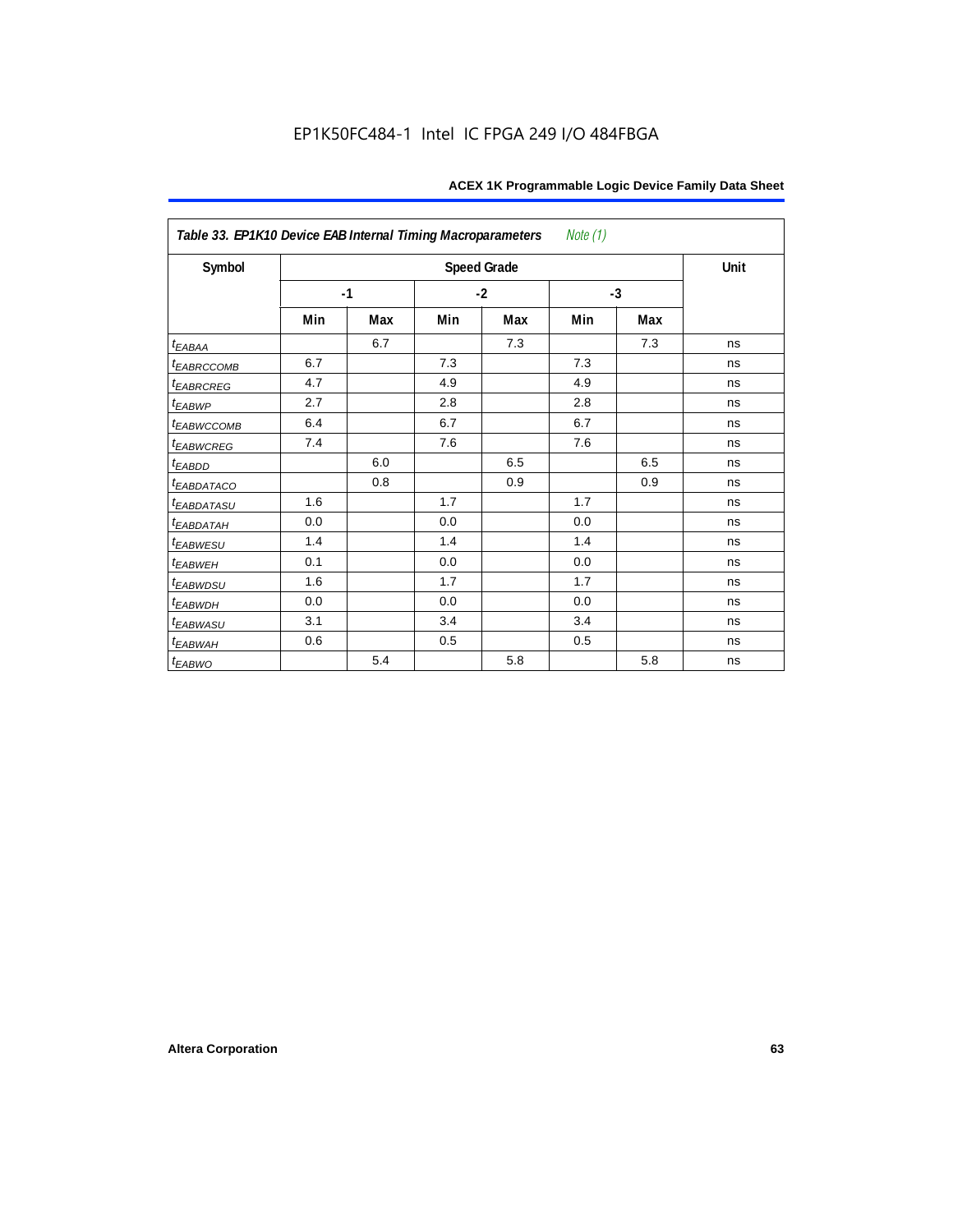| Note (1)<br>Table 34. EP1K10 Device Interconnect Timing Microparameters |     |                    |      |     |      |     |    |  |  |  |
|-------------------------------------------------------------------------|-----|--------------------|------|-----|------|-----|----|--|--|--|
| Symbol                                                                  |     | <b>Speed Grade</b> |      |     |      |     |    |  |  |  |
|                                                                         |     | $-1$               | $-2$ |     | $-3$ |     |    |  |  |  |
|                                                                         | Min | Max                | Min  | Max | Min  | Max |    |  |  |  |
| t <sub>DIN2IOE</sub>                                                    |     | 2.3                |      | 2.7 |      | 3.6 | ns |  |  |  |
| <sup>t</sup> DIN2LE                                                     |     | 0.8                |      | 1.1 |      | 1.4 | ns |  |  |  |
| <sup>t</sup> DIN2DATA                                                   |     | 1.1                |      | 1.4 |      | 1.8 | ns |  |  |  |
| <sup>t</sup> DCLK2IOE                                                   |     | 2.3                |      | 2.7 |      | 3.6 | ns |  |  |  |
| <sup>t</sup> DCLK2LE                                                    |     | 0.8                |      | 1.1 |      | 1.4 | ns |  |  |  |
| <sup>t</sup> SAMELAB                                                    |     | 0.1                |      | 0.1 |      | 0.2 | ns |  |  |  |
| <sup>t</sup> SAMEROW                                                    |     | 1.8                |      | 2.1 |      | 2.9 | ns |  |  |  |
| <sup>t</sup> SAMECOLUMN                                                 |     | 0.3                |      | 0.4 |      | 0.7 | ns |  |  |  |
| <i><b>IDIFFROW</b></i>                                                  |     | 2.1                |      | 2.5 |      | 3.6 | ns |  |  |  |
| <sup>t</sup> TWOROWS                                                    |     | 3.9                |      | 4.6 |      | 6.5 | ns |  |  |  |
| <sup>t</sup> LEPERIPH                                                   |     | 3.3                |      | 3.7 |      | 4.8 | ns |  |  |  |
| <sup>t</sup> LABCARRY                                                   |     | 0.3                |      | 0.4 |      | 0.5 | ns |  |  |  |
| <sup>t</sup> LABCASC                                                    |     | 0.9                |      | 1.0 |      | 1.4 | ns |  |  |  |

| Note $(1)$<br>Table 35. EP1K10 External Timing Parameters |      |     |     |                    |     |      |      |  |  |  |  |
|-----------------------------------------------------------|------|-----|-----|--------------------|-----|------|------|--|--|--|--|
| Symbol                                                    |      |     |     | <b>Speed Grade</b> |     |      | Unit |  |  |  |  |
|                                                           | $-1$ |     |     | $-2$               |     | $-3$ |      |  |  |  |  |
|                                                           | Min  | Max | Min | Max                | Min | Max  |      |  |  |  |  |
| t <sub>DRR</sub>                                          |      | 7.5 |     | 9.5                |     | 12.5 | ns   |  |  |  |  |
| $t_{INSU}$ (2), (3)                                       | 2.4  |     | 2.7 |                    | 3.6 |      | ns   |  |  |  |  |
| $t_{INH}$ (2), (3)                                        | 0.0  |     | 0.0 |                    | 0.0 |      | ns   |  |  |  |  |
| toutco $(2)$ , $(3)$                                      | 2.0  | 6.6 | 2.0 | 7.8                | 2.0 | 9.6  | ns   |  |  |  |  |
| $t_{INSU}$ (4), (3)                                       | 1.4  |     | 1.7 |                    |     |      | ns   |  |  |  |  |
| $t_{INH}$ (4), (3)                                        | 0.5  | 5.1 | 0.5 | 6.4                |     |      | ns   |  |  |  |  |
| toutco $(4)$ , $(3)$                                      | 0.0  |     | 0.0 |                    |     |      | ns   |  |  |  |  |
| t <sub>PCISU</sub> $(3)$                                  | 3.0  |     | 4.2 |                    | 6.4 |      | ns   |  |  |  |  |
| $t_{PCH}(3)$                                              | 0.0  |     | 0.0 |                    |     |      | ns   |  |  |  |  |
| t <sub>PCICO</sub> $(3)$                                  | 2.0  | 6.0 | 2.0 | 7.5                | 2.0 | 10.2 | ns   |  |  |  |  |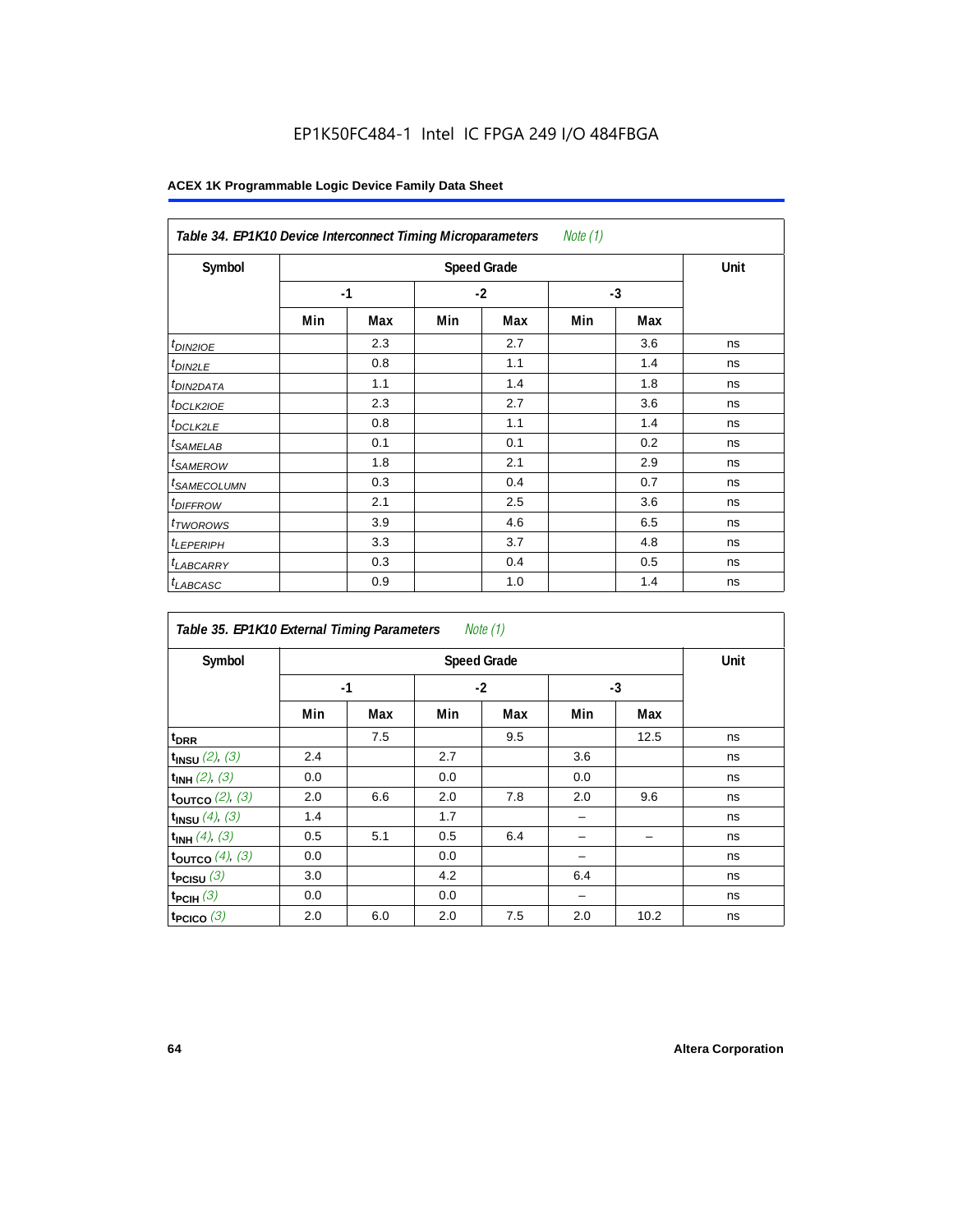| Notes $(1)$ , $(3)$<br>Table 36. EP1K10 External Bidirectional Timing Parameters |      |     |     |                    |      |      |             |  |  |  |
|----------------------------------------------------------------------------------|------|-----|-----|--------------------|------|------|-------------|--|--|--|
| Symbol                                                                           |      |     |     | <b>Speed Grade</b> |      |      | <b>Unit</b> |  |  |  |
|                                                                                  | $-1$ |     |     | $-2$               | $-3$ |      |             |  |  |  |
|                                                                                  | Min  | Max | Min | Max                | Min  | Max  |             |  |  |  |
| $t_{INSUBIDIR}(2)$                                                               | 2.2  |     | 2.3 |                    | 3.2  |      | ns          |  |  |  |
| $t_{INHBIDIR}$ (2)                                                               | 0.0  |     | 0.0 |                    | 0.0  |      | ns          |  |  |  |
| $t_{\text{OUTC}OBIDIR}$ (2)                                                      | 2.0  | 6.6 | 2.0 | 7.8                | 2.0  | 9.6  | ns          |  |  |  |
| $t_{XZBIDIR}$ (2)                                                                |      | 8.8 |     | 11.2               |      | 14.0 | ns          |  |  |  |
| $t_{ZXBIDIR}$ (2)                                                                |      | 8.8 |     | 11.2               |      | 14.0 | ns          |  |  |  |
| $t_{INSUBIDIR}(4)$                                                               | 3.1  |     | 3.3 |                    |      |      |             |  |  |  |
| $t_{INHBIDIR}(4)$                                                                | 0.0  |     | 0.0 |                    |      |      |             |  |  |  |
| $t_{\text{OUTCOBIDIR}}$ (4)                                                      | 0.5  | 5.1 | 0.5 | 6.4                |      |      | ns          |  |  |  |
| $t_{XZBIDIR}(4)$                                                                 |      | 7.3 |     | 9.2                |      |      | ns          |  |  |  |
| $t_{ZXBIDIR}$ $(4)$                                                              |      | 7.3 |     | 9.2                |      |      | ns          |  |  |  |

#### *Notes to tables:*

(1) All timing parameters are described in Tables  $22$  through  $29$  in this data sheet.<br>(2) This parameter is measured without the use of the ClockLock or ClockBoost cir (2) This parameter is measured without the use of the ClockLock or ClockBoost circuits.

These parameters are specified by characterization.

(4) This parameter is measured with the use of the ClockLock or ClockBoost circuits.

### Tables 37 through 43 show EP1K30 device internal and external timing parameters.

| Table 37. EP1K30 Device LE Timing Microparameters (Part 1 of 2)<br>Note (1) |     |                    |      |     |      |     |    |  |  |  |
|-----------------------------------------------------------------------------|-----|--------------------|------|-----|------|-----|----|--|--|--|
| Symbol                                                                      |     | <b>Speed Grade</b> |      |     |      |     |    |  |  |  |
|                                                                             |     | $-1$               | $-2$ |     | $-3$ |     |    |  |  |  |
|                                                                             | Min | Max                | Min  | Max | Min  | Max |    |  |  |  |
| $t_{LUT}$                                                                   |     | 0.7                |      | 0.8 |      | 1.1 | ns |  |  |  |
| $t_{CLUT}$                                                                  |     | 0.5                |      | 0.6 |      | 0.8 | ns |  |  |  |
| $t_{RLUT}$                                                                  |     | 0.6                |      | 0.7 |      | 1.0 | ns |  |  |  |
| <sup>t</sup> PACKED                                                         |     | 0.3                |      | 0.4 |      | 0.5 | ns |  |  |  |
| $t_{EN}$                                                                    |     | 0.6                |      | 0.8 |      | 1.0 | ns |  |  |  |
| $t_{CICO}$                                                                  |     | 0.1                |      | 0.1 |      | 0.2 | ns |  |  |  |
| t <sub>CGEN</sub>                                                           |     | 0.4                |      | 0.5 |      | 0.7 | ns |  |  |  |
| t <sub>CGENR</sub>                                                          |     | 0.1                |      | 0.1 |      | 0.2 | ns |  |  |  |
| $t_{CASC}$                                                                  |     | 0.6                |      | 0.8 |      | 1.0 | ns |  |  |  |
| $t_{\rm C}$                                                                 |     | 0.0                |      | 0.0 |      | 0.0 | ns |  |  |  |
| $t_{CO}$                                                                    |     | 0.3                |      | 0.4 |      | 0.5 | ns |  |  |  |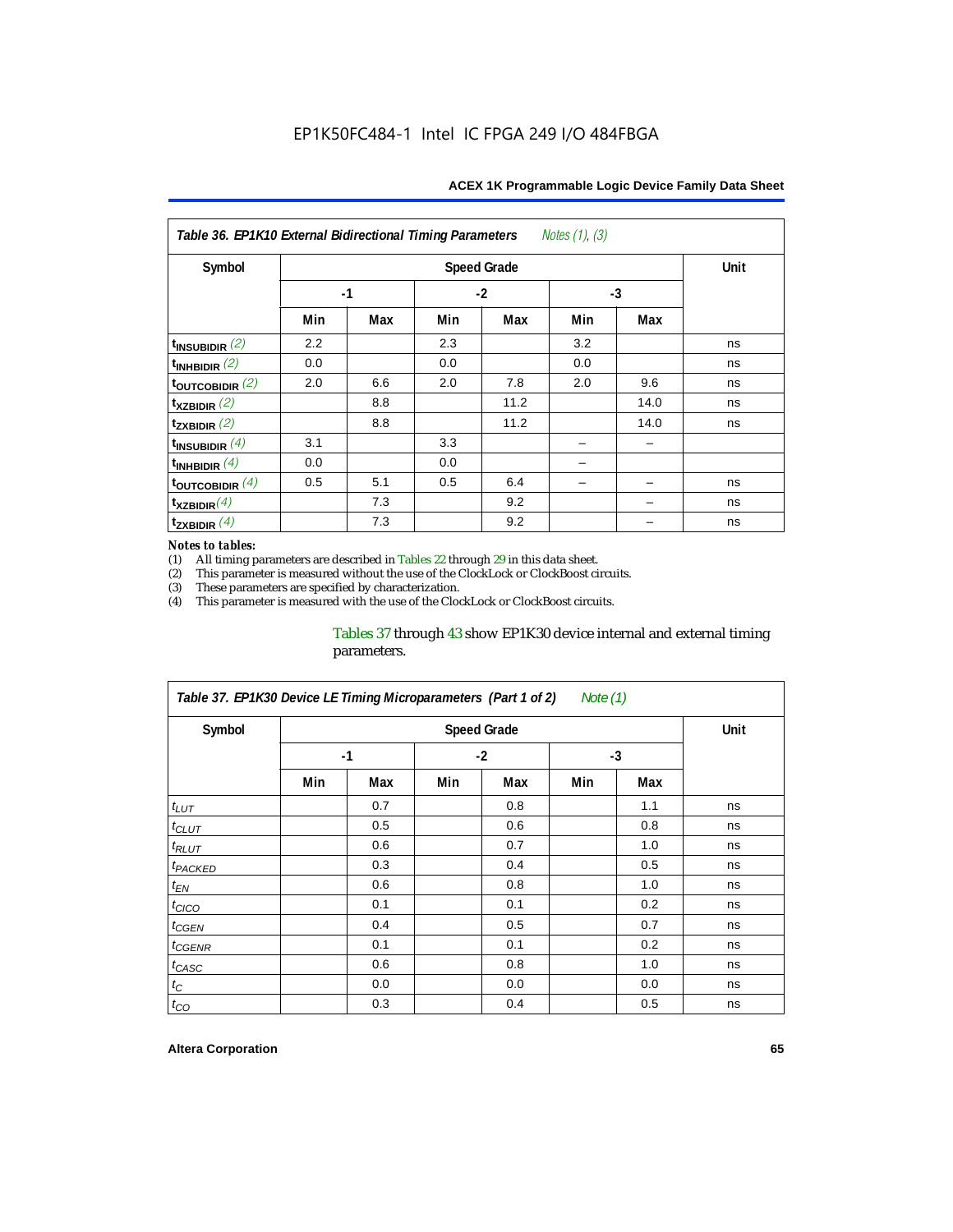| Table 37. EP1K30 Device LE Timing Microparameters (Part 2 of 2)<br>Note $(1)$ |      |      |      |     |     |     |    |  |  |  |
|-------------------------------------------------------------------------------|------|------|------|-----|-----|-----|----|--|--|--|
| Symbol                                                                        |      | Unit |      |     |     |     |    |  |  |  |
|                                                                               | $-1$ |      | $-2$ |     | -3  |     |    |  |  |  |
|                                                                               | Min  | Max  | Min  | Max | Min | Max |    |  |  |  |
| $t_{COMB}$                                                                    |      | 0.4  |      | 0.4 |     | 0.6 | ns |  |  |  |
| $t_{\text{SU}}$                                                               | 0.4  |      | 0.6  |     | 0.6 |     | ns |  |  |  |
| $t_H$                                                                         | 0.7  |      | 1.0  |     | 1.3 |     | ns |  |  |  |
| $t_{PRE}$                                                                     |      | 0.8  |      | 0.9 |     | 1.2 | ns |  |  |  |
| $t_{\text{CLR}}$                                                              |      | 0.8  |      | 0.9 |     | 1.2 | ns |  |  |  |
| $t_{CH}$                                                                      | 2.0  |      | 2.5  |     | 2.5 |     | ns |  |  |  |
| $t_{CL}$                                                                      | 2.0  |      | 2.5  |     | 2.5 |     | ns |  |  |  |

| Symbol                     | <b>Speed Grade</b> |         |     |         |     |      |    |  |
|----------------------------|--------------------|---------|-----|---------|-----|------|----|--|
|                            | $-1$               |         |     | $-2$    |     | $-3$ |    |  |
|                            | Min                | Max     | Min | Max     | Min | Max  |    |  |
| $t$ <sub>IOD</sub>         |                    | 2.4     |     | 2.8     |     | 3.8  | ns |  |
| $t_{\text{IOC}}$           |                    | 0.3     |     | 0.4     |     | 0.5  | ns |  |
| $t_{IOCO}$                 |                    | 1.0     |     | 1.1     |     | 1.6  | ns |  |
| $t_{IOCOMB}$               |                    | 0.0     |     | $0.0\,$ |     | 0.0  | ns |  |
| $t_{IOSU}$                 | 1.2                |         | 1.4 |         | 1.9 |      | ns |  |
| $t_{IOL}$                  | 0.3                |         | 0.4 |         | 0.5 |      | ns |  |
| $t_{IOCLR}$                |                    | 1.0     |     | 1.1     |     | 1.6  | ns |  |
| $t_{OD1}$                  |                    | 1.9     |     | 2.3     |     | 3.0  | ns |  |
| $t_{OD2}$                  |                    | 1.4     |     | 1.8     |     | 2.5  | ns |  |
| $t_{OD3}$                  |                    | 4.4     |     | 5.2     |     | 7.0  | ns |  |
| $t_{XZ}$                   |                    | 2.7     |     | 3.1     |     | 4.3  | ns |  |
| $t_{\underline{ZX1}}$      |                    | 2.7     |     | 3.1     |     | 4.3  | ns |  |
| $t_{ZX2}$                  |                    | 2.2     |     | 2.6     |     | 3.8  | ns |  |
| $t_{ZX3}$                  |                    | 5.2     |     | 6.0     |     | 8.3  | ns |  |
| $t_{INREG}$                |                    | 3.4     |     | 4.1     |     | 5.5  | ns |  |
| $t_{IOFD}$                 |                    | 0.8     |     | 1.3     |     | 2.4  | ns |  |
| <i>t</i> <sub>INCOMB</sub> |                    | $0.8\,$ |     | 1.3     |     | 2.4  | ns |  |

r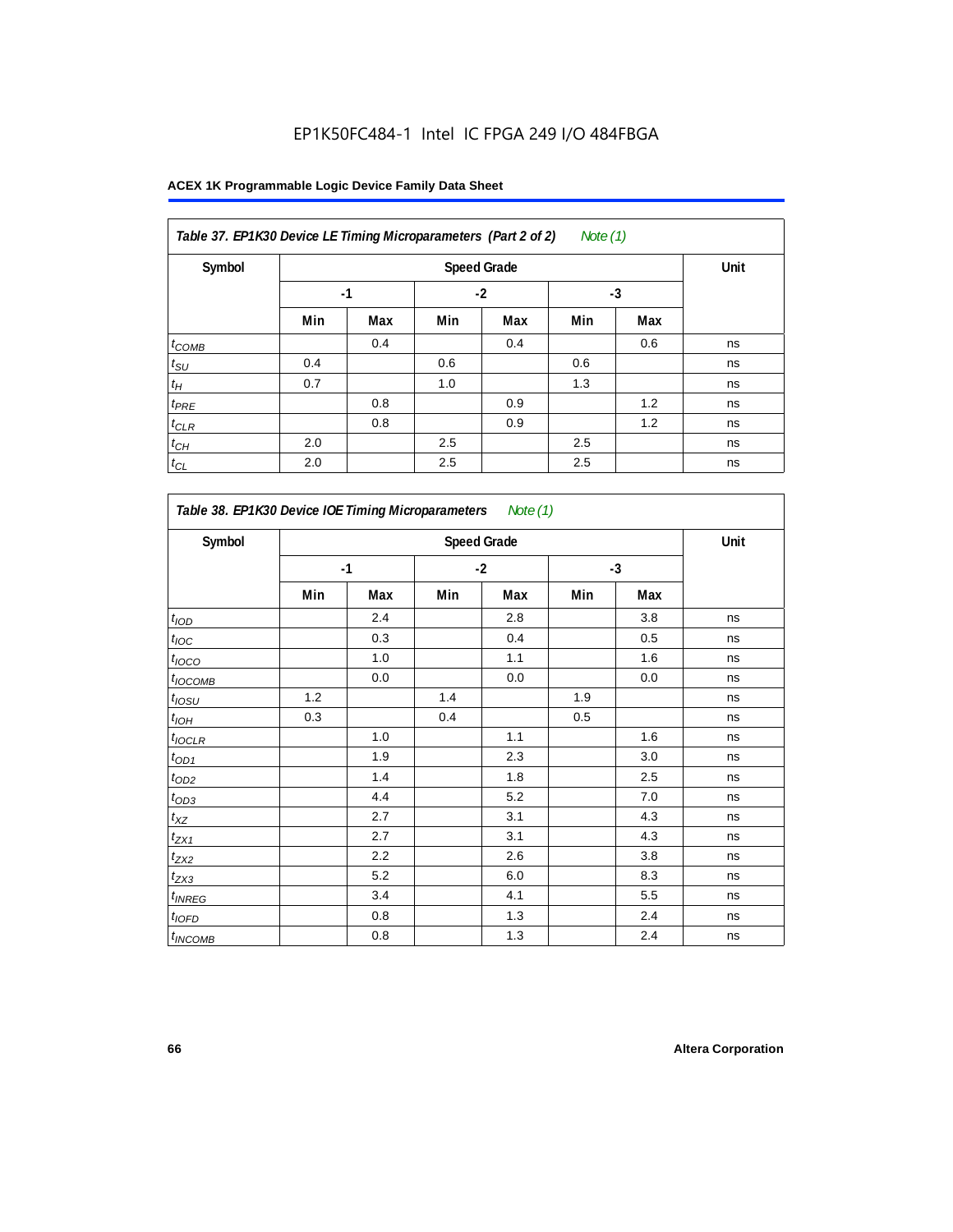| Symbol                  |     |      |     | <b>Speed Grade</b> |      |     | Unit |
|-------------------------|-----|------|-----|--------------------|------|-----|------|
|                         |     | $-1$ |     | $-2$               | $-3$ |     |      |
|                         | Min | Max  | Min | Max                | Min  | Max |      |
| t <sub>EABDATA1</sub>   |     | 1.7  |     | 2.0                |      | 2.3 | ns   |
| $t_{EABDATA1}$          |     | 0.6  |     | 0.7                |      | 0.8 | ns   |
| $t_{EABWE1}$            |     | 1.1  |     | 1.3                |      | 1.4 | ns   |
| $t_{EABWE2}$            |     | 0.4  |     | 0.4                |      | 0.5 | ns   |
| $t_{EABRE1}$            |     | 0.8  |     | 0.9                |      | 1.0 | ns   |
| $t_{EABRE2}$            |     | 0.4  |     | 0.4                |      | 0.5 | ns   |
| $t_{EABCLK}$            |     | 0.0  |     | 0.0                |      | 0.0 | ns   |
| $t_{EABCO}$             |     | 0.3  |     | 0.3                |      | 0.4 | ns   |
| <b><i>EABBYPASS</i></b> |     | 0.5  |     | 0.6                |      | 0.7 | ns   |
| $t_{EABSU}$             | 0.9 |      | 1.0 |                    | 1.2  |     | ns   |
| $t_{EABH}$              | 0.4 |      | 0.4 |                    | 0.5  |     | ns   |
| $t_{EABCLR}$            | 0.3 |      | 0.3 |                    | 0.3  |     | ns   |
| $t_{AA}$                |     | 3.2  |     | 3.8                |      | 4.4 | ns   |
| $t_{\mathit{WP}}$       | 2.5 |      | 2.9 |                    | 3.3  |     | ns   |
| $t_{RP}$                | 0.9 |      | 1.1 |                    | 1.2  |     | ns   |
| $t_{WDSU}$              | 0.9 |      | 1.0 |                    | 1.1  |     | ns   |
| $t_{WDH}$               | 0.1 |      | 0.1 |                    | 0.1  |     | ns   |
| $t_{WASU}$              | 1.7 |      | 2.0 |                    | 2.3  |     | ns   |
| $t_{WAH}$               | 1.8 |      | 2.1 |                    | 2.4  |     | ns   |
| $t_{RASU}$              | 3.1 |      | 3.7 |                    | 4.2  |     | ns   |
| $t_{RAH}$               | 0.2 |      | 0.2 |                    | 0.2  |     | ns   |
| $t_{WO}$                |     | 2.5  |     | 2.9                |      | 3.3 | ns   |
| $t_{D\underline{D}}$    |     | 2.5  |     | 2.9                |      | 3.3 | ns   |
| $t_{EABOUT}$            |     | 0.5  |     | 0.6                |      | 0.7 | ns   |
| $t_{EABCH}$             | 1.5 |      | 2.0 |                    | 2.3  |     | ns   |
| $t_{EABCL}$             | 2.5 |      | 2.9 |                    | 3.3  |     | ns   |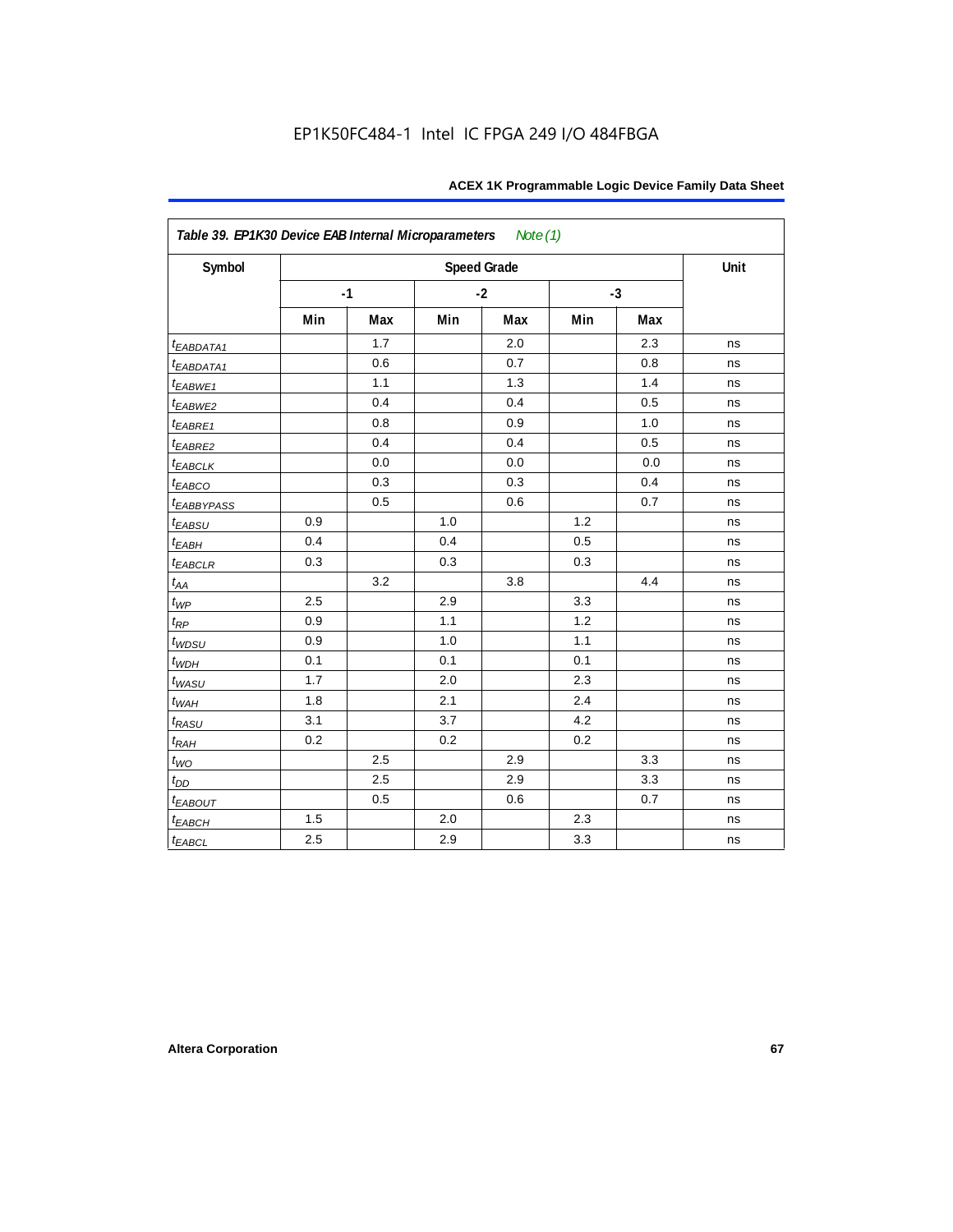|                        | Table 40. EP1K30 Device EAB Internal Timing Macroparameters<br>Note $(1)$ |     |      |                    |      |     |      |  |  |  |
|------------------------|---------------------------------------------------------------------------|-----|------|--------------------|------|-----|------|--|--|--|
| Symbol                 |                                                                           |     |      | <b>Speed Grade</b> |      |     | Unit |  |  |  |
|                        | $-1$                                                                      |     | $-2$ |                    | $-3$ |     |      |  |  |  |
|                        | Min                                                                       | Max | Min  | Max                | Min  | Max |      |  |  |  |
| t <sub>EABAA</sub>     |                                                                           | 6.4 |      | 7.6                |      | 8.8 | ns   |  |  |  |
| <sup>t</sup> EABRCOMB  | 6.4                                                                       |     | 7.6  |                    | 8.8  |     | ns   |  |  |  |
| <sup>t</sup> EABRCREG  | 4.4                                                                       |     | 5.1  |                    | 6.0  |     | ns   |  |  |  |
| <sup>t</sup> EABWP     | 2.5                                                                       |     | 2.9  |                    | 3.3  |     | ns   |  |  |  |
| <sup>t</sup> EABWCOMB  | 6.0                                                                       |     | 7.0  |                    | 8.0  |     | ns   |  |  |  |
| <sup>t</sup> EABWCREG  | 6.8                                                                       |     | 7.8  |                    | 9.0  |     | ns   |  |  |  |
| <sup>t</sup> EABDD     |                                                                           | 5.7 |      | 6.7                |      | 7.7 | ns   |  |  |  |
| <sup>t</sup> EABDATACO |                                                                           | 0.8 |      | 0.9                |      | 1.1 | ns   |  |  |  |
| <sup>t</sup> EABDATASU | 1.5                                                                       |     | 1.7  |                    | 2.0  |     | ns   |  |  |  |
| <sup>t</sup> EABDATAH  | 0.0                                                                       |     | 0.0  |                    | 0.0  |     | ns   |  |  |  |
| <sup>t</sup> EABWESU   | 1.3                                                                       |     | 1.4  |                    | 1.7  |     | ns   |  |  |  |
| <sup>t</sup> EABWEH    | 0.0                                                                       |     | 0.0  |                    | 0.0  |     | ns   |  |  |  |
| <sup>t</sup> EABWDSU   | 1.5                                                                       |     | 1.7  |                    | 2.0  |     | ns   |  |  |  |
| <sup>t</sup> EABWDH    | 0.0                                                                       |     | 0.0  |                    | 0.0  |     | ns   |  |  |  |
| <sup>t</sup> EABWASU   | 3.0                                                                       |     | 3.6  |                    | 4.3  |     | ns   |  |  |  |
| t <sub>EABWAH</sub>    | 0.5                                                                       |     | 0.5  |                    | 0.4  |     | ns   |  |  |  |
| t <sub>EABWO</sub>     |                                                                           | 5.1 |      | 6.0                |      | 6.8 | ns   |  |  |  |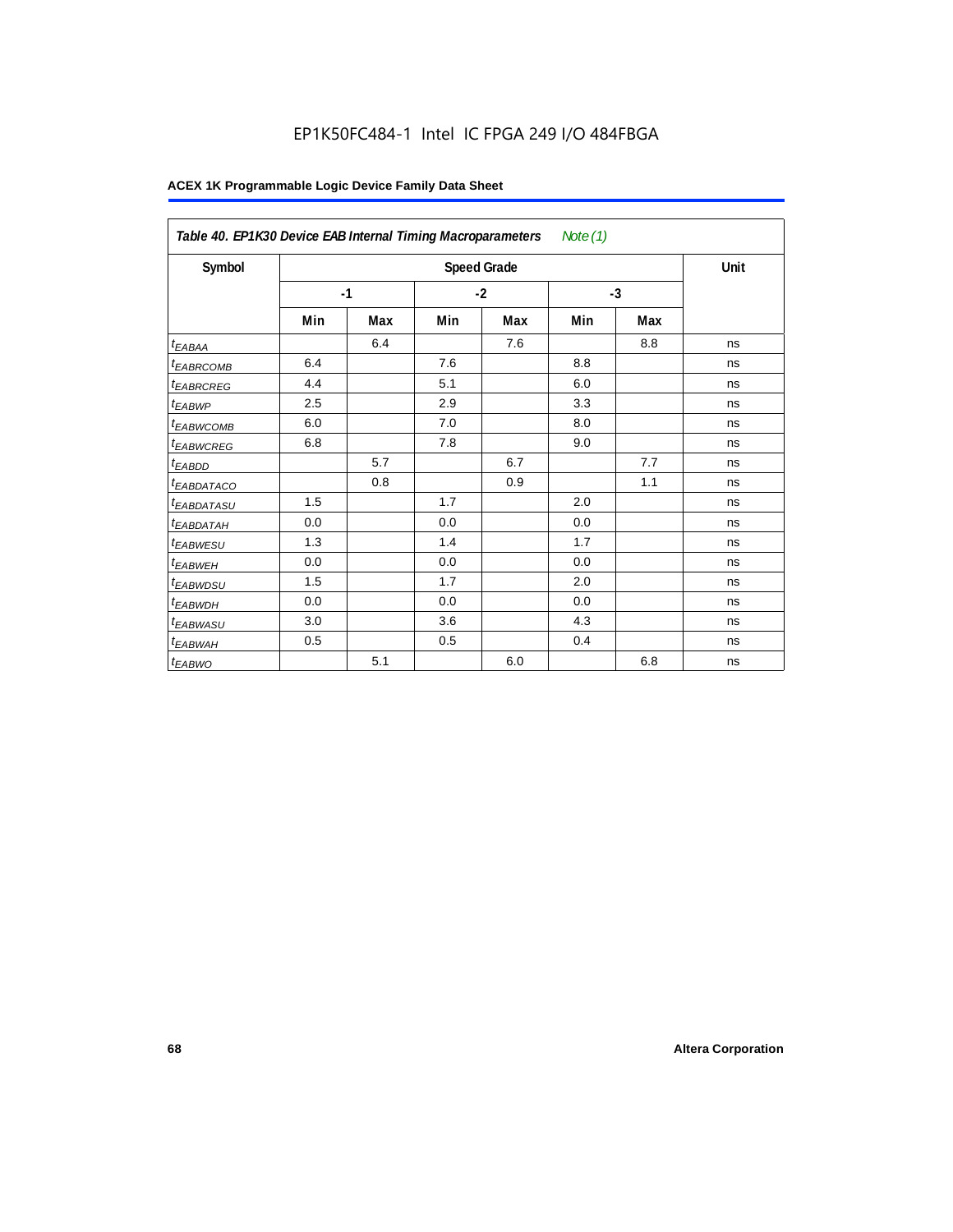| Table 41. EP1K30 Device Interconnect Timing Microparameters |     |      |     |      | Note (1) |      |    |
|-------------------------------------------------------------|-----|------|-----|------|----------|------|----|
| Symbol                                                      |     | Unit |     |      |          |      |    |
|                                                             |     | $-1$ |     | $-2$ |          | $-3$ |    |
|                                                             | Min | Max  | Min | Max  | Min      | Max  |    |
| $t_{DINZIOE}$                                               |     | 1.8  |     | 2.4  |          | 2.9  | ns |
| $t_{DIN2LE}$                                                |     | 1.5  |     | 1.8  |          | 2.4  | ns |
| t <sub>DI<u>N2DATA</u></sub>                                |     | 1.5  |     | 1.8  |          | 2.2  | ns |
| $t$ <sub>DCLK2IOE</sub>                                     |     | 2.2  |     | 2.6  |          | 3.0  | ns |
| $t_{DCLK2LE}$                                               |     | 1.5  |     | 1.8  |          | 2.4  | ns |
| $t_{SAMELAB}$                                               |     | 0.1  |     | 0.2  |          | 0.3  | ns |
| t <sub>SAMEROW</sub>                                        |     | 2.0  |     | 2.4  |          | 2.7  | ns |
| <i>t<sub>SAMECOLUMN</sub></i>                               |     | 0.7  |     | 1.0  |          | 0.8  | ns |
| <i>t<sub>DIFFROW</sub></i>                                  |     | 2.7  |     | 3.4  |          | 3.5  | ns |
| $t_{TWOROWS}$                                               |     | 4.7  |     | 5.8  |          | 6.2  | ns |
| $t_{LEPERIPH}$                                              |     | 2.7  |     | 3.4  |          | 3.8  | ns |
| <b><i>t<sub>LABCARRY</sub></i></b>                          |     | 0.3  |     | 0.4  |          | 0.5  | ns |
| $t_{LABCASC}$                                               |     | 0.8  |     | 0.8  |          | 1.1  | ns |

| Table 42. EP1K30 External Timing Parameters Notes (1), (2) |      |      |      |     |      |      |    |
|------------------------------------------------------------|------|------|------|-----|------|------|----|
| Symbol                                                     |      | Unit |      |     |      |      |    |
|                                                            | $-1$ |      | $-2$ |     | $-3$ |      |    |
|                                                            | Min  | Max  | Min  | Max | Min  | Max  |    |
| t <sub>DRR</sub>                                           |      | 8.0  |      | 9.5 |      | 12.5 | ns |
| $t_{INSU}$ (3)                                             | 2.1  |      | 2.5  |     | 3.9  |      | ns |
| $t_{INH}$ (3)                                              | 0.0  |      | 0.0  |     | 0.0  |      | ns |
| $t_{OUTCO}$ (3)                                            | 2.0  | 4.9  | 2.0  | 5.9 | 2.0  | 7.6  | ns |
| $t_{INSU}$ $(4)$                                           | 1.1  |      | 1.5  |     |      |      | ns |
| $t_{INH}$ (4)                                              | 0.0  |      | 0.0  |     |      |      | ns |
| $t_{\text{OUTCO}}(4)$                                      | 0.5  | 3.9  | 0.5  | 4.9 |      |      | ns |
| t <sub>PCISU</sub>                                         | 3.0  |      | 4.2  |     |      |      | ns |
| t <sub>PCIH</sub>                                          | 0.0  |      | 0.0  |     |      |      | ns |
| t <sub>PCICO</sub>                                         | 2.0  | 6.0  | 2.0  | 7.5 |      |      | ns |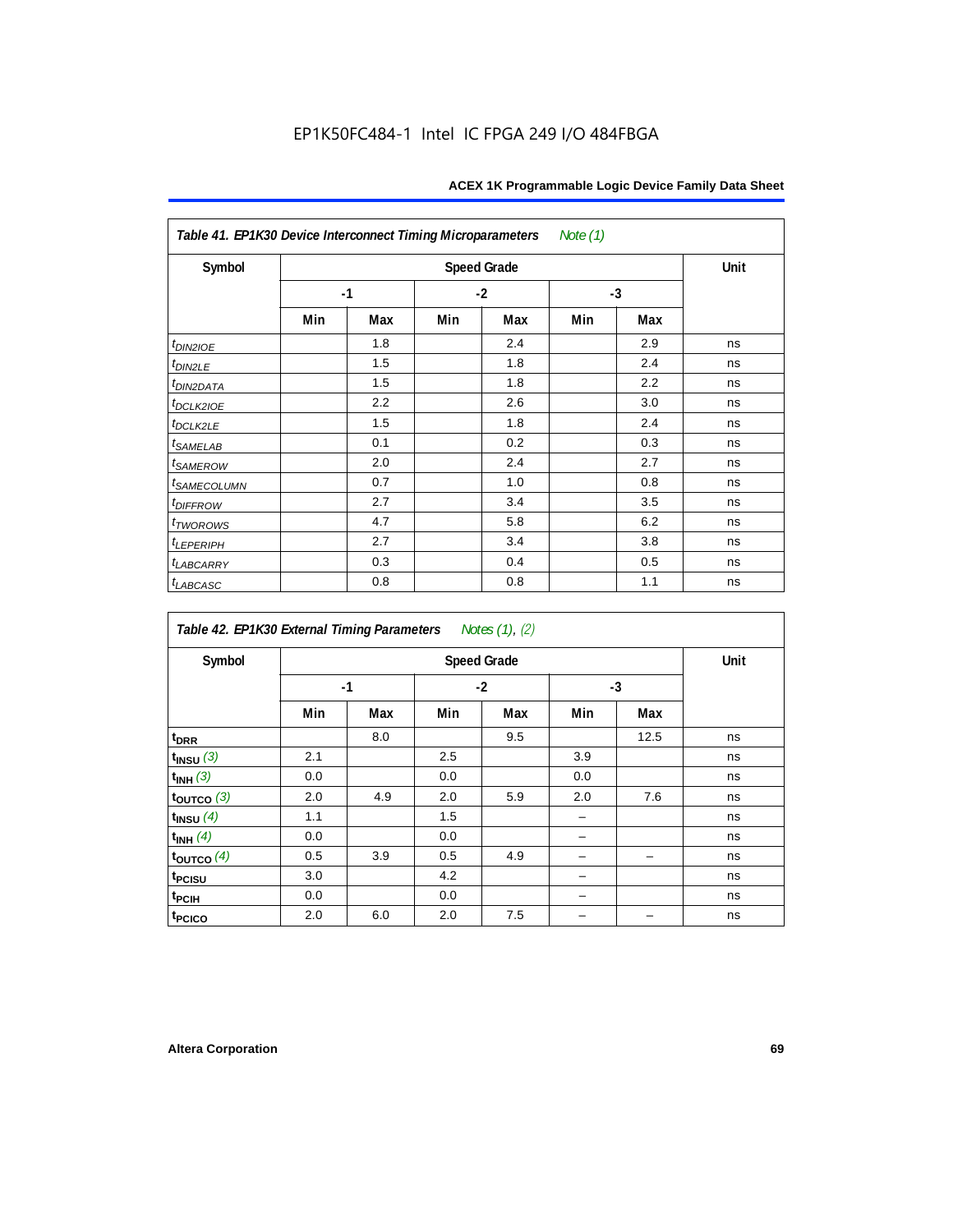| Table 43. EP1K30 External Bidirectional Timing Parameters Notes (1), (2) |      |      |      |     |      |            |    |
|--------------------------------------------------------------------------|------|------|------|-----|------|------------|----|
| Symbol                                                                   |      | Unit |      |     |      |            |    |
|                                                                          | $-1$ |      | $-2$ |     | $-3$ |            |    |
|                                                                          | Min  | Max  | Min  | Max | Min  | Max<br>7.6 |    |
| $t_{\text{INSUBIDIR}}(3)$                                                | 2.8  |      | 3.9  |     | 5.2  |            | ns |
| $t_{INHBIDIR}$ (3)                                                       | 0.0  |      | 0.0  |     | 0.0  |            | ns |
| $t_{INSUBIDIR}(4)$                                                       | 3.8  |      | 4.9  |     |      |            | ns |
| $t_{INHBIDIR}$ (4)                                                       | 0.0  |      | 0.0  |     |      |            | ns |
| $t_{\text{OUTCOBIDIR}}$ (3)                                              | 2.0  | 4.9  | 2.0  | 5.9 | 2.0  |            | ns |
| $t_{XZBIDIR}$ (3)                                                        |      | 6.1  |      | 7.5 |      | 9.7        | ns |
| $t_{ZXBIDIR}$ (3)                                                        |      | 6.1  |      | 7.5 |      | 9.7        | ns |
| toutcobidir $(4)$                                                        | 0.5  | 3.9  | 0.5  | 4.9 |      |            | ns |
| $t_{XZBIDIR}$ (4)                                                        |      | 5.1  |      | 6.5 |      |            | ns |
| $t_{ZXBIDIR}$ (4)                                                        |      | 5.1  |      | 6.5 |      |            | ns |

#### *Notes to tables:*

(1) All timing parameters are described in Tables 22 through  $29$  in this data sheet.<br>(2) These parameters are specified by characterization.

(2) These parameters are specified by characterization.<br>
(3) This parameter is measured without the use of the C This parameter is measured without the use of the ClockLock or ClockBoost circuits.

(4) This parameter is measured with the use of the ClockLock or ClockBoost circuits.

#### Tables 44 through 50 show EP1K50 device external timing parameters.

| Symbol               |      | <b>Speed Grade</b> |      |     |      |     |    |  |  |  |
|----------------------|------|--------------------|------|-----|------|-----|----|--|--|--|
|                      | $-1$ |                    | $-2$ |     | $-3$ |     |    |  |  |  |
|                      | Min  | Max                | Min  | Max | Min  | Max |    |  |  |  |
| $t_{LUT}$            |      | 0.6                |      | 0.8 |      | 1.1 | ns |  |  |  |
| $t_{CLUT}$           |      | 0.5                |      | 0.6 |      | 0.8 | ns |  |  |  |
| $t_{RLUT}$           |      | 0.6                |      | 0.7 |      | 0.9 | ns |  |  |  |
| <sup>t</sup> PACKED  |      | 0.2                |      | 0.3 |      | 0.4 | ns |  |  |  |
| $t_{EN}$             |      | 0.6                |      | 0.7 |      | 0.9 | ns |  |  |  |
| $t_{CICO}$           |      | 0.1                |      | 0.1 |      | 0.1 | ns |  |  |  |
| $t_{\overline{GEN}}$ |      | 0.4                |      | 0.5 |      | 0.6 | ns |  |  |  |
| $t_{GENR}$           |      | 0.1                |      | 0.1 |      | 0.1 | ns |  |  |  |
| $t_{CASC}$           |      | 0.5                |      | 0.8 |      | 1.0 | ns |  |  |  |
| $t_C$                |      | 0.5                |      | 0.6 |      | 0.8 | ns |  |  |  |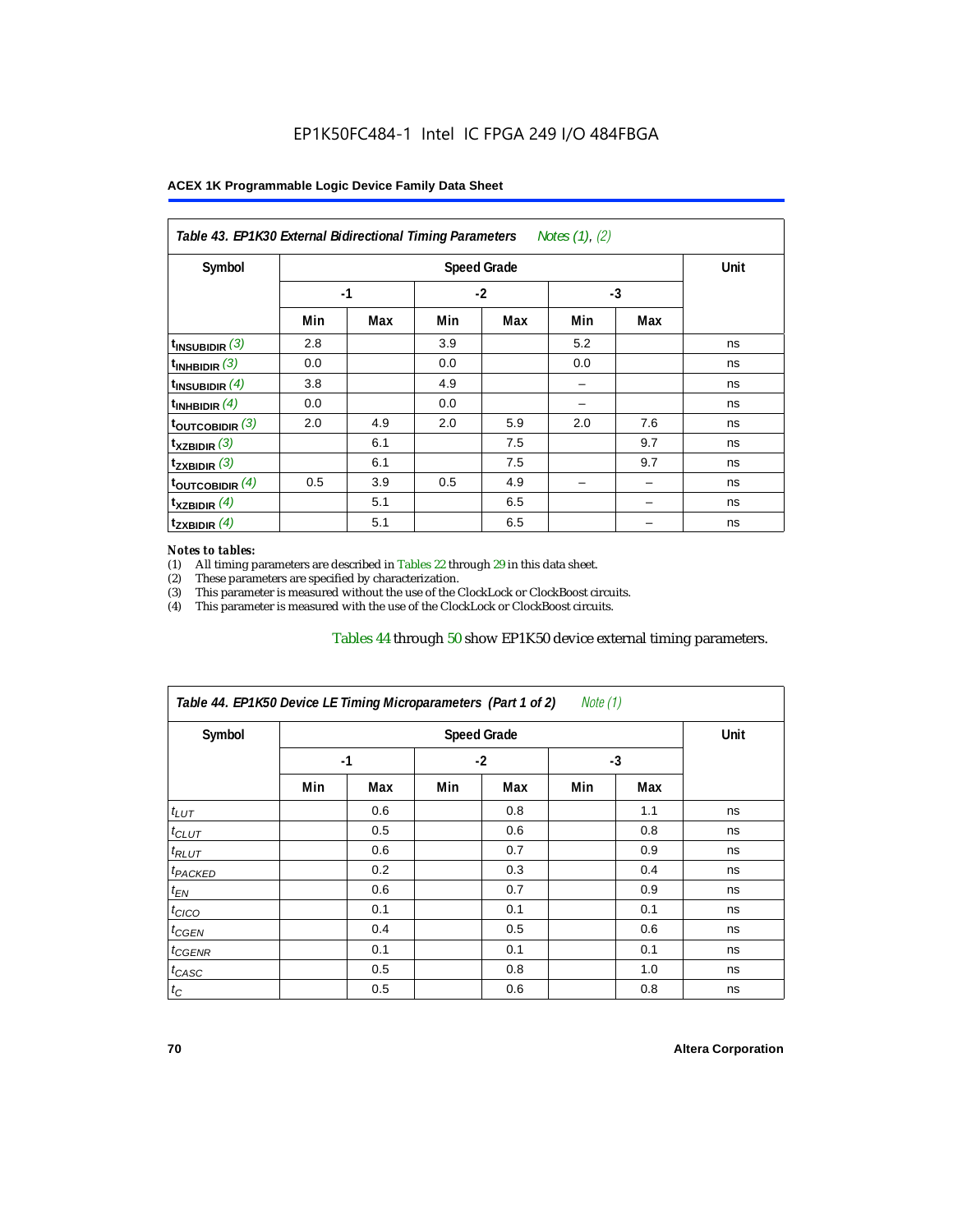| Symbol             |     | <b>Speed Grade</b> |     |      |     |      |    |  |  |
|--------------------|-----|--------------------|-----|------|-----|------|----|--|--|
|                    |     | $-1$               |     | $-2$ |     | $-3$ |    |  |  |
|                    | Min | Max                | Min | Max  | Min | Max  |    |  |  |
| $t_{CO}$           |     | 0.6                |     | 0.6  |     | 0.7  | ns |  |  |
| $t_{COMB}$         |     | 0.3                |     | 0.4  |     | 0.5  | ns |  |  |
| $t_{\rm SU}$       | 0.5 |                    | 0.6 |      | 0.7 |      | ns |  |  |
| $t_H\,$            | 0.5 |                    | 0.6 |      | 0.8 |      | ns |  |  |
| $t_{PRE}$          |     | 0.4                |     | 0.5  |     | 0.7  | ns |  |  |
| $t_{CLR}$          |     | 0.8                |     | 1.0  |     | 1.2  | ns |  |  |
| $t_{\mathbb{C} H}$ | 2.0 |                    | 2.5 |      | 3.0 |      | ns |  |  |
| $t_{CL}$           | 2.0 |                    | 2.5 |      | 3.0 |      | ns |  |  |

| Symbol           | <b>Speed Grade</b> |     |      |     |      |     |    |  |
|------------------|--------------------|-----|------|-----|------|-----|----|--|
|                  | $-1$               |     | $-2$ |     | $-3$ |     |    |  |
|                  | Min                | Max | Min  | Max | Min  | Max |    |  |
| t <sub>IOD</sub> |                    | 1.3 |      | 1.3 |      | 1.9 | ns |  |
| $t_{\text{loc}}$ |                    | 0.3 |      | 0.4 |      | 0.4 | ns |  |
| $t_{IOCO}$       |                    | 1.7 |      | 2.1 |      | 2.6 | ns |  |
| $t_{IOCOMB}$     |                    | 0.5 |      | 0.6 |      | 0.8 | ns |  |
| $t_{IOSU}$       | 0.8                |     | 1.0  |     | 1.3  |     | ns |  |
| $t_{IOH}$        | 0.4                |     | 0.5  |     | 0.6  |     | ns |  |
| $t_{IOCLR}$      |                    | 0.2 |      | 0.2 |      | 0.4 | ns |  |
| $t_{\text{OD1}}$ |                    | 1.2 |      | 1.2 |      | 1.9 | ns |  |
| $t_{OD2}$        |                    | 0.7 |      | 0.8 |      | 1.7 | ns |  |
| $t_{OD3}$        |                    | 2.7 |      | 3.0 |      | 4.3 | ns |  |
| $t_{XZ}$         |                    | 4.7 |      | 5.7 |      | 7.5 | ns |  |
| $t_{ZX1}$        |                    | 4.7 |      | 5.7 |      | 7.5 | ns |  |
| $t_{ZX2}$        |                    | 4.2 |      | 5.3 |      | 7.3 | ns |  |
| $t_{ZX3}$        |                    | 6.2 |      | 7.5 |      | 9.9 | ns |  |
| $t_{INREG}$      |                    | 3.5 |      | 4.2 |      | 5.6 | ns |  |
| $t_{IOFD}$       |                    | 1.1 |      | 1.3 |      | 1.8 | ns |  |
| $t_{INCOMB}$     |                    | 1.1 |      | 1.3 |      | 1.8 | ns |  |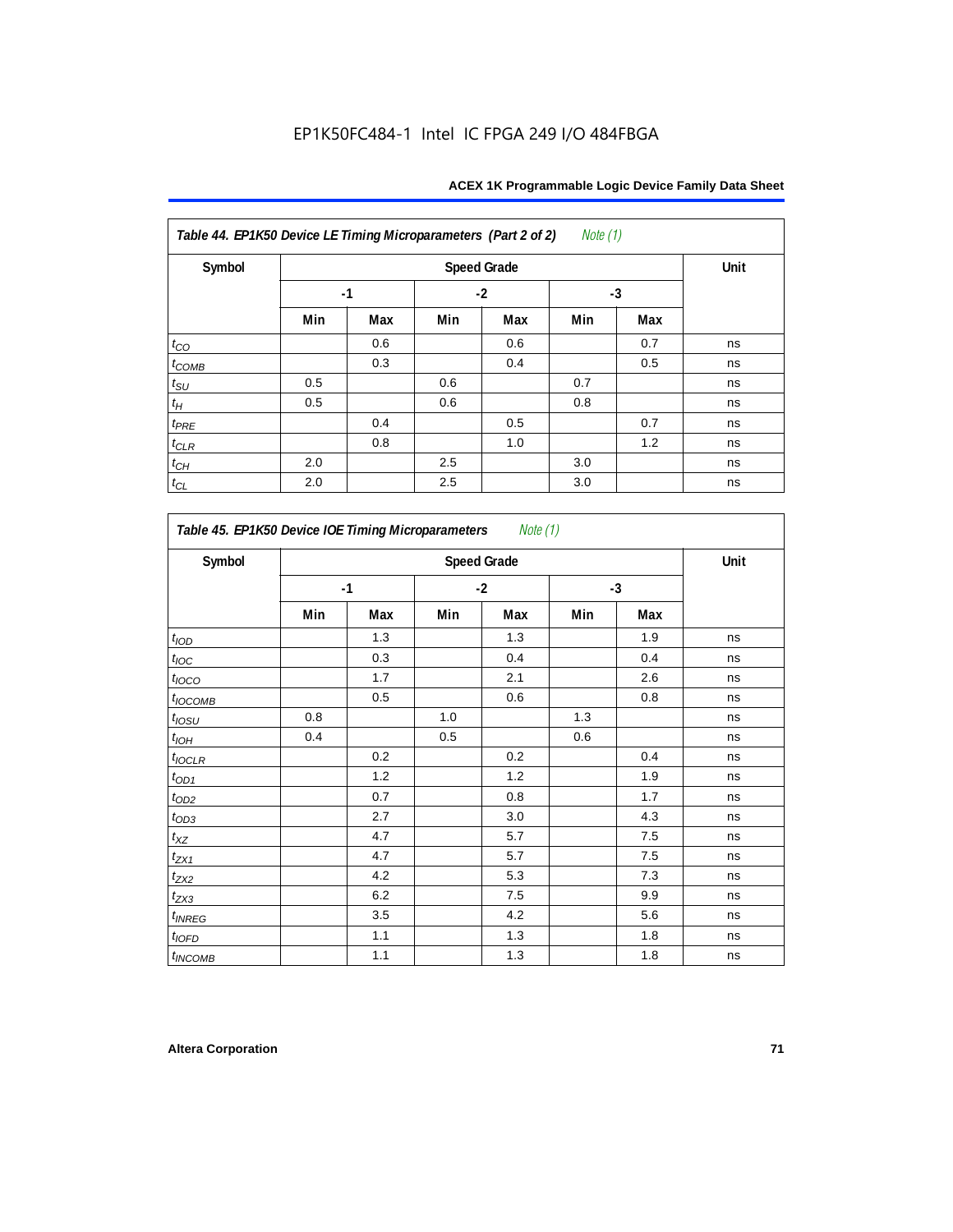| Symbol                 |     |      |     | <b>Speed Grade</b> |     |      | Unit |
|------------------------|-----|------|-----|--------------------|-----|------|------|
|                        |     | $-1$ |     | $-2$               |     | $-3$ |      |
|                        | Min | Max  | Min | Max                | Min | Max  |      |
| t <sub>EABDATA1</sub>  |     | 1.7  |     | 2.4                |     | 3.2  | ns   |
| <sup>t</sup> EABDATA2  |     | 0.4  |     | 0.6                |     | 0.8  | ns   |
| t <sub>EABWE1</sub>    |     | 1.0  |     | 1.4                |     | 1.9  | ns   |
| <sup>t</sup> EABWE2    |     | 0.0  |     | 0.0                |     | 0.0  | ns   |
| <sup>t</sup> EABRE1    |     | 0.0  |     | 0.0                |     | 0.0  |      |
| $t_{EABRE2}$           |     | 0.4  |     | 0.6                |     | 0.8  |      |
| <sup>t</sup> EABCLK    |     | 0.0  |     | 0.0                |     | 0.0  | ns   |
| t <sub>EABCO</sub>     |     | 0.8  |     | 1.1                |     | 1.5  | ns   |
| <sup>t</sup> EABBYPASS |     | 0.0  |     | 0.0                |     | 0.0  | ns   |
| $t_{EABSU}$            | 0.7 |      | 1.0 |                    | 1.3 |      | ns   |
| t <sub>EABH</sub>      | 0.4 |      | 0.6 |                    | 0.8 |      | ns   |
| $t_{EABCLR}$           | 0.8 |      | 1.1 |                    | 1.5 |      |      |
| $t_{AA}$               |     | 2.0  |     | 2.8                |     | 3.8  | ns   |
| $t_{\mathcal{WP}}$     | 2.0 |      | 2.8 |                    | 3.8 |      | ns   |
| $t_{RP}$               | 1.0 |      | 1.4 |                    | 1.9 |      |      |
| $t_{WDSU}$             | 0.5 |      | 0.7 |                    | 0.9 |      | ns   |
| $t_{WDH}$              | 0.1 |      | 0.1 |                    | 0.2 |      | ns   |
| $t_{WASU}$             | 1.0 |      | 1.4 |                    | 1.9 |      | ns   |
| $t_{WAH}$              | 1.5 |      | 2.1 |                    | 2.9 |      | ns   |
| t <sub>RASU</sub>      | 1.5 |      | 2.1 |                    | 2.8 |      |      |
| $t_{RAH}$              | 0.1 |      | 0.1 |                    | 0.2 |      |      |
| $t_{WO}$               |     | 2.1  |     | 2.9                |     | 4.0  | ns   |
| $t_{DD}$               |     | 2.1  |     | 2.9                |     | 4.0  | ns   |
| $t_{EABOUT}$           |     | 0.0  |     | 0.0                |     | 0.0  | ns   |
| t <sub>EABCH</sub>     | 1.5 |      | 2.0 |                    | 2.5 |      | ns   |
| $t_{EABCL}$            | 1.5 |      | 2.0 |                    | 2.5 |      | ns   |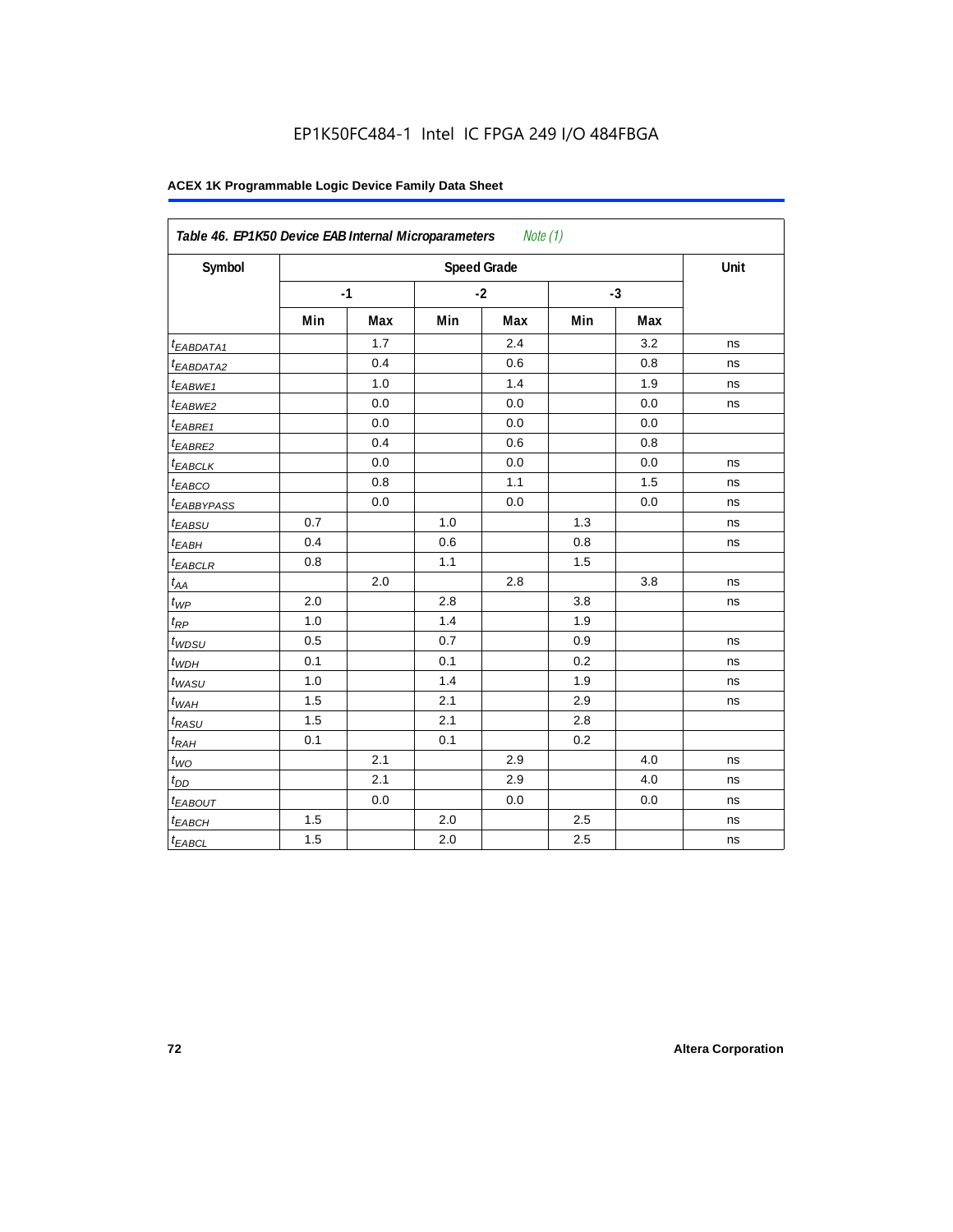| Table 47. EP1K50 Device EAB Internal Timing Macroparameters<br>Note (1) |      |     |      |                    |      |     |      |  |  |  |
|-------------------------------------------------------------------------|------|-----|------|--------------------|------|-----|------|--|--|--|
| Symbol                                                                  |      |     |      | <b>Speed Grade</b> |      |     | Unit |  |  |  |
|                                                                         | $-1$ |     | $-2$ |                    | $-3$ |     |      |  |  |  |
|                                                                         | Min  | Max | Min  | Max                | Min  | Max |      |  |  |  |
| $t_{EABA}$                                                              |      | 3.7 |      | 5.2                |      | 7.0 | ns   |  |  |  |
| t <sub>EABRCCOMB</sub>                                                  | 3.7  |     | 5.2  |                    | 7.0  |     | ns   |  |  |  |
| t <sub>EABRCREG</sub>                                                   | 3.5  |     | 4.9  |                    | 6.6  |     | ns   |  |  |  |
| $t_{EABWP}$                                                             | 2.0  |     | 2.8  |                    | 3.8  |     | ns   |  |  |  |
| <sup>t</sup> EABWCCOMB                                                  | 4.5  |     | 6.3  |                    | 8.6  |     | ns   |  |  |  |
| t <sub>EABWCREG</sub>                                                   | 5.6  |     | 7.8  |                    | 10.6 |     | ns   |  |  |  |
| t <sub>EABDD</sub>                                                      |      | 3.8 |      | 5.3                |      | 7.2 | ns   |  |  |  |
| t <sub>eabdataco</sub>                                                  |      | 0.8 |      | 1.1                |      | 1.5 | ns   |  |  |  |
| <i>EABDATASU</i>                                                        | 1.1  |     | 1.6  |                    | 2.1  |     | ns   |  |  |  |
| <sup>t</sup> EABDATAH                                                   | 0.0  |     | 0.0  |                    | 0.0  |     | ns   |  |  |  |
| t <sub>EABWESU</sub>                                                    | 0.7  |     | 1.0  |                    | 1.3  |     | ns   |  |  |  |
| <b>t</b> EABWEH                                                         | 0.4  |     | 0.6  |                    | 0.8  |     | ns   |  |  |  |
| t <sub>EABWDSU</sub>                                                    | 1.2  |     | 1.7  |                    | 2.2  |     | ns   |  |  |  |
| t <sub>EABWDH</sub>                                                     | 0.0  |     | 0.0  |                    | 0.0  |     | ns   |  |  |  |
| t <sub>EABWASU</sub>                                                    | 1.6  |     | 2.3  |                    | 3.0  |     | ns   |  |  |  |
| <sup>t</sup> EABWAH                                                     | 0.9  |     | 1.2  |                    | 1.8  |     | ns   |  |  |  |
| $t_{EABWO}$                                                             |      | 3.1 |      | 4.3                |      | 5.9 | ns   |  |  |  |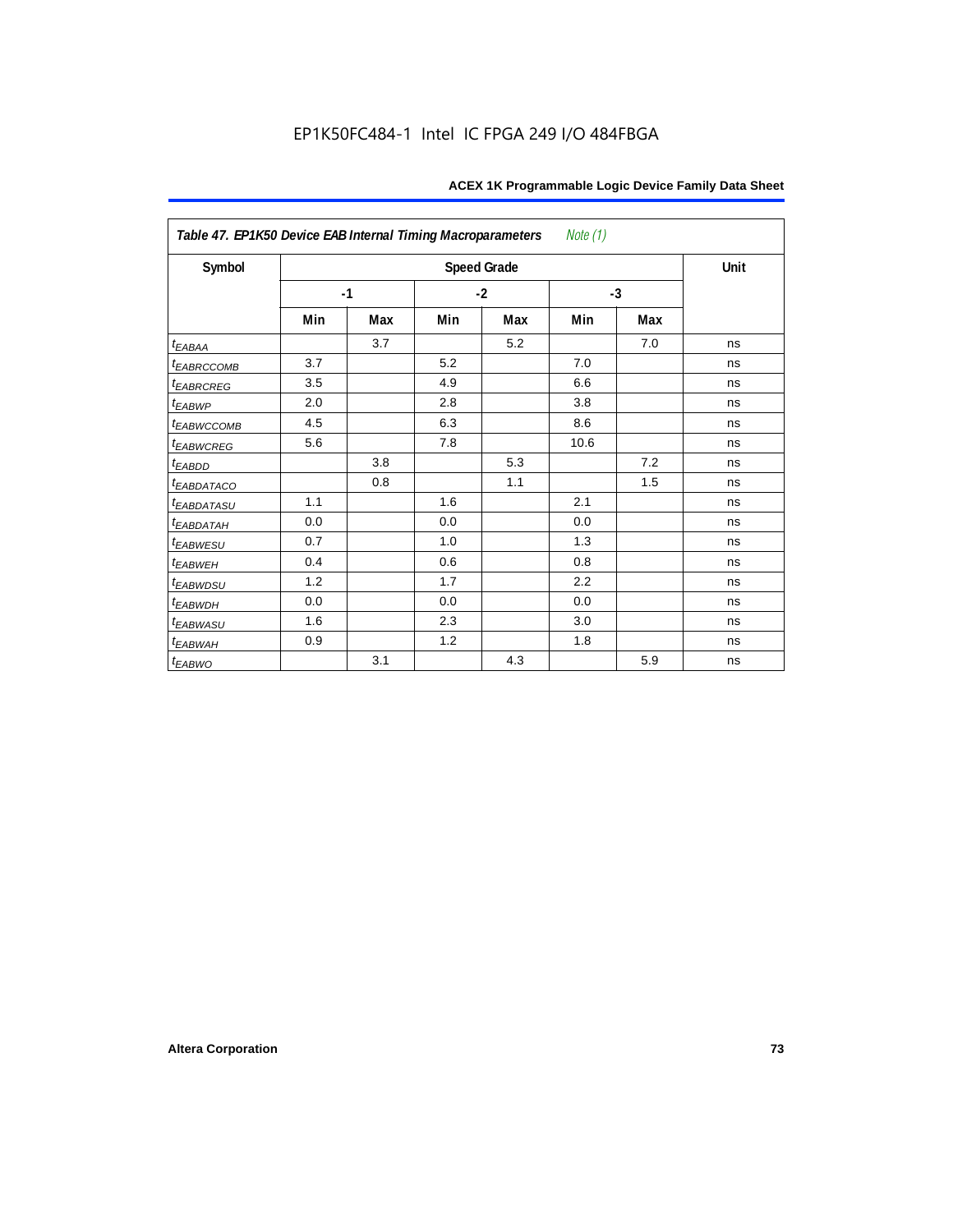| Note $(1)$<br>Table 48. EP1K50 Device Interconnect Timing Microparameters |     |      |      |     |      |     |    |  |  |  |
|---------------------------------------------------------------------------|-----|------|------|-----|------|-----|----|--|--|--|
| Symbol                                                                    |     | Unit |      |     |      |     |    |  |  |  |
|                                                                           |     | $-1$ | $-2$ |     | $-3$ |     |    |  |  |  |
|                                                                           | Min | Max  | Min  | Max | Min  | Max |    |  |  |  |
| $t_{DINZIOE}$                                                             |     | 3.1  |      | 3.7 |      | 4.6 | ns |  |  |  |
| <sup>t</sup> DIN2LE                                                       |     | 1.7  |      | 2.1 |      | 2.7 | ns |  |  |  |
| <sup>t</sup> DIN2DATA                                                     |     | 2.7  |      | 3.1 |      | 5.1 | ns |  |  |  |
| <sup>t</sup> DCLK2IOE                                                     |     | 1.6  |      | 1.9 |      | 2.6 | ns |  |  |  |
| <sup>t</sup> DCLK2LE                                                      |     | 1.7  |      | 2.1 |      | 2.7 | ns |  |  |  |
| <sup>t</sup> SAMELAB                                                      |     | 0.1  |      | 0.1 |      | 0.2 | ns |  |  |  |
| <sup>t</sup> SAMEROW                                                      |     | 1.5  |      | 1.7 |      | 2.4 | ns |  |  |  |
| <sup>t</sup> SAMECOLUMN                                                   |     | 1.0  |      | 1.3 |      | 2.1 | ns |  |  |  |
| <i>t<sub>DIFFROW</sub></i>                                                |     | 2.5  |      | 3.0 |      | 4.5 | ns |  |  |  |
| <sup>t</sup> TWOROWS                                                      |     | 4.0  |      | 4.7 |      | 6.9 | ns |  |  |  |
| <sup>t</sup> LEPERIPH                                                     |     | 2.6  |      | 2.9 |      | 3.4 | ns |  |  |  |
| <sup>t</sup> LABCARRY                                                     |     | 0.1  |      | 0.2 |      | 0.2 | ns |  |  |  |
| <b>LABCASC</b>                                                            |     | 0.8  |      | 1.0 |      | 1.3 | ns |  |  |  |

| Note $(1)$<br>Table 49. EP1K50 External Timing Parameters |      |      |     |      |     |      |    |  |  |  |  |
|-----------------------------------------------------------|------|------|-----|------|-----|------|----|--|--|--|--|
| Symbol                                                    |      | Unit |     |      |     |      |    |  |  |  |  |
|                                                           | $-1$ |      |     | $-2$ |     | $-3$ |    |  |  |  |  |
|                                                           | Min  | Max  | Min | Max  | Min | Max  |    |  |  |  |  |
| t <sub>DRR</sub>                                          |      | 8.0  |     | 9.5  |     | 12.5 | ns |  |  |  |  |
| $t_{INSU}$ (2)                                            | 2.4  |      | 2.9 |      | 3.9 |      | ns |  |  |  |  |
| $t_{INH}$ (2)                                             | 0.0  |      | 0.0 |      | 0.0 |      | ns |  |  |  |  |
| $t_{OUTCO}$ (2)                                           | 2.0  | 4.3  | 2.0 | 5.2  | 2.0 | 7.3  | ns |  |  |  |  |
| $t_{INSU}$ (3)                                            | 2.4  |      | 2.9 |      | -   |      | ns |  |  |  |  |
| $t_{INH}$ (3)                                             | 0.0  |      | 0.0 |      |     |      | ns |  |  |  |  |
| $t_{OUTCO}$ (3)                                           | 0.5  | 3.3  | 0.5 | 4.1  |     | -    | ns |  |  |  |  |
| t <sub>PCISU</sub>                                        | 2.4  |      | 2.9 |      |     |      | ns |  |  |  |  |
| t <sub>PCIH</sub>                                         | 0.0  |      | 0.0 |      |     |      | ns |  |  |  |  |
| t <sub>PCICO</sub>                                        | 2.0  | 6.0  | 2.0 | 7.7  |     |      | ns |  |  |  |  |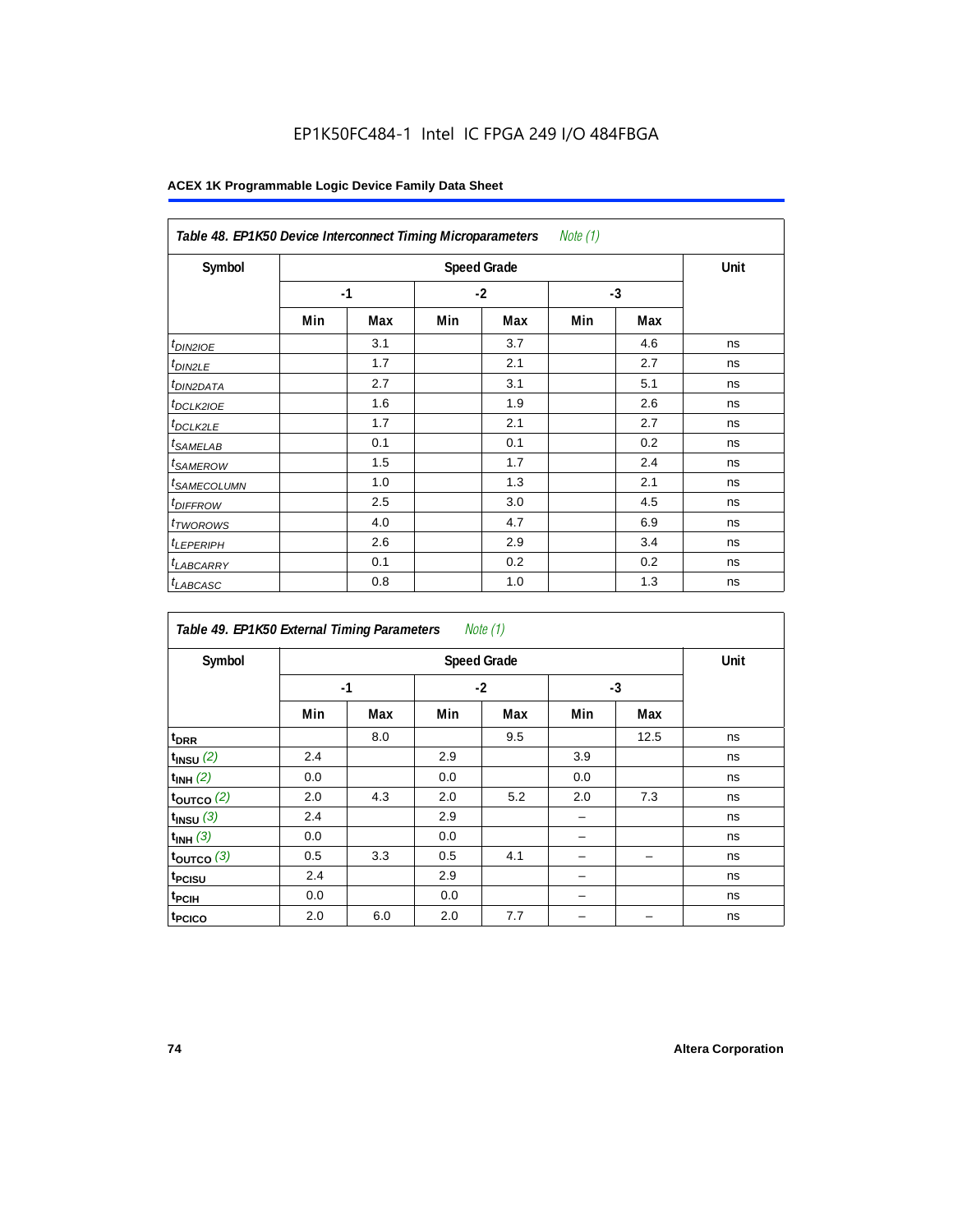| Note (1)<br>Table 50. EP1K50 External Bidirectional Timing Parameters |     |      |     |                    |     |      |      |  |  |  |
|-----------------------------------------------------------------------|-----|------|-----|--------------------|-----|------|------|--|--|--|
| Symbol                                                                |     |      |     | <b>Speed Grade</b> |     |      | Unit |  |  |  |
|                                                                       |     | $-1$ |     | $-2$               | -3  |      |      |  |  |  |
|                                                                       | Min | Max  | Min | Max                | Min | Max  |      |  |  |  |
| $t_{INSUBIDIR}$ $(2)$                                                 | 2.7 |      | 3.2 |                    | 4.3 |      | ns   |  |  |  |
| $\vert$ t <sub>inhbidir</sub> $\vert$ <sup>2)</sup>                   | 0.0 |      | 0.0 |                    | 0.0 |      | ns   |  |  |  |
| $t_{\text{INSUBIDIR}}$ (3)                                            | 3.7 |      | 4.2 |                    |     |      | ns   |  |  |  |
| $\vert$ t <sub>inhbidir</sub> (3)                                     | 0.0 |      | 0.0 |                    |     |      | ns   |  |  |  |
| $\frac{t_{\text{OUTCOBIDIR}}(2)}{t}$                                  | 2.0 | 4.5  | 2.0 | 5.2                | 2.0 | 7.3  | ns   |  |  |  |
| $\mathbf{t}_{\text{XZBIDIR}}$ (2)                                     |     | 6.8  |     | 7.8                |     | 10.1 | ns   |  |  |  |
| $t_{ZXBIDIR}$ (2)                                                     |     | 6.8  |     | 7.8                |     | 10.1 | ns   |  |  |  |
| $_{\rm 100}$ t <sub>outcobidir</sub> (3)                              | 0.5 | 3.5  | 0.5 | 4.2                |     |      |      |  |  |  |
| $\mathbf{t}_{\text{XZBIDIR}}$ (3)                                     |     | 6.8  |     | 8.4                |     |      | ns   |  |  |  |
| $t_{\text{ZXBIDIR}}$ (3)                                              |     | 6.8  |     | 8.4                |     |      | ns   |  |  |  |

# *Notes to tables:*

(1) All timing parameters are described in Tables 22 through 29.<br>
(2) This parameter is measured without use of the ClockLock or

(2) This parameter is measured without use of the ClockLock or ClockBoost circuits.<br>
(3) This parameter is measured with use of the ClockLock or ClockBoost circuits

This parameter is measured with use of the ClockLock or ClockBoost circuits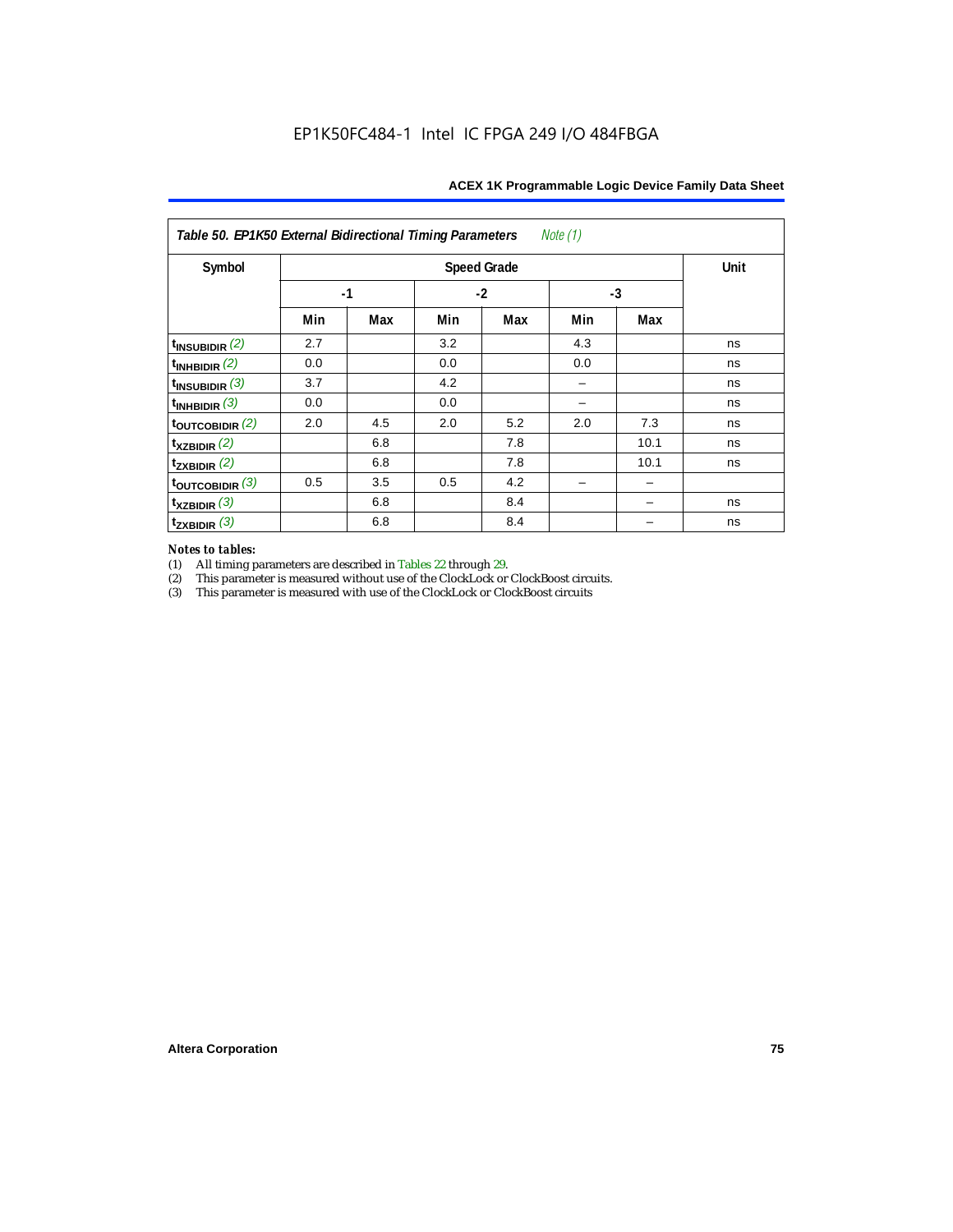Tables 51 through 57 show EP1K100 device internal and external timing parameters.

| Symbol                     |     |      |     | <b>Speed Grade</b> |     |      | Unit |
|----------------------------|-----|------|-----|--------------------|-----|------|------|
|                            |     | $-1$ |     | $-2$               |     | $-3$ |      |
|                            | Min | Max  | Min | Max                | Min | Max  |      |
| $t_{LUT}$                  |     | 0.7  |     | 1.0                |     | 1.5  | ns   |
| $t_{CLUT}$                 |     | 0.5  |     | 0.7                |     | 0.9  | ns   |
| $t_{RLUT}$                 |     | 0.6  |     | 0.8                |     | 1.1  | ns   |
| <b>t</b> <sub>PACKED</sub> |     | 0.3  |     | 0.4                |     | 0.5  | ns   |
| $t_{EN}$                   |     | 0.2  |     | 0.3                |     | 0.3  | ns   |
| $t_{CICO}$                 |     | 0.1  |     | 0.1                |     | 0.2  | ns   |
| $t_{\text{CGEN}}$          |     | 0.4  |     | 0.5                |     | 0.7  | ns   |
| $t_{GENR}$                 |     | 0.1  |     | 0.1                |     | 0.2  | ns   |
| $t_{CASC}$                 |     | 0.6  |     | 0.9                |     | 1.2  | ns   |
| $t_C$                      |     | 0.8  |     | 1.0                |     | 1.4  | ns   |
| $t_{CO}$                   |     | 0.6  |     | 0.8                |     | 1.1  | ns   |
| $t_{\text{COMB}}$          |     | 0.4  |     | 0.5                |     | 0.7  | ns   |
| $t_{\rm SU}$               | 0.4 |      | 0.6 |                    | 0.7 |      | ns   |
| $t_H\,$                    | 0.5 |      | 0.7 |                    | 0.9 |      | ns   |
| $t_{PRE}$                  |     | 0.8  |     | $1.0\,$            |     | 1.4  | ns   |
| $t_{CLR}$                  |     | 0.8  |     | 1.0                |     | 1.4  | ns   |
| $t_{\underline{CH}}$       | 1.5 |      | 2.0 |                    | 2.5 |      | ns   |
| $t_{\text{CL}}$            | 1.5 |      | 2.0 |                    | 2.5 |      | ns   |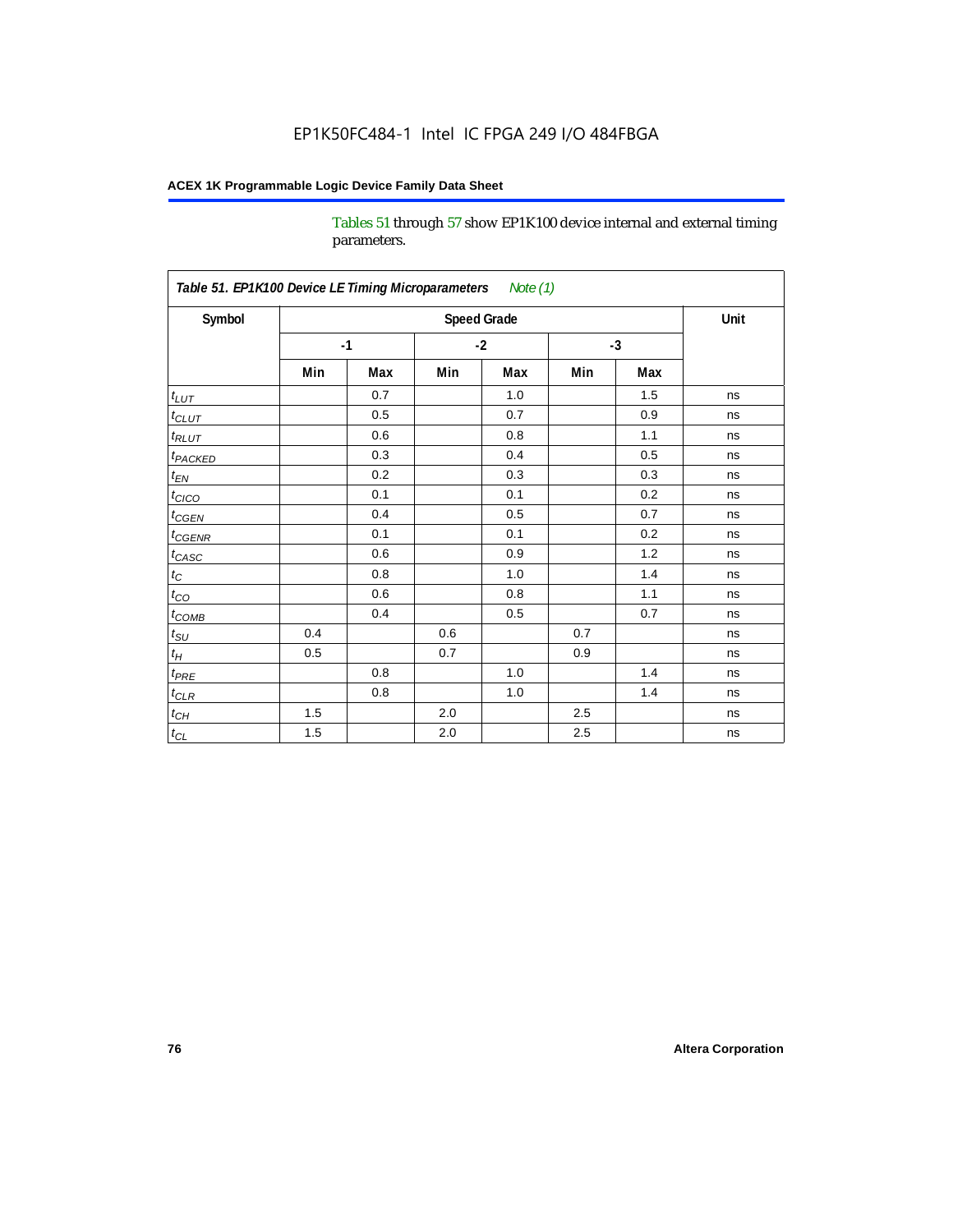| Table 52. EP1K100 Device IOE Timing Microparameters<br>Note (1) |     |      |      |                    |      |     |      |  |  |  |
|-----------------------------------------------------------------|-----|------|------|--------------------|------|-----|------|--|--|--|
| Symbol                                                          |     |      |      | <b>Speed Grade</b> |      |     | Unit |  |  |  |
|                                                                 |     | $-1$ | $-2$ |                    | $-3$ |     |      |  |  |  |
|                                                                 | Min | Max  | Min  | Max                | Min  | Max |      |  |  |  |
| t <sub>IOD</sub>                                                |     | 1.7  |      | 2.0                |      | 2.6 | ns   |  |  |  |
| $t_{\text{IOC}}$                                                |     | 0.0  |      | 0.0                |      | 0.0 | ns   |  |  |  |
| $t_{IOCO}$                                                      |     | 1.4  |      | 1.6                |      | 2.1 | ns   |  |  |  |
| $t_{IOCOMB}$                                                    |     | 0.5  |      | 0.7                |      | 0.9 | ns   |  |  |  |
| $t_{10SU}$                                                      | 0.8 |      | 1.0  |                    | 1.3  |     | ns   |  |  |  |
| $t_{IOM}$                                                       | 0.7 |      | 0.9  |                    | 1.2  |     | ns   |  |  |  |
| $t_{IOCLR}$                                                     |     | 0.5  |      | 0.7                |      | 0.9 | ns   |  |  |  |
| $t_{\text{OD1}}$                                                |     | 3.0  |      | 4.2                |      | 5.6 | ns   |  |  |  |
| $t_{OD2}$                                                       |     | 3.0  |      | 4.2                |      | 5.6 | ns   |  |  |  |
| $t_{OD3}$                                                       |     | 4.0  |      | 5.5                |      | 7.3 | ns   |  |  |  |
| $t_{XZ}$                                                        |     | 3.5  |      | 4.6                |      | 6.1 | ns   |  |  |  |
| $t_{ZX1}$                                                       |     | 3.5  |      | 4.6                |      | 6.1 | ns   |  |  |  |
| $t_{ZX2}$                                                       |     | 3.5  |      | 4.6                |      | 6.1 | ns   |  |  |  |
| $t_{ZX3}$                                                       |     | 4.5  |      | 5.9                |      | 7.8 | ns   |  |  |  |
| $t_{INREG}$                                                     |     | 2.0  |      | 2.6                |      | 3.5 | ns   |  |  |  |
| $t_{IOFD}$                                                      |     | 0.5  |      | 0.8                |      | 1.2 | ns   |  |  |  |
| t <sub>INCOMB</sub>                                             |     | 0.5  |      | 0.8                |      | 1.2 | ns   |  |  |  |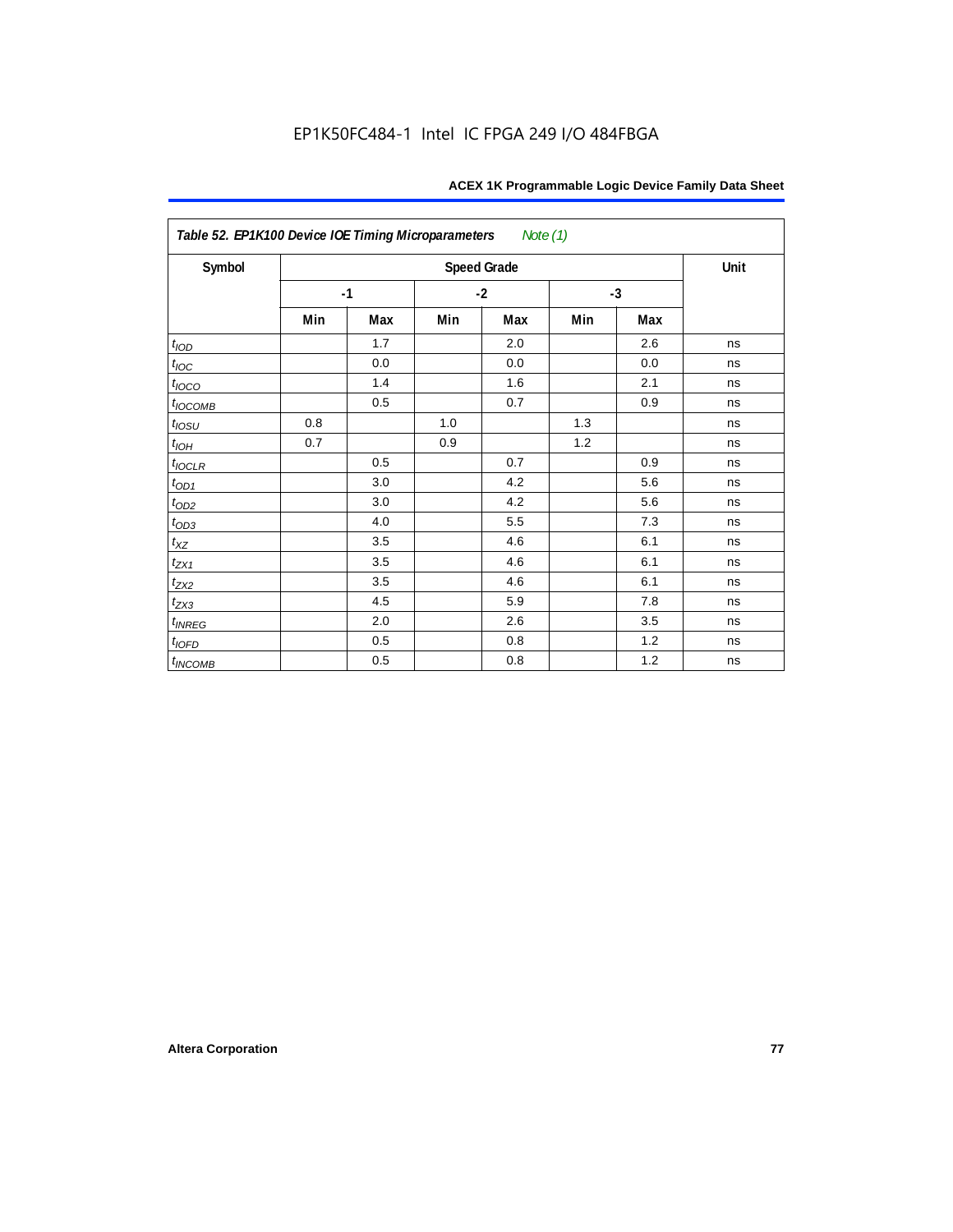| Symbol                 |     |      |     | <b>Speed Grade</b> |     |      | Unit |
|------------------------|-----|------|-----|--------------------|-----|------|------|
|                        |     | $-1$ |     | $-2$               |     | $-3$ |      |
|                        | Min | Max  | Min | Max                | Min | Max  |      |
| <sup>t</sup> EABDATA1  |     | 1.5  |     | 2.0                |     | 2.6  | ns   |
| <sup>t</sup> EABDATA1  |     | 0.0  |     | 0.0                |     | 0.0  | ns   |
| t <sub>EABWE1</sub>    |     | 1.5  |     | 2.0                |     | 2.6  | ns   |
| t <sub>EABWE2</sub>    |     | 0.3  |     | 0.4                |     | 0.5  | ns   |
| <sup>t</sup> EABRE1    |     | 0.3  |     | 0.4                |     | 0.5  | ns   |
| t <sub>EABRE2</sub>    |     | 0.0  |     | 0.0                |     | 0.0  | ns   |
| t <sub>EABCLK</sub>    |     | 0.0  |     | 0.0                |     | 0.0  | ns   |
| $t_{EABCO}$            |     | 0.3  |     | 0.4                |     | 0.5  | ns   |
| <sup>t</sup> EABBYPASS |     | 0.1  |     | 0.1                |     | 0.2  | ns   |
| t <sub>EABSU</sub>     | 0.8 |      | 1.0 |                    | 1.4 |      | ns   |
| t <sub>EABH</sub>      | 0.1 |      | 0.1 |                    | 0.2 |      | ns   |
| $t_{EABCLR}$           | 0.3 |      | 0.4 |                    | 0.5 |      | ns   |
| $t_{AA}$               |     | 4.0  |     | 5.1                |     | 6.6  | ns   |
| $t_{\mathit{WP}}$      | 2.7 |      | 3.5 |                    | 4.7 |      | ns   |
| $t_{RP}$               | 1.0 |      | 1.3 |                    | 1.7 |      | ns   |
| $t_{WDSU}$             | 1.0 |      | 1.3 |                    | 1.7 |      | ns   |
| $t_{WDH}$              | 0.2 |      | 0.2 |                    | 0.3 |      | ns   |
| $t_{WASU}$             | 1.6 |      | 2.1 |                    | 2.8 |      | ns   |
| $t_{WAH}$              | 1.6 |      | 2.1 |                    | 2.8 |      | ns   |
| $t_{RASU}$             | 3.0 |      | 3.9 |                    | 5.2 |      | ns   |
| $t_{RAH}$              | 0.1 |      | 0.1 |                    | 0.2 |      | ns   |
| $t_{WO}$               |     | 1.5  |     | 2.0                |     | 2.6  | ns   |
| $t_{DD}$               |     | 1.5  |     | 2.0                |     | 2.6  | ns   |
| <b><i>EABOUT</i></b>   |     | 0.2  |     | 0.3                |     | 0.3  | ns   |
| $t_{EABCH}$            | 1.5 |      | 2.0 |                    | 2.5 |      | ns   |
| $t_{EABCL}$            | 2.7 |      | 3.5 |                    | 4.7 |      | ns   |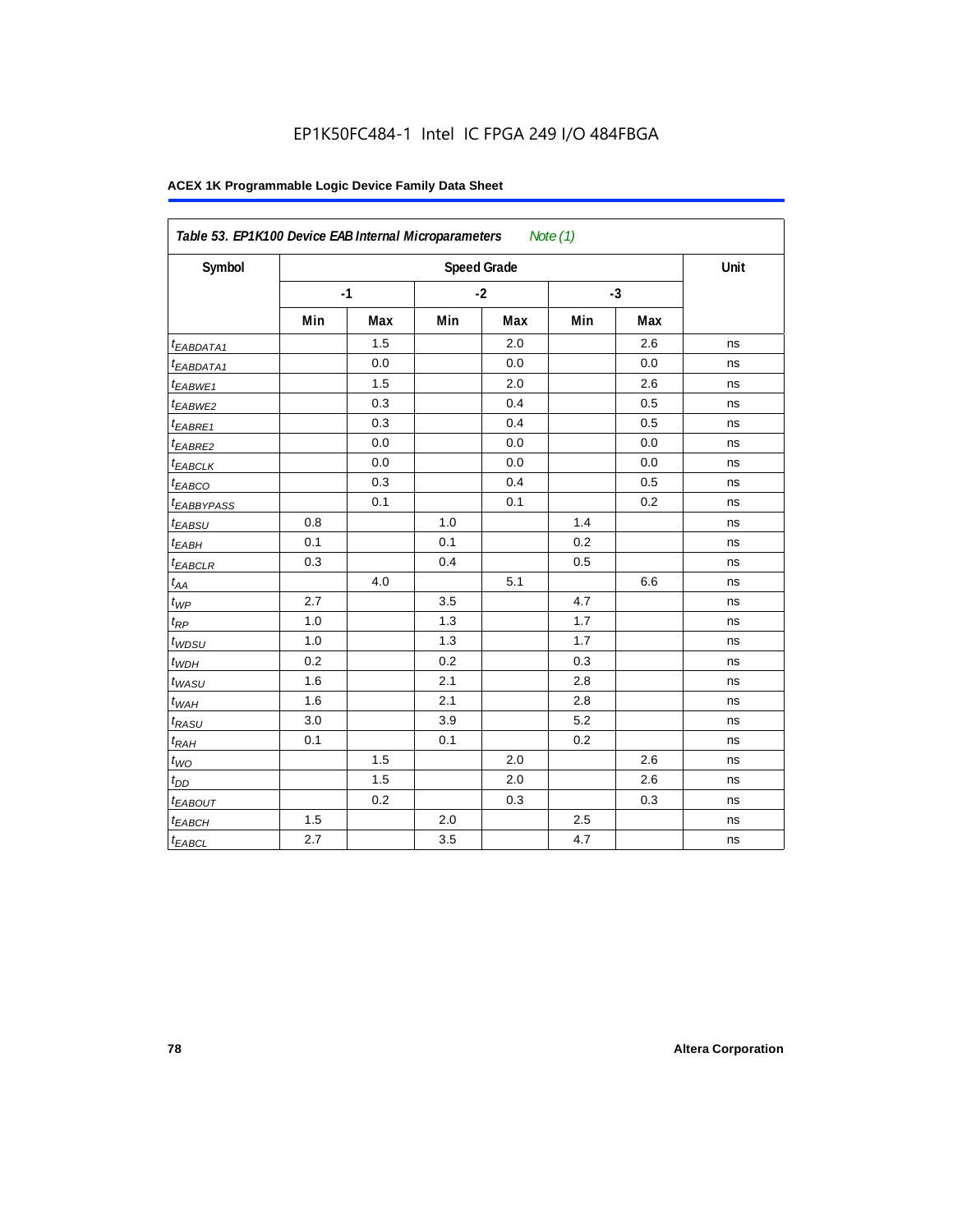| Table 54. EP1K100 Device EAB Internal Timing Macroparameters Note (1) |     |      |      |                    |      |     |      |  |  |  |
|-----------------------------------------------------------------------|-----|------|------|--------------------|------|-----|------|--|--|--|
| Symbol                                                                |     |      |      | <b>Speed Grade</b> |      |     | Unit |  |  |  |
|                                                                       |     | $-1$ | $-2$ |                    | $-3$ |     |      |  |  |  |
|                                                                       | Min | Max  | Min  | Max                | Min  | Max |      |  |  |  |
| $t_{EABA}$                                                            |     | 5.9  |      | 7.6                |      | 9.9 | ns   |  |  |  |
| <sup>t</sup> EABRCOMB                                                 | 5.9 |      | 7.6  |                    | 9.9  |     | ns   |  |  |  |
| <b><i>EABRCREG</i></b>                                                | 5.1 |      | 6.5  |                    | 8.5  |     | ns   |  |  |  |
| $t_{EABWP}$                                                           | 2.7 |      | 3.5  |                    | 4.7  |     | ns   |  |  |  |
| <sup>t</sup> EABWCOMB                                                 | 5.9 |      | 7.7  |                    | 10.3 |     | ns   |  |  |  |
| <i>EABWCREG</i>                                                       | 5.4 |      | 7.0  |                    | 9.4  |     | ns   |  |  |  |
| $t_{EABDD}$                                                           |     | 3.4  |      | 4.5                |      | 5.9 | ns   |  |  |  |
| <sup>t</sup> EABDATACO                                                |     | 0.5  |      | 0.7                |      | 0.8 | ns   |  |  |  |
| t <sub>EABDATASU</sub>                                                | 0.8 |      | 1.0  |                    | 1.4  |     | ns   |  |  |  |
| <sup>t</sup> EABDATAH                                                 | 0.1 |      | 0.1  |                    | 0.2  |     | ns   |  |  |  |
| t <sub>EABWESU</sub>                                                  | 1.1 |      | 1.4  |                    | 1.9  |     | ns   |  |  |  |
| <sup>t</sup> EABWEH                                                   | 0.0 |      | 0.0  |                    | 0.0  |     | ns   |  |  |  |
| t <sub>EABWDSU</sub>                                                  | 1.0 |      | 1.3  |                    | 1.7  |     | ns   |  |  |  |
| <sup>t</sup> EABWDH                                                   | 0.2 |      | 0.2  |                    | 0.3  |     | ns   |  |  |  |
| <sup>t</sup> EABWASU                                                  | 4.1 |      | 5.2  |                    | 6.8  |     | ns   |  |  |  |
| t <sub>EABWAH</sub>                                                   | 0.0 |      | 0.0  |                    | 0.0  |     | ns   |  |  |  |
| $t_{EABWO}$                                                           |     | 3.4  |      | 4.5                |      | 5.9 | ns   |  |  |  |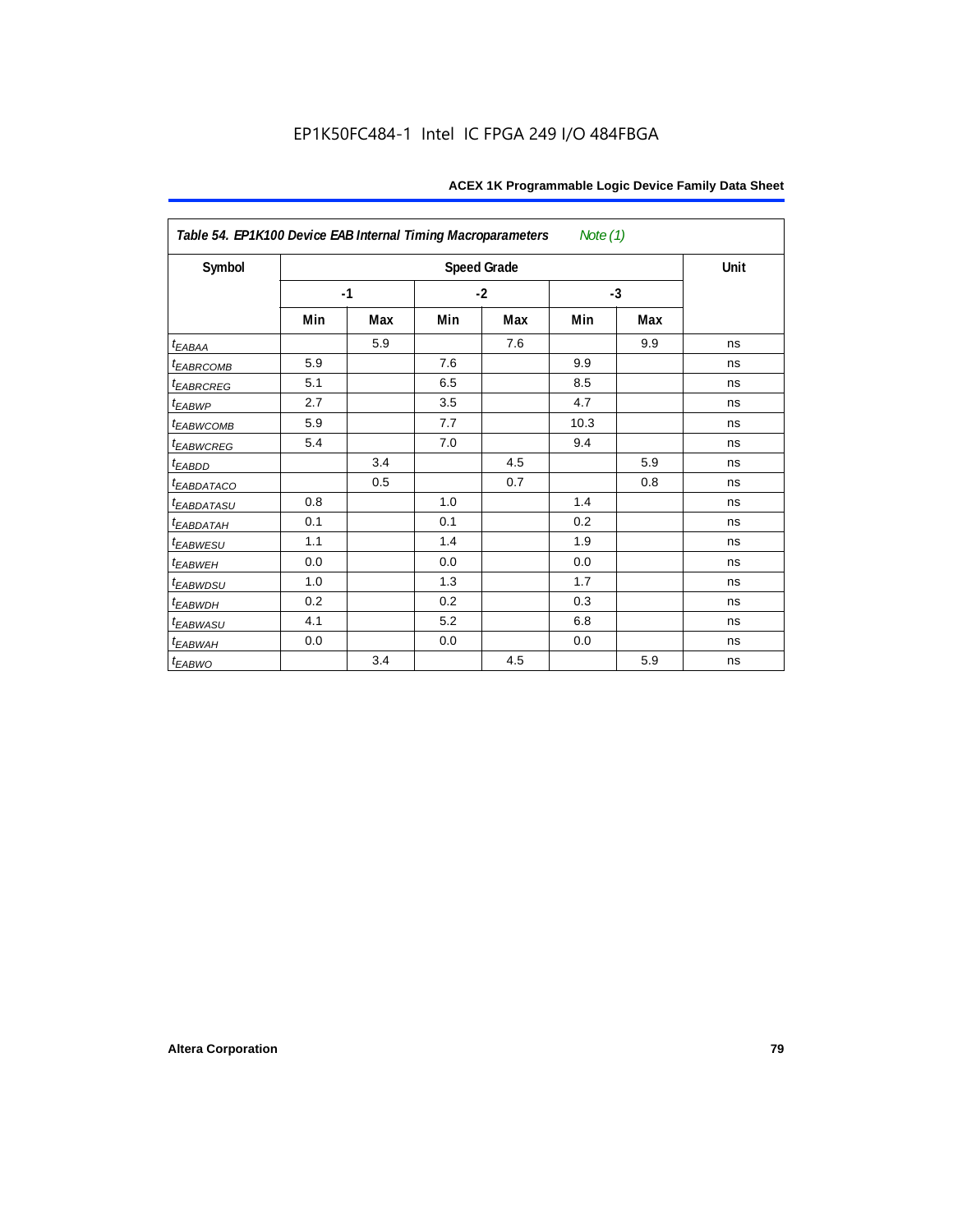| Table 55. EP1K100 Device Interconnect Timing Microparameters<br>Note (1) |     |      |      |     |      |     |    |  |  |
|--------------------------------------------------------------------------|-----|------|------|-----|------|-----|----|--|--|
| Symbol                                                                   |     | Unit |      |     |      |     |    |  |  |
|                                                                          |     | $-1$ | $-2$ |     | $-3$ |     |    |  |  |
|                                                                          | Min | Max  | Min  | Max | Min  | Max |    |  |  |
| <i>t<sub>DIN2IOE</sub></i>                                               |     | 3.1  |      | 3.6 |      | 4.4 | ns |  |  |
| <sup>t</sup> DIN2LE                                                      |     | 0.3  |      | 0.4 |      | 0.5 | ns |  |  |
| <sup>t</sup> DIN2DATA                                                    |     | 1.6  |      | 1.8 |      | 2.0 | ns |  |  |
| <sup>t</sup> DCLK2IOE                                                    |     | 0.8  |      | 1.1 |      | 1.4 | ns |  |  |
| <sup>t</sup> DCLK2LE                                                     |     | 0.3  |      | 0.4 |      | 0.5 | ns |  |  |
| <sup>t</sup> SAMELAB                                                     |     | 0.1  |      | 0.1 |      | 0.2 | ns |  |  |
| <sup>t</sup> SAMEROW                                                     |     | 1.5  |      | 2.5 |      | 3.4 | ns |  |  |
| <sup>t</sup> SAMECOLUMN                                                  |     | 0.4  |      | 1.0 |      | 1.6 | ns |  |  |
| <i>t<sub>DIFFROW</sub></i>                                               |     | 1.9  |      | 3.5 |      | 5.0 | ns |  |  |
| <sup>t</sup> TWOROWS                                                     |     | 3.4  |      | 6.0 |      | 8.4 | ns |  |  |
| <sup>t</sup> LEPERIPH                                                    |     | 4.3  |      | 5.4 |      | 6.5 | ns |  |  |
| <sup>t</sup> LABCARRY                                                    |     | 0.5  |      | 0.7 |      | 0.9 | ns |  |  |
| <sup>t</sup> LABCASC                                                     |     | 0.8  |      | 1.0 |      | 1.4 | ns |  |  |

| Table 56. EP1K100 External Timing Parameters Notes (1), (2) |     |      |     |                    |      |      |      |  |  |  |
|-------------------------------------------------------------|-----|------|-----|--------------------|------|------|------|--|--|--|
| Symbol                                                      |     |      |     | <b>Speed Grade</b> |      |      | Unit |  |  |  |
|                                                             |     | $-1$ |     | $-2$               | $-3$ |      |      |  |  |  |
|                                                             | Min | Max  | Min | Max                | Min  | Max  |      |  |  |  |
| t <sub>DRR</sub>                                            |     | 9.0  |     | 12.0               |      | 16.0 | ns   |  |  |  |
| $t_{INSU}$ (3)                                              | 2.0 |      | 2.5 |                    | 3.3  |      | ns   |  |  |  |
| $t_{INH}$ (3)                                               | 0.0 |      | 0.0 |                    | 0.0  |      | ns   |  |  |  |
| $t_{OUTCO}$ (3)                                             | 2.0 | 5.2  | 2.0 | 6.9                | 2.0  | 9.1  | ns   |  |  |  |
| $t_{INSU}$ (4)                                              | 2.0 |      | 2.2 |                    |      |      | ns   |  |  |  |
| $t_{INH}$ (4)                                               | 0.0 |      | 0.0 |                    |      |      | ns   |  |  |  |
| toutco $(4)$                                                | 0.5 | 3.0  | 0.5 | 4.6                |      |      | ns   |  |  |  |
| t <sub>PCISU</sub>                                          | 3.0 |      | 6.2 |                    |      |      | ns   |  |  |  |
| t <sub>PCIH</sub>                                           | 0.0 |      | 0.0 |                    | -    |      | ns   |  |  |  |
| t <sub>PCICO</sub>                                          | 2.0 | 6.0  | 2.0 | 6.9                |      |      | ns   |  |  |  |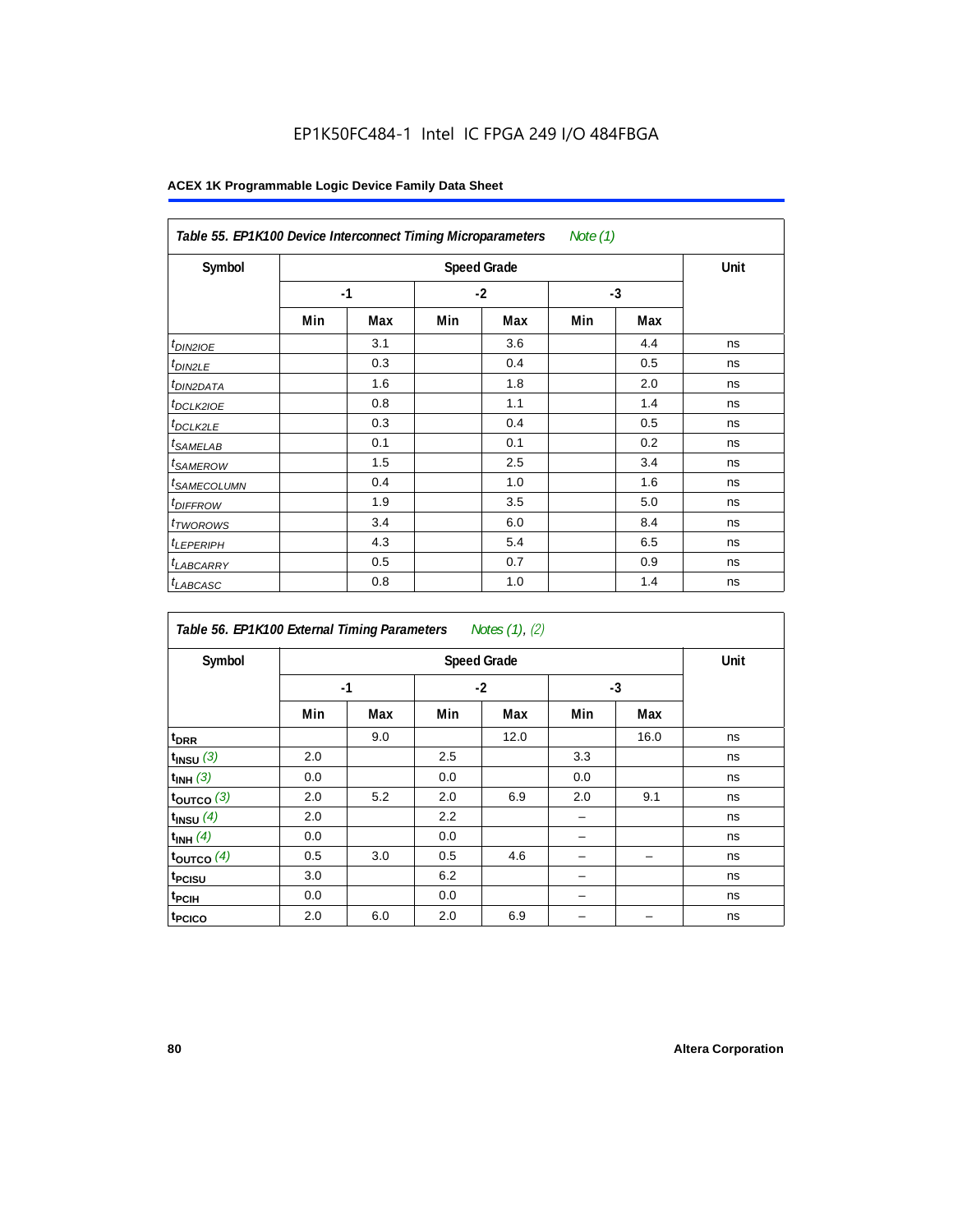| Table 57. EP1K100 External Bidirectional Timing Parameters<br>Notes $(1)$ , $(2)$ |                    |     |      |     |      |      |    |
|-----------------------------------------------------------------------------------|--------------------|-----|------|-----|------|------|----|
| Symbol                                                                            | <b>Speed Grade</b> |     |      |     |      | Unit |    |
|                                                                                   | $-1$               |     | $-2$ |     | $-3$ |      |    |
|                                                                                   | Min                | Max | Min  | Max | Min  | Max  |    |
| $t_{INSUBIDIR}$ (3)                                                               | 1.7                |     | 2.5  |     | 3.3  |      | ns |
| $t_{INHBIDIR}$ (3)                                                                | 0.0                |     | 0.0  |     | 0.0  |      | ns |
| $t_{INSUBIDIR}$ $(4)$                                                             | 2.0                |     | 2.8  |     |      |      | ns |
| $t_{INHBIDIR}$ (4)                                                                | 0.0                |     | 0.0  |     |      |      | ns |
| $t_{\text{OUTCOBIDIR}}$ (3)                                                       | 2.0                | 5.2 | 2.0  | 6.9 | 2.0  | 9.1  | ns |
| $t_{XZBIDIR}$ (3)                                                                 |                    | 5.6 |      | 7.5 |      | 10.1 | ns |
| $t_{ZXBIDIR}$ (3)                                                                 |                    | 5.6 |      | 7.5 |      | 10.1 | ns |
| $t_{\text{OUTC}OBIDIR}$ (4)                                                       | 0.5                | 3.0 | 0.5  | 4.6 |      |      | ns |
| $t_{XZBIDIR}$ (4)                                                                 |                    | 4.6 |      | 6.5 |      |      | ns |
| $t_{ZXBIDIR}$ (4)                                                                 |                    | 4.6 |      | 6.5 |      |      | ns |

## *Notes to tables:*<br>(1) All timing p

(1) All timing parameters are described in Tables 22 through  $29$  in this data sheet.<br>(2) These parameters are specified by characterization.

(2) These parameters are specified by characterization.<br>(3) This parameter is measured without the use of the C

(3) This parameter is measured without the use of the ClockLock or ClockBoost circuits.<br>(4) This parameter is measured with the use of the ClockLock or ClockBoost circuits.

This parameter is measured with the use of the ClockLock or ClockBoost circuits.

## **Power Consumption**

The supply power (P) for ACEX 1K devices can be calculated with the following equation:

 $P = P_{INT} + P_{IO} = (I_{CCSTANDBY} + I_{CCACTIVE}) \times V_{CC} + P_{IO}$ 

The I<sub>CCACTIVE</sub> value depends on the switching frequency and the application logic. This value is calculated based on the amount of current that each LE typically consumes. The  $P_{IO}$  value, which depends on the device output load characteristics and switching frequency, can be calculated using the guidelines given in *Application Note 74 (Evaluating Power for Altera Devices)*.

**1 Compared to the rest of the device, the embedded array** consumes a negligible amount of power. Therefore, the embedded array can be ignored when calculating supply current.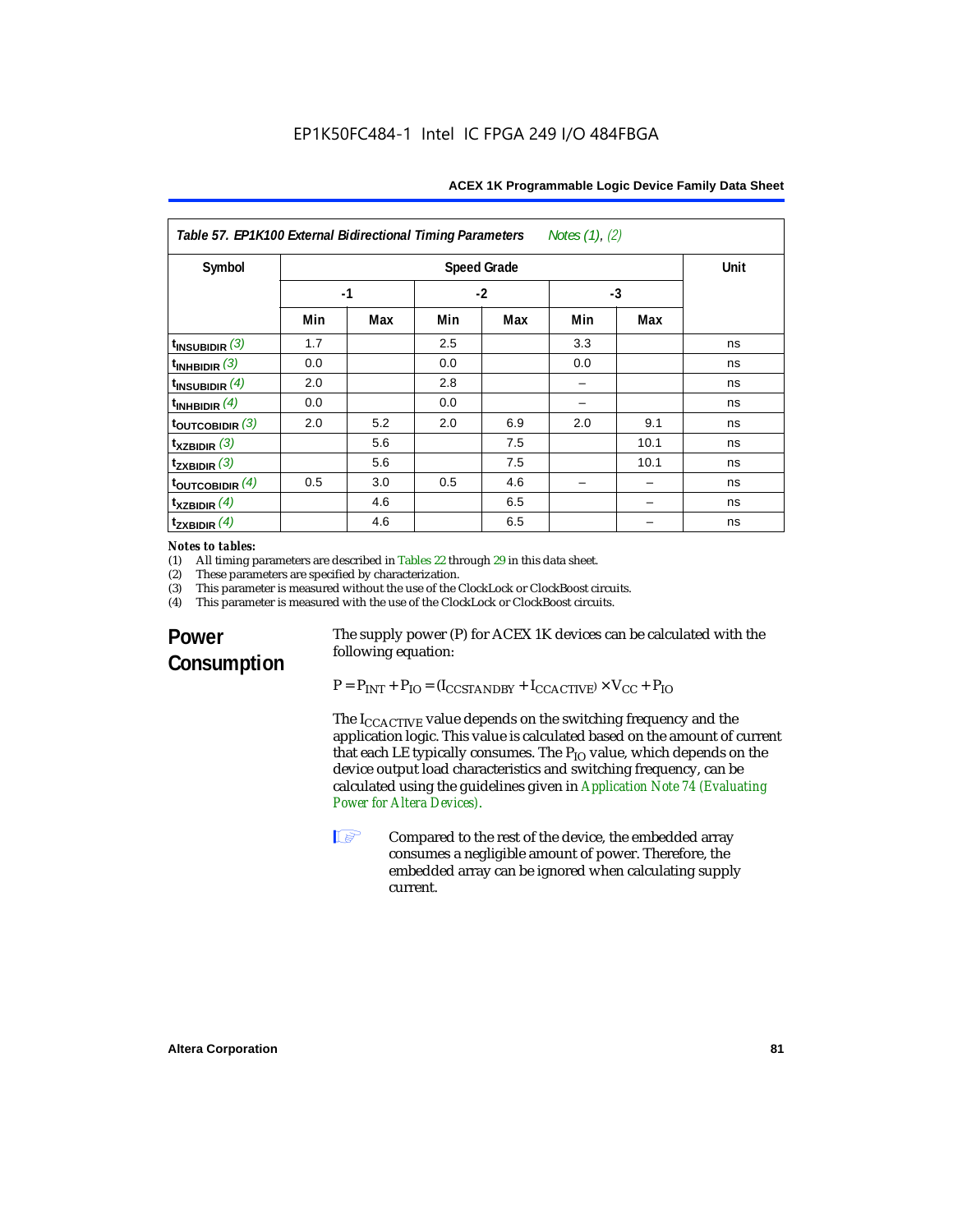The  $I_{CCACTIVE}$  value can be calculated with the following equation:

 $I_{\text{CCACTIVE}} = K \times f_{\text{MAX}} \times N \times \text{tog}_{\text{LC}} (\mu A)$ 

Where:

| $f_{MAX}$  | $=$     | Maximum operating frequency in MHz            |
|------------|---------|-----------------------------------------------|
| N          | $=$ $-$ | Total number of LEs used in the device        |
| $log_{LC}$ | $=$     | Average percent of LEs toggling at each clock |
|            |         | (typically $12.5\%$ )                         |
| K          |         | $=$ Constant                                  |

Table 58 provides the constant (K) values for ACEX 1K devices.

| Table 58. ACEX 1K Constant Values |         |  |
|-----------------------------------|---------|--|
| <b>Device</b>                     | K Value |  |
| EP1K10                            | 4.5     |  |
| EP1K30                            | 4.5     |  |
| EP1K50                            | 4.5     |  |
| EP1K100                           | 4.5     |  |

This supply power calculation provides an  $I_{CC}$  estimate based on typical conditions with no output load. The actual  $I_{CC}$  should be verified during operation because this measurement is sensitive to the actual pattern in the device and the environmental operating conditions.

To better reflect actual designs, the power model (and the constant K in the power calculation equations) for continuous interconnect ACEX 1K devices assumes that LEs drive FastTrack Interconnect channels. In contrast, the power model of segmented FPGAs assumes that all LEs drive only one short interconnect segment. This assumption may lead to inaccurate results when compared to measured power consumption for actual designs in segmented FPGAs.

Figure 31 shows the relationship between the current and operating frequency of ACEX 1K devices. For information on other ACEX 1K devices, contact Altera Applications at (800) 800-EPLD.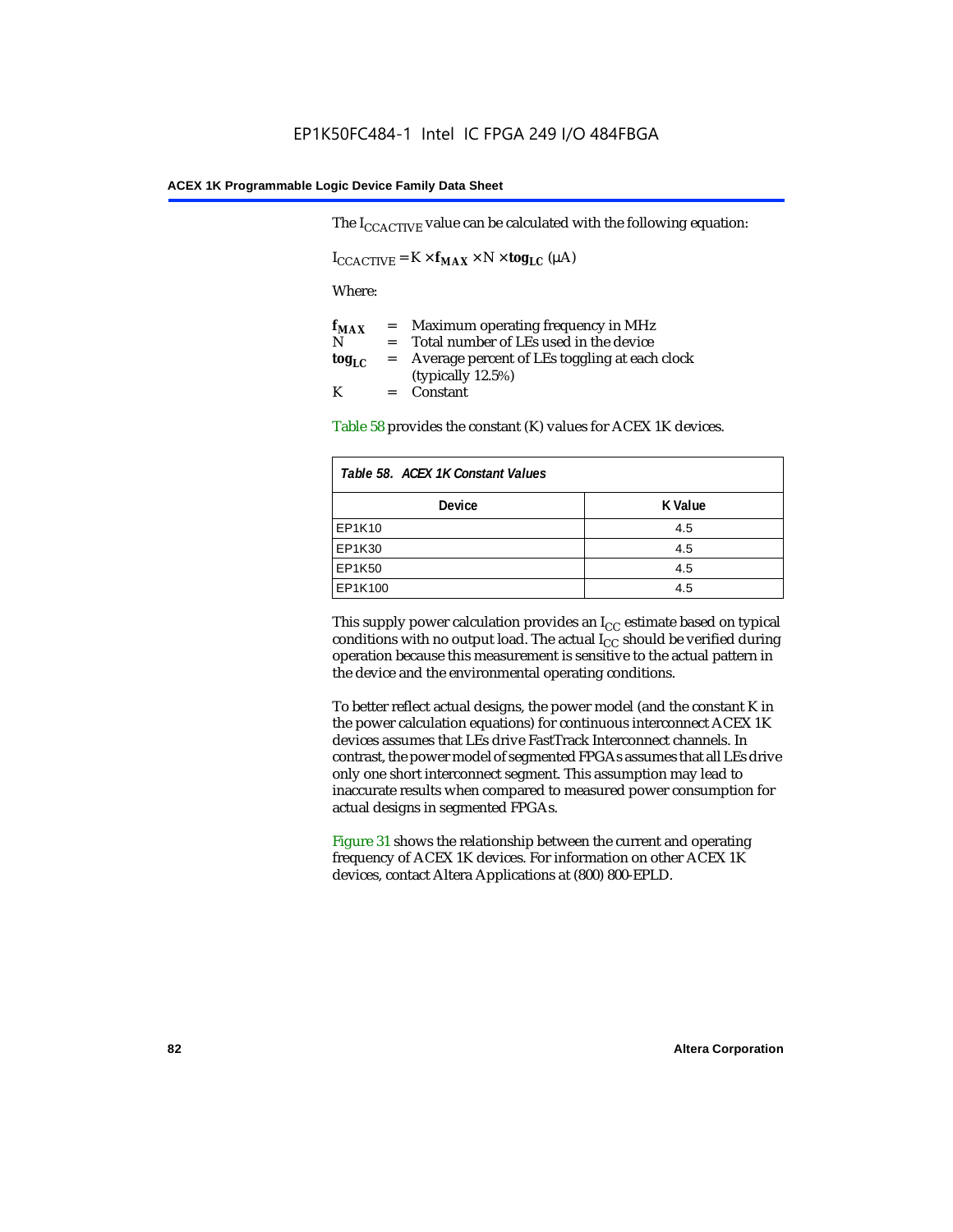



#### *Figure 31. ACEX 1K I<sub>CCACTIVE</sub> vs. Operating Frequency*

## **Configuration & Operation**

The ACEX 1K architecture supports several configuration schemes. This section summarizes the device operating modes and available device configuration schemes.

## **Operating Modes**

The ACEX 1K architecture uses SRAM configuration elements that require configuration data to be loaded every time the circuit powers up. The process of physically loading the SRAM data into the device is called *configuration*. Before configuration, as  $V_{CC}$  rises, the device initiates a Power-On Reset (POR). This POR event clears the device and prepares it for configuration. The ACEX 1K POR time does not exceed 50 µs.

**1** When configuring with a configuration device, refer to the relevant configuration device data sheet for POR timing information.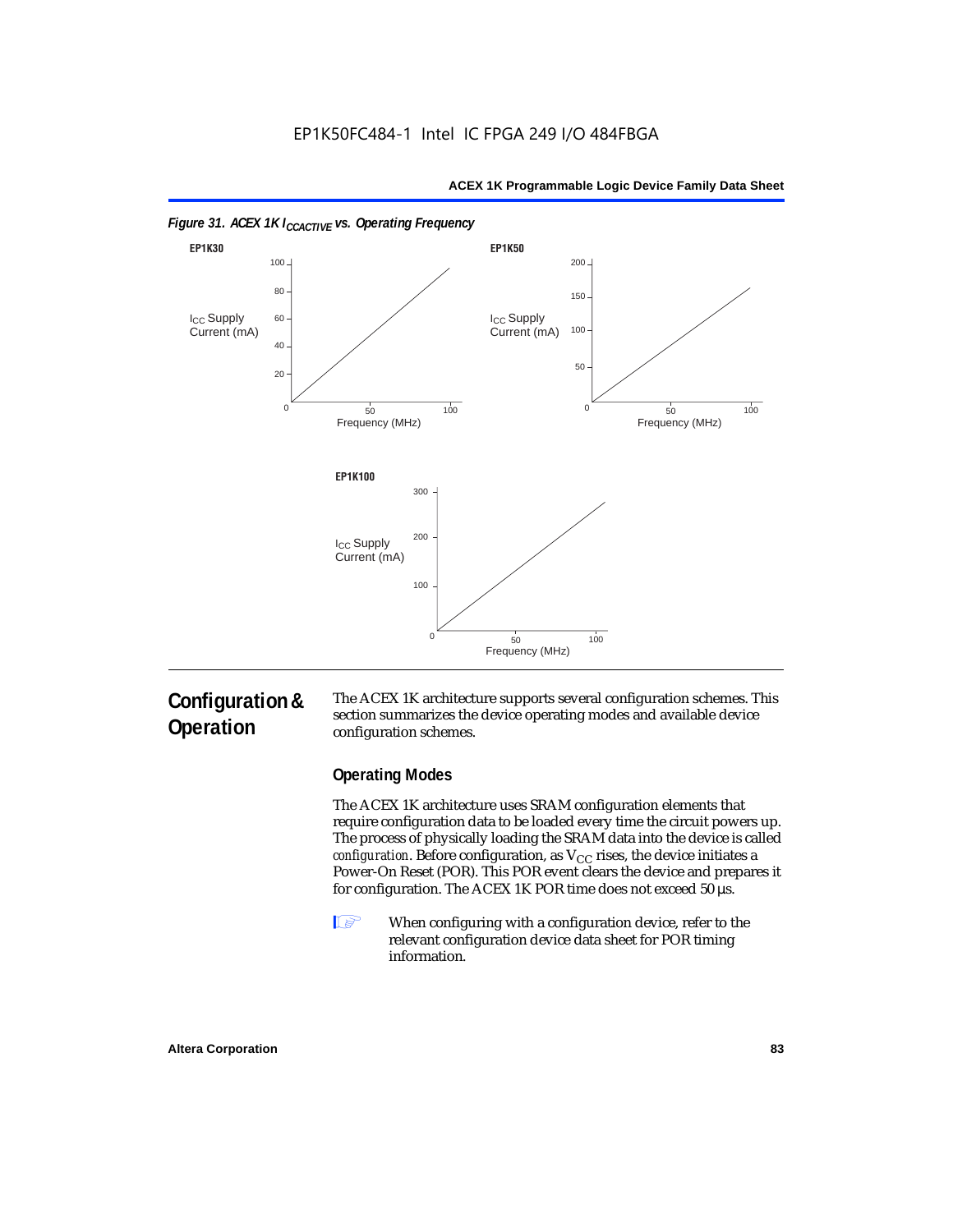During initialization, which occurs immediately after configuration, the device resets registers, enables I/O pins, and begins to operate as a logic device. Before and during configuration, all I/O pins (except dedicated inputs, clock, or configuration pins) are pulled high by a weak pull-up resistor. Together, the configuration and initialization processes are called *command mode*; normal device operation is called *user mode*.

SRAM configuration elements allow ACEX 1K devices to be reconfigured in-circuit by loading new configuration data into the device. Real-time reconfiguration is performed by forcing the device into command mode with a device pin, loading different configuration data, re-initializing the device, and resuming user-mode operation. The entire reconfiguration process requires less than 40 ms and can be used to reconfigure an entire system dynamically. In-field upgrades can be performed by distributing new configuration files.

## **Configuration Schemes**

The configuration data for an ACEX 1K device can be loaded with one of five configuration schemes (see Table 59), chosen on the basis of the target application. An EPC16, EPC2, EPC1, or EPC1441 configuration device, intelligent controller, or the JTAG port can be used to control the configuration of a ACEX 1K device, allowing automatic configuration on system power-up.

Multiple ACEX 1K devices can be configured in any of the five configuration schemes by connecting the configuration enable (nCE) and configuration enable output (nCEO) pins on each device. Additional APEX 20K, APEX 20KE, FLEX 10K, FLEX 10KA, FLEX 10KE, ACEX 1K, and FLEX 6000 devices can be configured in the same serial chain.

| Table 59. Data Sources for ACEX 1K Configuration |                                                                                                     |  |
|--------------------------------------------------|-----------------------------------------------------------------------------------------------------|--|
| <b>Configuration Scheme</b>                      | Data Source                                                                                         |  |
| Configuration device                             | EPC16, EPC2, EPC1, or EPC1441 configuration device                                                  |  |
| Passive serial (PS)                              | BitBlaster or ByteBlasterMV download cables, or serial data<br>source                               |  |
| Passive parallel asynchronous (PPA)              | Parallel data source                                                                                |  |
| Passive parallel synchronous (PPS)               | Parallel data source                                                                                |  |
| <b>JTAG</b>                                      | BitBlaster or ByteBlasterMV download cables, or<br>microprocessor with a Jam STAPL File or JBC File |  |

## **Device Pin-Outs**

See the Altera web site (**http://www.altera.com**) or the *Altera Documentation Library* for pin-out information.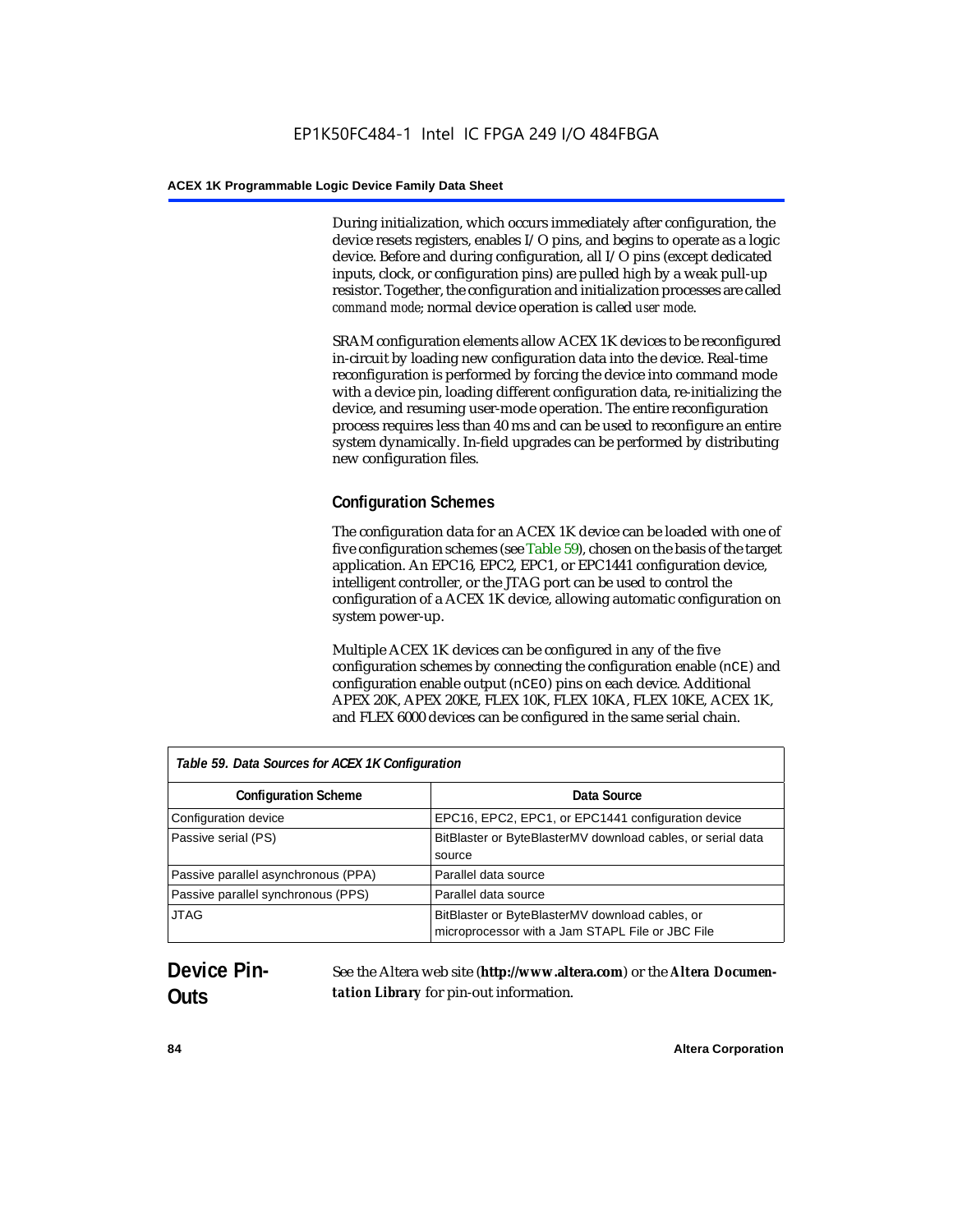| <b>Revision</b><br><b>History</b> | The information contained in the ACEX 1K Programmable Logic Device<br>Family Data Sheet version 3.4 supersedes information published in<br>previous versions. |  |  |
|-----------------------------------|---------------------------------------------------------------------------------------------------------------------------------------------------------------|--|--|
|                                   | The following changes were made to the ACEX 1K Programmable Logic<br>Device Family Data Sheet version 3.4: added extended temperature<br>support.             |  |  |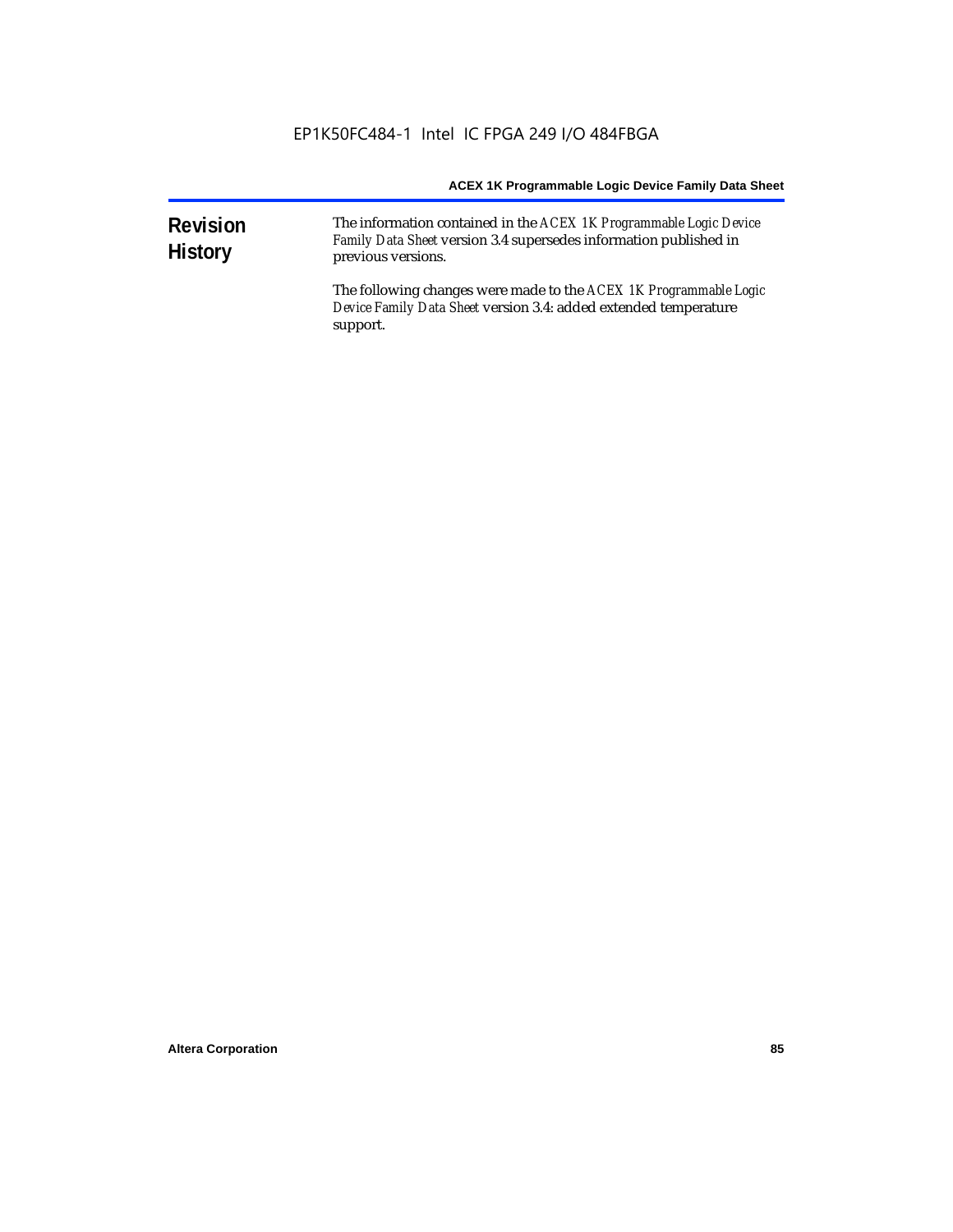

101 Innovation Drive San Jose, CA 95134 (408) 544-7000 www.altera.com Applications Hotline: (800) 800-EPLD Literature Services: lit\_req@altera.com

Copyright © 2003 Altera Corporation. All rights reserved. Altera, The Programmable Solutions Company, the stylized Altera logo, specific device designations, and all other words and logos that are identified as trademarks and/or service marks are, unless noted otherwise, the trademarks and service marks of Altera Corporation in the U.S. and other countries. All other product or service names are the property of their respective holders. Altera products are protected under numerous U.S. and foreign patents and pending applications, maskwork rights, and copyrights. Altera warrants performance of its semiconductor products to current specifications in accordance with Altera's standard warranty, but reserves the right to make changes to any products and services at any time without notice. Altera assumes no responsibility or liability

arising out of the application or use of any information, product, or service described herein except as expressly agreed to in writing by Altera Corporation. Altera customers are advised to obtain the latest version of device specifications before relying on any published information and before placing orders for products or services.



**86 Altera Corporation**